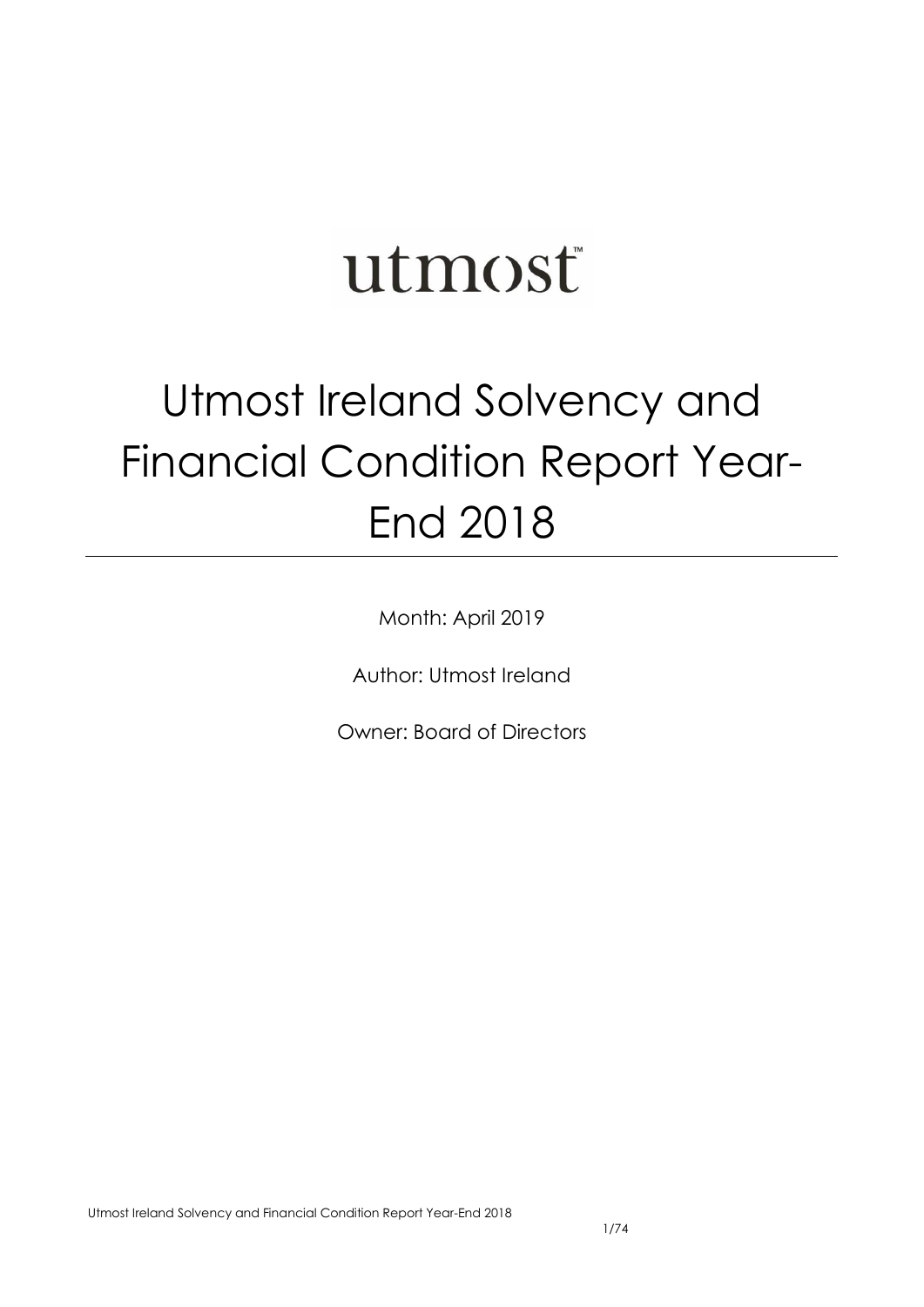## **INDEX**

| В. |                                                                                                  |  |
|----|--------------------------------------------------------------------------------------------------|--|
|    |                                                                                                  |  |
|    |                                                                                                  |  |
|    |                                                                                                  |  |
|    |                                                                                                  |  |
|    |                                                                                                  |  |
|    |                                                                                                  |  |
|    |                                                                                                  |  |
|    |                                                                                                  |  |
|    |                                                                                                  |  |
|    |                                                                                                  |  |
|    |                                                                                                  |  |
|    |                                                                                                  |  |
|    |                                                                                                  |  |
|    |                                                                                                  |  |
|    |                                                                                                  |  |
|    |                                                                                                  |  |
|    |                                                                                                  |  |
|    |                                                                                                  |  |
|    |                                                                                                  |  |
| Е. |                                                                                                  |  |
|    |                                                                                                  |  |
|    |                                                                                                  |  |
|    | E.3. Use of the Duration-Based Equity Risk Sub-Module in the Calculation of the Solvency Capital |  |
|    |                                                                                                  |  |
|    |                                                                                                  |  |
|    | E.5. Non-Compliance with the Minimum Capital Requirement and Solvency Capital Requirement55      |  |
|    |                                                                                                  |  |
| F. |                                                                                                  |  |
|    |                                                                                                  |  |
|    |                                                                                                  |  |
|    |                                                                                                  |  |
|    |                                                                                                  |  |
|    |                                                                                                  |  |
|    |                                                                                                  |  |
|    |                                                                                                  |  |
|    | F.8. S.28.01.01 Linear Formula Component for Life Insurance and Reinsurance Obligations 74       |  |

 $2/74$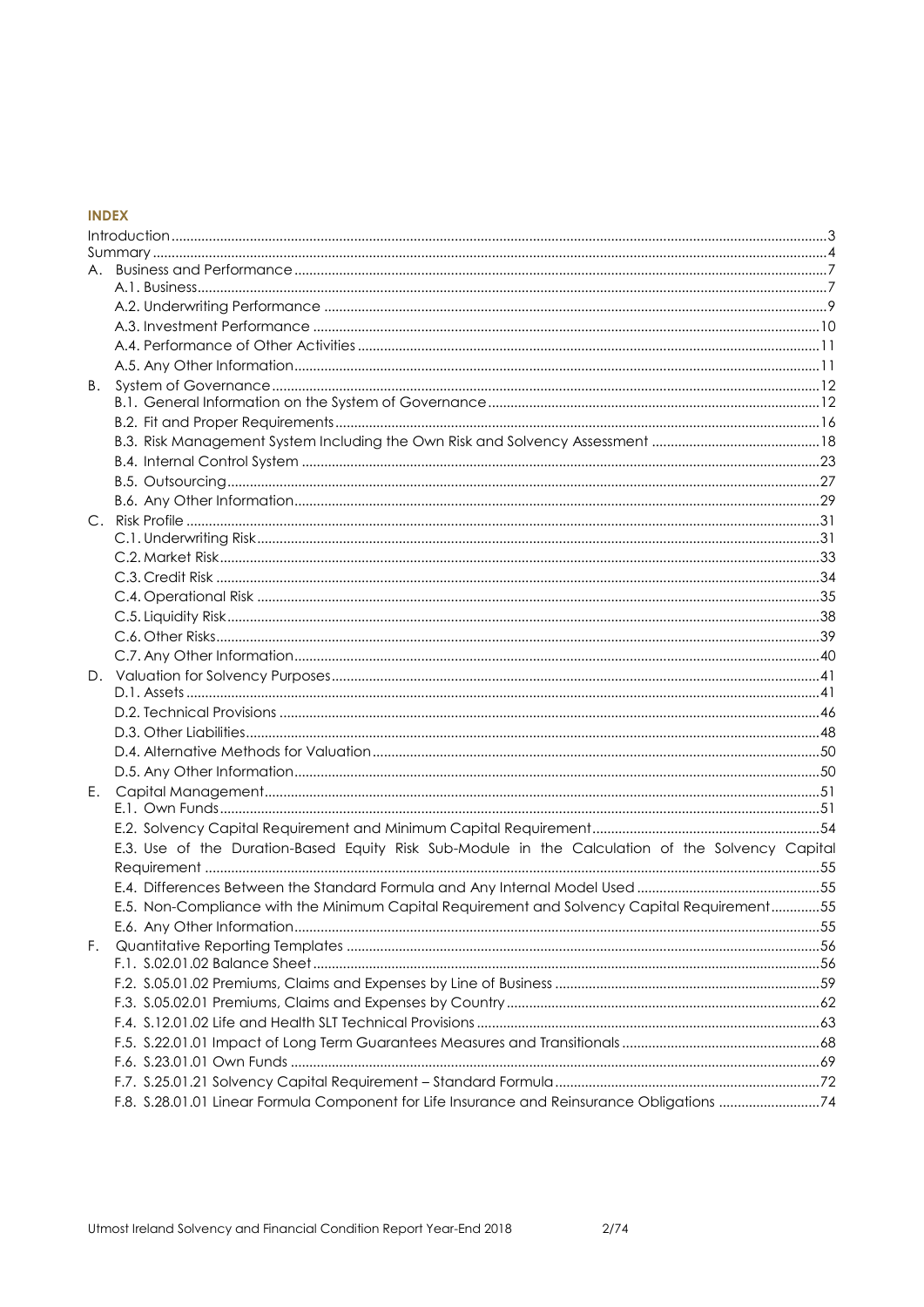## <span id="page-2-0"></span>Introduction

The harmonised European Union ("EU") wide regulatory regime for Insurance Companies, known as Solvency II, came into force with effect from 1 January 2016. The regime requires reporting and public disclosure arrangements to be put in place by insurers. The objective of the Solvency and Financial Condition Report ("SFCR") is to increase transparency in the insurance market by requiring insurance and reinsurance undertakings to disclose publicly, on at least an annual basis, a report on their solvency and financial condition.

This report covers the Business and Performance of Utmost Ireland dac ("UI' or 'the Company"), its System of Governance, Risk Profile, Valuation for Solvency Purposes and Capital Management. The Company's Board of Directors ("the Board") has ultimate responsibility for all of these matters and is assisted by various governance and control functions put in place to monitor and manage the business.

UI is incorporated in Ireland and authorised by the Central Bank of Ireland ("CBoI") to transact life assurance business in Ireland and on a cross-border basis in the EU under the Third Life Directive, as introduced into domestic Irish legislation by the European Communities (Life Assurance) Framework Regulations, 1994.

The Company's financial year runs to 31 December each year and the results are reported in euro (€).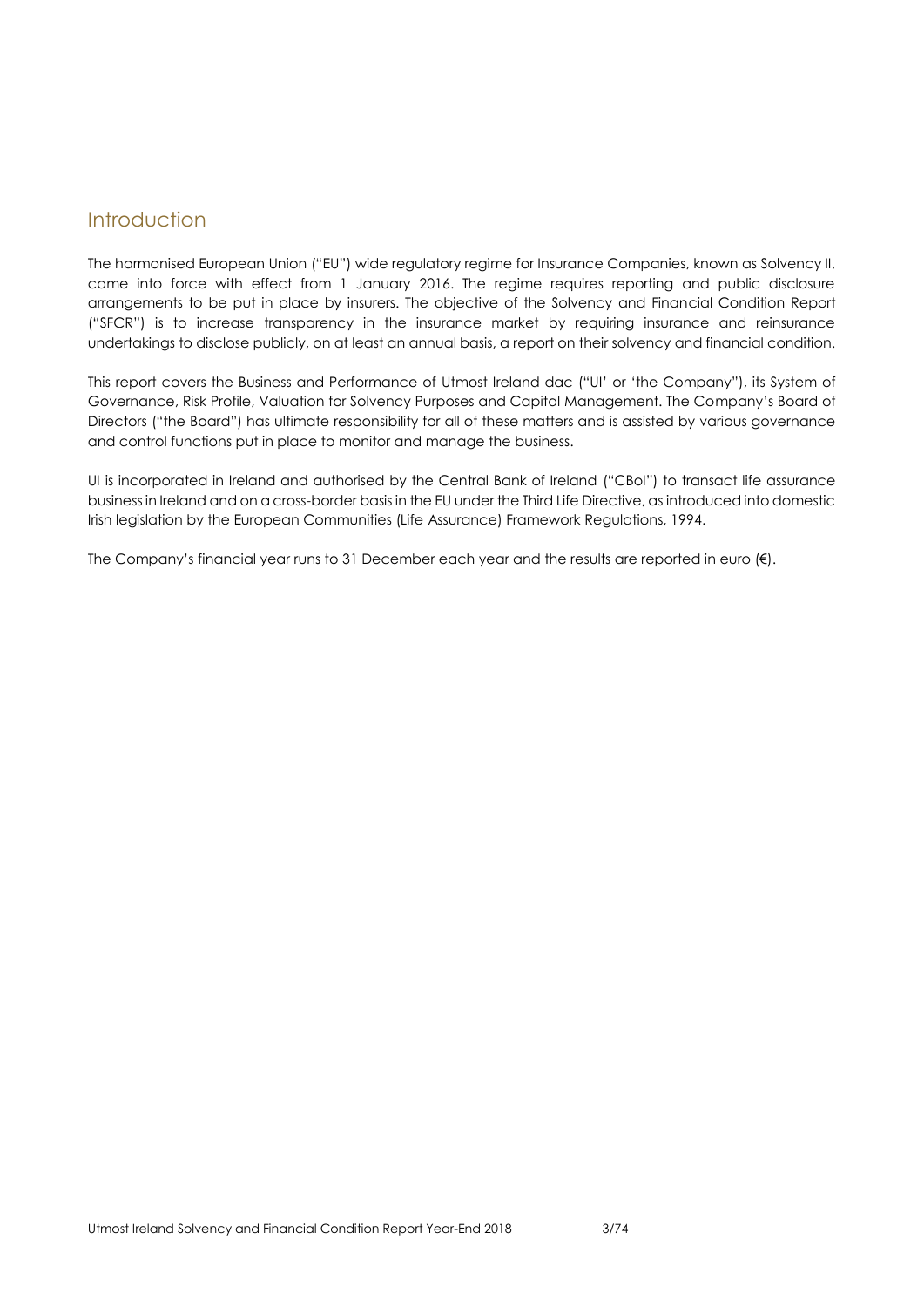## <span id="page-3-0"></span>Summary

## **BUSINESS AND PERFORMANCE**

The Company's business is made up of the following books of business:

- Ex-AXA Life Europe ("ALE") open book of overseas life assurance policies consisting of a range of open architecture portfolio bonds in UK Sterling, Euro and US Dollars.
- Ex-Aviva book of business consisting of a range of unit-linked bonds, open architecture portfolio bonds and with-profits bonds denominated in UK Sterling, Euro and US Dollars.
- Ex-Athora Offshore Bond book of business consisting of a range of unit-linked and open architecture portfolio bonds denominated in UK Sterling, Euro, and US Dollars. This book of business was acquired on 31 December 2018.

The Company's strategy focusses on retaining existing business by providing excellent customer service and a competitive product offering as well as growing the business through new sales in the United Kingdom.

In overall terms, the Company generated a profit after tax for the 2018 financial year of €9,246k (2017: (€1,032k)).

## **SYSTEM OF GOVERNANCE**

The Company's corporate governance framework is based on a number of cornerstones, such as the central role played by the Board, the correct management of situations that present conflicts of interest, transparency in disclosing decisions regarding the management of the Company, and the effectiveness of the Internal Control and Risk Management System ("ICRM").

As part of its governance structure the Company has established a series of Board Committees with specific delegated authorities. Please refer to Section B.1.1 for details.

In accordance with local laws and Solvency II requirements, UI has established an ICRM which is defined as a set of strategies, guidelines, processes and procedures aimed at identifying, measuring, monitoring and reporting on a continuous basis the risks to which the Company is exposed.

The ICRM is put in place within the Company through specific on-going processes which involve, with different roles and responsibilities, the Board, the Executive Committee ("ExCo") and the first, second and third line organisational structures. The functions involved in the ICRM process operate according to the Three Line of Defence approach:

- First Line of Defence: The operational structures (Risk Owners) are the first line of defence.
- Second Line of Defence: The Risk Management, Legal and Compliance and Actuarial Functions represent the second line of defence.
- Third Line of Defence: UI Internal Audit is the third line of defence.

## **RISK PROFILE**

UI is well capitalised relative to the risks that it faces. At year-end 2018 UI had a solvency capital ratio of 154%. Further details on UI's key risks are outlined below and additional information on these, and other risks, is included additionally in Section C.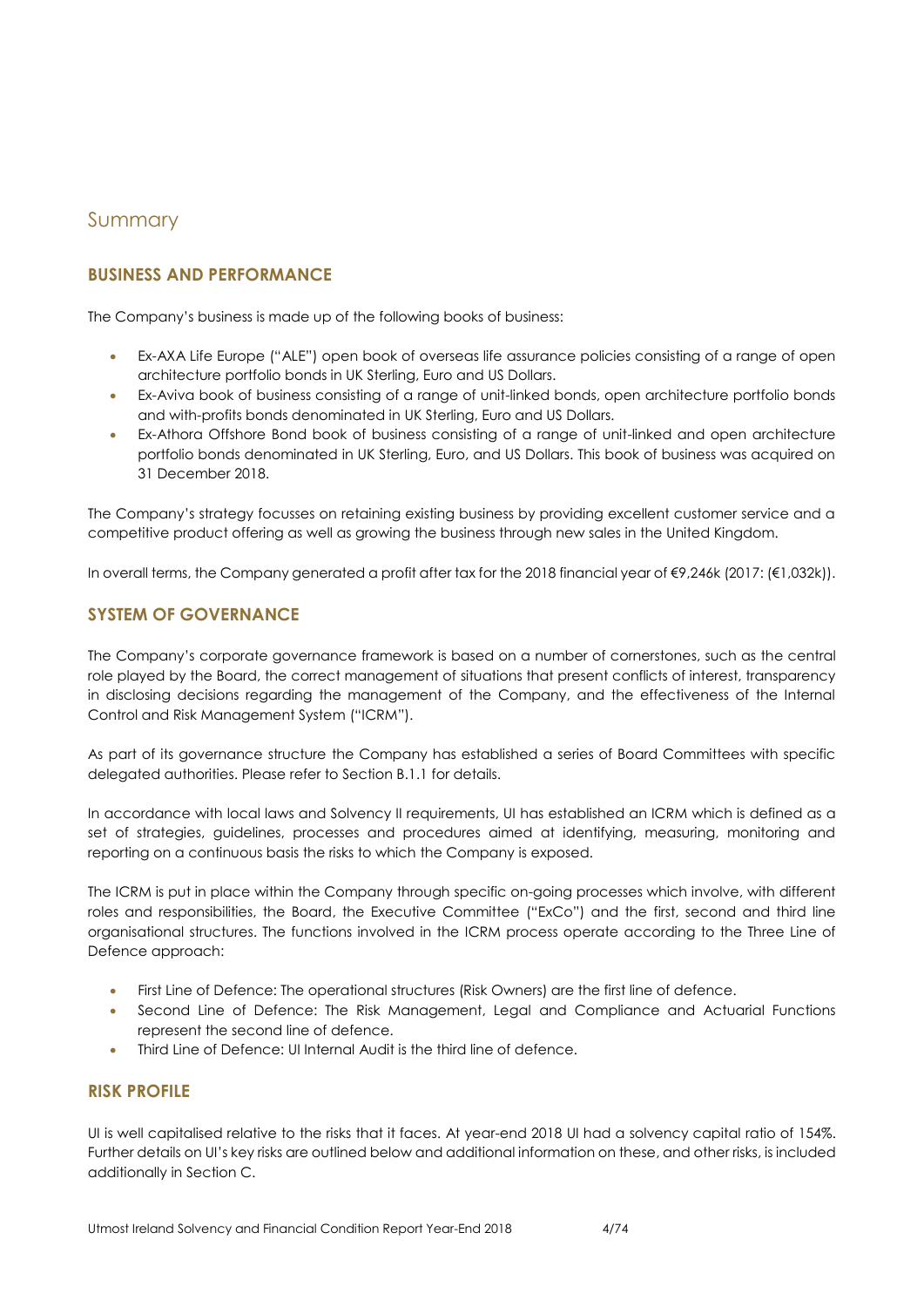#### **Market Risks**

In the case of unit-linked business, the Company typically invests the premiums collected in financial instruments but does not bear the Market Risk directly. However, the Company is exposed with respect to its earnings as fees are the main source of profits for the Company from this business line. Adverse developments in the markets directly affects the profitability of the Company as fee income is reduced. The main risks that UI's unit-linked business is exposed to are equity, currency and interest rate risks.

The key Market Risks that UI is exposed to include:

- Equity risk: a reduction in equity values reduces asset values and hence reduces future fee income.
- Interest rate risk: where movements in interest rates directly impacts the value of an asset as well as the value of a liability and hence future fee income.
- Currency risk: where the movement in exchange rates can reduce the value of an asset and hence reduce future fee income.
- Property risk: where movements in property values reduce asset values and future fee income.
- Spread Risk: is defined as the risk of adverse changes in the market value of the assets due to changes in the market value of non-defaulted credit assets. The market value of an asset can decrease because of spreads widening either because the market's assessment of the creditworthiness of the specific obligor decreases, which is typically accompanied by a credit rating downgrade, or because there is a market-wide systemic reduction in the price of credit assets.

Financial Risks contribute €54,276k of SCR before diversification (2017: €19,723k). The SCR arising from Equity, Spread and Currency risks are the main contributors to the financial risk capital. They have increased from €5,005k to €19,047k for Equity, €6,577k to €7,452k for Spread and €7,405k to €26,688k for Currency risk. The increase reflects the portfolio transfer of Athora book of business.

#### **Credit Risk**

UI is exposed to the risk of incurring losses due to the inability of counterparties to honour its financial obligations. UI's direct credit risk exposure includes credit default risk and counterparty default risk. UI's key default risks include:

- The exposure to the reinsurance company defaulting on their obligations
- The counterparty default exposure from cash deposits
- Money owed to UI by external parties.

#### **Life Underwriting Risks**

Life underwriting risks relate to the risk of unfavourable underwriting and expense experience, relative to assumptions, resulting in reduced profitability for UI. The key life underwriting risks for UI are:

- Lapse risk: defined as the change in liabilities due to changes in the expected exit rates. Exits can happen from either a partial or full surrender of a policy. This also includes a catastrophic event resulting in a mass lapse event.
- Expense risk: defined as the change in the value of liabilities resulting from changes in the expenses incurred in servicing insurance contracts.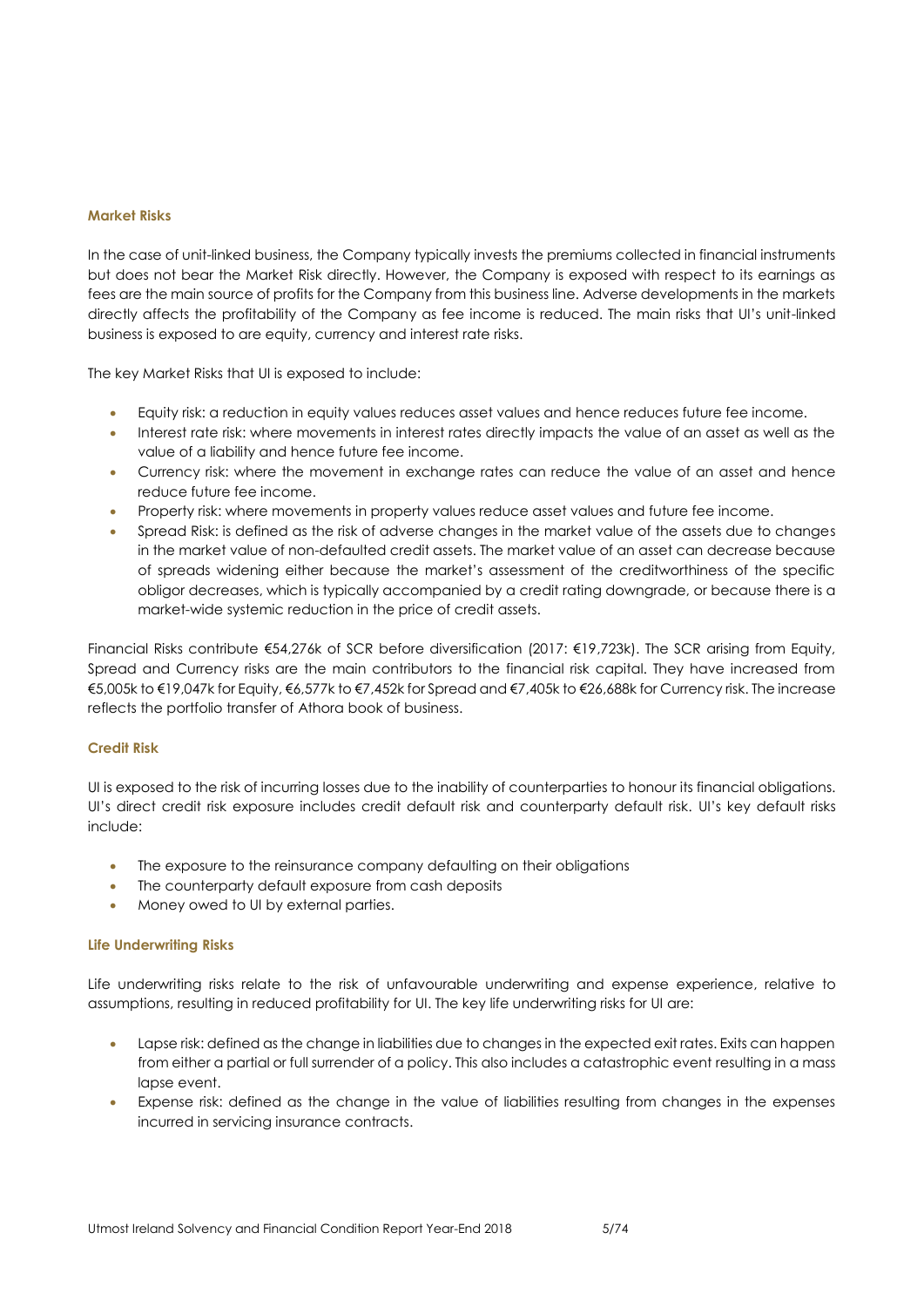#### **Operational Risk**

Operational Risk is the risk of loss arising from inadequate or failed internal processes, personnel or systems, or from external events. Compliance and Financial Reporting Risks fall within this category. UI is exposed to operational risk as part of its day to day operations. An operational risk management framework has been implemented to identify, assess control and monitor operational risks.

#### **Liquidity Risk**

Liquidity risk refers to the risk that the Company will not be able to meet both expected and unexpected cash flow requirements.

Further information on UI's risks is included in Section C.

## **VALUATION FOR SOLVENCY PURPOSES**

UI's Solvency II assets and liabilities and technical provisions at 31 December are outlined below.

#### **Solvency II Assets, Liabilities and Technical Provisions**

|                          | 31 December 2017<br>€'000 | 31 December 2018<br>€'000 |
|--------------------------|---------------------------|---------------------------|
| Total Assets             | 2.252.197                 | 5.377.941                 |
| <b>Total Liabilities</b> | 2.204.617                 | 5.275.146                 |
| Net Technical Provisions | 1,730,403                 | 4,839,302                 |

UI's assets, liabilities and technical provisions increased proportionately during 2018. The key reason for the increases was the addition of the Ex-Athora Offshore Bond book of business.

Further information on UI's assets and liabilities, including the differences between the Solvency II value and the Statutory Accounts value, is provided in Sections D1 and D3.

#### **CAPITAL MANAGEMENT**

UI calculates its solvency capital requirements ("SCR") according to the Standard Formula methodology. At year-end 2018 UI had a solvency capital ratio of 154%. All of UI's Own Funds are classified as Tier 1 and are eligible to meet the SCR and Minimum Capital Requirement ("MCR").

There were no instances of non-compliance with the SCR or MCR over the reporting period.

#### **Solvency Capital Requirement and Minimum Capital Requirement**

|                              | €'000  | 31 December 2017   31 December 2018<br>€'000 |
|------------------------------|--------|----------------------------------------------|
| Solvency Capital Requirement | 27,878 | 66,938                                       |
| Minimum Capital Requirement  | 12,035 | 30.122                                       |
| Own Funds                    | 47,580 | 102.795                                      |
| Solvency Capital Ratio       | 171%   | 154%                                         |

Further details on UI's capital position are outlined in Section E.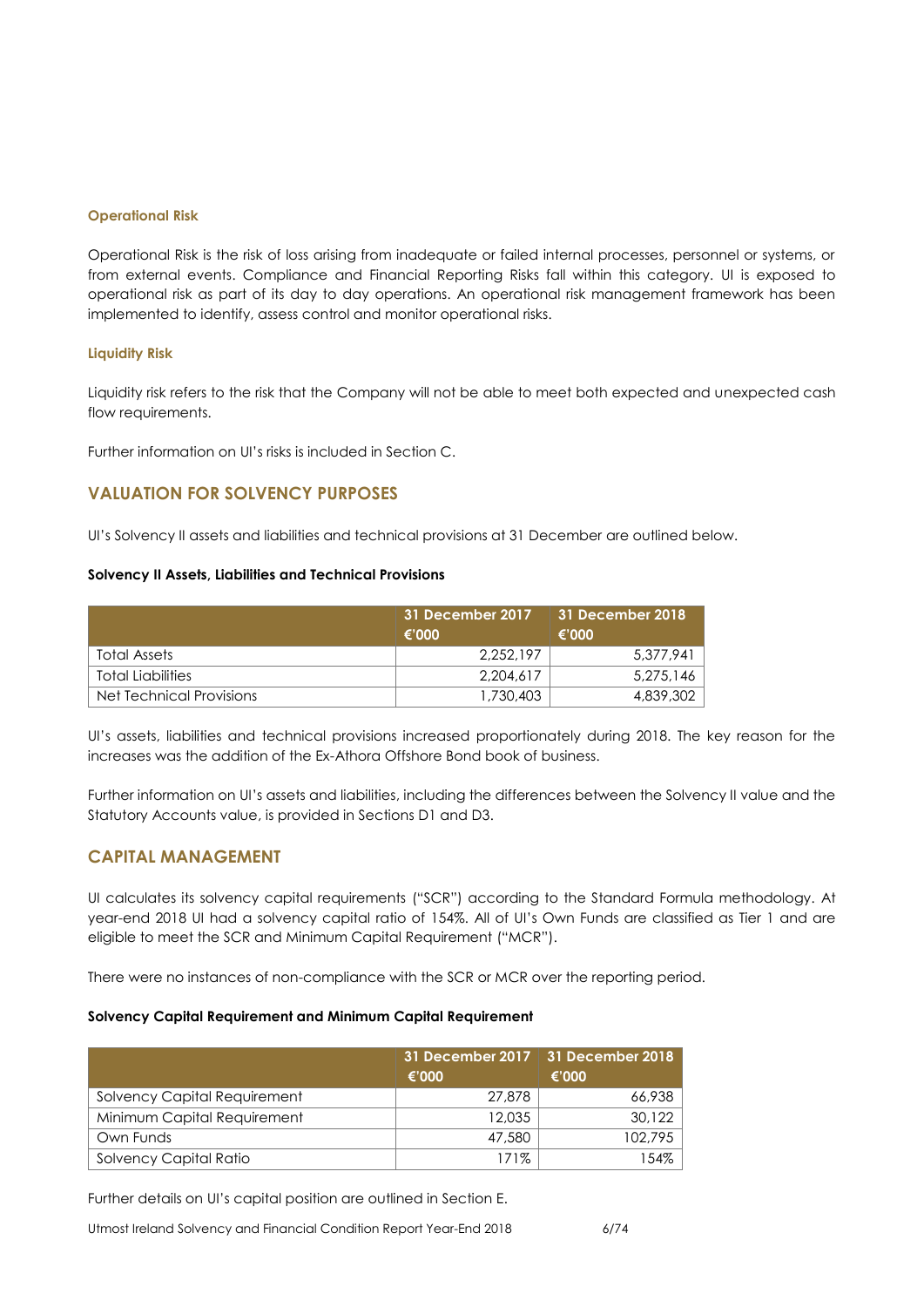## <span id="page-6-0"></span>A. Business and Performance

## <span id="page-6-1"></span>**A.1. BUSINESS**

#### **Legal Entity Name:**

Utmost Ireland dac

#### **Registered Office:**

Ashford House, Tara Street, Dublin 2 T: +353 (0)1 828 9000

#### **Auditors:**

PriceWaterhouseCoopers One Spencer Dock, North Wall Quay, Dublin 1 T: (01) 792 6000

## **Supervisors:**

Insurance Supervision Department Central Bank of Ireland New Wapping Street North Wall Quay Dublin 1 T: (01) 224 6000

## **Board of Directors as at 31 December 2018:**

| <b>Name</b>                  | <b>Position</b>                                       | <b>Nationality</b> | <b>Date Appointed</b> |
|------------------------------|-------------------------------------------------------|--------------------|-----------------------|
| <b>Billy Finn (Chairman)</b> | Independent Non-Executive                             | Irish              | <b>July 2016</b>      |
| Matt Coffey                  | Independent Non-Executive                             | Irish              | <b>July 2016</b>      |
| Duncan Finch                 | Independent Non-Executive                             | <b>British</b>     | October 2018          |
| Tim Madigan                  | Independent Non-Executive                             | Irish              | December 2016         |
| Andrew Milton                | Independent Non-Executive                             | <b>British</b>     | November 2018         |
| Henry O'Sullivan             | Executive                                             | Irish              | <b>July 2014</b>      |
| Gilles Roy                   | Executive and Chief<br>Executive<br>French<br>Officer |                    | November 2018         |
| Paul Thompson                | Non-Executive                                         | <b>British</b>     | <b>July 2016</b>      |
| Lisa Ward                    | Chief<br>Executive<br>Financial<br>and<br>Officer     | Irish              | December 2018         |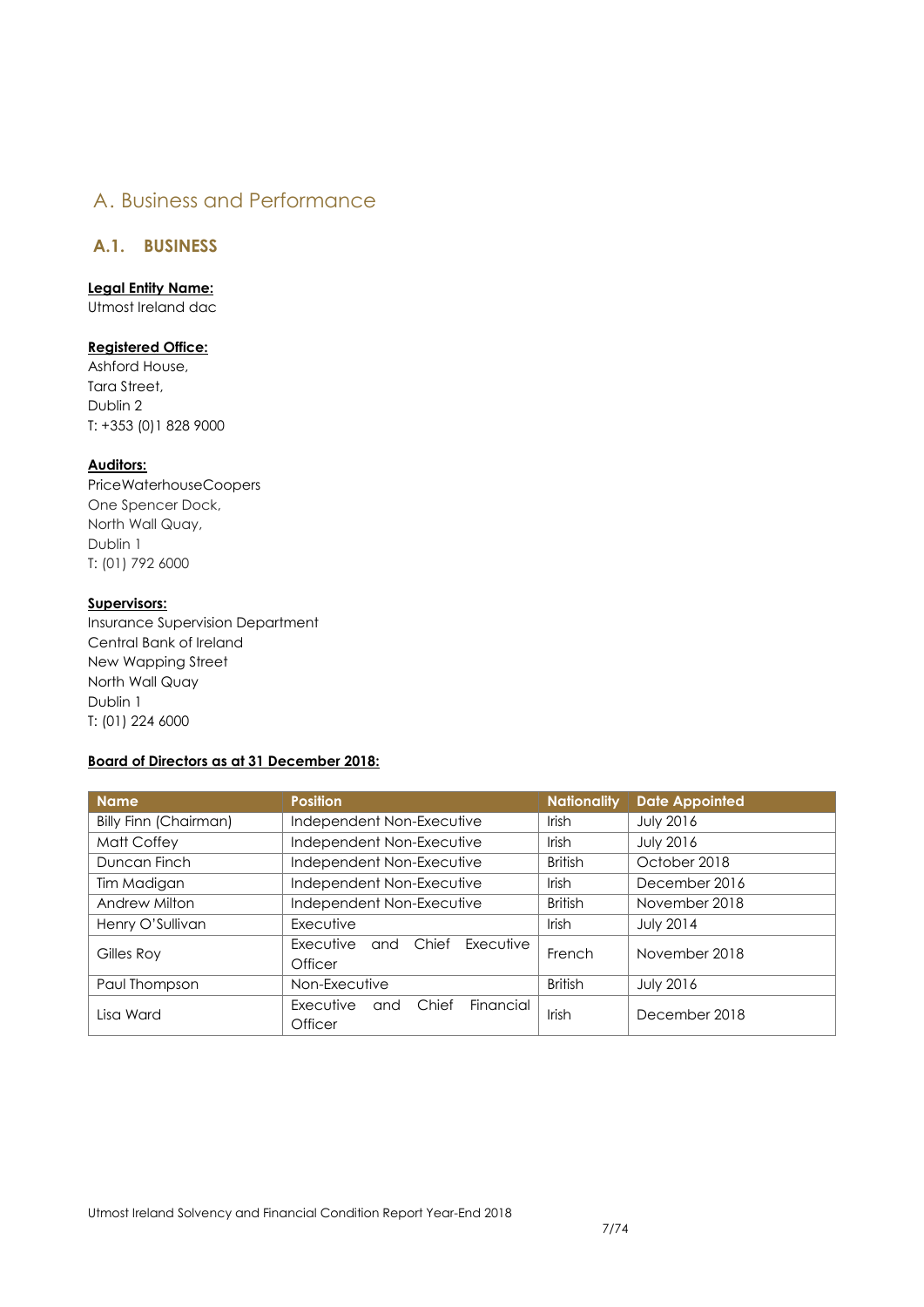#### **UI Ownership Structure (all ownership is 100% unless otherwise stated)**



UI is incorporated in Ireland and authorised by the CBoI to transact life assurance business in Ireland and on a cross-border basis in the EU under the Third Life Directive, as introduced into domestic Irish legislation by the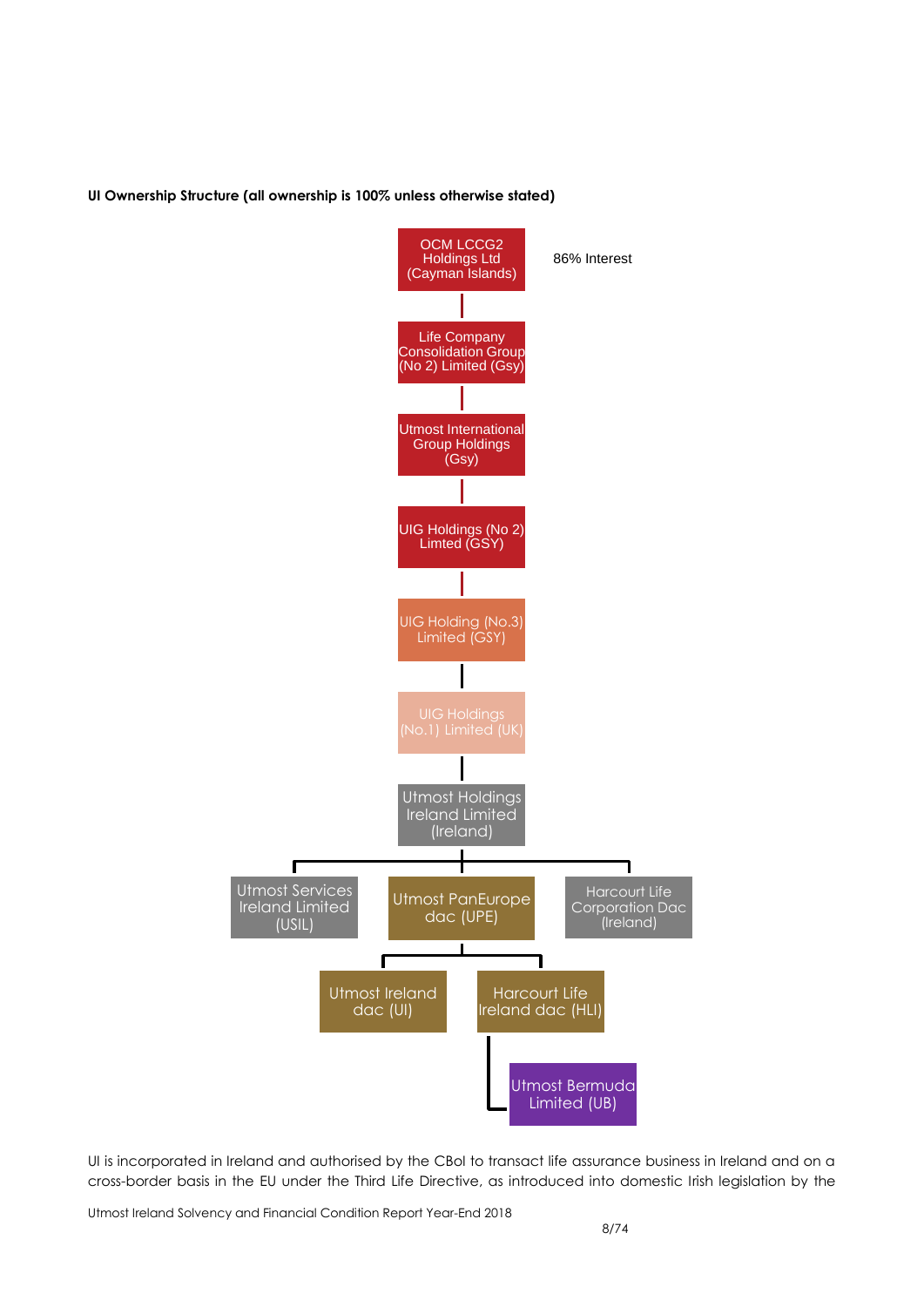European Communities (Life Assurance) Framework Regulations, 1994.

The UI management team is responsible for establishing and delivering the Company's strategic plan, goals and priorities.

#### **UI Organisational Structure**



The Company's business is made up of:

- Ex-AXA Life Europe ("ALE") open book of overseas life assurance policies, line consisting of a range of open architecture portfolio bonds in UK Sterling, Euro and US Dollars.
- Ex-Aviva book of business consists of a range of unit-linked bonds, open architecture portfolio bonds and with-profits bonds denominated in UK Sterling, Euro and US Dollars.
- Ex-Athora Offshore Bond book of business consisting of a range of unit-linked and open architecture portfolio bonds denominated in UK Sterling, Euro, and US Dollars. This book of business was acquired on 31 December 2018.

In overall terms, the Company generated a profit after tax for the 2018 financial year of €9,246k.

## <span id="page-8-0"></span>**A.2. UNDERWRITING PERFORMANCE**

The most significant country for UI (by 2018 gross written premium) is the United Kingdom which accounted for all of the Company's premiums received during the year.

#### **Gross Written Premiums**

|                        | $\epsilon$ '000 | 31 December 2017   31 December 2018<br>€'000 |
|------------------------|-----------------|----------------------------------------------|
| Gross Written Premiums | 45,452          | 212,048                                      |

2018 Gross Written Premiums comes almost entirely from the open book of business trading under the Utmost Wealth Solutions brand. It is noted that the 2018 Gross Written Premium does not include the Ex Athora book of business, as this was acquired on the 31 December 2018.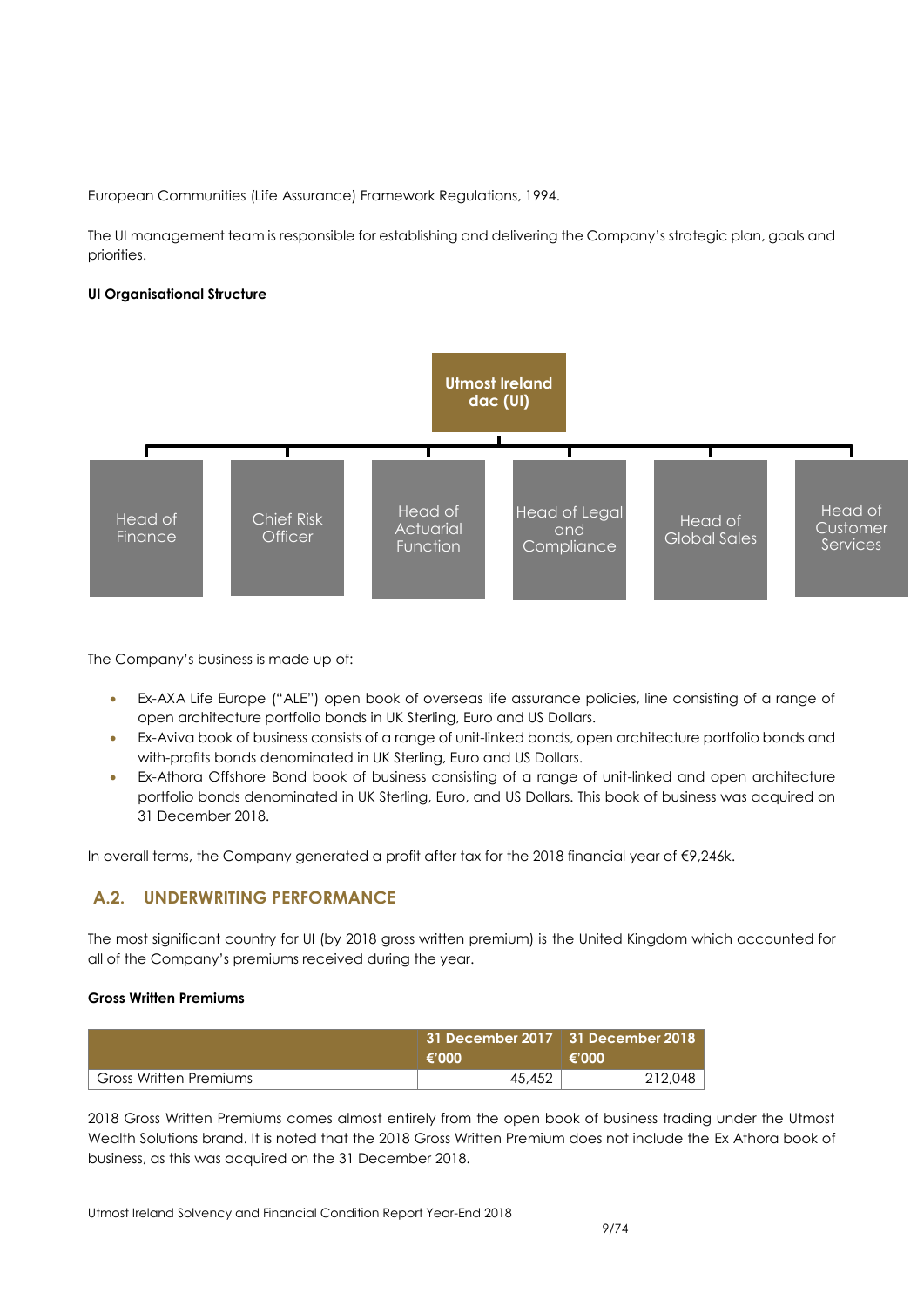Detailed information on the Company's premiums, claims and expenses is included in S.05.01.02 and S.05.02.01 in Section F Quantitative Reporting Templates.

## <span id="page-9-0"></span>**A.3. INVESTMENT PERFORMANCE**

#### **Investments for the Benefit of Life Assurance Policyholders who bear the Investment Risk**

The investments linked to insurance policies are selected by policyholders, or their appointed advisors or, where applicable, by asset managers selected by the policyholders and appointed for the purpose by the Company. The assets are owned by the Company. The Company is required to maintain assets to match its policyholder liabilities at all times. The value of assets under management is affected by new business, asset and currency performance, fee deductions and policies maturing or surrendering each year.

#### **Investments for the benefit of life assurance policyholders who bear the investment risk**

| <b>Policyholder Investments</b>       | <b>31 December 2017</b><br>€'000 | 31 December 2018<br>€'000 |
|---------------------------------------|----------------------------------|---------------------------|
| Investments                           | 1,612,854                        | 4,324,652                 |
| Cash balances and short term deposits | 104,251                          | 545,331                   |
| <b>Total</b>                          | 1,717,105                        | 4,869,983                 |
|                                       |                                  |                           |
| <b>Breakdown of Investments</b>       |                                  |                           |
| <b>Bonds</b>                          | 270                              | 23,655                    |
| Equities                              |                                  | 56,320                    |
| Funds                                 | 1,612,584                        | 4,244,677                 |
| <b>Total Investments</b>              | 1,612,854                        | 4.324.652                 |

Total policyholder investments increased from 2017 to 2018 primarily due to the addition of investments as part of the acquisition of the Ex Athora book of business via a Portfolio Transfer approved by the required legislative jurisdictions.

#### **Company Financial Investments**

Company financial investments are primarily bonds, investment funds and cash.

#### **Company Financial Investments**

| <b>Company Financial Investments</b>                | <b>31 December 2017</b><br>€'000 | 31 December 2018<br>€'000 |
|-----------------------------------------------------|----------------------------------|---------------------------|
| <b>Financial Assets</b>                             |                                  |                           |
| Debt securities – Fair value through profit or loss | 43,197                           | 41,866                    |
| Deposits with Credit Institutions                   | 6,408                            | 20,819                    |
| Investment Funds                                    | 20.313                           | 20,861                    |
| <b>Total Financial Assets</b>                       | 69.918                           | 83,546                    |
|                                                     |                                  |                           |
| <b>Total Company Financial Investments</b>          | 69,918                           | 83,546                    |

Investment income on Company financial investments relates to income on bonds, interest on cash deposits and dividend income. Movements are recognised in the statement of comprehensive income account in the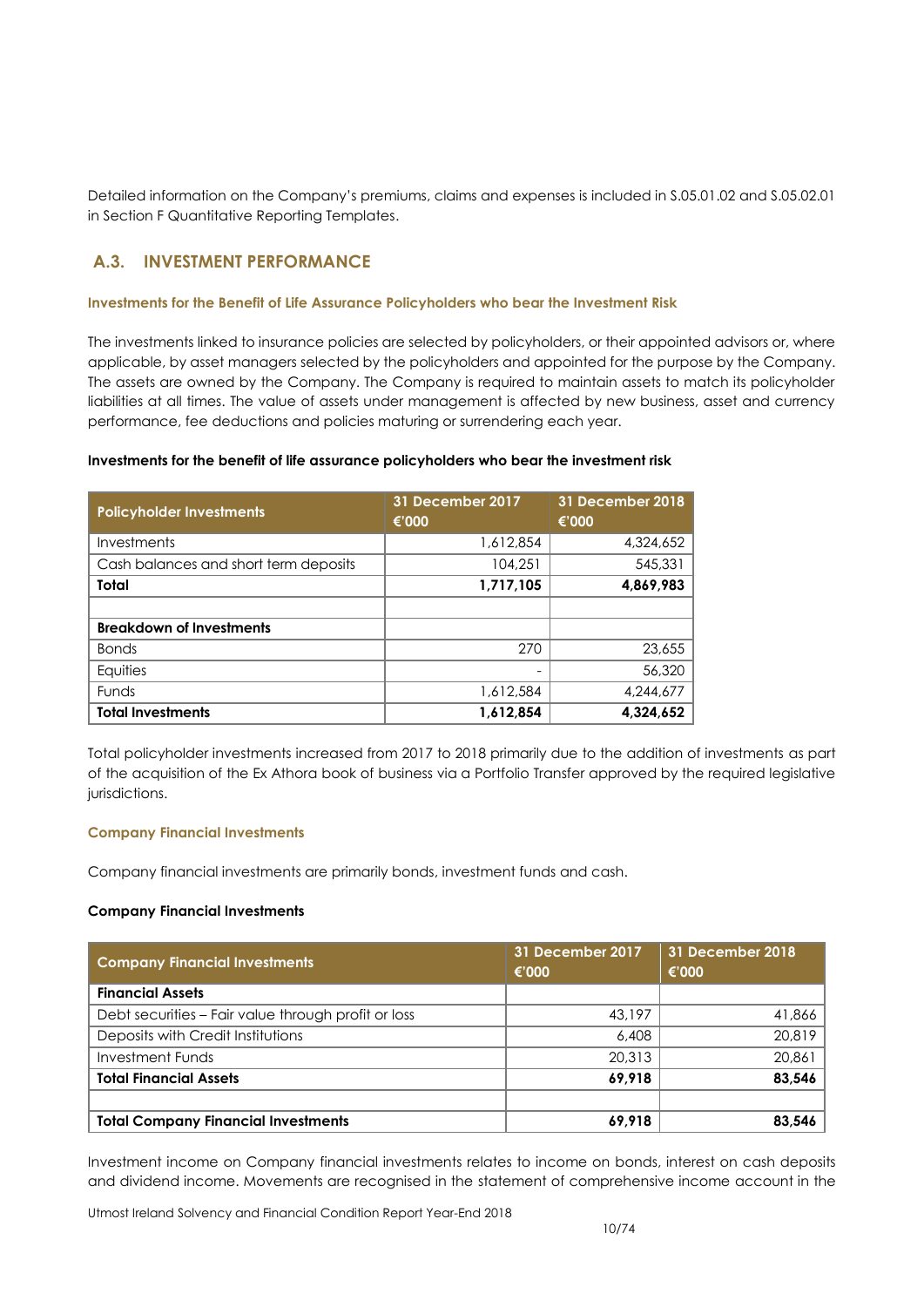period in which they arise.

#### **Investment Income**

| Investment Income                                                    | 31 December 2017<br>€'000 | 31 December 2018<br>€'000 |
|----------------------------------------------------------------------|---------------------------|---------------------------|
| Income from financial assets at fair value through profit or<br>loss | 86,156                    | (69, 282)                 |
| <b>Total Investment Income</b>                                       | 86,156                    | (69, 282)                 |

## <span id="page-10-0"></span>**A.4. PERFORMANCE OF OTHER ACTIVITIES**

#### **Expenses**

Expenses for the Company include acquisition costs and other commission for direct insurance and other operating expenses. Other operating expenses include service fees payable to Outsourced Service Providers. Also included are professional and legal fees paid by the Company, including Auditors' remuneration for the audit of the Company's' financial statements. Company expenses are charged through the Statement of Comprehensive Income in the Company's' financial statements.

#### **Dividends**

No dividends were paid or declared during 2018.

#### **Leasing Arrangements**

The Company has no material operating leases and no financial leases in place.

## <span id="page-10-1"></span>**A.5. ANY OTHER INFORMATION**

During 2018 there were a number of material events for UI including becoming a subsidiary of Utmost PanEurope, acquiring the Ex-Athora Offshore Bond book of business, funding changes and a number of governance changes. Further information on these material events in included in subsequent sections of this report.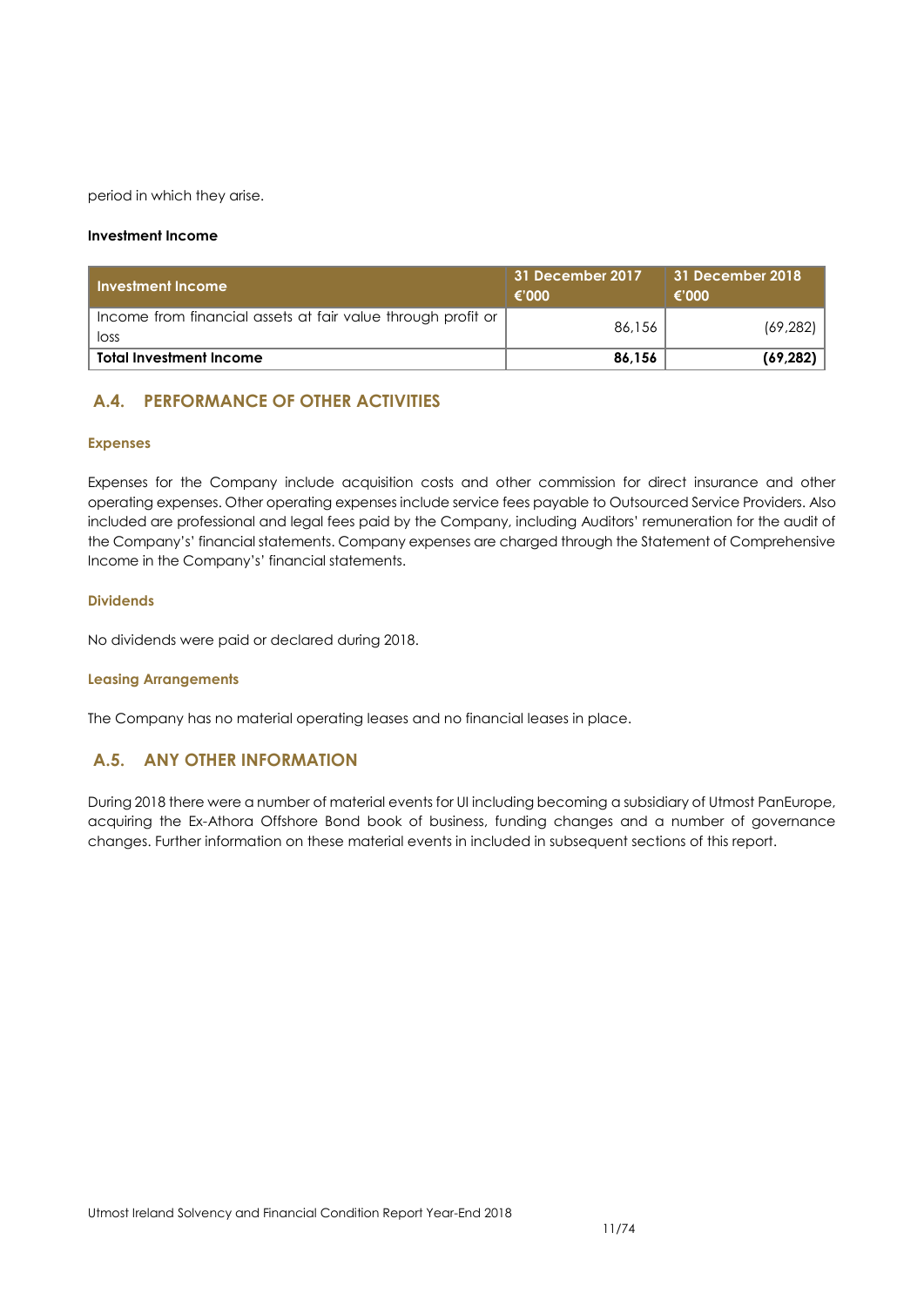## <span id="page-11-0"></span>B. System of Governance

## <span id="page-11-1"></span>**B.1. GENERAL INFORMATION ON THE SYSTEM OF GOVERNANCE**

Corporate governance represents the sum of the methods, models and planning, management and control systems that are required for the operation of the Company's governing bodies.

UI's corporate governance is based on a number of cornerstones, such as the central role played by the Board, the correct management of situations that present conflicts of interest, transparency in disclosing decisions regarding the management of the Company, and the effectiveness of the ICRM.

## **B.1.1. INFORMATION ON GENERAL GOVERNANCE**

Risk governance is aimed at establishing an effective organisational structure based on a clear definition of risk roles and responsibilities, and on a set of policies, guidelines and operating procedures. As part of its governance structure, the UI Board has established a series of Board Committees with specific delegated authorities.

#### **Governance Structure**



The remit of each of the Committees outlined in the above table is set out in their respective Terms of Reference which are subject to annual review and approval. Furthermore, the performance of each of the Committees is subject to annual review.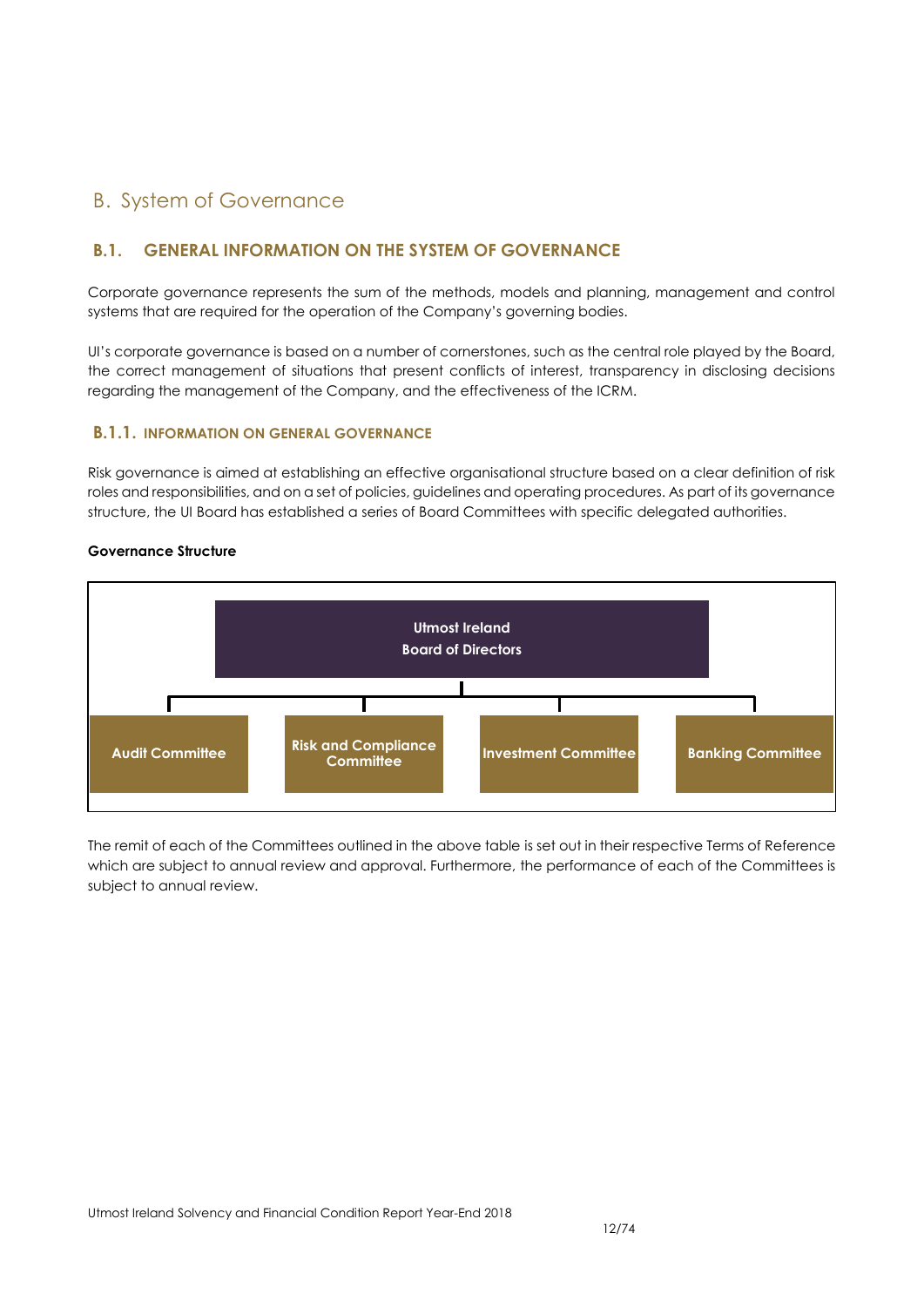#### **Board Committees**

| <b>Key Role</b>                            | <b>Description</b>                                                                                                                                                                                                                                                                                                                                                                                                                                                                                                                                                                                                                                                                                                                          |
|--------------------------------------------|---------------------------------------------------------------------------------------------------------------------------------------------------------------------------------------------------------------------------------------------------------------------------------------------------------------------------------------------------------------------------------------------------------------------------------------------------------------------------------------------------------------------------------------------------------------------------------------------------------------------------------------------------------------------------------------------------------------------------------------------|
| <b>Board of Directors</b>                  | The Board ensures that the Risk Management system identifies, evaluates and controls the most<br>significant Company risks. Within the scope of its typical duties and responsibilities, the Board is<br>ultimately responsible for setting strategies and policies in the area of Risk Management and<br>internal control and ensuring their adequacy and sustainability over time, in terms of<br>completeness, functioning and effectiveness. The Board has established the following Board<br>committees: the Audit Committee, the Risk and Compliance Committee, the Investment<br>Committee and the Banking Committee. In addition, UI has established a Management<br>Committee. Details on the Board Committees are provided below. |
| <b>Audit Committee</b>                     | The Audit Committee takes delegated responsibility on behalf of the Board for ensuring that there<br>is a framework for accountability, examining and reviewing systems and methods of financial<br>control and for ensuring UI is complying with its Constitutional Documents together with all aspects<br>of the law and relevant regulations.                                                                                                                                                                                                                                                                                                                                                                                            |
| <b>Risk and</b><br>Compliance<br>Committee | The Risk and Compliance Committee has been established by the Board in order to provide<br>leadership, direction, and oversight with regard to UI's policies and procedures, including those<br>relating to Risk Management and Legal and Compliance. It assists the Board of Directors in<br>fulfilling its Risk Management responsibilities as defined by applicable law and regulations, UI's<br>Constitutional Documents and internal regulations as well as considering leading market<br>practice standards.                                                                                                                                                                                                                          |
| Investment<br>Committee                    | The Investment Committee has delegated responsibility for recommending overall strategic<br>investment policy to the Board, and for undertaking oversight of the Company's investment<br>activities, seeking to ensure that these are consistent with the approved Investment Policy.                                                                                                                                                                                                                                                                                                                                                                                                                                                       |
| <b>Banking</b><br>Committee                | The Banking Committee is responsible for opening and closure of all Master Custodian and<br>Corporate bank account(s) in the name of UI. The Committee is also responsible for the review<br>and approval of appointments to the authorised signatory list and their levels of authorisation<br>and approval.                                                                                                                                                                                                                                                                                                                                                                                                                               |

## **B.1.2. INFORMATION ON RISK MANAGEMENT, INTERNAL AUDIT, COMPLIANCE AND ACTUARIAL FUNCTIONS INTEGRATION INTO THE ORGANISATIONAL STRUCTURE AND THE DECISION MAKING PROCESSES OF THE UNDERTAKING, STATUS AND RESOURCES OF THE FUNCTIONS WITHIN THE UNDERTAKING**

In accordance with local laws and Solvency II requirements, UI has established a Risk Management System which is defined as a set of strategies, guidelines, processes and procedures aimed at identifying, measuring, monitoring and reporting on a continuous basis the risks to which UI is exposed.

Risk governance is aimed at establishing an effective organisational structure based on a clear definition of risk roles and responsibilities, and on a set of policies, guidelines and operating procedures.

In addition, as part of its governance structure UI has established a series of Board Committees with specific delegated authorities (as outlined above).

The Internal Control and Risk Management System is put in place within UI through a specific on-going process which involves, with different roles and responsibilities, the Board, ExCo and the organisational structures. The functions involved in the risk management process operate according to the Three Line of Defence approach:

 The operational structures (Risk Owners) are the first line of defence. The Risk Owners are ultimately responsible for risks concerning their area and to define and update the actions needed to make their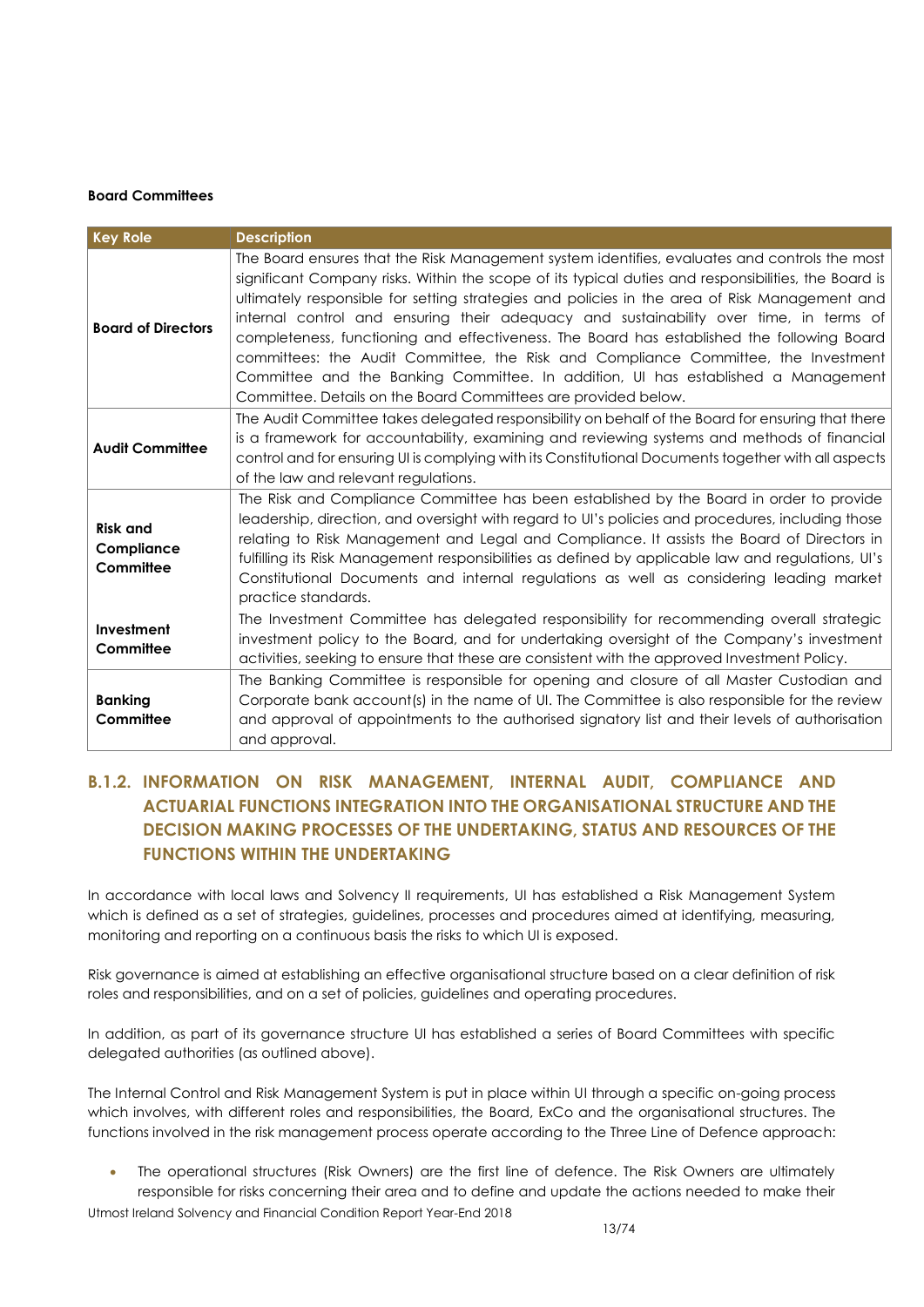risk management processes effective and efficient. They control the activity of the Risk Takers, who deal directly with the market and the internal and external parties and who define activities and programs from which risks may arise. The risk management initiatives defined by the Risk Owners address the way Risk Takers undertake risks. In addition, there are a number of support units (e.g. Actuarial) and oversight committees (Risk Observers) responsible for constantly monitoring specific risk categories, in order to measure and analyse them and to identity risk mitigation actions to the Risk Owners.

- The Risk Management, Legal and Compliance and elements of the Actuarial Function represent the Second Line of Defence. The Risk Management Function oversees the whole Risk Management System ensuring its effectiveness. It supports the Board and ExCo in defining the Risk Strategy and in the development of the methodologies to identify, take, assess, monitor and report risks. It also supports the Operating Units implementing and adopting the relevant policies and guidelines. The Head of Outsourcing (reports directly to the Chief Risk Officer) is responsible for the overall execution of the outsourcing lifecycle; from the risk assessment to the final management of the agreement and subsequent monitoring activities. The Legal and Compliance Function is in charge of evaluating whether the internal processes are adequate to mitigate compliance risk. The Actuarial Function, through the Head of the Actuarial Function ("HoAF"), challenges the contents and assumptions of the Own Risk and Solvency Assessment ("ORSA") and provides an assessment on the appropriateness of the ORSA.
- Internal Audit is the Third Line of Defence. Internal Audit is responsible for independently evaluating the effectiveness of the Internal Control and Risk Management System and for confirming the operational effectiveness of the controls.

The roles and responsibilities of each of the control functions (Risk Management, Legal and Compliance, Actuarial and Internal Audit) and how they interact with the organisation in the execution of that responsibility are set out in their respective charters. The role of the Head of Outsourcing is articulated in the Outsourcing Policy.

As outlined in the Risk Management Policy, the Risk Management Function acts as guarantor for the effective implementation of the risk management system, as required by law and as established by the Board.

The Risk Management Function supports the Board and ExCo in the definition of the risk management strategy and the development of tools for risk identification, monitoring, management and reporting.

## **B.1.3. INFORMATION ON AUTHORITIES, RESOURCES PROFESSIONAL QUALIFICATIONS, KNOWLEDGE, EXPERIENCE AND OPERATIONAL INDEPENDENCE OF THE FUNCTIONS AND HOW THEY REPORT TO AND ADVISE THE ADMINISTRATIVE, MANAGEMENT OR SUPERVISORY BOARD OF THE INSURANCE UNDERTAKING**

UI employees are degree and/or professionally qualified and are identified as holding Pre-Approval Controlled Functions ("PCF").

UI relies heavily on Utmost Services Ireland Ltd. ("USIL") for the provision of its business operations. More than 70% of USIL employees are degree and/or professionally qualified and all persons identified as holding PCF or Controlled Functions ("CF") in the Companies are reviewed annually to ensure they meet the CBoI Fit and Proper requirements.

## **B.1.4. MATERIAL CHANGES TO THE SYSTEM OF GOVERNENCE**

During 2018 the following Board of Director changes were noted:

Mr. Alan Foley resigned from his position as Chief Executive Officer on 19<sup>th</sup> July 2018.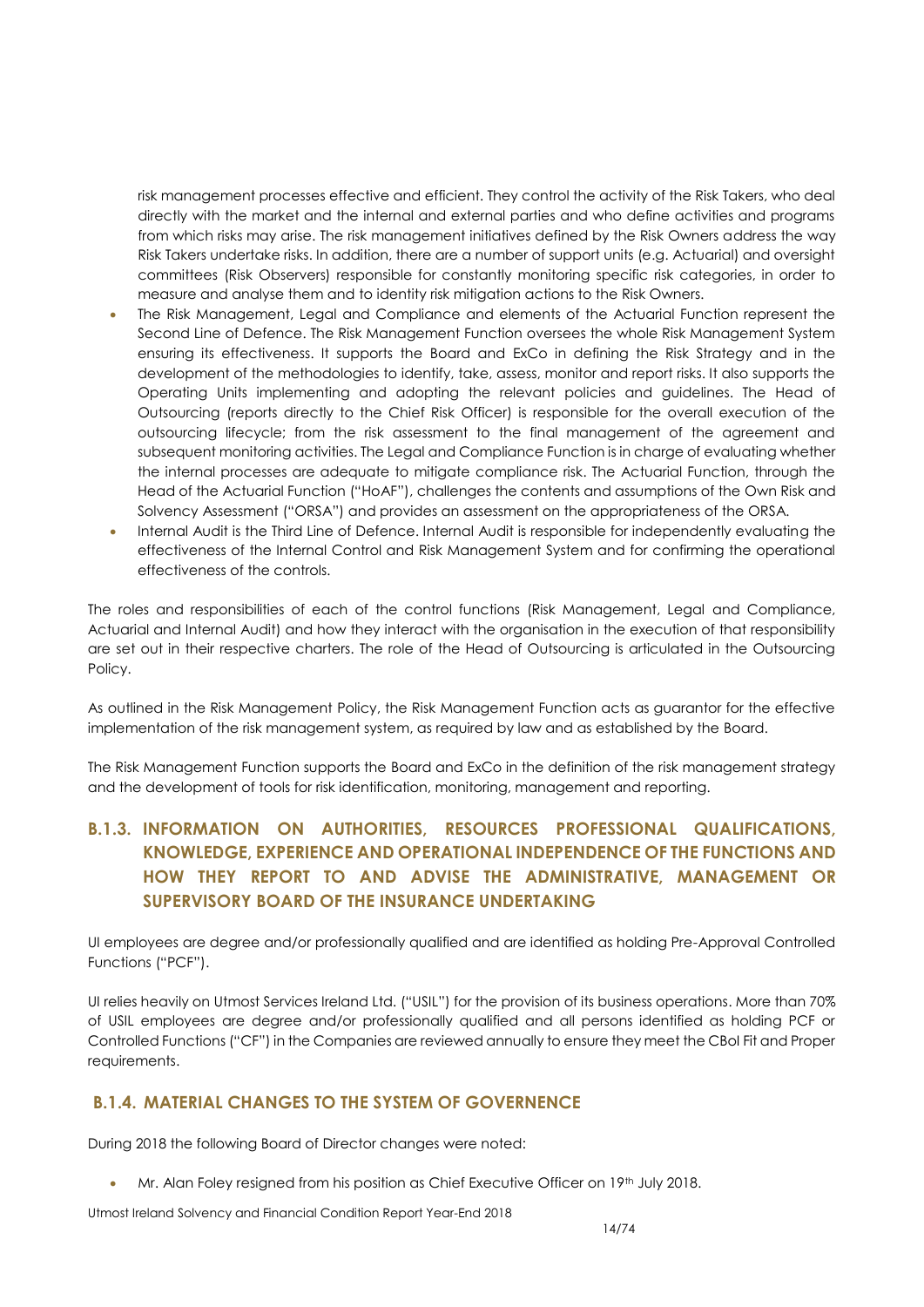- Mr. Duncan Finch was appointed as an Independent Non-Executive Director on the 12th October 2018.
- Mr. Ian Maidens resigned from his position as Executive Director on the 24th October 2018.
- Mr. Andrew Milton was appointed as an Independent Non-Executive Director on the 27<sup>th</sup> November 2018.
- Mr. Gilles Roy was appointed as an Executive Board Director on the 28<sup>th</sup> November 2018.
- Ms. Lisa Ward was appointed as an Executive Board Director on the 18th December 2018.

With regards to the Executive Committee, the following appointments and resignations took place up to year ending 31st December 2018:

- Mr. Rob Hammill resigned from his position as Head of Internal Audit in June 2018.
- Mr. Marco Nuvoloni was appointed to the Executive Committee as Head of Legal and Compliance on the 29th June 2018.
- Mr. Stephen Atkinson was appointed to the Executive Committee as Head of Global Sales on the 29<sup>th</sup> June 2018.
- **Barry Kelly was appointed to the Executive Committee as Chief Risk Officer on the 2nd November 2018.**
- Mr. Gilles Roy was appointed to the Executive Committee on the 28<sup>th</sup> November 2018.
- Mr. Andrew Flaherty was appointed as Chief Operating Officer on 29<sup>th</sup> June 2018 and resigned from his position on the 14<sup>th</sup> December 2018.
- Ms. Lisa Ward was appointed to the Executive Committee on the 18<sup>th</sup> December 2018.

During 2018, UI entered into an outsourcing arrangement with Utmost Services Ireland Limited ('USIL') which had the effect of transferring the core administration and management services of UI to USIL. Please refer to Section B.5 for details of UI's Outsourcing Management Framework.

No other material changes to the System of Governance occurred during the year-ended 31 December 2018.

## **B.1.5. REMUNERATION POLICY**

The Remuneration strategy is based on the following principles, which guide the remuneration programmes and consequent actions:

- All staff are rewarded on the basis of both their individual role and contribution to the delivery of the business strategy.
- It is recognised that financial reward is only one aspect of attraction and retention and the development of talent through non-financial measures including training and education are also beneficial and important.
- A performance management process that seeks to encourage performance improvement whilst supporting career development.
- Remuneration packages that offer competitive market rates for base pay, variable reward and benefits for all employees.
- Roles and performance will be evaluated on a fair and transparent basis which while taking account of the different specialisms within the Company seeks to apply a consistent and objective methodology.
- Budget and cost discipline determined on an annual basis subject to overall budget.
- Remuneration and supporting structures will promote sound and effective risk management and include measures which prevent conflicts of interest and ensure employees who are responsible for Risk and Legal and Compliance functions are remunerated independently of the performance of the business areas which they monitor and control.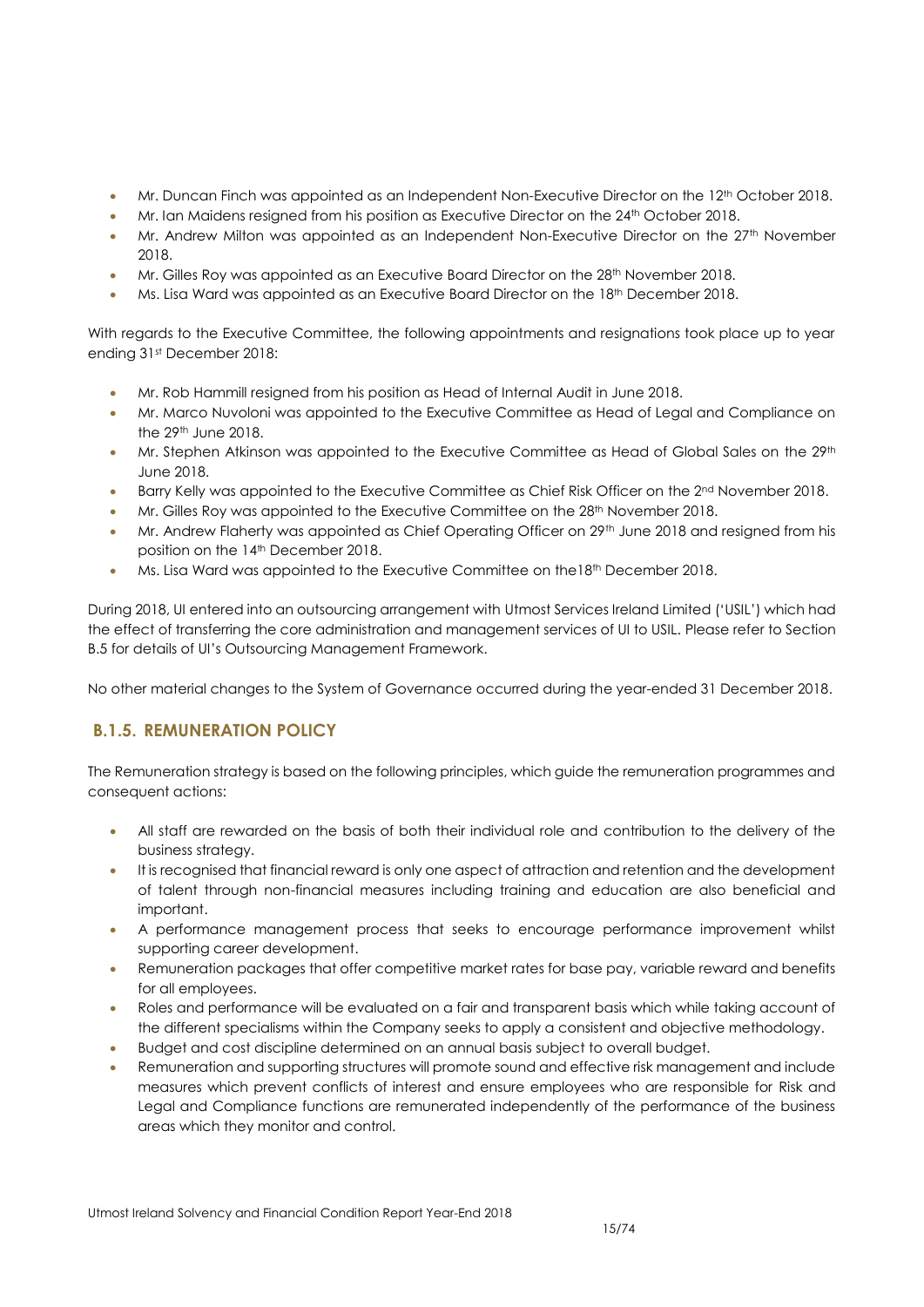#### **Balanced Remuneration Package**

Utmost Group Ireland offers a remuneration package which is proportional in its fixed components, variable components and benefits and provides an appropriate balance with regard to the variable remuneration for short-term and medium to long-term contracts, in order to avoid adoption of conduct that favours short-term results over medium to long-term goals. The remuneration package is fair and competitive, anticipating the adoption of alternative or additional monetary solutions, such as benefits, with a view to optimising the efficiency of interventions in financial terms.

#### **Target Setting and Appraisal**

Each year the CEO defines specific targets, both financial and non-financial, against which performance, and thus any bonus payable, is measured.

The Company goals and objectives are cascaded to all functions and individual employee goals are established and evaluated annually.

## **B.1.6. MATERIAL TRANSACTIONS DURING THE REPORTING PERIOD**

Please refer to section B1.4 regarding appointments and resignations during the year.

During 2018, the Company's immediate parent, Utmost PanEurope DAC, invested €50,000k of capital into the Company. This comprised of 2 shares to the value of €2.54, and share premium of €50,000k.

On the 9th April 2018, UI and Athora Ireland PLC (formerly Aegon Ireland PLC) entered an agreement which provided for the transfer of Athora Ireland's non-guaranteed offshore bonds business to Utmost Ireland dac. On 27th November 2018, the High Court of Ireland approved the Transfer with subsequent approval by the parallel Schemes of Transfer in Jersey and Guernsey on 4th and 5th of December 2018 respectively.

The Transfer took effect from 31st December 2018. The project to integrate the offshore book to the Utmost operational model, including the migration of all data to Utmost's administration and investment platforms is scheduled for completion on 31st May 2019. This is being delivered with a Transitional Services Agreement between Athora and UI and a brand licence agreement between Aegon and UI.

## <span id="page-15-0"></span>**B.2. FIT AND PROPER REQUIREMENTS**

A core component of an effective risk culture is the knowledge and skills of the Company's resources. In order to confirm that the right resources and skills are in place, UI has implemented a Fitness and Probity Policy and related procedures in order to assess the fitness and probity both initially and on an on-going basis of the individuals who are performing key functions. The policy and procedures have been developed in line with the Fitness and Probity standards and Minimum Competency Code issued by the CBoI.

## **B.2.1. DESCRIPTION OF THE SPECIFIC REQUIREMENTS CONCERNING SKILLS, KNOWLEDGE AND EXPERTISE REQUIRED**

The Board of UI has adopted a Fit and Proper Policy in order to define the minimum standards to be applied in terms of fitness and probity to all relevant personnel identified in the Policy.

The Fit and Proper Policy also defines the procedure for assessing the fitness and probity of the relevant personnel (both when being considered for the specific position and on an ongoing basis), and a description of the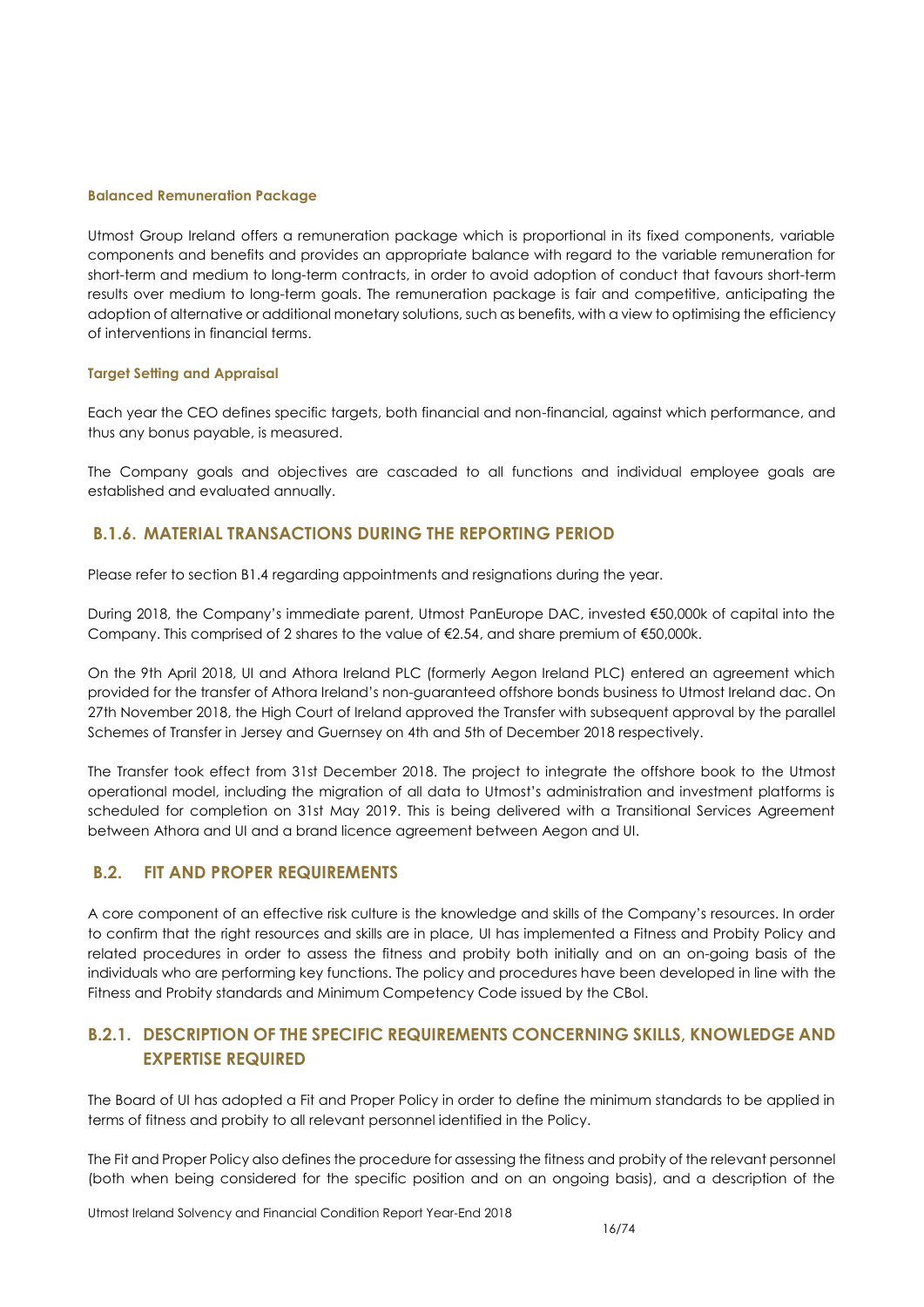situations that give rise to a re-assessment of the abovementioned fit and proper requirements. The Human Resource ("HR") Function undertakes due diligence of all persons identified under the Fit and Proper guidelines to ensure they can perform their duties by carrying out the following assessments of being Competent and Capable, Honest, Ethical and Act with Integrity and Financial Soundness.

The fitness and probity assessment is performed by the Office of the CEO and the HR Function, who manage all Director and non-Director responsibilities respectively. As part of this assessment, the Office of the CEO and HR request Key Managers, Heads of Control Functions and persons that are in charge of the control of outsourced activities to undertake a self-declaration of compliance with the fit and proper requirements on an annual basis. In addition an annual declaration on adherence to the CBoI requirements is completed by the Human Resources Function. The skillset of the Board and Board Committees is reviewed regularly.

## **B.2.2. PROCESS FOR ASSESSING THE FITNESS AND THE PROBITY OF THE PERSONS**

The CBoI has identified a number of PCF roles for which prior approval of the role holder by the CBoI is required.

#### **Pre-Approval Controlled Functions Roles**

The following PCF Roles are applicable to the Company:

#### **Pre-Approval Controlled Functions Roles**

| Code              | <b>Definition</b>                              |
|-------------------|------------------------------------------------|
| PCF1              | Executive Director                             |
| PCF <sub>2</sub>  | Non-Executive Director                         |
| PCF <sub>3</sub>  | Chairman of The Board of Directors             |
| PCF4              | Chairman of the Audit Committee                |
| PCF <sub>5</sub>  | Chairman of the Risk and Compliance Committee  |
| PCF <sub>6</sub>  | Chairman of the Remuneration Committee         |
| PCF <sub>8</sub>  | Chief Executive Officer                        |
| PCF11             | Head of Finance                                |
| PCF <sub>13</sub> | Head of Internal Audit                         |
| PCF14             | Chief Risk Officer                             |
| PCF <sub>15</sub> | Head of Compliance with responsibility for AML |
| PCF <sub>19</sub> | Head of Investment                             |
| PCF42             | <b>Chief Operations Officer</b>                |
| PCF48             | Head of Actuarial Function                     |

#### **Controlled Functions Roles**

In addition to the above, an assessment of roles which are classified as a CF is completed. UI is required to undertake due diligence on each CF and the Fitness and Probity requirements are applicable to all staff. The following CF roles are applicable to UI: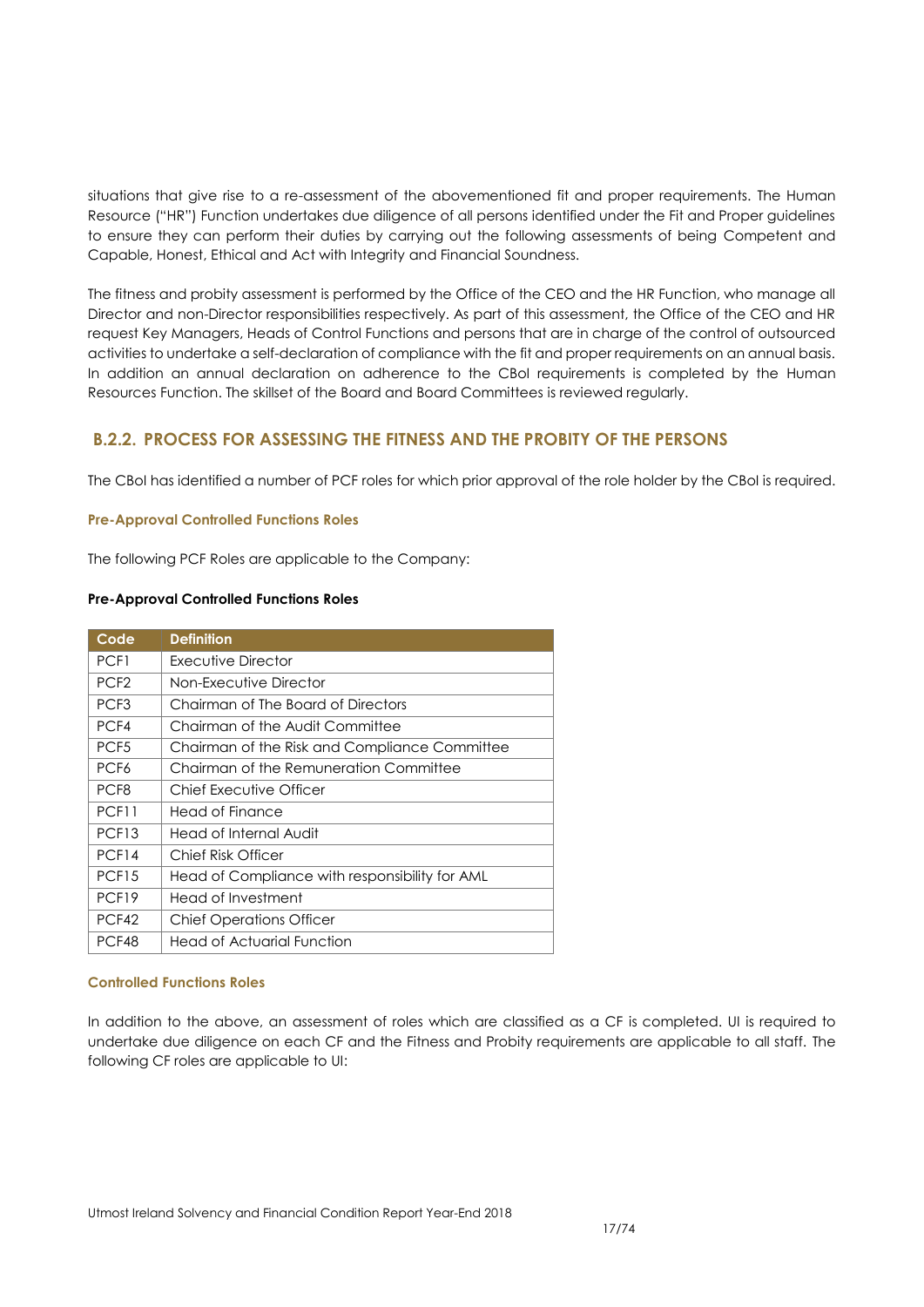#### **Controlled Functions Roles**

| Code            | <b>Definition</b>                        |  |  |  |  |
|-----------------|------------------------------------------|--|--|--|--|
|                 | Board of Directors of UI                 |  |  |  |  |
| CF1             | Executive Committee of UI                |  |  |  |  |
|                 | Head of Human Resources                  |  |  |  |  |
|                 | Risk Department                          |  |  |  |  |
|                 | Compliance Department                    |  |  |  |  |
|                 | Internal Audit Department                |  |  |  |  |
|                 | Actuarial Department                     |  |  |  |  |
| CF2             | Head of Change Management                |  |  |  |  |
|                 | Human Resources Business Partner         |  |  |  |  |
|                 | Head of Information Technology           |  |  |  |  |
|                 | <b>Financial Controller</b>              |  |  |  |  |
|                 | Head of Tax                              |  |  |  |  |
|                 | Head of Operations, CCS                  |  |  |  |  |
| CF7             | Operations Manager, CCS                  |  |  |  |  |
| CF <sub>8</sub> | Head of Operations, CCS                  |  |  |  |  |
|                 | Head of Legal and Compliance             |  |  |  |  |
| CF10            | Corporate Customer Services Team Leaders |  |  |  |  |
| CF11            | Middle to Senior Finance employees       |  |  |  |  |

HR manage the ongoing maintenance of employee roles, through the PCF and CF process.

## <span id="page-17-0"></span>**B.3. RISK MANAGEMENT SYSTEM INCLUDING THE OWN RISK AND SOLVENCY ASSESSMENT**

## **B.3.1. RISK MANAGEMENT SYSTEM**

As outlined in the Company's Risk Management Policy, the Risk Management Function acts as guarantor for the effective implementation of the Risk Management System, as required by law and as established by the Board. The Risk Management Function supports the Board and ExCo in the definition of the Risk Management strategy and the development of tools for risk identification, monitoring, management and reporting.

#### **Risk Management Function**

The Risk Management Function is separate from the operational business units and does not have operating responsibilities or a direct reporting line to those responsible for the operating activities. The independence of the Risk Management Function is guaranteed through its direct reporting line to the Risk and Compliance Committee. The structure of the function, including its reporting lines and its relationship with the various committees that perform risk management tasks are set out below.

The Risk Management function consists of the Chief Risk Officer ("CRO") supported by a Risk Manager, a Risk Specialist, Risk Actuary and an Internal Control Analyst. The CRO's primary responsibility is to the Board with direct access to the Board Chairman and the Chairman of the Risk and Compliance Committee. The CRO has a dotted reporting line to the Chief Executive Officer ("CEO") on operational issues. The diagram below illustrates the Risk Management structure and reporting lines: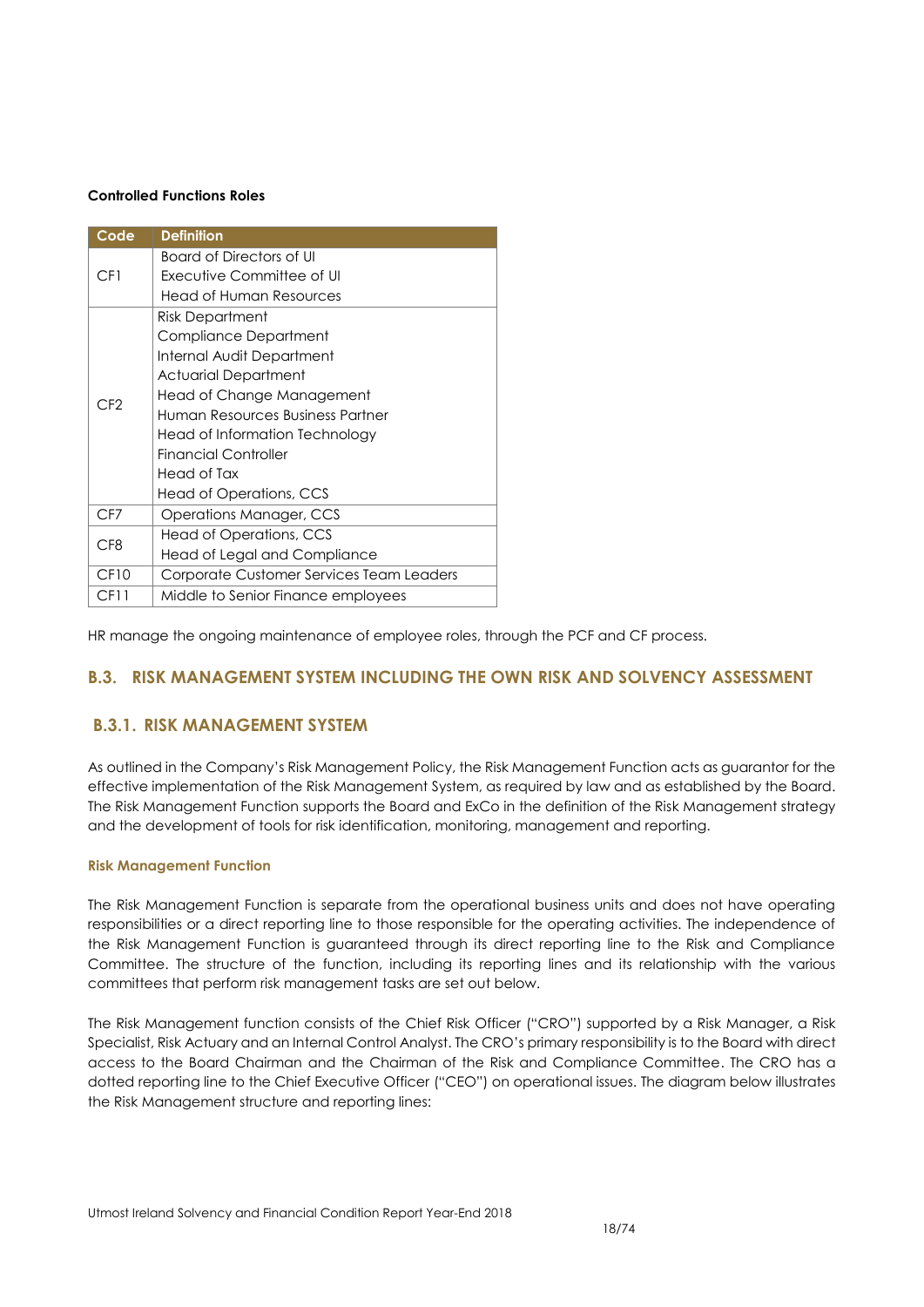

#### **Risk Management Structure and Reporting Lines**

The Risk Management Function oversees the sustainability of the risk management system. The Risk Management Function supports the Board, ExCo and departmental managers in defining risk management strategies and the instruments to monitor and measure risks, providing, through an appropriate reporting system, the elements for an assessment of the performance of the risk management system as a whole. The Risk Management Function is responsible in particular for the following activities:

- Defining the risk measurement methodologies and models.
- Cooperating, with the Risk Owners, on the definition of the operating limits attributed to the operating structures and on the definition, with the first level functions (i.e. senior management) in charge of control, of the procedures for the prompt verification of such limits.
- Validating the information flows, prepared by the various Risk Owners, necessary to ensure the timely control of risk exposures and the prompt identification of any operational anomaly.
- Presenting appropriate reports to the Board and the Risk and Compliance Committee on the overall performance of the risk control and management system and its ability, in particular, to react to context and market changes, as well as on the development of risks and any instances in which the operating limits have been exceeded.
- Ensuring that the Executive Committee reacts to results from the stress tests if unexpected events or results are identified.

The Risk Management, Compliance and Internal Audit Functions are operationally independent from ExCo and have unfettered access to the Board.

#### **Policy Framework**

The documentation tree is structured into:

- First Level Policies (required by art.41 of the Solvency II Directive and approved by the Board).
- Second Level Policies approved by the Board.
- **•** Guidelines providing operating rules.
- Operating Procedures.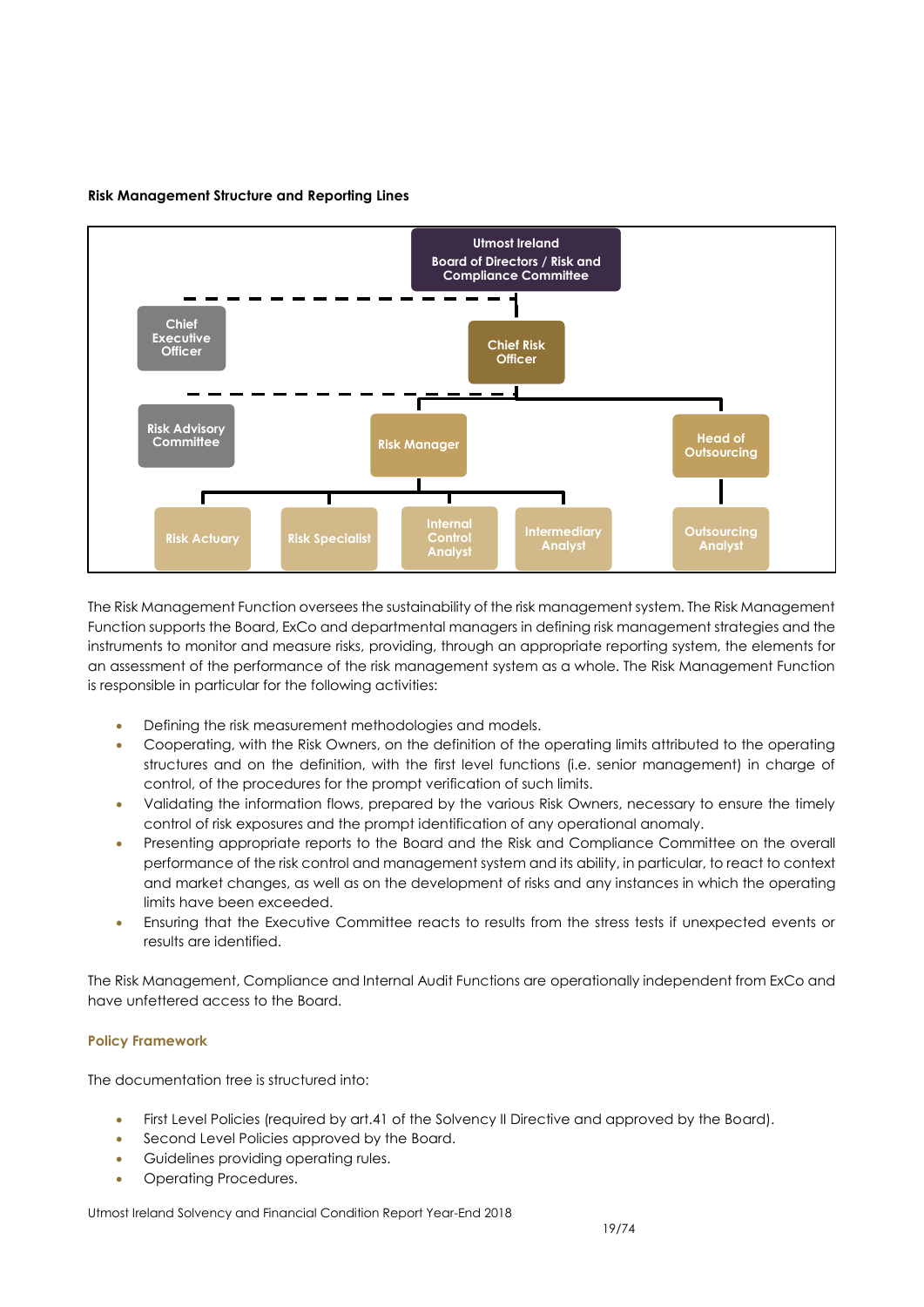#### **Risk Management System**

The purpose of the Risk Management System is to ensure that all risks to which the Company is exposed to are properly and effectively managed on the basis of the risk strategy defined, following a set of processes and procedures and based on clear governance provisions.

The principles defining the Risk Management System are provided in the Risk Management Policy, which is the cornerstone of all risk-related policies and guidelines. The Risk Management Policy outlines all risks the Company is exposed to, on a current or on forward-looking basis.

UI's Risk Management process is defined in the following phases:

#### **Risk Management Process**



#### **1. Risk Identification**

The purpose of the risk identification phase is to ensure that all material risks to which the Company is exposed are properly identified. For that purpose, the Risk Management Function interacts with the main Business Functions in order to identify the main risks, assess their importance and ensure that adequate measures are taken to mitigate them according to a sound governance process. Within this process, emerging risks are also taken into consideration.

Based on Solvency II risk categories, and for the purpose of SCR calculation, risks are categorised according to the Risk Map below.

#### **Risk Map**

| <b>Financial Risks</b>          | <b>Credit Risks</b>         | <b>Insurance Risks</b> | <b>Other Risks</b>    |
|---------------------------------|-----------------------------|------------------------|-----------------------|
| Interest Rate Yields            | Credit Default              | Longevity              | Operational           |
| <b>Interest Rate Volatility</b> | <b>Counterparty Default</b> | Life Lapse             | Liquidity             |
| <b>Equity Price</b>             |                             | Expense                | Strategic             |
| <b>Equity Volatility</b>        |                             | Mortality              | Reputational          |
| Currency                        |                             | Mortality - CAT        | Contagion             |
| Concentration                   |                             |                        | Emerging              |
| Spread                          |                             |                        | Regulatory/Compliance |
| Property                        |                             |                        | Conduct               |

#### **2. Risk Measurement**

UI has formally adopted a number of risk assessment methodologies.

In compliance with Solvency II regulation, the SCR is calculated based on the European Insurance and Occupational Pensions Authority ("EIOPA") Standard Formula. On an annual basis UI completes an appropriateness assessment of the Standard Formula against UI's risk profile.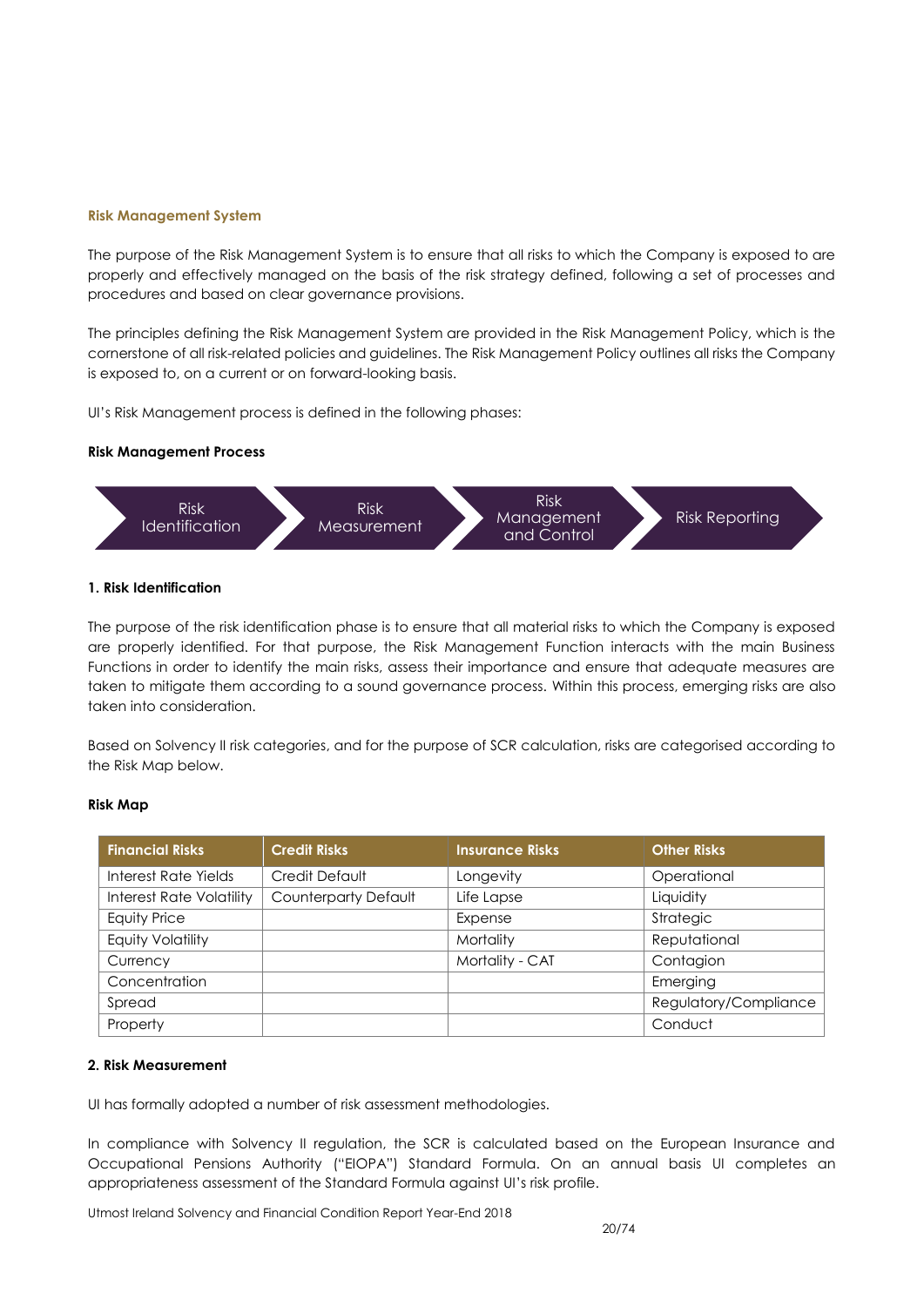#### **3. Risk Management and Control**

The Company operates a sound Risk Management System in line with the established strategy and processes. To ensure that the risks are managed according to the risk strategy, the Company follows the governance defined in the Risk Appetite Statement ("RAS") and Risk Management Governance and Control Framework. This provides a framework for Risk Management embedding in day-to-day and extraordinary business operations, control mechanisms as well as escalation and reporting processes.

The purpose of the RAS is to set the desired level of risk (in terms of risk appetite and risk preferences) and limit excessive risk-taking. Tolerance Levels on the basis of capital and liquidity metrics are set accordingly. Should an indicator approach or breach the defined Tolerance Levels, escalation mechanisms are then activated.

#### **4. Risk Reporting**

Risk monitoring and reporting is a key Risk Management process which allows Business Functions, ExCo, Board and also the CBoI to be aware of, and informed about, the risk profile development, risk trends and any breaches of risk tolerances.

Risk factors are taken into consideration in the following decision making processes: Strategic Planning Process; Capital Allocation and Management; Asset Liability Matching and Investments; Solvency, Liquidity and Funding; Product Pricing, Development and Monitoring; Management Information; and Performance Management.

#### **Risk Culture**

A core objective of the Risk Management Function is to embed a positive and open risk management culture within UI. In support of this objective, risk management and compliance training is provided to all new staff. In addition, the following structures have been established in order to embed a risk culture within UI:

- The ExCo, supported by the Risk Management Function, meet regularly to review risk management issues and to integrate risk management thinking into the decision making process. Furthermore, material risk incidents and the results of risk assessments are reviewed, resulting in the required corrective actions being identified; and
- The Risk Management Function meet regularly with key departments to discuss operational risk.

The risk culture is further embedded within UI through the following:

- The CRO is a member of ExCo and in the execution of his role integrates risk management thinking into the decision making process.
- The strategic planning process must remain consistent with the ORSA in order to include a risk based forward-looking view in the development of the strategic plan.
- The Risk Management Function is involved in the material initiatives which may impact on the risk profile of UI. The role of the Risk Management Function is to integrate the risk management assessment methodologies into the decision making process by supporting the business in identifying, assessing and managing the risks associated with these initiatives.
- The Risk Management Function meet, on at least a monthly basis, with the First Line of Defence to discuss core Risk Management activities.
- The Risk Management Function works closely with the business units providing advisory services.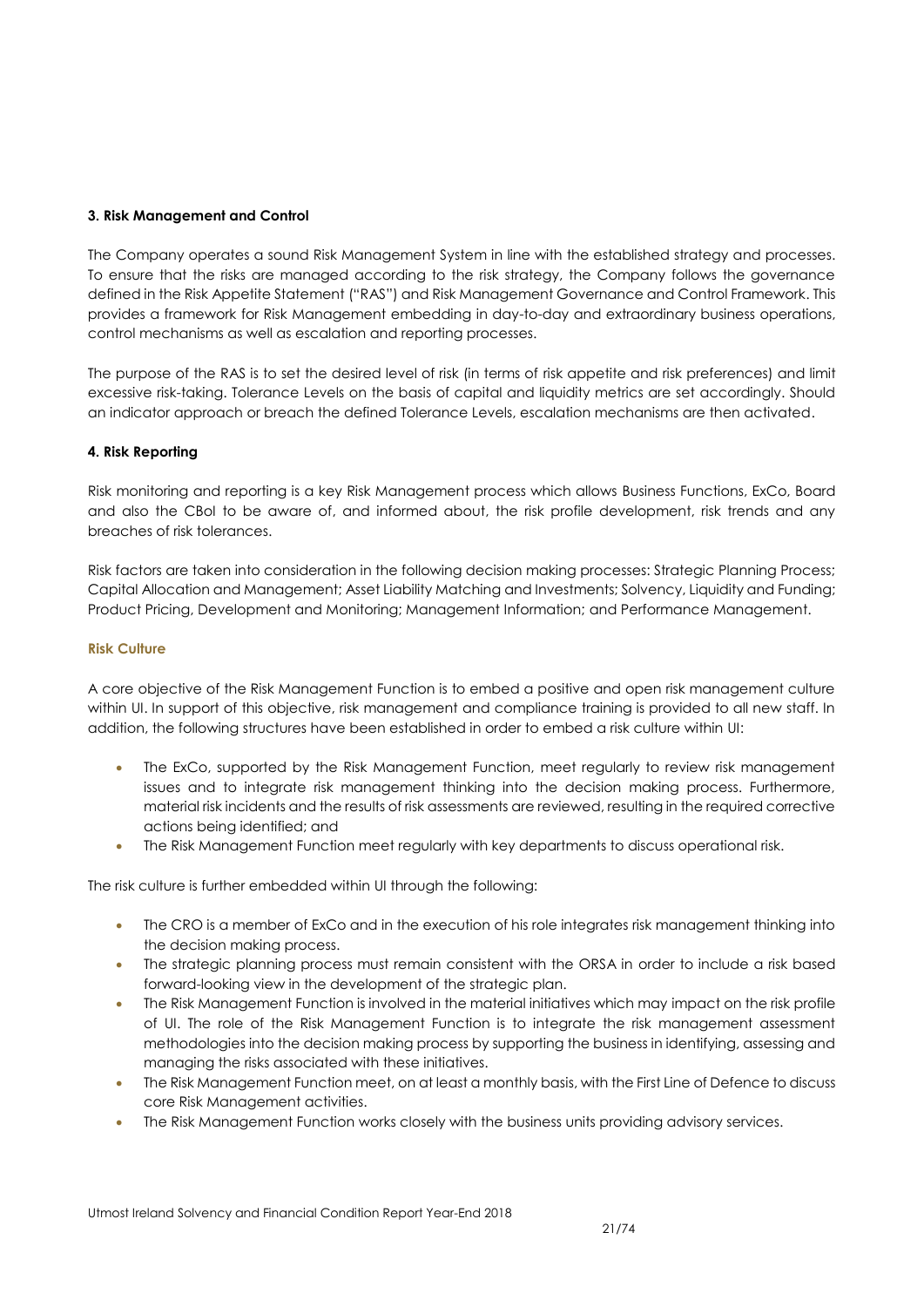## **B.3.2. INTERNAL MODEL FRAMEWORK: GOVERNANCE, DATA AND VALIDATION**

This section is not applicable to the Company.

## **B.3.3. ORSA PROCESS**

The ORSA process is a key component of the Risk Management System which is aimed at assessing the adequacy of the solvency position and the risk profile on a current and forward-looking basis.

The ORSA process documents and assesses the main risks the Company is exposed to, or might be exposed on the basis of its Strategic Plan. It includes the assessment of the risks in scope of the SCR calculation, but also the other risks not included in SCR calculation. In terms of risk assessment techniques, stress test and sensitivity analysis are also performed with the purpose of assessing the resilience of the Company risk profile to changed market conditions or specific risk factors.

The ORSA Report is produced on an annual basis. In addition to the annual ORSA Report, a non-regular ORSA Report will be produced if the risk profile of the Company changes significantly.

All results are documented in the ORSA Report and which is reviewed by the UI Risk and Compliance Committee and the Board. After discussion and approval by the Board, the ORSA Report is submitted to the CBoI. The information included in the ORSA Report is sufficiently detailed to ensure that the relevant results can be used in the decision-making process and business planning process.

UI's risk profile, including ORSA triggers which would prompt the undertaking of a non-regular ORSA report, is monitored on an ongoing basis and reported to the Risk and Compliance Committee quarterly.

The Head of Actuarial Function provides an Actuarial Opinion on the ORSA. The opinion addresses the following areas:

- The range of risks and the adequacy of stress scenarios considered as part of the ORSA process.
- The appropriateness of the financial projections included within the ORSA process.
- Whether the undertaking is continuously complying with the requirements regarding the calculation of Technical Provisions and potential risks arising from the uncertainties connected to this calculation.

## **B.3.4. RISK EMBEDDING IN CAPITAL MANAGEMENT PROCESS**

Capital Management, Strategic Planning and Risk Management are strongly integrated processes. This integration is deemed essential to ensure alignment between business and risk strategies.

Through the ORSA process, the projection of the capital position and the forward-looking risk profile assessment contributes to the Strategic Planning and Capital Management process.

The ORSA Report also leverages on the Capital Management Plan to verify the adequacy, including the quality, of the Eligible Own Funds to cover the overall solvency needs on the basis of the plan assumptions.

To ensure the on-going alignment of the business strategy to UI's risk appetite, the Risk Management Function actively supports the Strategic Planning process. This process includes strategy discussions, initiatives to be implemented, monitoring the business performance and oversight on risk and capital positions.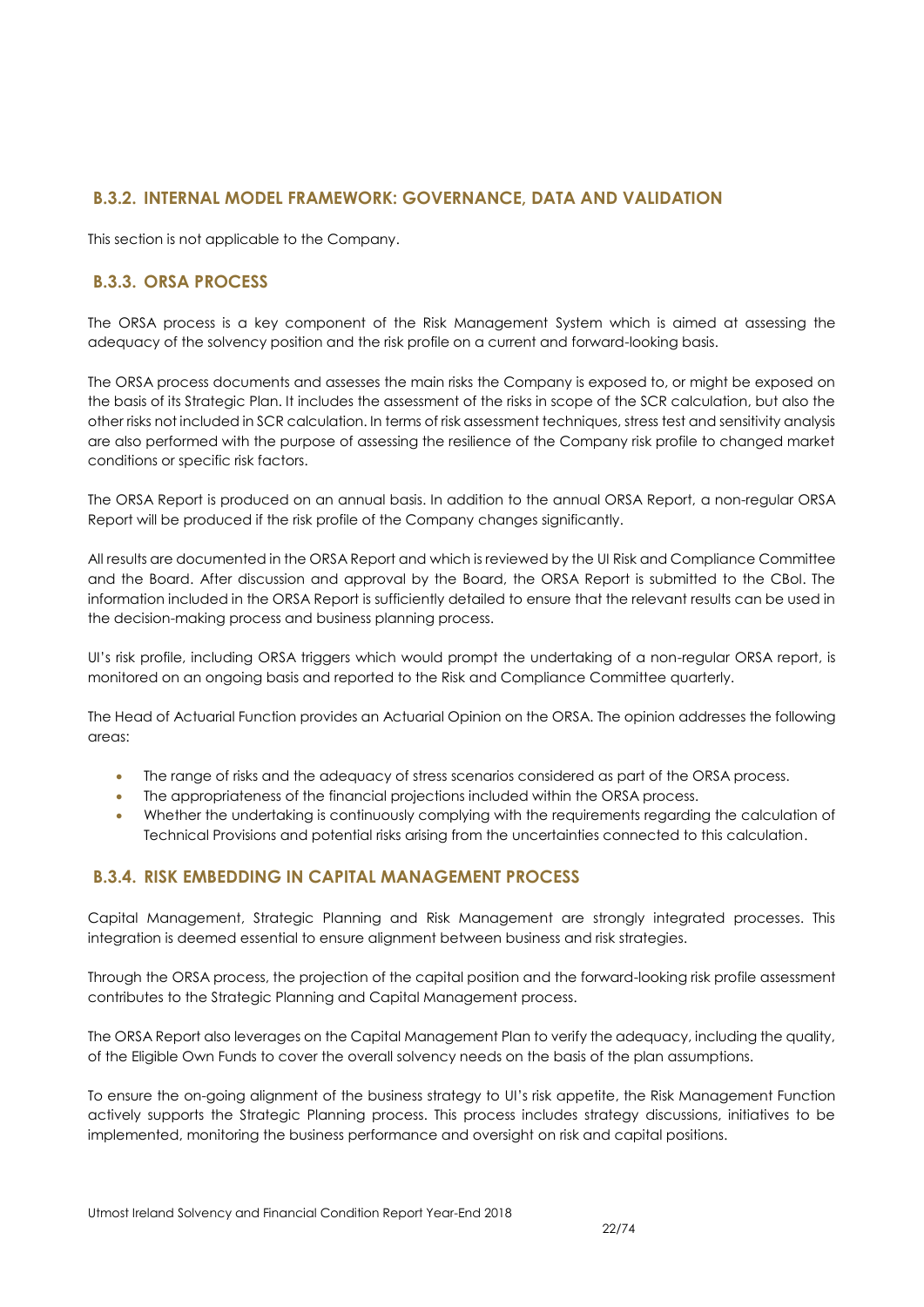## <span id="page-22-0"></span>**B.4. INTERNAL CONTROL SYSTEM**

The ICRM, whose design and structure is approved by the Board, is the system in place to ensure that business activity complies with the law and with the various directives and procedures in place. It also ensures that UI's processes are efficient and effective and that accounting and management information is reliable and complete.

Internal Control comprises a set of tools that helps the Company reach its targets in line with the level of risk selected by ExCo and the Board. Such targets are not restricted solely to business targets, but extend also to those connected with financial reporting as well as compliance with all internal and external rules and regulations, and take on varying importance depending on the risk that has been identified. It follows that the relevant internal control mechanisms take on a varying nature and form too, depending on the particular process or processes under the examination.

It is the responsibility of the Board to encourage the development and spread of the 'culture of control', requiring senior management to make all staff aware of the importance of internal controls and the role that they play, as well as the added value that they represent to the business. Senior management is responsible for implementing both the 'culture of processes' and the 'culture of control' together with ensuring that employees are made aware of their individual roles and responsibilities regarding internal controls. The system of delegated powers and procedures governing the allocation of duties, the operating processes and the reporting channels is duly formalised and employees are sufficiently informed and receive adequate training in relation to such systems.

The effectiveness of the control mechanisms listed above is delivered not only by means of monitoring and control activities carried out throughout the entire organisational structure of the business, but also via suitable channels for reporting any breaches.

As a result, UI's internal controls are organised on the basis of various operational levels and levels of responsibility, these being regulated and codified:

- The controls that are the duty of the organisational units that form an integral part of each company process and represent the basis of the internal control system.
- The controls carried out by the corporate functions whose main activity is to perform control tasks. These include:
	- o The Risk Management Function, which controls the risk profile of the Company and compliance by management with the limits established by the Board and senior management;
	- o The Legal and Compliance Function, which represents an additional and independent line of defence within the ICRM overall, being responsible for assessing whether the organisation of the insurance business and its internal procedures are sufficient to prevent the risk of incurring penalties for regulatory offences or penalties imposed by law and the risk of suffering financial losses or reputational harm to the corporate image of the Company as a result of a breach of the law, of regulations or of measures imposed by the supervisory authorities or self-regulatory provisions
	- o The budgeting and controlling activities, with the aim of observing and analysing business performance as far as meeting the targets established at the planning stage is concerned, demonstrating, by measuring specific indicators, any variance between the targets established at the planning stage and performance, and identifying any unusual changes;
	- o The Risk Management activities in fraud prevention, which work to prevent both internal and external fraud and to identify and suppress the same; and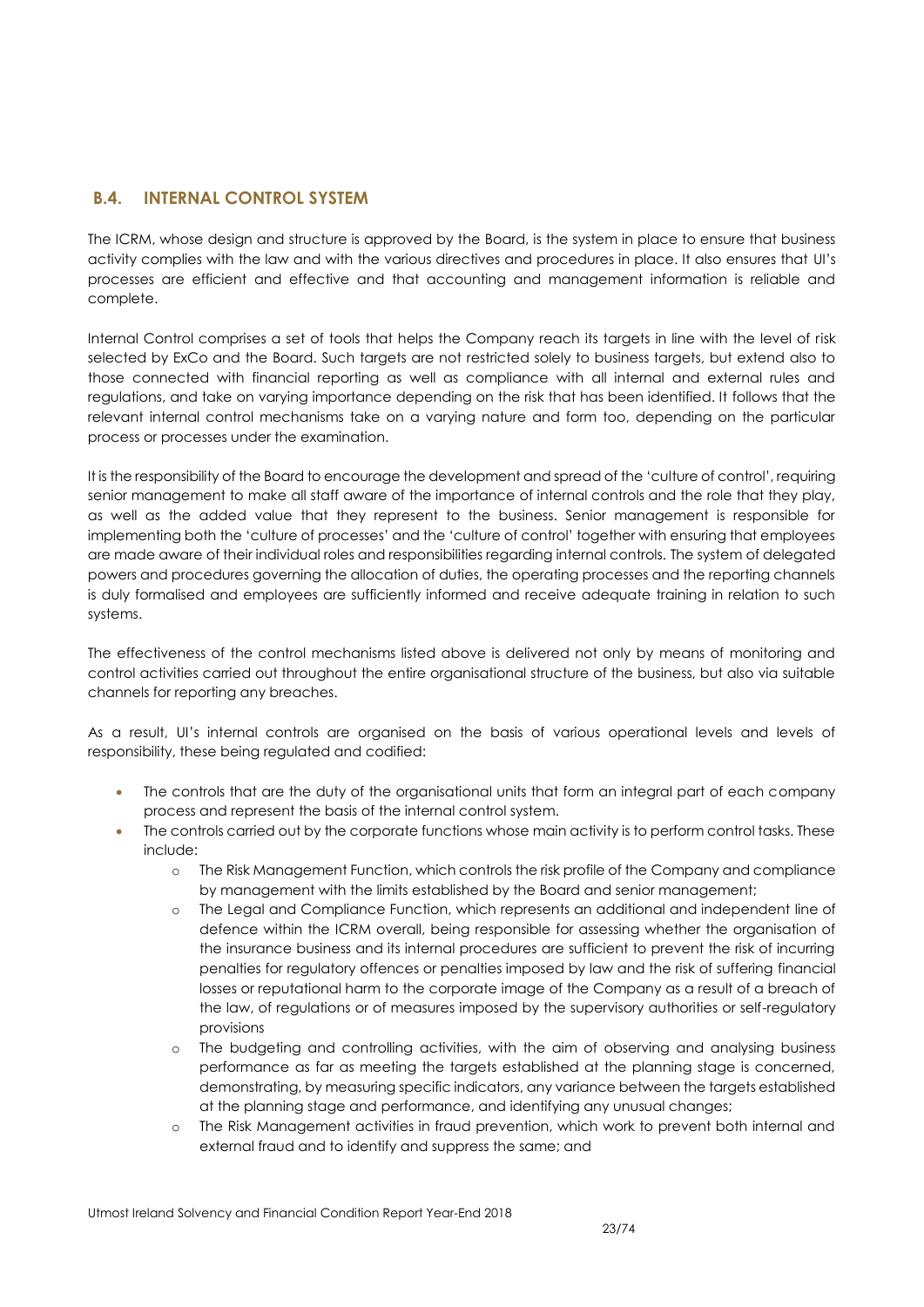o The various inspectorate bodies, which within the sales and claim settlement networks mainly conduct inspections for the supervision, control and monitoring of certain operational areas or some provision of services.

In addition, there are other non-operational functions which, in providing advice to other corporate functions, assist in implementing all internal control objectives (tax advice, advice on privacy issues, legal counsel, etc.).

 The independent assessment carried out by Internal Audit of the quality and effectiveness of the controls put in place by the other corporate functions.

## **B.4.1. INTERNAL CONTROL FUNCTIONS**

The Risk Management, Legal and Compliance and Internal Audit Functions operate within the framework of specific policies that are subject to periodic updates and approval by the Board. Specific regulations stemming from these policies govern in some detail the activities to be performed as part of the specific mission assigned, as well as the powers and responsibilities allocated by the Board. Legal and Compliance and Risk Management Functions are involved where new material processes are drawn up and where changes are made to the organisational structure of the business. In particular, the Legal and Compliance Function must always be involved in the drafting of processes where the issue of compliance is relevant.

## **B.4.2. LEGAL AND COMPLIANCE FUNCTION**

UI has established a separate Legal and Compliance Function with the primary aim of facilitating the development of a compliance culture across the business. In this context, one of the core responsibilities of the Legal and Compliance Function is to reinforce and promote ethical standards of behaviour and compliance awareness within UI.

The Legal and Compliance Function seeks to achieve this objective through the delivery of training to the Board and UI staff relating to key compliance risks including:

- Anti-Money Laundering and Counter Terrorism Financing;
- Data Protection, including General Data Protection Requirements;
- Code of Conduct;
- Financial Sanctions;
- New laws and regulations (upstream risk);
- Processes for the management of obligations arising out of contracts; and
- Managing claims and obligations arising from actual and potential/threatened legal claims and litigation.

The Legal and Compliance Function works closely with the business in order to assist in identifying, assessing and managing compliance and legal risks. Through the facilitation of dedicated training and working closely with the business, the Legal and Compliance Function promotes a positive compliance culture within UI.

The Head of Legal and Compliance reports to the Board and Risk and Compliance Committee and has a dotted reporting line to the CEO on operational issues. The Legal and Compliance Function is operationally independent from ExCo and has unfettered access to the Board.

UI's Legal and Compliance Function monitors compliance with all corporate legal and regulatory requirements which apply to its business activities. These requirements include current legislation, regulations, regulatory standards and codes of practices. The scope of the requirements embraces both the country of establishment where UI is regulated and supervised and also the countries of sale where its products are distributed to customers.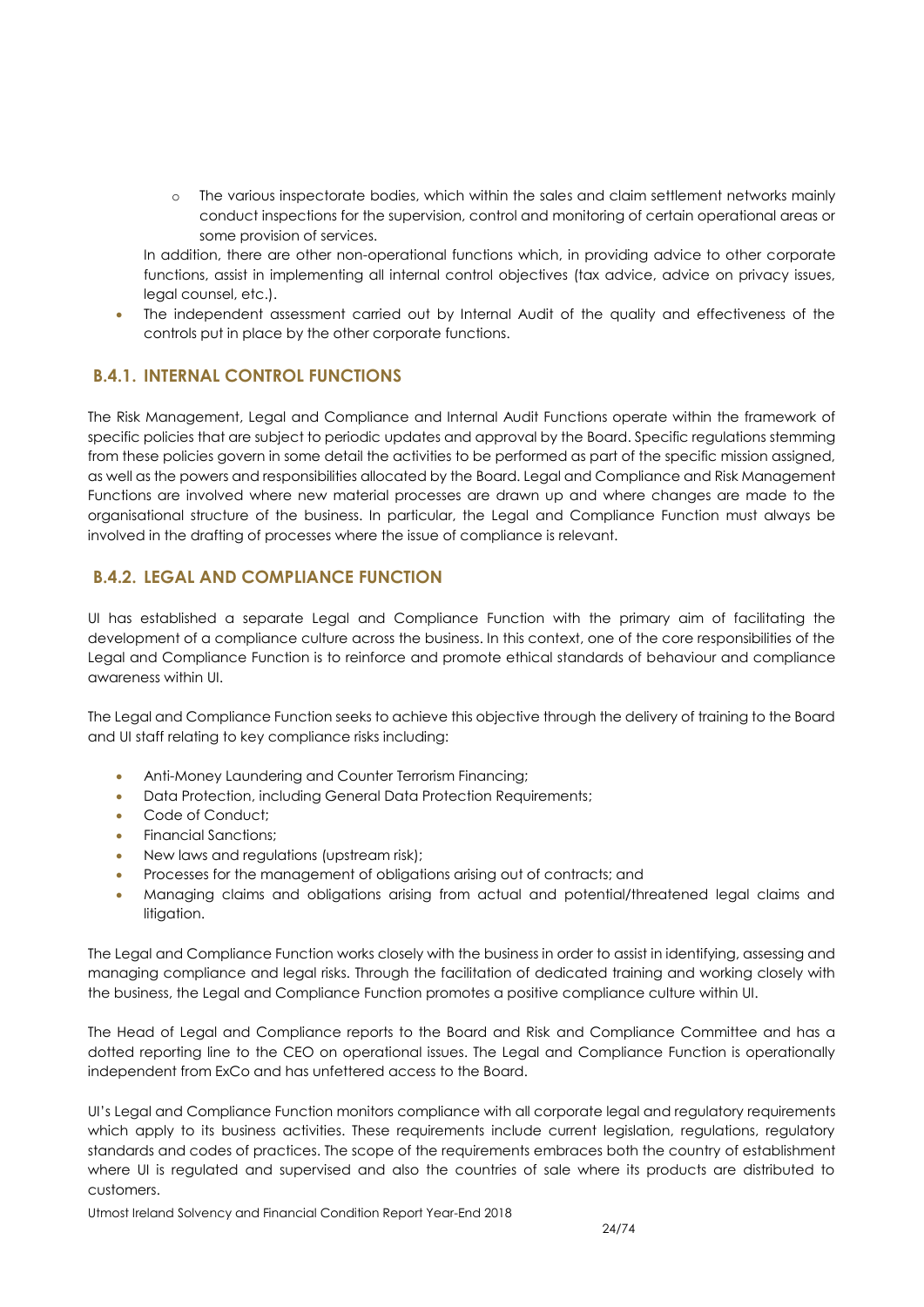To support this process, the Compliance team presents a Compliance Monitoring Plan to the Risk and Compliance Committee and assesses progress against the plan on an ongoing basis. The Legal and Compliance Function conducts routine monitoring and surveillance over the first line of defence and reports the results to the Risk and Compliance Committee. The monitoring completed includes the following:

- AML (Anti Money Laundering) and CTF (Counter Terrorism Financing): Conducting reviews of policyholder documentation for AML and CTF purposes. Performing AML/CTF risk assessments.
- Transaction Monitoring: Monitoring transactions for potentially suspicious activity.
- Regulatory and legislation monitoring: Monitoring and recording legislative requirements and conduct of business obligations that apply to the company.
- Data Protection: Conducting Data Protection monitoring and risk assessments.
- Online Training: Rolling out companywide training in areas such as Anti Money Laundering, Data Protection and supporting the Code of Conduct training.
- Legal cases: Monitoring and reporting on-going and recently closed legal cases.
- Complaints: Monitoring and reporting on complaints.
- Financial Sanctions: Monitoring by the Head of Financial Crime.

## **B.4.3. INTERNAL AUDIT FUNCTION**

The Internal Audit Function ("IAF") is an independent, effective and objective function established by the Board to examine and evaluate the adequacy, functioning, effectiveness and efficiency of the internal control system and all other elements of the system of governance, with a view of improving the efficacy and efficiency of the internal control system, of the organization and of the governance processes. This is set out in the Internal Audit Policy, Internal Audit Charter and Audit Committee terms of reference.

The IAF supports the Board in identifying the strategies and guidelines on internal control and risk management, ensuring they are appropriate and valid over time and provides the Board with analysis, appraisals, recommendations and information concerning the activities reviewed. IAF also carries out assurance and advisory activities for the benefit of the Board, the Top Management and other departments.

IAF's authority is enshrined in the Internal Audit Charter which is reviewed and approved annually by the Audit Committee and Board. Per the Internal Audit Charter IAF has full, free, unrestricted and timely access to any and all the organisation's records, physical properties, and personnel pertinent to carry out any engagement, with strict accountability for confidentiality and safeguarding records and information.

The IAF governs via the Utmost Internal Audit methodology. This methodology is aligned with the Institute of Internal Auditors' mandatory guidance including the Definition of Internal Auditing, the Code of Ethics, and the International Standards for the Professional Practice of Internal Auditing (Standards). This mandatory guidance constitutes principles of the fundamental requirements for the professional practice of auditing and for evaluating the effectiveness of the audit activity's performance. Given the delicate and important nature of the assurance role carried out within the business, all the personnel of the IAF must have specific fit and proper requirements as requested by the Utmost Group Ireland Fit and Proper Policies.

The activity of IAF remains free from interference by any element in the organization, including matters of audit selection, scope, procedures, frequency, timing, or report content to permit maintenance of a necessary independent and objective mental attitude. On an annual basis the Group Head of Internal Audit ("GHoIA") confirms his independence and that of the IAF to the Audit Committee.

On an annual basis, the GHoIA presents a proposed 12-month Internal Audit plan to the Audit Committee requesting approval. This plan is developed based on an audit universe using a risk-based methodology, taking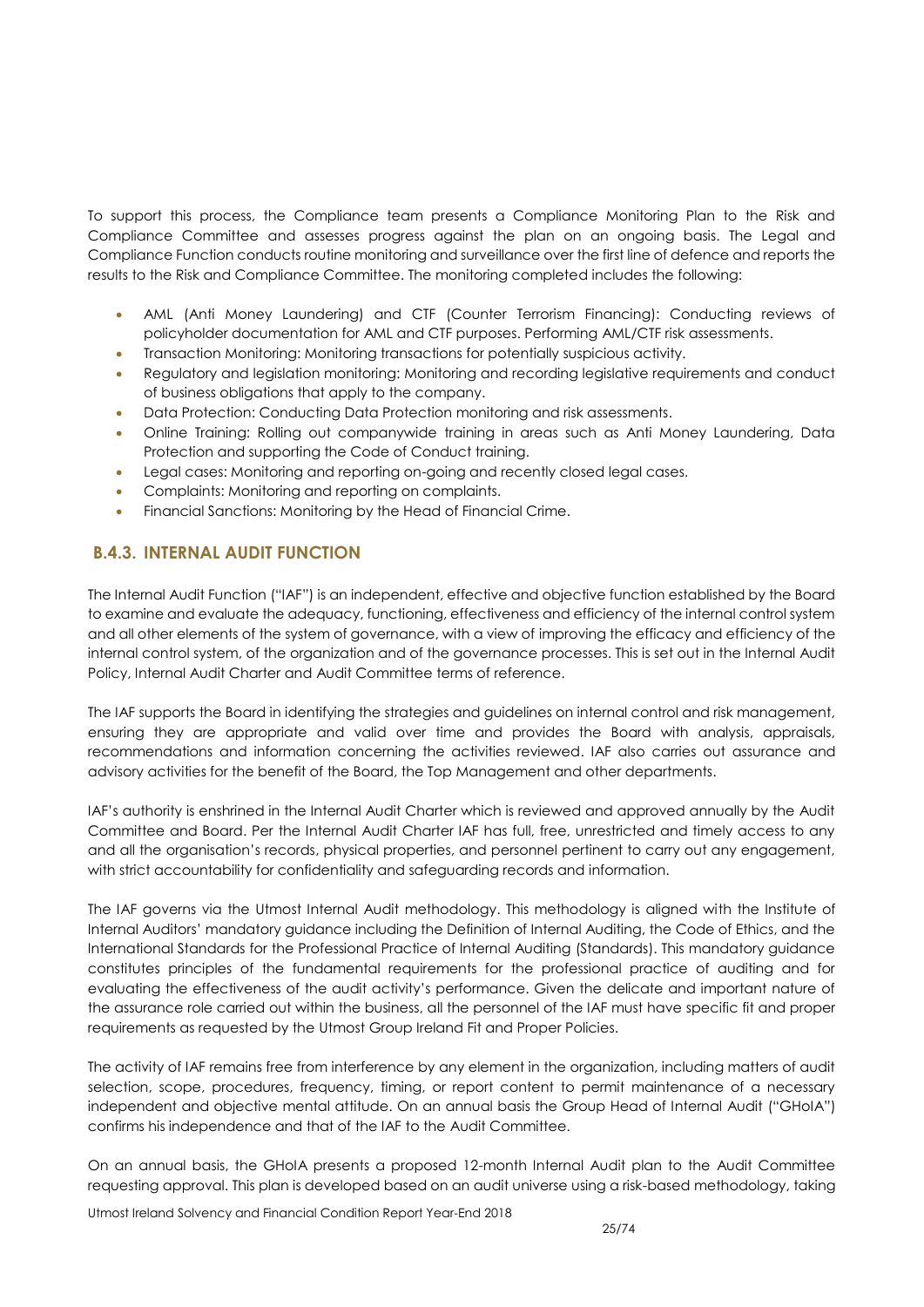into account all past audit activities, the complete system of governance output, the expected developments of activities and innovations and including input of Top management and the Board. The GHoIA reviews the Internal Audit plan on an ongoing basis and adjusts the plan in response to changes in the organisation's business, risks, operations, programs, systems, controls and findings. This review is informal and any change to the Internal Audit plan is first approved by the Chair of the Audit Committees.

Following the conclusion of each Internal Audit engagement, a written audit report is prepared and issued to the auditee and the auditee's hierarchy. The GHoIA, on a quarterly basis, provides the Audit Committee with a report on activities, status of open and overdue audit issues, any significant issues and audit reports issued during the period. However, in the event of any particularly serious situation, such as the emergence of a conflict of interest, the GHoIA will immediately inform the Audit Committee and Board.

## **B.4.4. ACTUARIAL FUNCTION**

The Actuarial Function is an oversight ("second line of defence") role that is required under Solvency II. The purpose and scope of the Actuarial Function is to perform the specified tasks as set out in Article 48 of the Solvency II Directive.

The key responsibilities of the Actuarial Function are to review and validate the calculation of the Technical Provisions, to provide opinions on the underwriting and reinsurance policies and to assist the Risk Management Function with certain tasks.

The UI Actuarial Function reports to the UI Board. The Actuarial Function is led by the HoAF. The HoAF reports to the UI Chief Financial Officer ("CFO").

The Actuarial Function is responsible for the following activities:

- Coordinating the calculation of technical provisions;
- Ensuring the appropriateness of the methodologies and underlying models used as well as the assumptions made in the calculation of technical provisions;
- Assessing the sufficiency and quality of the data used in the calculation of technical provisions;
- Comparing best estimates against experience;
- Informing the Board of the reliability and adequacy of the calculation of technical provisions;
- Overseeing the calculation of technical provisions in the cases where approximations need to be used due to insufficient and/or inadequate data;
- Expressing an opinion on the overall underwriting policy;
- Expressing an opinion on the adequacy of reinsurance arrangements; and
- Contributing to the effective implementation of the risk management system referred to in Article 44, in particular with respect to the risk modelling underlying the calculation of the capital requirements in the ORSA.

The Board receives an annual report from the HoAF which assesses the adequacy, appropriateness and reliability of technical provisions, underwriting, reinsurance, contributions to Risk Management and conflicts of interest. The report clearly identifies any deficiencies or areas for improvement and provides recommendations as to how such improvements could be implemented.

All first line of defence actuarial activities are carried out by a separate Actuarial Team e.g. product development and product pricing.

The Actuarial Function works very closely with the UI Risk Management Function in UI and has contributed to the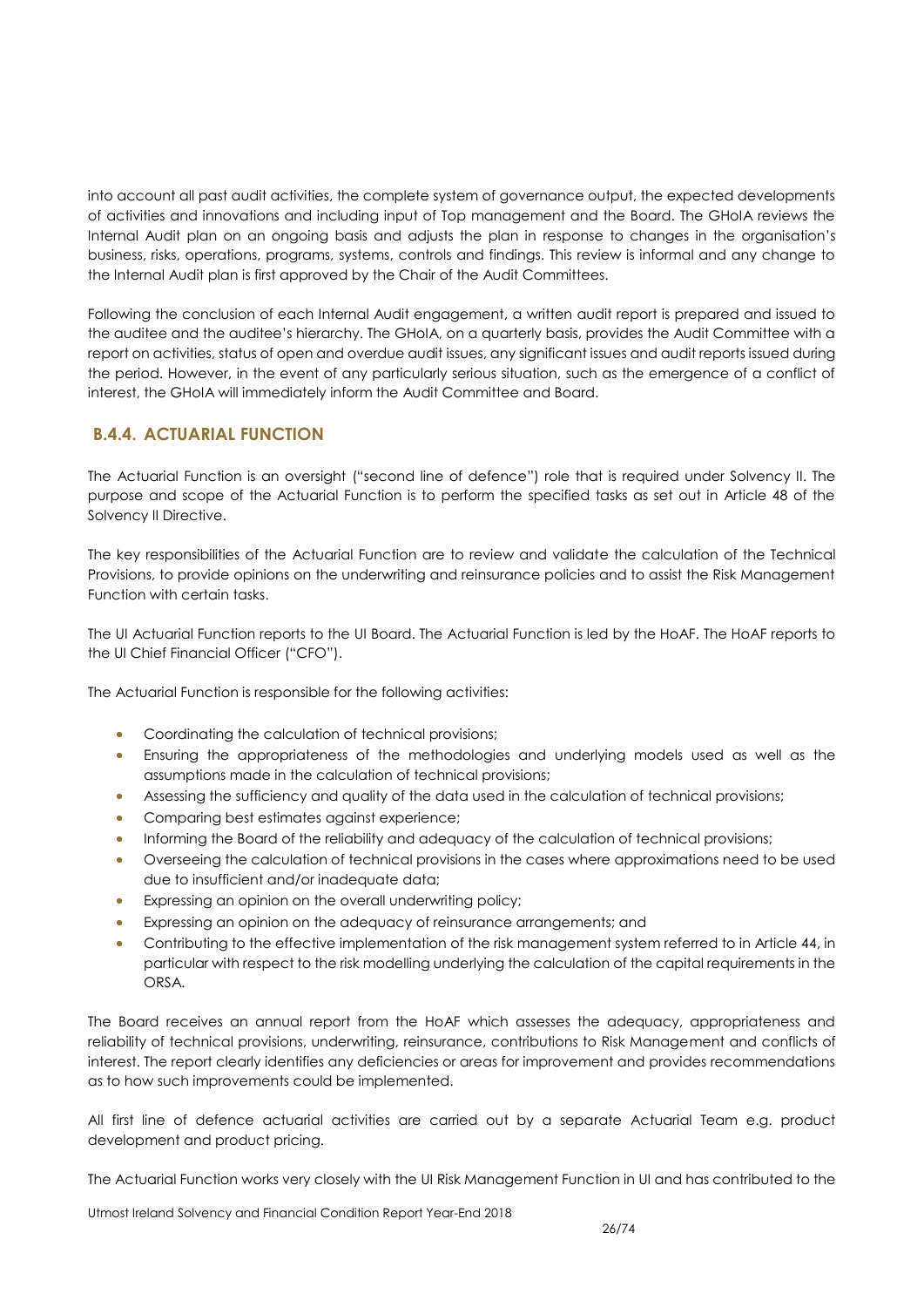Risk Management System in the following ways:

- Contributed to and reviewed UI's ORSA policy and provided feedback to UI's CRO.
- Reviewed UI's ORSA reports and provided feedback to the CRO on these reports, in particular on the range of risks and adequacy of the stress scenarios. This activity is now officially part of a wider local regulatory requirement for the HoAF on ORSA items.
- Contributed to and reviewed the various narrative Solvency II submissions made to date by Risk Management.
- Reviewed UI's Underwriting Policy and associated documents. This review included a review of the alignment to UI's Risk Appetite Statement.
- Reviewed UI's Reinsurance Policies and provided comments and recommendations to UI on possible enhancements. This review included a review of the alignment to UI's Risk Appetite Statement.
- Attended and actively contributed to:
	- o Risk and Compliance Committee, in particular review and consideration of Risk Incidents; and
	- o Investment Committee and Asset-Liability Matching activities.
- Assessed the appropriateness of the Standard Formula.
- Advised on the risks associated with product design.

With effect from the start of 2016, the HoAF is required to provide to the Board and CBoI a separate opinion on every ORSA produced.

During 2018 the Actuarial Function has reviewed:

- The calculation of the Best Estimate Liabilities ("BEL");
- The Capital Requirements (including a review of the model, methodology and assumptions used);
- The calculation of the Risk Margin; and
- The Year-End 2018 ORSA Report.

## <span id="page-26-0"></span>**B.5. OUTSOURCING**

UI relies heavily on internal and external service providers for the provision of its business operations.

UI entered into an outsourcing arrangement with USIL in June 2018, transferring the core administration and management services that were previously provided by Harcourt Life Service Limited to USIL.

In order to mitigate the risks associated with outsourcing, ExCo in conjunction with the Risk Management Function and Head of Outsourcing has implemented an Outsourcing Management Framework. This framework includes a process for both the selection of and the ongoing review and monitoring of outsourced service providers' performance.

A due diligence process, which addresses all material factors that could impact on the potential service provider's ability to perform the business activity, is undertaken prior to the appointment of all outsourcing.

UI has established an Outsourcing Policy to establish the requirements for identifying, justifying and implementing material outsourcing arrangements. The Outsourcing Policy sets out minimum mandatory outsourcing standards, assigns main outsourcing responsibilities and ensures that appropriate controls and governance structures are established within any outsourcing provision.

The Outsourcing Policy introduces a risk-based approach, adopting a proportionality principle to apply requirements according to the risk profile (distinguishing between critical and non-critical outsourcing) and the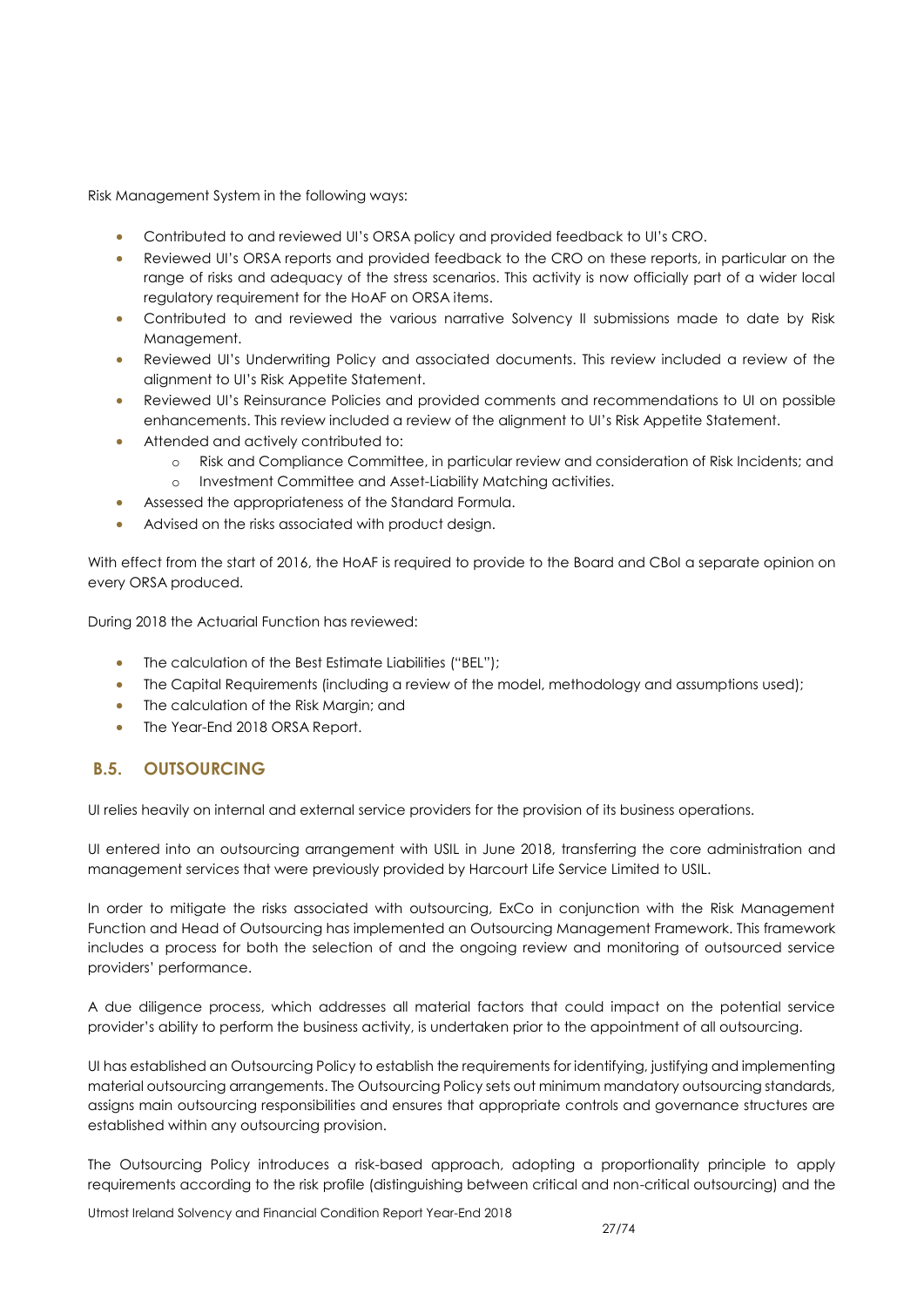materiality of each outsourcing agreement. The outsourcing of critical or important operational functions or activities is managed in compliance with the relevant CBoI guidelines and processes.

The Outsourcing Policy also requires the appointment, for each outsourcing agreement, of a specific business referent. The business referent is responsible for the overall execution of the outsourcing lifecycle, from the initial risk assessment to the final management of the agreement and subsequent monitoring activities of the service level agreements defined in each contract.

This Outsourcing Policy is reviewed and approved on an annual basis and encompasses the following lifecycle stages:

- Risk Assessment: identify the critical and non-critical outsourcing initiatives through a structured risk evaluation. Risk Management reviews the risk assessment related to critical outsourcing initiatives;
- Outsourcer sourcing and Due Diligence: assess vendor capability to perform the activities according to UI standards, internal and external regulations. UI Procurement supports the activities in case of third party service providers;
- Agreement Negotiation and Management: allocate rights and obligations, provide standard clauses and minimum contents (e.g. privacy and confidentiality) for the written agreement, requiring written Service Level Agreements and the implementation of one single company agreement repository. Legal department is responsible for drafting the agreement and negotiating legal clauses. UI Procurement is responsible for maintaining the agreement repository at local level;
- Migration Plan: require the definition of a structured migration plan to minimise transition risks (e.g. service interruptions);
- Monitoring and Reporting: ensure the implementation of appropriate organisational safeguards to monitor the outsource provider performance and set reporting obligations for critical outsourced activities; and
- Exit Strategy: set up appropriate measures to ensure the continuity of the activities in case of emergency or contract termination.

UI has implemented an outsourcing oversight process which is co-ordinated by the Head of Outsourcing. The output of the oversight process is reported to the Risk and Compliance Committee on a quarterly basis. UI's outsourcing arrangements are also subject to a detailed annual review and the findings of this report are reviewed by the Board.

The following is a list of the critical outsourced service providers, together with the jurisdiction in which the service providers of such functions or activities are located.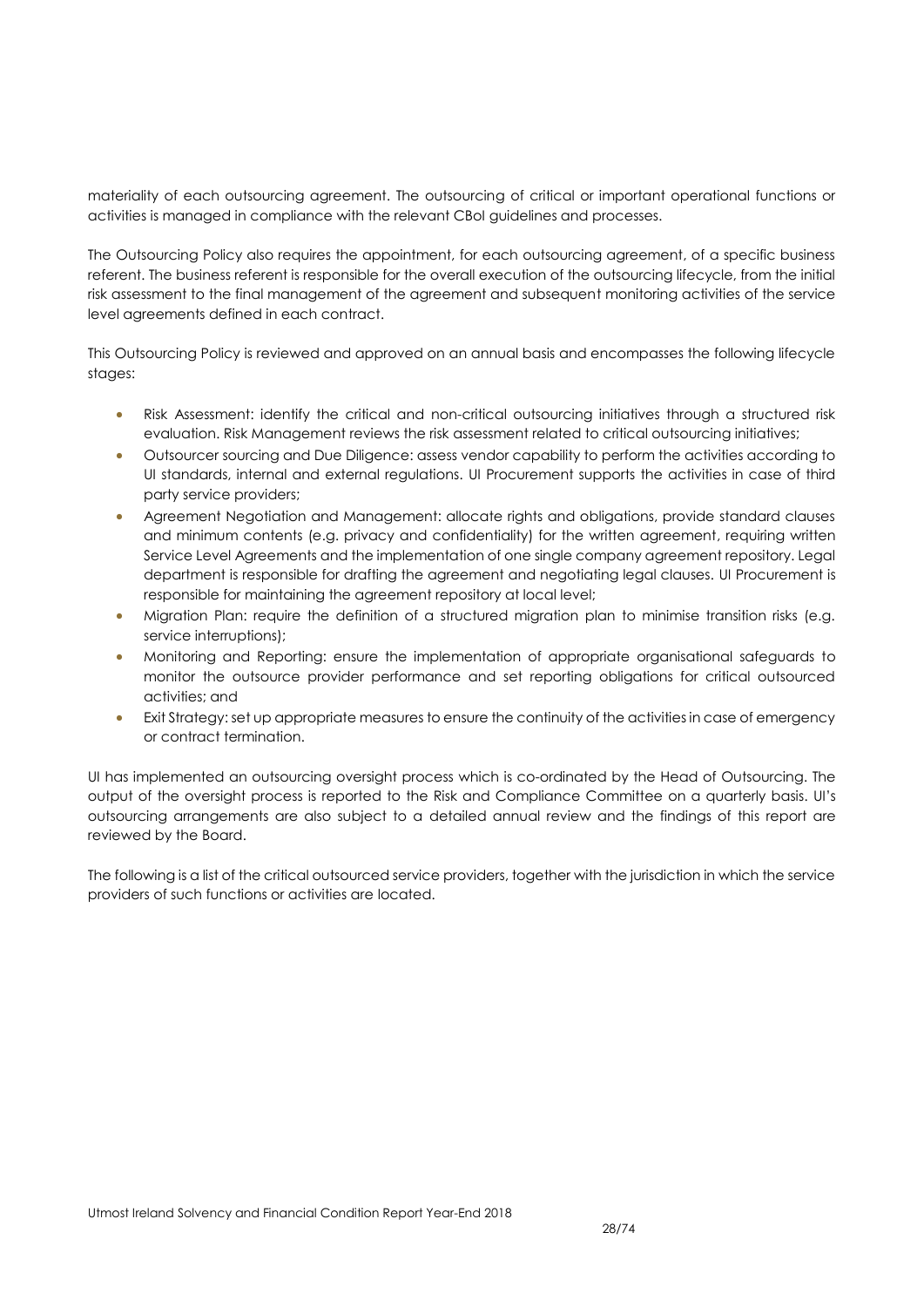#### **List of Critical Outsource Providers**

| <b>Name</b>                                          | <b>Services Outsourced</b>                                                                                                                                                                                                                                                                                                                                                                                                                          | Group<br>/ External | <b>Jurisdiction</b> |
|------------------------------------------------------|-----------------------------------------------------------------------------------------------------------------------------------------------------------------------------------------------------------------------------------------------------------------------------------------------------------------------------------------------------------------------------------------------------------------------------------------------------|---------------------|---------------------|
| Utmost Services Ireland Limited                      | Service company providing all core administration                                                                                                                                                                                                                                                                                                                                                                                                   | Group               | Ireland             |
| (USIL)                                               | and management services to UI.                                                                                                                                                                                                                                                                                                                                                                                                                      |                     |                     |
| Administration<br>Utmost<br>Limited (UAL)            | UAL provides a range of services including                                                                                                                                                                                                                                                                                                                                                                                                          | Group               | Isle of Man         |
|                                                      | Administration.<br>$\mathsf{I}$<br>Infrastructure,<br>Investment<br>Marketing and Propositions.                                                                                                                                                                                                                                                                                                                                                     |                     |                     |
| Capita<br>Life<br>Pensions<br>and<br>Ireland (CLPSI) | Capital provides end-to-end policy administration<br>on the ex-Aviva Life International book of business.<br>which is a closed book. These services include:<br>Policy Servicing;<br><b>Claims Management;</b><br><b>Complaints Management;</b><br>Compliance;<br>Investment Administration;<br><b>Actuarial Activities;</b><br>Finance Reporting;<br>Web Hosting.                                                                                  | External            | Ireland             |
| Athora Ireland Services Ltd                          | The portfolio transfer from Athora to UI took effect<br>on 31st December 2018. Ul entered into a TSA with<br>Athora until UI completes a migration to UI<br>administration systems. The TSA is due to expire in<br>May 2019. The services provided under the TSA<br>include: Call handling, Incoming/Outgoing Mail,<br>Investment<br>Services,<br>Online<br>Services,<br>IT<br>Infrastructure, Tax Support, Finance and Risk<br>Regulatory Returns. | External            | Ireland             |

## <span id="page-28-0"></span>**B.6. ANY OTHER INFORMATION**

## **B.6.1. ASSESSMENT OF THE ADEQUACY OF THE SYSTEM OF GOVERNANCE TO THE NATURE, SCALE AND COMPLEXITY OF THE RISKS INHERENT IN THE BUSINESS**

The UI Board, as part of the ORSA process, has assessed its corporate governance system and has concluded that it effectively provides for the sound and prudent management of the business, which is proportionate to the nature, scale and complexity of the operations of the Company.

## **B.6.2. OTHER MATERIAL INFORMATION REGARDING THE SYSTEM OF GOVERNANCE**

The following additional processes are implemented under the System of Governance.

#### **Business Continuity**

UI has defined, implemented and maintains a sound framework, including applicable business continuity plans, to safeguard its operations in case of a disruptive incident.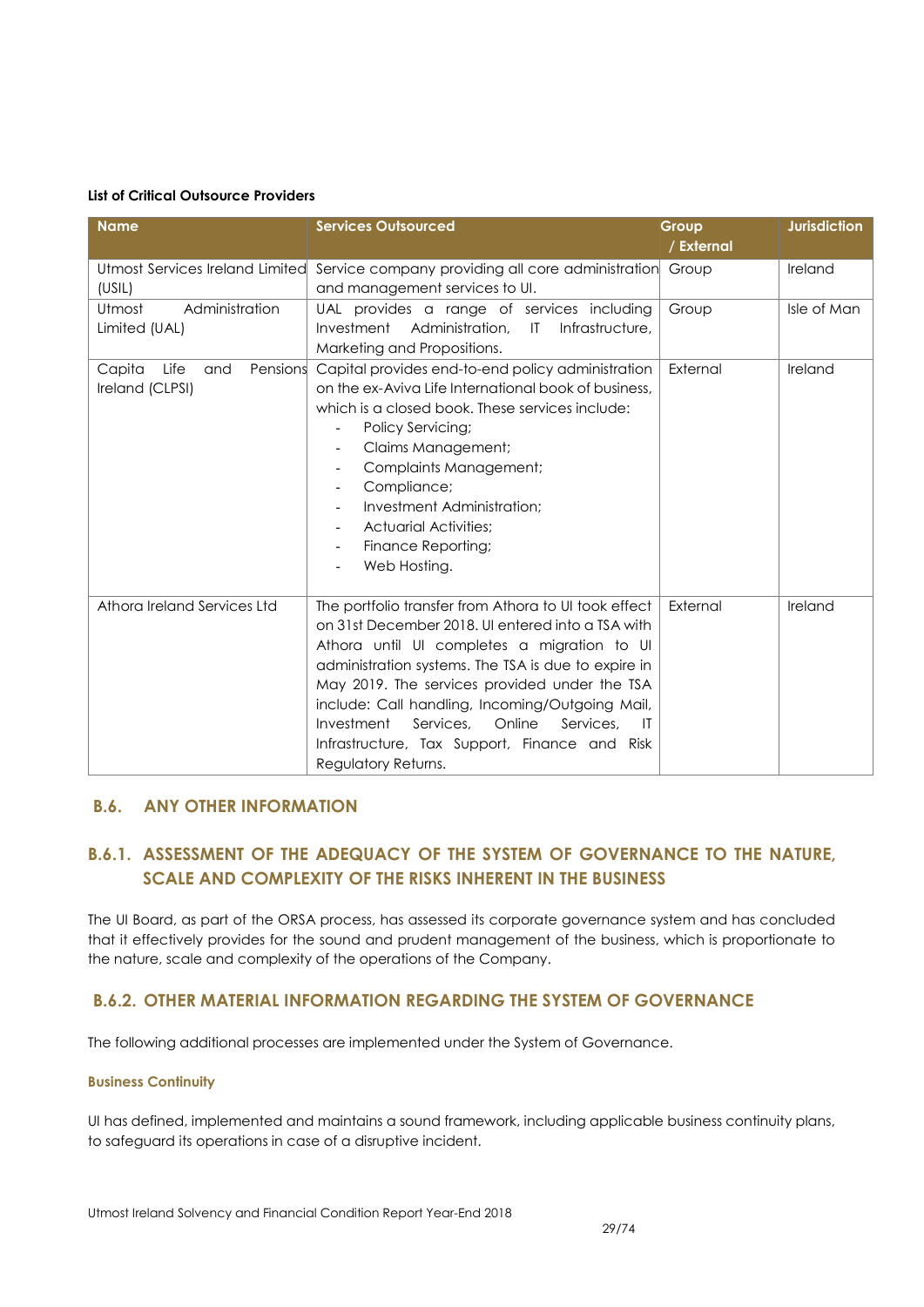UI's Business Continuity procedures are drafted to ensure that they are consistent with the business continuity objectives. The results of testing performed are reported to the Board.

#### **Information Technology and Cyber Security**

UI has implemented an Information Technology and Cyber Security framework, designed to safeguard the management and treatment of information. The adoption and design of security controls is carried out following a control framework that and incorporates all activities and technologies (managing servers, storage systems, networks and premises).

UI is completing a review to satisfy itself that the Information Security and Cyber Security standards in place within both UI and existing vendors/third parties are appropriate and effective. The results of all assessments are reported to the Board.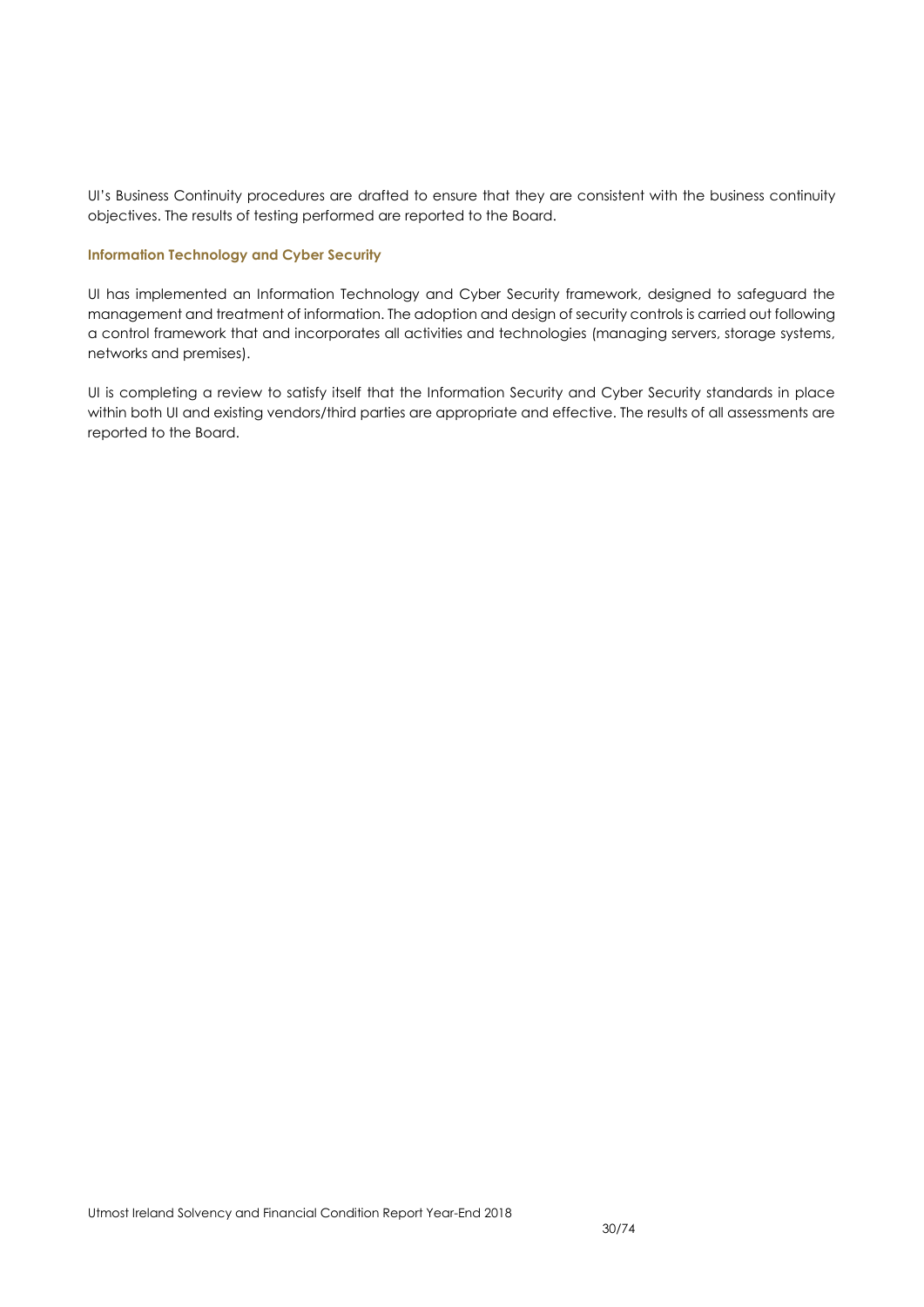## C. Risk Profile

<span id="page-30-0"></span>As a life insurance company, UI is at risk from the uncertainty in the assumptions used in the calculation of its liabilities. Assumptions are necessary for expectations of future claims (life or health claims), lapse rates and expenses among other items.

Investment activities are carried out in a sound and prudent manner and according to the Prudent Person Principles. Through portfolio diversification and a prudent liability-driven investment strategy, UI aims to maximise the investment returns for shareholder investments in line with the Company's Risk Appetite and to achieve the Strategic Plan objectives.

UI's regulatory capital requirements for each main risk category, calculated using the Standard Formula methodology are outlined below.

#### **Solvency Capital Requirements**

|                                     | 31 December 2017 | <b>31 December 2018</b> |
|-------------------------------------|------------------|-------------------------|
|                                     | €'000            | €'000                   |
| Life Underwriting Risk              | 14,710           | 35,886                  |
| <b>Market Risk</b>                  | 14,895           | 41,540                  |
| Counterparty Risk                   | 7.262            | 7,406                   |
| <b>Operational Risk</b>             | 1.267            | 2,905                   |
| <b>Diversification</b>              | (10,258)         | (20,799)                |
| <b>Solvency Capital Requirement</b> | 27,878           | 66,938                  |

It is noted that there has been no change in risk measurement methodologies during the reporting period. The key reason for the changes in SCR from 2017 to 2018 is the acquisition of the Ex-Athora Offshore Bond book of business.

Further information on the Company's key risks is outlined below.

## **C.1. UNDERWRITING RISK**

## **C.1.1. LIFE UNDERWRITING RISK**

<span id="page-30-1"></span>Life underwriting risks relate the risk of unfavourable underwriting and expense experience relative to assumptions and expectations resulting in reduced profitability for UI. As a life insurance company, UI is at risk from the uncertainty in the assumptions used in the calculation of its liabilities. Assumptions are necessary for expectations of future claims, lapse rates and expenses among other items.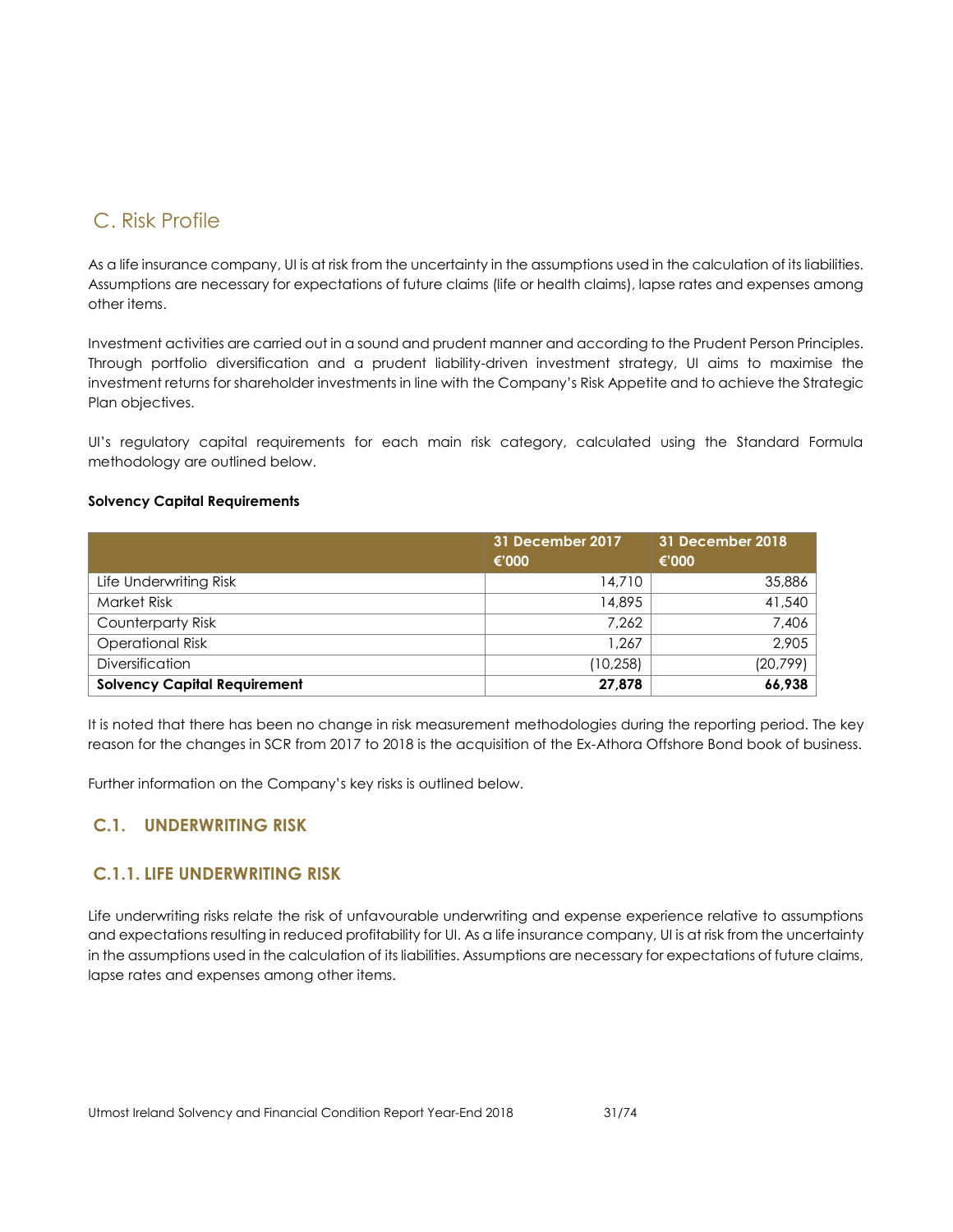## **C.1.2. RISK EXPOSURE AND ASSESSMENT**

The Risk Map, outlined in Section B.3.1, outlines the Life risks which the Company is exposed to. The key Life Health Underwriting Risks the Company is exposed to include:

- Mortality risk, defined as change in the value of liabilities resulting from changes in the mortality rates, where an increase in the mortality rates leads to an increase in the value of insurance liabilities. Mortality Risk also includes Mortality Catastrophe Risk, defined as a change in the value of the liabilities, resulting from extreme or irregular events;
- Lapse risk, defined as the change in liabilities due to changes in the expected exit rates. Exits can happen from either a partial or full surrender of a policy. This also includes a catastrophic event with a mass lapse resulting; and
- Expense risk, defined as the change in the value of liabilities resulting from changes in the expenses incurred in servicing insurance contracts.

The SCR for Life Underwriting Risks is calculated using the Standard Formula approach. The measurement is made by applying pre-defined stresses to the best estimate operating assumptions with a probability of occurrence equal to 0.5%.

- For the Mortality Risks, the uncertainty in insured population mortality and its impact on the Company is measured by applying permanent and catastrophe stresses to the policyholders' death rates.
- For Lapse Risk, the measurement is done via the application of a permanent and a catastrophic stress to the underlying lapse rates.
- Expense Risk is measured through the application of stresses to the amount of expenses and expense inflation that the Company expects to incur in the future.

UI's life underwriting risk capital requirement increased by circa €21,176k at year-end 2018 relative to year-end 2017 due to the addition of the Ex-Athora Offshore Bond portfolio.

## **C.1.3. RISK MANAGEMENT AND MITIGATION**

#### **Reinsurance Strategy**

UI has a number of Reinsurance objectives:

- To provide both statement of financial position and statement of comprehensive income protection against material losses and events in accordance with the UI Risk Appetite Statement;
- To maintain existing arrangements, with no appetite for additional reinsurance arrangements for the inforce book; and
- Assess reinsurance needs for acquired business at the point of acquisition.

The following signed Reinsurance Agreements are in place: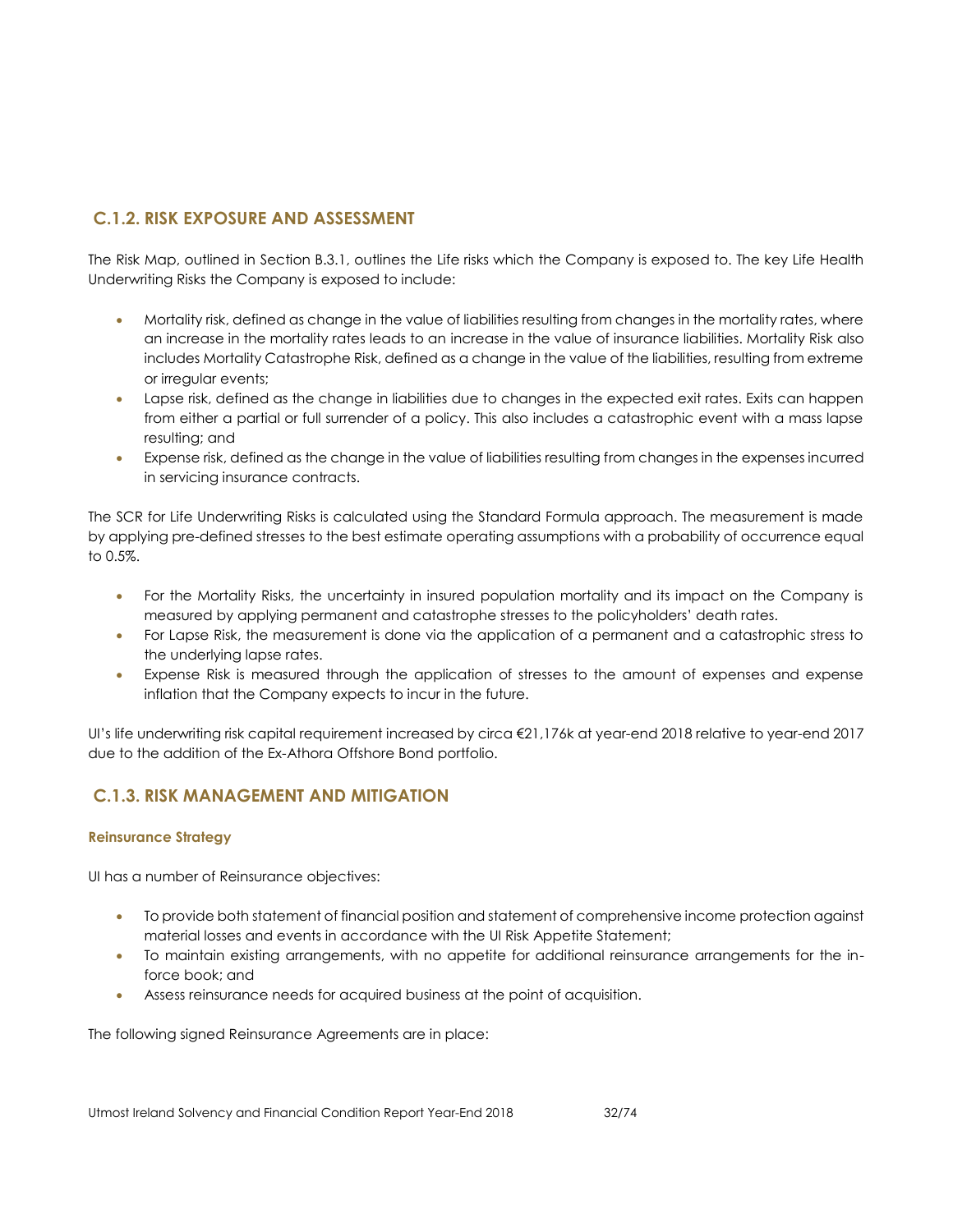| <b>Reinsurer</b>                                   | <b>Reinsurance Conditions</b>                                                                                                                                                                                                                                                                                                                                                                                         | <b>Associated</b><br><b>Book</b> | <b>Effective Date</b> |
|----------------------------------------------------|-----------------------------------------------------------------------------------------------------------------------------------------------------------------------------------------------------------------------------------------------------------------------------------------------------------------------------------------------------------------------------------------------------------------------|----------------------------------|-----------------------|
| Aviva Life and<br>UK<br><b>Pensions</b><br>Limited | With Profits Life and Capital Redemption Arrangements<br>$\bullet$<br>Reassurance.<br>100% Reinsured and 0% Retention.<br>$\bullet$<br>The products covered are the Aviva Life International With-<br>$\bullet$<br>Profit bond, and With-Profit element of the Aviva Life<br>International Core Funds Bond<br>The With-Profit business is 100% reinsured (Quota share)<br>$\bullet$<br>under the treaty arrangements. | Ex-Aviva<br>International        | 01/09/2002            |

## **C.1.4. RISK SENSITIVITY FOR UNDERWRITING RISKS**

The Company carries out stress and scenario testing as part of the ORSA process which includes stress testing for the material underwriting risks. The results of this analysis showed that the most material impact on the SCR cover was in the lapse and expense stress which is consistent with lapse and expense risks being key drivers of the overall SCR, and that the impact from the mortality and morbidity stresses was relatively small, consistent with the reinsurance risk mitigation in place.

## **C.1.5. NON-LIFE UNDERWRITING RISK**

This section is not applicable to UI.

#### **C.2. MARKET RISK**

#### **C.2.1. RISK EXPOSURE AND ASSESSMENT**

<span id="page-32-0"></span>The Company is indirectly exposed to market risk through fees earned, management fees are calculated on the market value of policyholder assets under management. Therefore, there is the risk that adverse movements in the value of assets in which policyholders are invested results in a reduction in the level of management fees earned by the Company.

The key Market Risks that UI is exposed to include:

- Equity risk: a reduction in equity values reduces asset values and hence reduces future fee income.
- Interest rate risk: where movements in interest rates directly impacts the value of an asset as well as the value of a liability and hence future fee income.
- Currency risk: where the movement in exchange rates can reduce the value of an asset and hence reduce future fee income.
- Spread Risk: is defined as the risk of adverse changes in the market value of the assets due to changes in the market value of non-defaulted credit assets. The market value of an asset can decrease because of spreads widening either because the market's assessment of the creditworthiness of the specific obligor decreases, which is typically accompanied by a credit rating downgrade, or because there is a marketwide systemic reduction in the price of credit assets.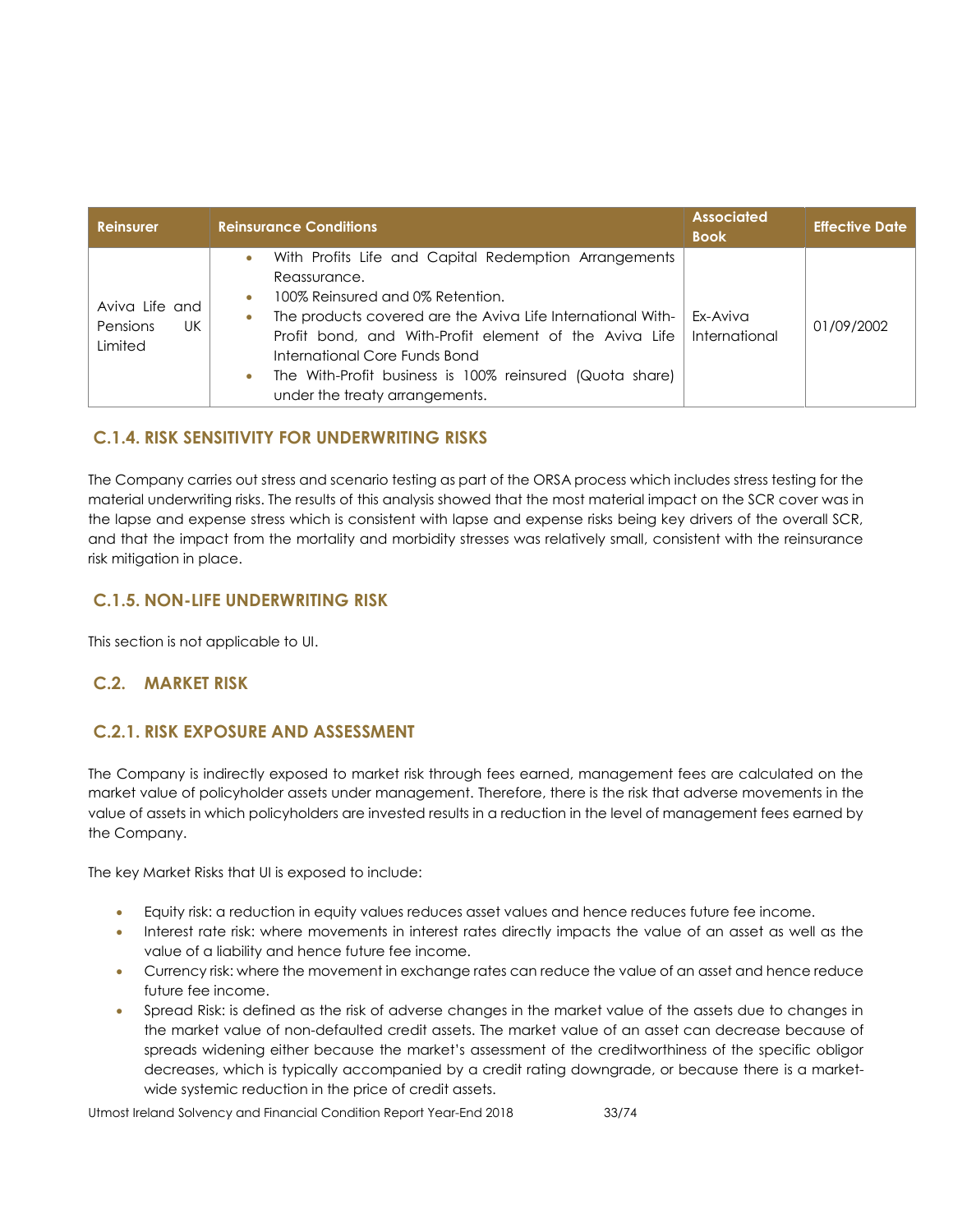UI's market risk capital requirement increased by circa €26,645k at year-end 2018 relative to year-end 2017. Similar to the life underwriting risk module, the increase was driven by the addition of the Ex-Athora Offshore Bond book of business at year end 2018.

## **C.2.2. RISK MANAGEMENT AND MITIGATION**

The following Risk Management and mitigation activities are in place:

- UI has implemented mitigation/reduction techniques and has a reinsurance arrangement in place with Aviva Life and Pensions UK Ltd for the With-Profits Funds book of business.
- The assets held by UI's shareholder fund follow a strict investment mandate.
- Quarterly monitoring and reporting against the investment limits outlined in the RAS.

## **C.2.3. RISK SENSITIVITY FOR MARKET RISKS**

The Company carries out stress and scenario testing as part of the ORSA process which includes stress testing for the material market risks. This analysis completed as part of the 2018 ORSA Report concluded that the Company can withstand a severe market risk shock.

## **C.3. CREDIT RISK**

## **C.3.1. RISK EXPOSURE AND ASSESSMENT**

<span id="page-33-0"></span>The credit risks that UI is exposed to include:

 Default Risk: defined as the risk of incurring losses because of the inability of a counterparty to honour its financial obligations. Credit risk on bonds and loans (credit spread risk) would mainly be related to a fall in the market value of those assets due to a change in the perceived credit worthiness of the issuing counterparty. There is also credit risk arising from the probability of a counterparty (such as a bank or reinsurer) defaulting. The risk may arise for the Company through its bond holdings or through exposure to counterparties on cash deposits, risk mitigation contracts (including reinsurance) and other exposures (such as debtors). The Company must hold capital against the risk of default of counterparties through the Counterparty Default Risk Module of the SCR. Capital is held against credit spread risk through the market risk module.

UI's main exposures to counterparty default risk at year end 2018 include:

- The exposure to reinsurance companies defaulting on their obligations
- The counterparty default exposure from cash deposits
- Money owed to UI by external parties.

UI's counterparty risk capital requirement increased by circa €144k at year-end 2018 relative to year-end 2017. Unlike other risk modules the addition of the Ex-Athora Offshore Bond book did not lead to an increase in counterparty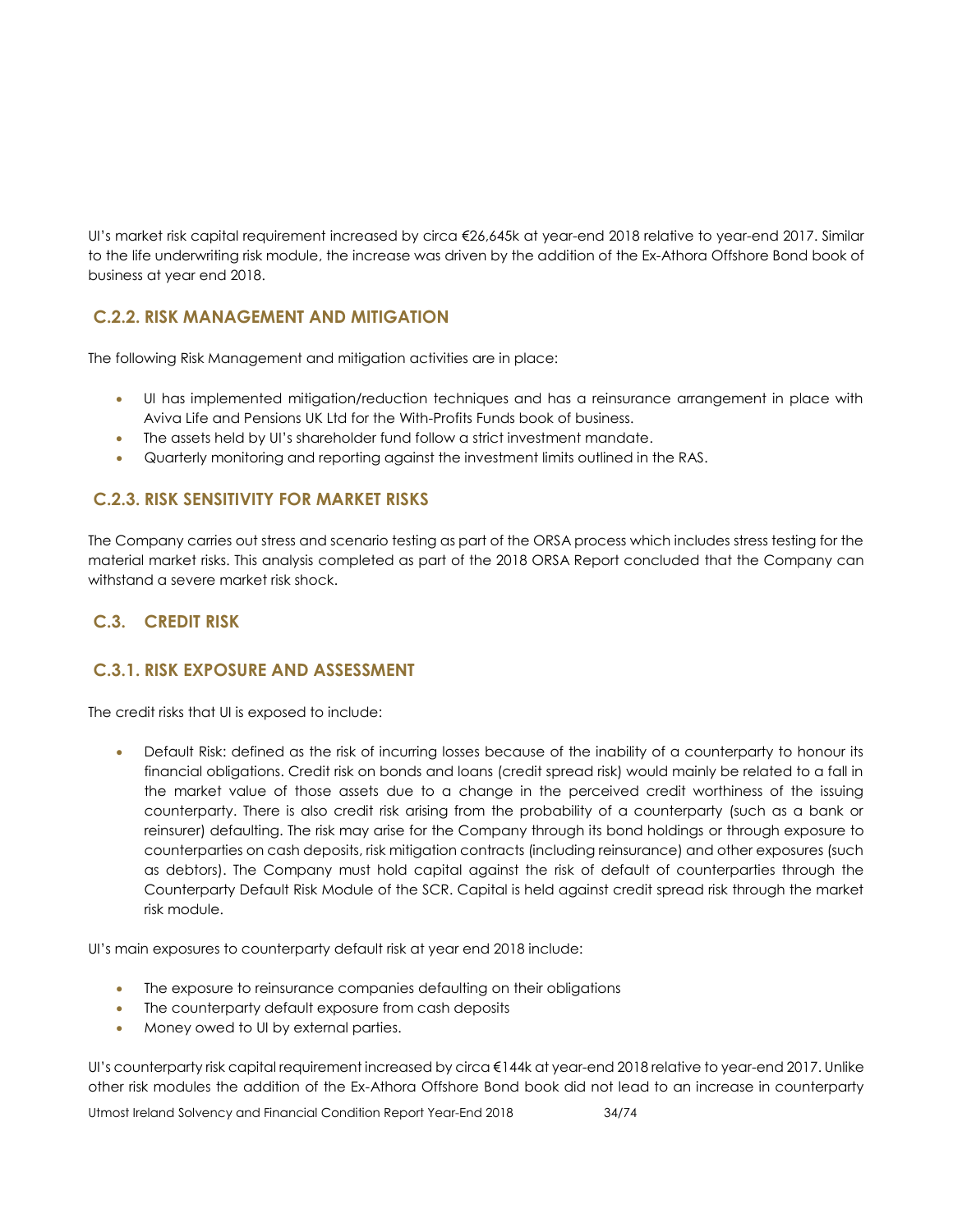default risk. This is because there are no reinsurance exposures related to the acquired business.

## **C.3.2. RISK MANAGEMENT AND MITIGATION**

UI has outlined risk preferences within its Risk Appetite Statement. A set of comprehensive risk metrics have been developed to support the above Risk Preferences and translate statements and preferences into quantitative and measurable risk limits, tolerances and indicators, and to embed them into the operating processes in order to ensure proper monitoring and steering of business activity.

Limits have been implemented for government bonds, non-government bonds, funds, and counterparties. These ensure that the Company remains within acceptable tolerance for credit risk.

## **C.3.3. RISK SENSITIVITY FOR CREDIT RISKS**

The Company carries out stress and scenario testing as part of the ORSA process which includes stress testing for the material credit risks. The scenarios included downgrades of key counterparties and a fall in value of shareholder funds. The results of these stresses show the Company to be resilient to both scenarios and maintain adequate solvency coverage.

## **C.4. OPERATIONAL RISK**

## **C.4.1. RISK EXPOSURE AND ASSESSMENT**

<span id="page-34-0"></span>Operational Risk is the risk of loss arising from inadequate or failed internal processes, personnel or systems, or from external events. Losses from events such as fraud, litigation, damages to premises, cyber-attacks and failure to comply with regulations are therefore covered in the definition. It also includes financial reporting risk but excludes strategic and reputational risks.

In line with industry practices, UI adopts the following operational risk classification categories:

- Internal fraud defined as the losses due to acts of a type intended to defraud, misappropriate property or circumvent regulations, the law or Company Policy, excluding diversity/discrimination events, which involves at least one internal party.
- External fraud defined as the losses due to acts of a type intended to defraud, misappropriate property or circumvent the law, by a third party.
- Employment Practices and Workplace Safety defined as the losses arising from acts inconsistent with employment, health or safety laws or agreements, from payment of personal injury claims, or from diversity/discrimination events.
- Clients, Products and Business Practices defined as the losses arising from an unintentional or negligent failure to meet a professional obligation to specific clients (including fiduciary and suitability requirements), or from the nature or design of a product.
- Damage to Physical Assets defined as the losses arising from loss or damage to physical assets from natural disaster or other events.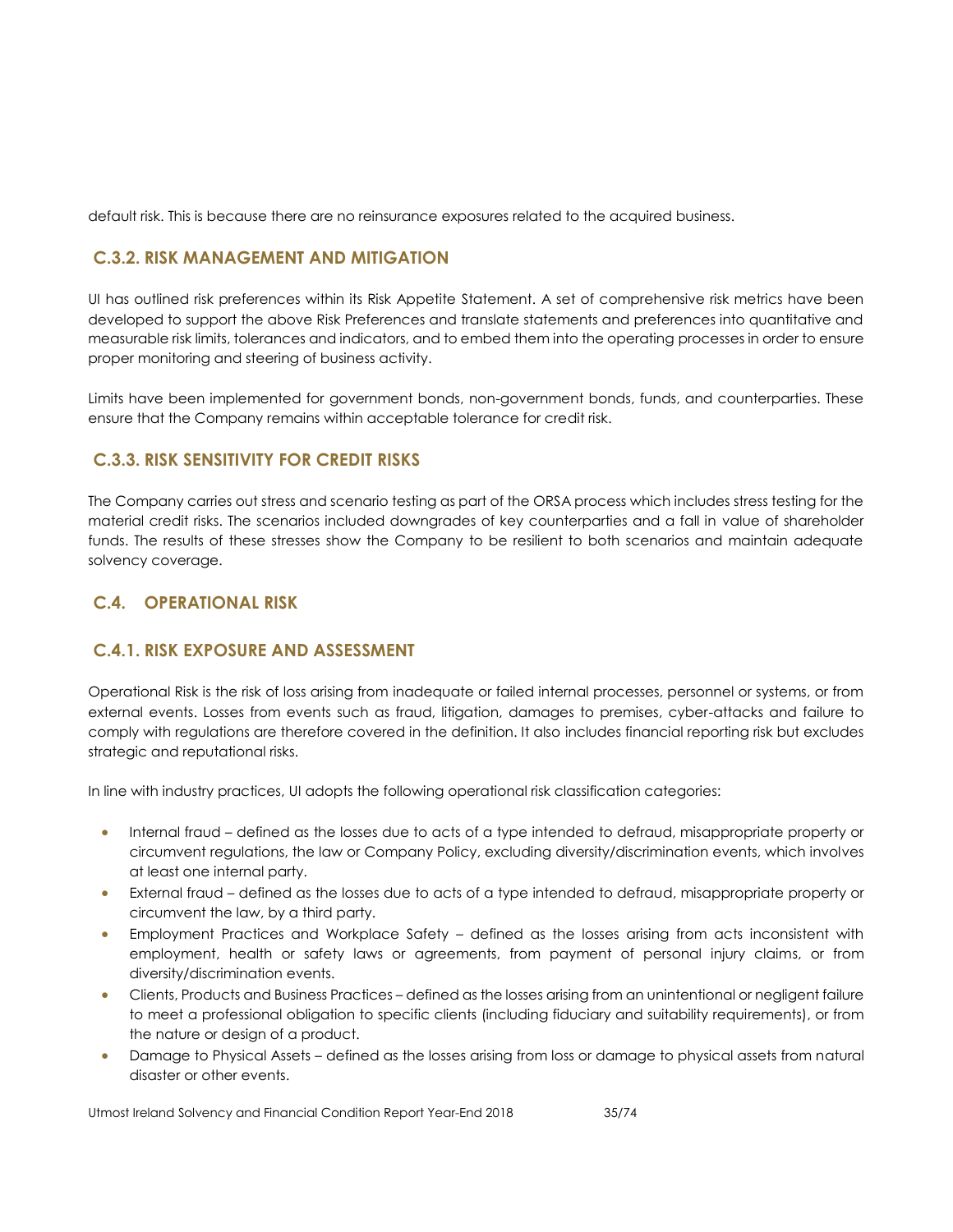- Business disruption and system failures defined as the losses arising from disruption of business or system failures.
- Execution, Delivery and Process Management defined as the losses from failed transaction processing or process management, from relations with trade counterparties and vendors.

Following best industry practices, UI's framework for Operational Risk Management includes as main activities the risk incident reporting and loss data collection process, risk assessment and scenario analysis.

The risk incident reporting and loss data collection process involves the collection of losses incurred as a result of the occurrence of operational risk events and provides a backward-looking view of the historical losses incurred due to operational risk events.

The risk assessment and scenario analysis processes provide a forward-looking view on the operational risks UI is exposed to. The Annual Operational Risk and Compliance Assessment provides a high-level evaluation of the forward-looking inherent and residual operational risks faced by UI. The outcomes of the assessment drive the scenarios assessed as part of the scenario analysis. Scenario analysis is a recurring process which provides a detailed evaluation of the key operational risks faced by UI and their potential impact.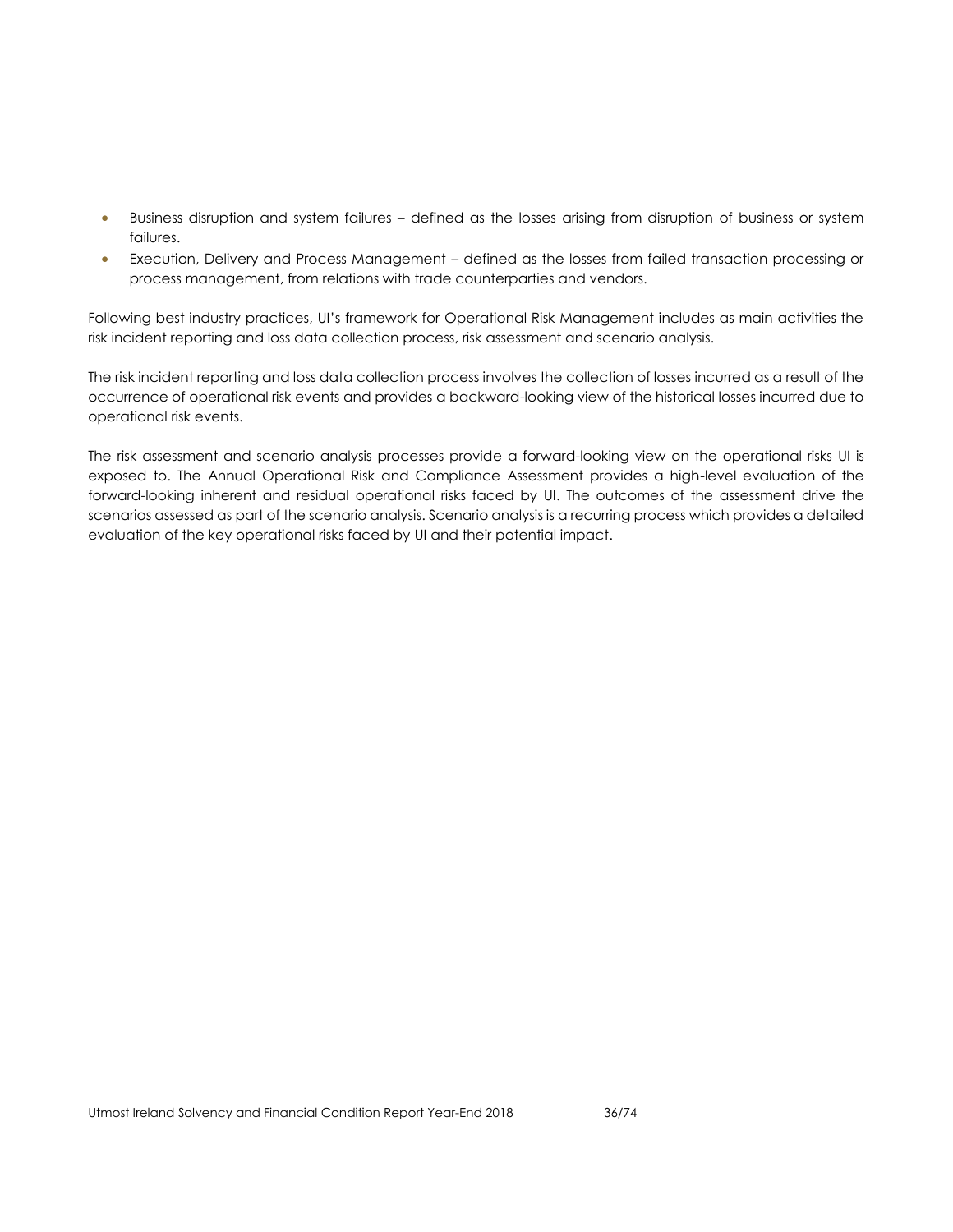# **C.4.2. RISK MANAGEMENT AND MITIGATION**

UI has identified the following key operational risks for the year-ended 31 December 2018:

| <b>Risk Category</b>      | <b>Risk Summary</b>                                                                                                                                         | <b>UI Mitigating Activities</b>                                                                                                                                                                                                                                                                                                                                                                                                                                                                                                                                                                                                                                                                                                                                                                                                                                                    |
|---------------------------|-------------------------------------------------------------------------------------------------------------------------------------------------------------|------------------------------------------------------------------------------------------------------------------------------------------------------------------------------------------------------------------------------------------------------------------------------------------------------------------------------------------------------------------------------------------------------------------------------------------------------------------------------------------------------------------------------------------------------------------------------------------------------------------------------------------------------------------------------------------------------------------------------------------------------------------------------------------------------------------------------------------------------------------------------------|
| Outsourcing<br>Risk       | The risk that entities providing services to the<br>Company do not perform to the required<br>standards. The risk includes a failure by the                 | UI has the following controls/processes in place to<br>reduce the inherent risk to within tolerance:                                                                                                                                                                                                                                                                                                                                                                                                                                                                                                                                                                                                                                                                                                                                                                               |
|                           | Company itself to adequately manage, monitor<br>and oversee those outsourcing arrangements.                                                                 | Outsourcing Management Framework, coo-<br>$\bullet$<br>ordinated by the Head of Outsourcing, which<br>includes a process for both the selection of<br>and the ongoing review and monitoring of<br>outsourced service providers' performance.<br>Annual review<br>and<br>approval of the<br>Outsourcing<br>Policy<br>and<br>Outsourcing<br>Management Process.<br>Risk assessments (including site visits were<br>required) over all new Outsourced Service<br>Providers.<br>Quarterly assessments and full annual review<br>$\bullet$<br>over all Outsourced Service Providers.<br>Management of Outsourced Agreement<br>$\bullet$<br>Repository.<br>Quarterly reporting to both ExCo and the Risk<br>$\bullet$<br>and Compliance Committee.<br>Business Continuity Capabilities: Evidence of /<br>$\bullet$<br>Contractual requirement to perform Business<br>Continuity testing. |
| Regulatory<br><b>Risk</b> | Risk of non-compliance with existing or future<br>regulations.                                                                                              | UI has the following controls/processes in place to<br>reduce the inherent risk to within tolerance:                                                                                                                                                                                                                                                                                                                                                                                                                                                                                                                                                                                                                                                                                                                                                                               |
|                           |                                                                                                                                                             | Regulatory monitoring framework to identify<br>new or changing regulations.<br>Formal processes and procedures in place for<br>existing regulations.<br>Legal and Compliance and Product and<br><b>Technical Services Teams.</b><br>Use of external legal providers, as required.                                                                                                                                                                                                                                                                                                                                                                                                                                                                                                                                                                                                  |
| Cyber Risk                | Cyber Risk is defined as the threat, vulnerabilities<br>and consequences that could arise if logical data<br>is not protected. It can be caused by external | UI has the following controls/processes in place to<br>reduce the inherent risk to within tolerance:                                                                                                                                                                                                                                                                                                                                                                                                                                                                                                                                                                                                                                                                                                                                                                               |
|                           | attacks to the IT systems in order to steal and<br>manipulate data or make business services<br>unavailable.                                                | Business continuity and disaster recovery<br>$\bullet$<br>planning and testing;                                                                                                                                                                                                                                                                                                                                                                                                                                                                                                                                                                                                                                                                                                                                                                                                    |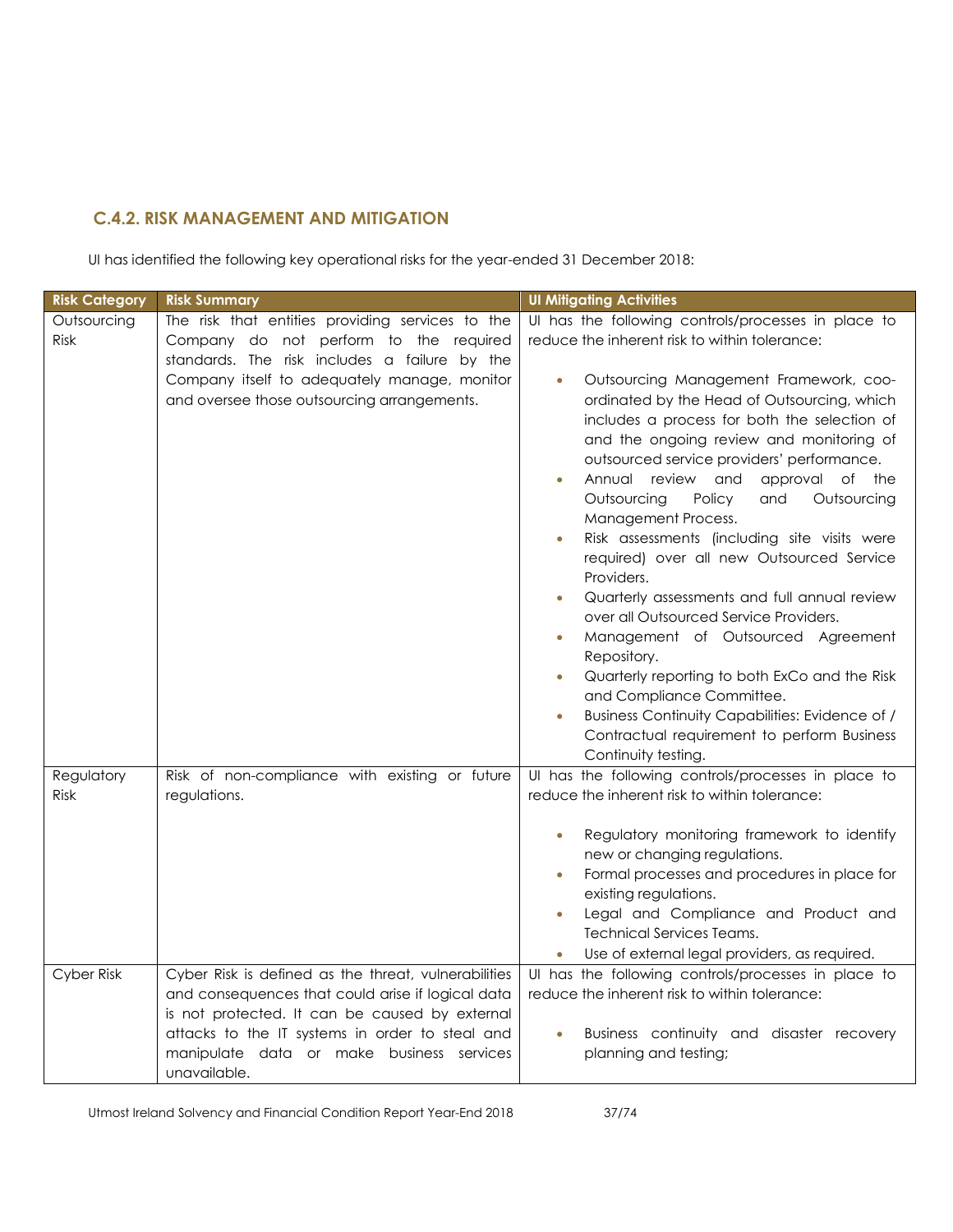| <b>Risk Category</b>             | <b>Risk Summary</b>                                                                                                                                                                                                                                                                                                                                                                                                  | <b>UI Mitigating Activities</b>                                                                                                                                                                                                                                                                                                                                                                                                                                                                                                                                                                                |
|----------------------------------|----------------------------------------------------------------------------------------------------------------------------------------------------------------------------------------------------------------------------------------------------------------------------------------------------------------------------------------------------------------------------------------------------------------------|----------------------------------------------------------------------------------------------------------------------------------------------------------------------------------------------------------------------------------------------------------------------------------------------------------------------------------------------------------------------------------------------------------------------------------------------------------------------------------------------------------------------------------------------------------------------------------------------------------------|
|                                  | Information technology is fundamental to the<br>operations of the financial services sector and this<br>dependency increases the risks associated with<br>cyber-attacks.                                                                                                                                                                                                                                             | Bi-annual independent third party testing of<br>$\bullet$<br>the external defences e.g. firewalls;<br>Annual independent third party review of the<br>$\bullet$<br>systems<br>internal<br>and access<br>controls<br>benchmarked against industry best practice;<br>Ongoing internal review and monitoring of<br>$\bullet$<br>technologies which keep technical controls<br>up to date; and<br>Ongoing monitoring of regulatory changes<br>$\bullet$<br>implementation<br>of<br>the<br>required<br>and<br>procedures and controls including those<br>related to General Data Protection Regulation<br>("GDPR"). |
| Policy<br>Administration<br>Risk | Risk of errors or delays in administration of<br>policyholder assets including investment and claims<br>management                                                                                                                                                                                                                                                                                                   | Ul has the following controls/processes in place to<br>reduce the inherent risk to within tolerance:<br>Formal processes and procedures in place.<br>$\bullet$<br>Risk assessments and themed reviews<br>$\bullet$<br>Partner and outsourcing framework.<br>$\bullet$<br>Operational risk incident reporting<br>and<br>$\bullet$<br>escalation process.                                                                                                                                                                                                                                                        |
| Tax Laws and<br>Regulations      | Tax Risk refers to the risk of failure to comply with<br>existing tax regulation or the risk of a change to the<br>International taxation treatment of life assurance<br>products in respect of policyholders. Changes in<br>the tax regimes and related government policies<br>and regulations in the countries in which the<br>Company operates could adversely affect the<br>future profitability of the Company. | Ul has the following controls/processes in place to<br>reduce the inherent risk to within tolerance:<br>Monitoring potential changes in International<br>$\bullet$<br>tax legislation and policy in all jurisdictions of<br>operation.<br>Head of Taxation responsible for ongoing tax<br>$\bullet$<br>compliance.<br>Formal processes and procedures in place.<br>$\bullet$<br>Tax Strategy approved by the Board of<br>$\bullet$<br>Directors.                                                                                                                                                               |

# **C.5. LIQUIDITY RISK**

# **C.5.1. RISK EXPOSURE AND ASSESSMENT**

Liquidity risk refers to the risk that the Company will not be able to meet both expected and unexpected cash flow requirements.

UI has a Liquidity Risk Policy in place that is reviewed and approved at least annually by the Board. The Policy outlines the strategies, principles and processes to identify, assess and manage present and forward-looking liquidity risks to which UI is exposed.

Utmost Ireland Solvency and Financial Condition Report Year-End 2018 38/74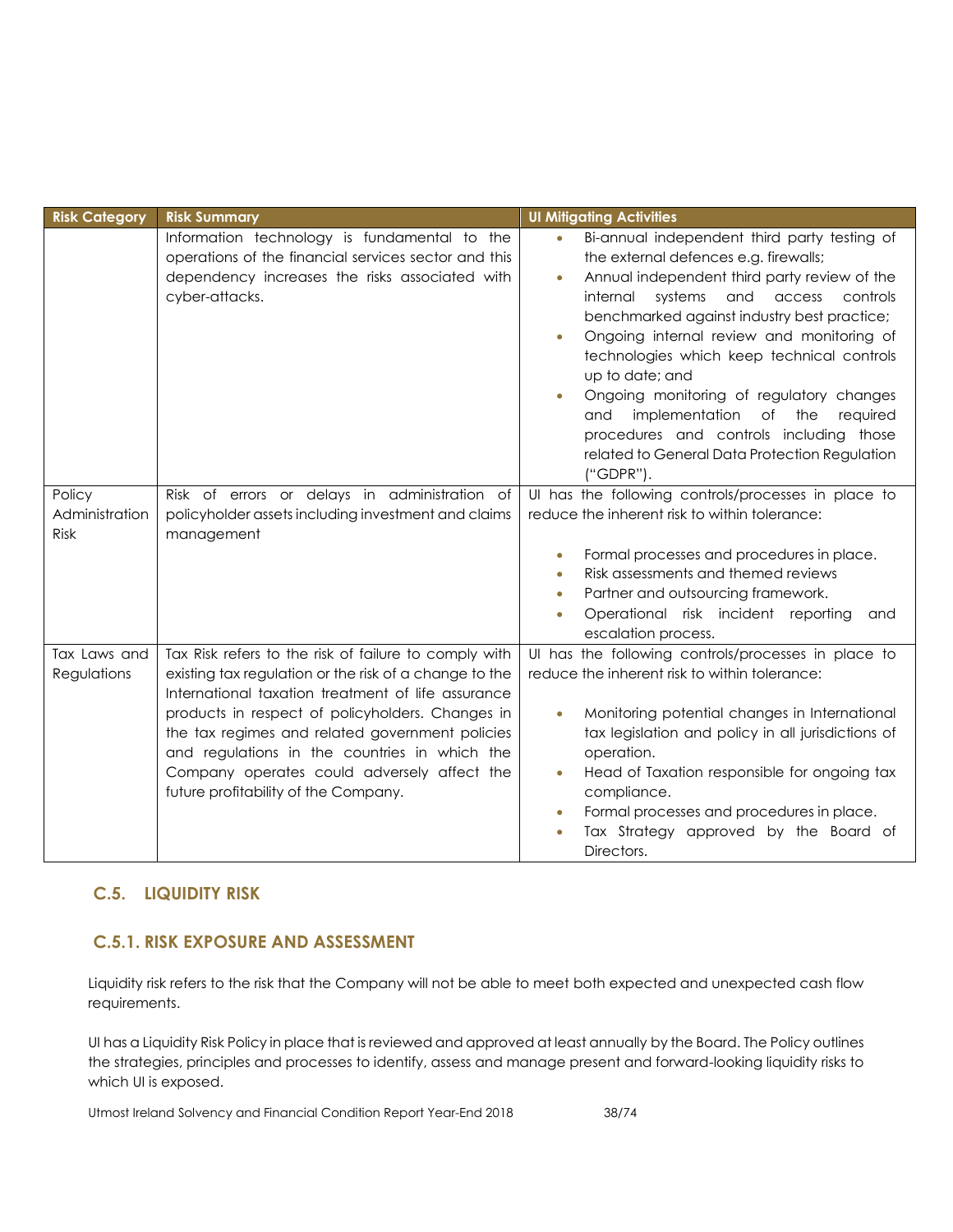It defines in particular:

- The processes and procedures to be followed to ensure an effective liquidity risk mitigation and management;
- The system of governance in place, including roles and responsibilities; and
- The internal and external reporting requirements.

The CFO is responsible for managing the on-going liquidity requirements of UI.

### **C.5.2. RISK MANAGEMENT AND MITIGATION**

UI manages Liquidity Risk to meet its own obligations and cash commitments along with unexpected contingent market situations, through a constant monitoring of actual and expected cash flows, and the availability of assets that can be sold easily without loss in the event of need. This activity is aimed at maintaining a high level of financial robustness both in the short and long term, which helps to mitigate UI's liquidity risk and is the basis for the evaluation of the adequacy of the adopted measures.

UI maintains sufficient liquidity levels with specified limits relating to the minimum amount of shareholder assets invested in short term liquid investments such as deposit accounts or short term bonds.

UI carries out annual rolling 5-year cash flow projections based on the Strategic Plan targets. These cashflow projections include a number of liquidity stress scenarios.

### **C.6. OTHER RISKS**

### **C.6.1. RISK CONCENTRATION**

Concentration risk is the risk stemming from all risk exposures with a potential loss which could threaten the solvency or the liquidity position of the Company, thus substantially impacting the Company's risk profile. UI seeks to limit concentration risk by assigning concentration limit to counterparties, sectors and industries where appropriate.

UI's material risk concentrations are as follows:

Reinsurance Counterparties – UI reinsurance counterparties are concentrated to one reinsurer.

UI mitigates the concentration risk through quarterly monitoring and reporting of concentration exposures to the Risk and Compliance Committee.

### **C.6.2. REPUTATIONAL RISK**

UI defines reputational risk as the risk of a potential decrease in UI's value or worsening of its risk profile, due to a reputational deterioration or to a negative perception of UI's image among its stakeholders. In particular, reputational risk is managed mainly as a second level risk originated from a first level risk (as for example an

Utmost Ireland Solvency and Financial Condition Report Year-End 2018 39/74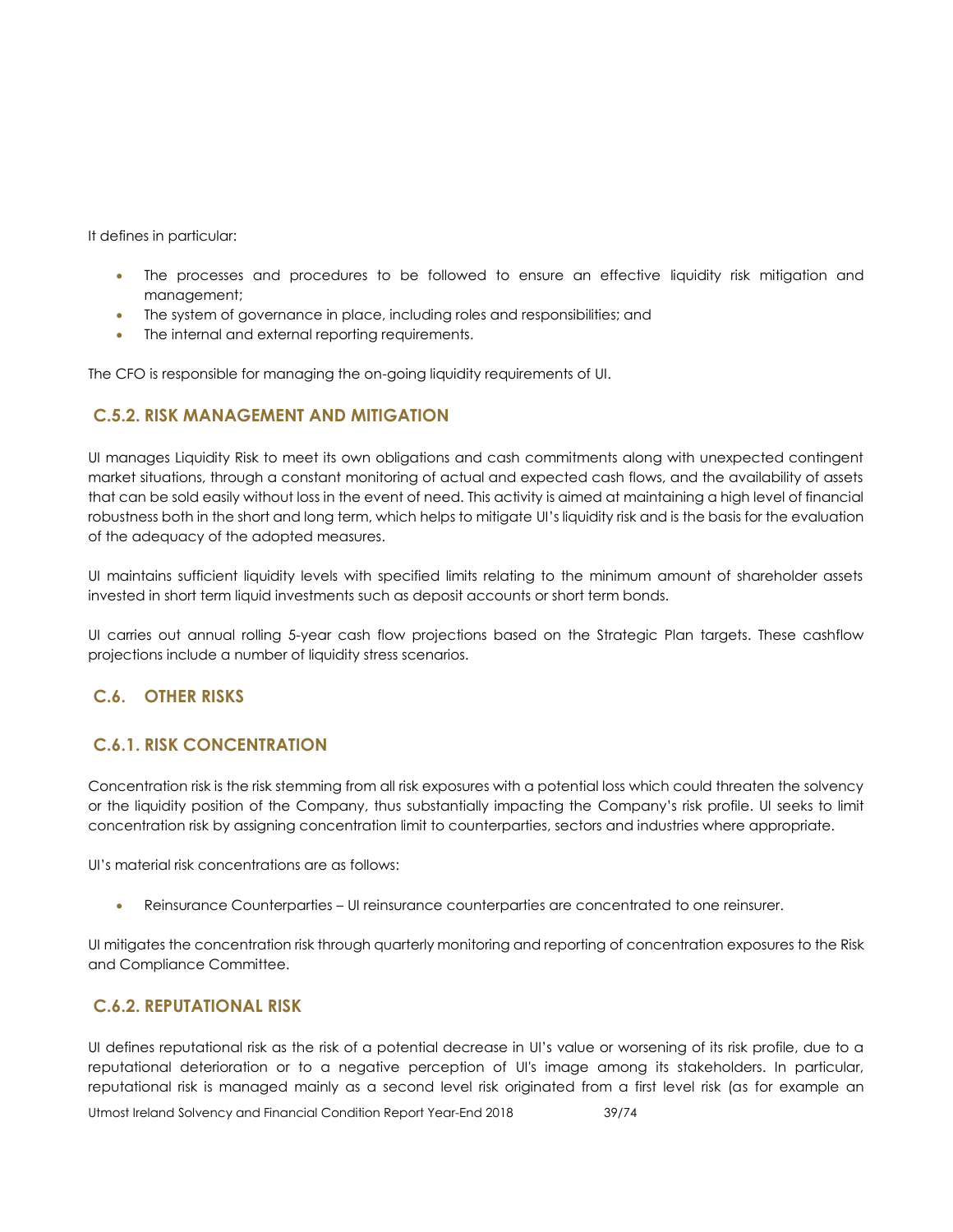operational or a financial risk).

### **C.6.3. EMERGING RISKS**

Emerging risks arising from new trends or risks difficult to perceive and quantify, although typically systemic. These usually include changes to the internal or external environment, social trends, regulatory developments, technological achievements, etc. UI reviews the Emerging Risk Register on a quarterly basis and reports to the Risk and Compliance Committee.

### **C.6.4. STRATEGIC RISK**

Strategic Risk is defined as the possible source of loss that might arise from the pursuit of an unsuccessful [business](http://www.businessdictionary.com/definition/business-plan.html)  [plan.](http://www.businessdictionary.com/definition/business-plan.html) For example, strategic risk might arise from making poor [business](http://www.businessdictionary.com/definition/business.html) decisions, from the substandard [execution](http://www.businessdictionary.com/definition/execution.html) of decisions, from inadequate [resource](http://www.businessdictionary.com/definition/resource.html) [allocation,](http://www.businessdictionary.com/definition/allocation.html) or from a [failure](http://www.businessdictionary.com/definition/failure.html) to respond well to [changes](http://www.businessdictionary.com/definition/changes.html) in the [business](http://www.businessdictionary.com/definition/business-environment.html)  [environment.](http://www.businessdictionary.com/definition/business-environment.html)

UI ExCo and Board are involved in the strategic planning process of the Company, starting from the target setting phase through to the monitoring of processes. UI has a number of specific strategic risk preferences and these are actively monitored through the RAS.

### **C.6.5. CONTAGION RISK**

UI defines Contagion Risk to be the probability that significant economic changes in one country will spread to other countries. Contagion can refer to the spread of either economic booms or economic crises throughout a geographic region. This risk is mitigated through the diversification of UI's business operations and products.

### **C.7. ANY OTHER INFORMATION**

### **C.7.1. EXPECTED PROFIT INCLUDED IN FUTURE PREMIUMS**

There are no total expected profits included in future premiums as at 31 December 2018. This is consistent with the position at 31 December 2017.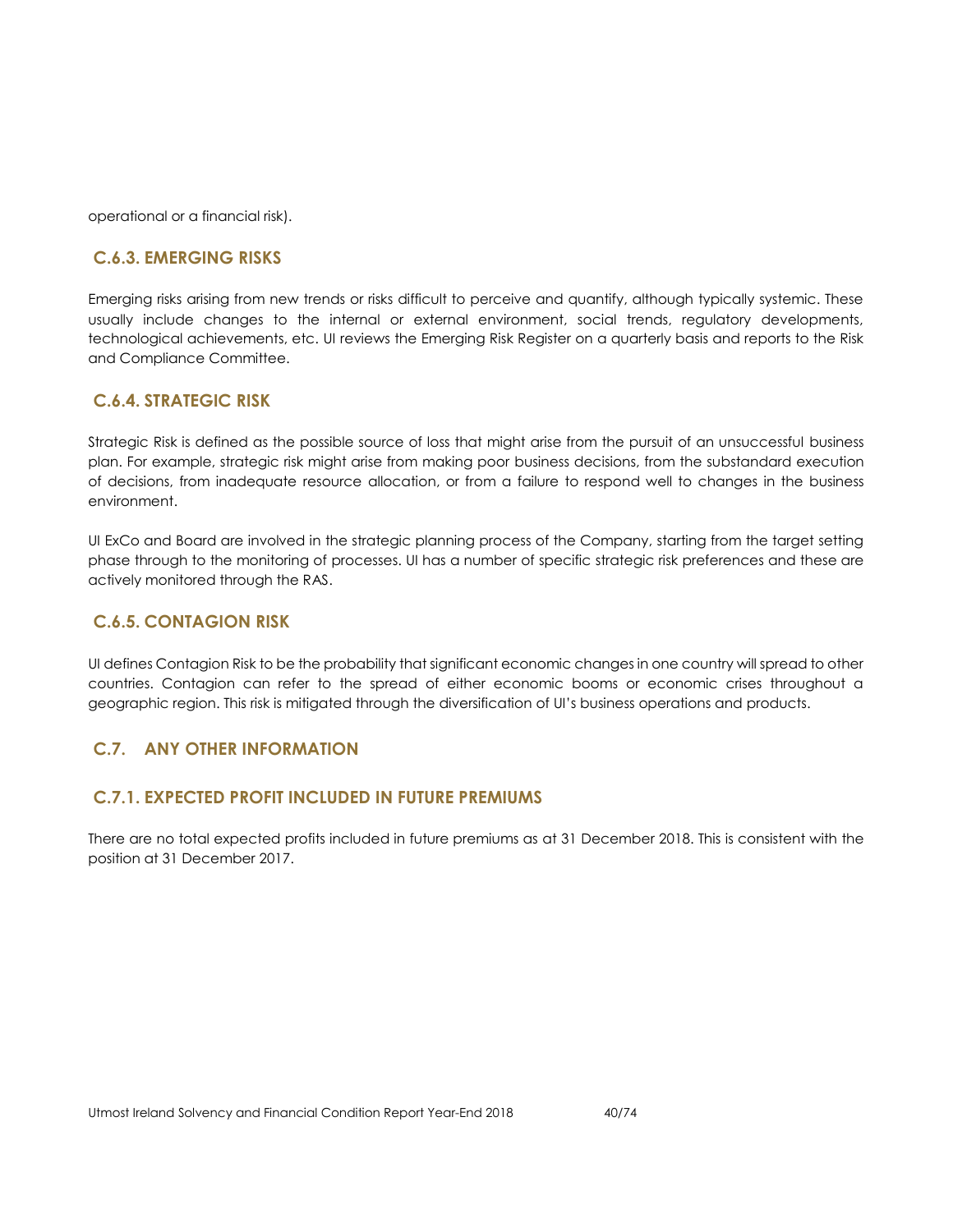# D. Valuation for Solvency Purposes

# **D.1. ASSETS**

# **D.1.1. VALUATION OF ASSETS FOR SOLVENCY II BALANCE SHEET**

The following paragraphs describe the value of assets for solvency and financial statements purposes, along with the valuation criteria and the common methodology used by UI for the determination of fair value of assets and liabilities. The following sections are covered in the report below:

- Valuation of assets explanation of differences between financial statements statement of financial position and Solvency II balance sheet.
- Fair value hierarchy explanation of methods used to classify assets into three levels, based on the inputs used in valuation techniques to increase consistency and comparability of fair value measurements.
- Guidance on fair value measurement approach UI reviews its financial investments and classifies them in accordance with IFRS 13 'Fair Value Measurement'. The same approach is taken for investments held on behalf of life assurance policyholders who bear the investment risk.
- Valuation techniques the methods used to maximise the use of observable inputs.

#### **Solvency II Assets Valuation**

|                                     | 31 December 2017<br>€'000 | 31 December 2018<br>€'000 |
|-------------------------------------|---------------------------|---------------------------|
| Solvency II Valuation               | 2.252.197                 | 5,377,941                 |
| <b>Statutory Accounts Valuation</b> | 2.262.852                 | 5,430,832                 |
| <b>Difference</b>                   | 10,655                    | 52,891                    |

#### **Valuation of Assets**

In the Solvency II environment, fair value should generally be determined in accordance with the financial statements. UI's financial statements have been prepared in accordance with International Financial Reporting Standards ("IFRS").

Certain assets are excluded or measured at fair value to comply with Solvency II principles. In particular, the exceptions and non-applicable items for UI are summarised below.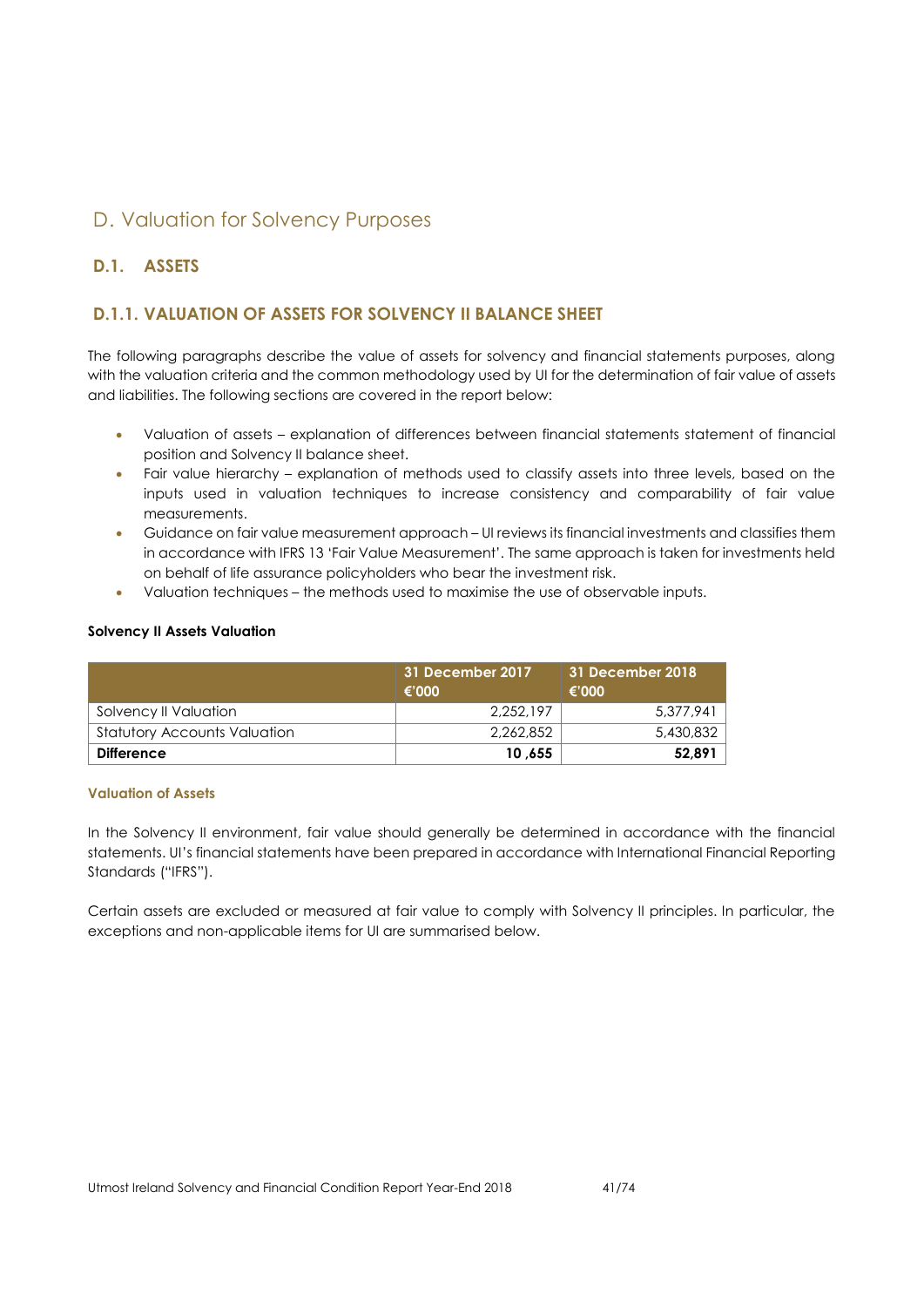#### **Asset Exceptions under Solvency II**

| <b>Valuation of Assets</b>             | <b>Solvency II</b>       | <b>Statutory Accounts</b> | <b>Difference</b> |
|----------------------------------------|--------------------------|---------------------------|-------------------|
| <b>31 December 2018</b>                | €'000                    | €'000                     | €'000             |
| Deferred Tax Assets                    |                          | 2,161                     | 2,161             |
| <b>Deferred Acquisition Costs</b>      |                          | 7,958                     | 7,958             |
| <b>Fixed Assets</b>                    | $\overline{\phantom{a}}$ |                           |                   |
| Intangible Assets                      |                          | 42,585                    | 42,585            |
| Investments (Other than assets held    |                          |                           |                   |
| for Index Linked and Unit-Linked       | 62,727                   | 62,727                    |                   |
| funds)                                 |                          |                           |                   |
| Assets held for Index Linked and Unit- | 4,869,983                | 4,869,983                 |                   |
| Linked funds                           |                          |                           |                   |
| Ceded Reinsurance Reserves             | 415,721                  | 415,908                   | 187               |
| <b>Receivables</b>                     | 2,510                    | 2,510                     |                   |
| Cash and Cash Equivalents              | 20,819                   | 20,819                    |                   |
| Withholding Tax Asset                  | 6,181                    | 6,181                     |                   |
| <b>Total Assets</b>                    | 5,377,941                | 5,430,832                 | 52,891            |

The primary objective for valuation as set out in Article 75 of L1 - Dir (EIOPA guidelines) requires an economic, market-consistent approach to the valuation of assets and liabilities. According to the approach for Solvency II, when valuing balance sheet items on an economic basis, undertakings need to consider the risks that arise from a particular balance sheet item, using assumptions that market participants would use in valuing the asset or the liability.

Assets should be valued at the amount for which they could be exchanged between knowledgeable willing parties in an arm's length transaction.

Liabilities should be valued at the amount for which they could be transferred, or settled, between knowledgeable and willing parties in an arm's length transaction.

This valuation section describes the value of assets for Solvency II purposes and for financial statements, valuation criteria and the methodology used by UI for the determination of fair value of assets and liabilities.

#### *Deferred Tax Asset*

Deferred taxation is provided in the financial statements on timing differences that have originated but not reversed at the statement of financial position date where transactions or events that result in an obligation to pay more tax in the future or a right to pay less tax in the future have occurred at the statement of financial position date. Timing differences are temporary differences between profits as computed for taxation purposes and profits as stated in the financial statements which arise because certain items of income and expenditure in the financial statements are dealt with in different years for taxation purposes.

Deferred tax is measured at the tax rates that are expected to apply in the years in which the timing differences are expected to reverse based on tax rates and laws that have been enacted by the statement of financial position date. Deferred tax is not discounted.

There is no Deferred Tax Asset included within the Solvency II balance sheet.

Utmost Ireland Solvency and Financial Condition Report Year-End 2018 42/74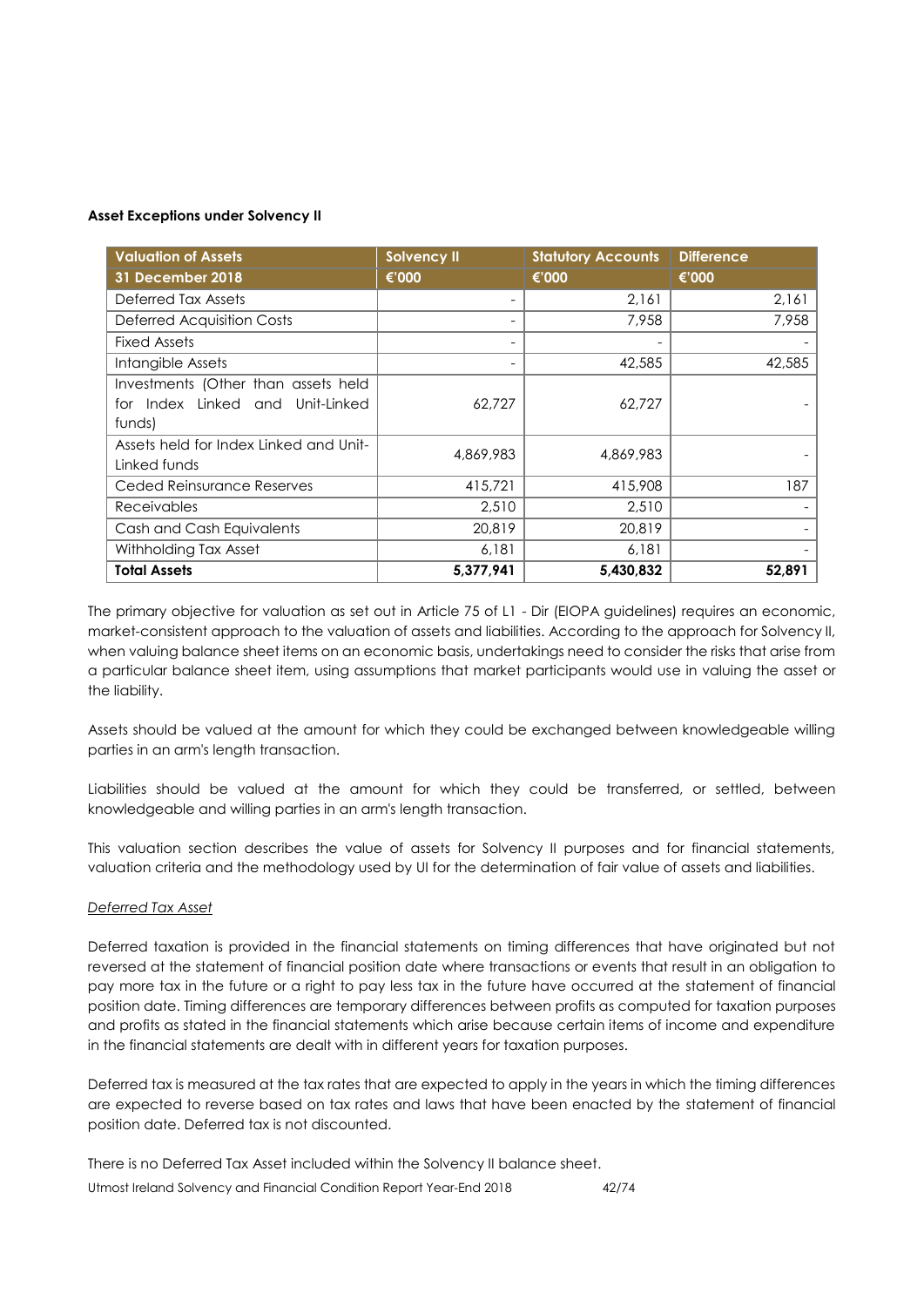### *Deferred Acquisition Costs (DAC)*

Deferred acquisition costs of €7,958k relate to unit linked business and are not recognised on the Solvency II balance sheet. Commission costs incurred in the acquisition of new business are deferred as an explicit DAC asset. This asset is amortised against future revenue margins on the related policies. The DAC asset is reviewed for recoverability at the end of each accounting period against future revenue margins expected to arise from the related policies. They are the part of acquisition costs allocated to future reporting periods. DAC is recognised under IFRS but is disallowed for Solvency II asset valuation purposes. As a result, the DAC asset for Solvency II decreased by €7,958k.

#### *Fixed Assets*

The Company does not hold any fixed assets.

#### *Intangible Assets*

Intangible assets of €42,585k represents the acquired value of in-force business (AVIF) on the acquisition at 31 December 2018 of the Athora book of business. Amortisation in future years is calculated to write off the AVIF in line with the projected run-off of the Athora non-unit Best Estimate Liability.

Intangible assets are valued at nil under Solvency II, which resulted in an assets decrease of €42,585k.

#### *Investments including assets held for index-linked and unit-linked funds*

In the statutory financial statements UI has classified its financial assets into the following categories:

Assets held at fair value through profit or loss

Financial assets held to back investment contracts and one of UI's solvency portfolios have been designated upon initial recognition as at fair value through profit or loss and are carried at fair value. The basis of this designation is that financial assets and liabilities in connection with investment contracts are managed and evaluated together on a fair value basis. This designation eliminates or significantly reduces a measurement inconsistency that would otherwise occur if these financial assets were not measured at fair value and the changes in fair value were not recognised in the statement of comprehensive income account. There is no valuation difference under Solvency II and the financial statements.

Listed investments are valued at current mid-price on the statement of financial position date. Unlisted investments for which a market exists are also stated at the current mid-price on the statement of financial position date or the last trading day before that date. The value of other unlisted investments, for which no active market exists, are established at directors' best estimate of fair value, based on third party information or valuations provided by counterparties, or valued at cost and reviewed for impairment at the statement of financial position date. There is no valuation difference under Solvency II and the statutory financial statements.

#### *Ceded reinsurance reserves*

This amount represents the reinsurers' share of technical reserves. The ceded reinsurance reserves for Solvency II decreased by €187k. Please refer to section D.2 for detailed narrative on the valuation of technical liabilities.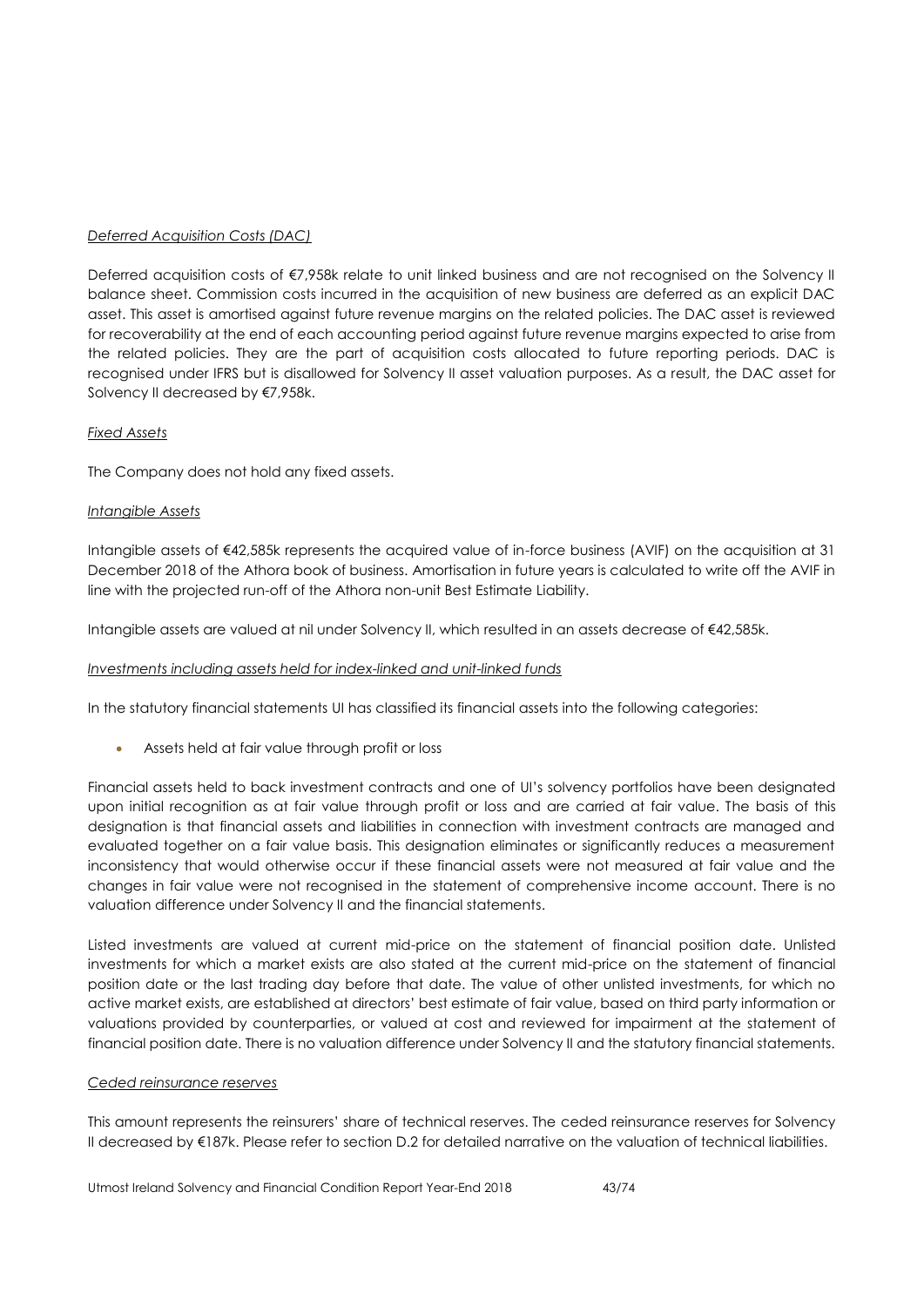#### *Receivables*

Receivables represent amounts owing to UI. Receivables are held at initial book value in the Company's financial statements and are recoverable within one year. There is no valuation difference under Solvency II and the statutory financial statements.

#### *Cash and cash equivalents*

Cash is a liquid asset and comprises cash holdings in current accounts. Balances are held at initial book value in the Company's financial statements. There is no valuation difference under Solvency II and the statutory financial statements.

#### **Fair Value Hierarchy**

IFRS 13 seeks to increase consistency and comparability in fair value measurements and related disclosures through a 'fair value hierarchy'. The hierarchy categories the inputs used in valuation [techniques](http://www.iasplus.com/en/standards/ifrs/ifrs13#measurement_techniques) into three levels. The hierarchy gives the highest priority to (unadjusted) quoted prices in active markets for identical assets or liabilities and the lowest priority to unobservable inputs:

#### Level 1 inputs

Level 1 inputs are quoted prices in active markets for identical assets or liabilities that the entity can access at the measurement date. A quoted market price in an active market provides the most reliable evidence of fair value and is used without adjustment to measure fair value whenever available, with limited exceptions. If an entity holds a position in a single asset or liability and the asset or liability is traded in an active market, the fair value of the asset or liability is measured within Level 1 as the product of the quoted price for the individual asset or liability and the quantity held by the entity, even if the market's normal daily trading volume is not sufficient to absorb the quantity held and placing orders to sell the position in a single transaction might affect the quoted price.

#### Level 2 inputs

Level 2 inputs are inputs other than quoted market prices included within Level 1 that are observable for the asset or the liability, either directly or indirectly.

#### Level 3 inputs

Level 3 inputs are unobservable inputs for the asset. Unobservable inputs are used to measure fair value to the extent that relevant observable inputs are not available, thereby allowing for situations in which there is little, if any, market activity for the asset or liability at the measurement date. An entity develops unobservable inputs using the best information available in the circumstances, which might include the entity's own data, taking into account all information about market participant assumptions that is reasonably available.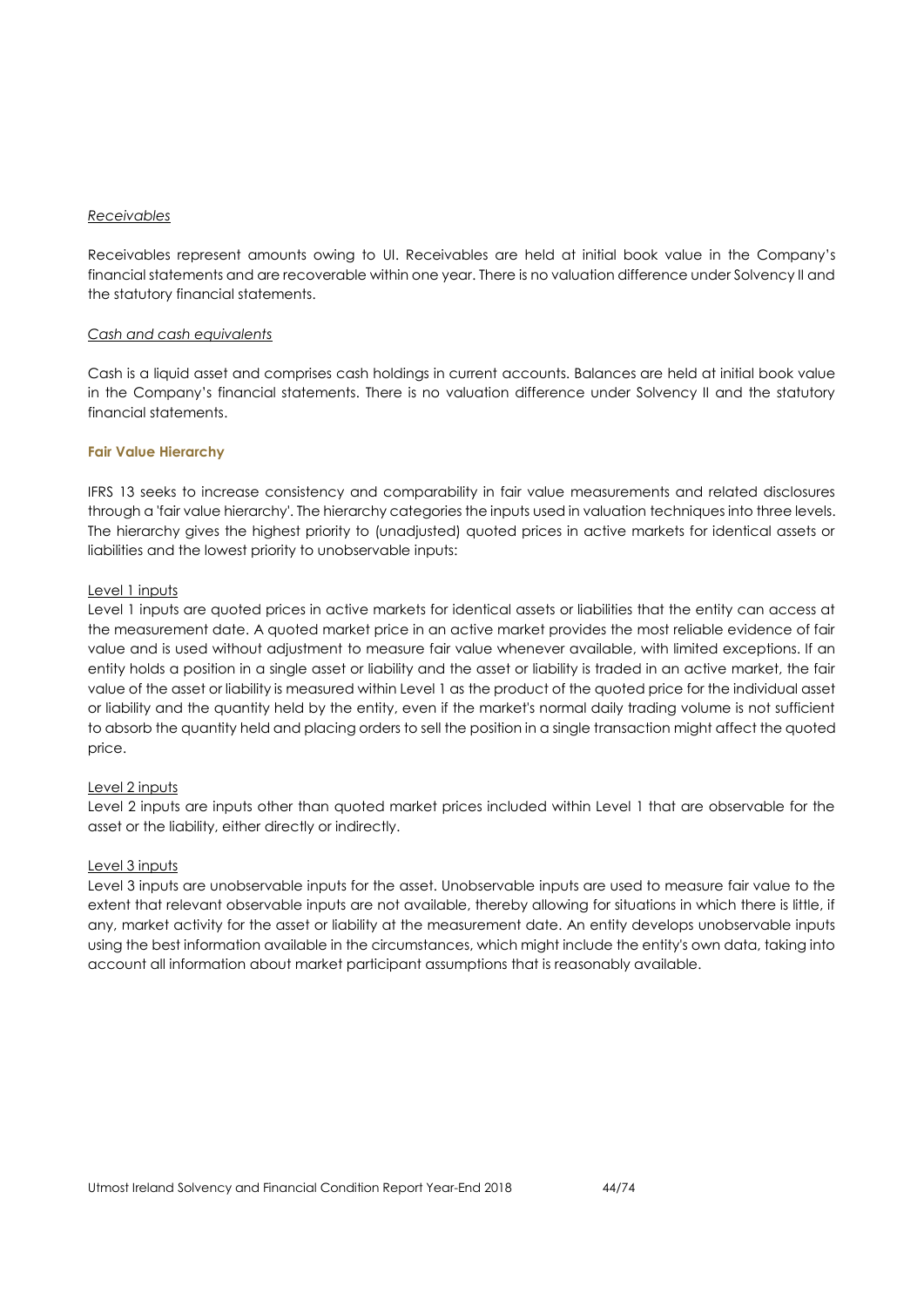#### **Guidance on Fair Value Measurement Approach**

The objective of a fair value measurement is to estimate the price at which an orderly transaction to sell the asset or to transfer the liability would take place between market participants at the measurement date under current market conditions.

A fair value measurement requires an entity to determine all of the following:

- The particular asset or liability that is the subject of the measurement (consistently with its unit of account);
- For a non-financial asset, the valuation premise that is appropriate for the measurement (consistently with its highest and best use);
- The principal (or most advantageous) market for the asset or for the liability; and
- The valuation technique(s) appropriate for the measurement, considering the availability of data with which to develop inputs that represent the assumptions that market participants would use when pricing the asset or the liability and the level of the fair value hierarchy within which the inputs are categorised.

IFRS 13 provides further guidance on the measurement of fair value, including the following:

- An entity takes into account the characteristics of the asset or the liability being measured that a market participant would take into account when pricing the asset or the liability at measurement date (e.g. the condition and location of the asset and any restrictions on the sale and use of the asset);
- Fair value measurement assumes an orderly transaction between market participants at the measurement date under current market conditions;
- Fair value measurement assumes a transaction taking place in the principal market for the asset or the liability, or in the absence of a principal market, the most advantageous market for the asset or the liability;
- A fair value measurement of a non-financial asset takes into account its highest and best use;
- A fair value measurement of a financial or non-financial liability or an entity's own equity instruments assumes it is transferred to a market participant at the measurement date, without settlement, extinguishment, or cancellation at the measurement date;
- The fair value of a liability reflects non-performance risk (the risk the entity will not fulfil an obligation), including an entity's own credit risk and assuming the same non-performance risk before and after the transfer of the liability; and
- An optional exception applies for certain financial assets with offsetting positions in market risks or counterparty credit risk, provided conditions are met (additional disclosure is required).

#### **Valuation Techniques**

An entity uses valuation techniques appropriate in the circumstances and for which sufficient data are available to measure fair value, maximising the use of relevant observable inputs and minimising the use of unobservable inputs.

The objective of using a valuation technique is to estimate the price at which an orderly transaction to sell the asset would take place between market participants and the measurement date under current market conditions. Three used valuation techniques are:

 Market approach – uses prices and other relevant information generated by market transactions involving identical or comparable (similar) assets/liabilities or a group of assets/liabilities (e.g. a business).

Utmost Ireland Solvency and Financial Condition Report Year-End 2018 45/74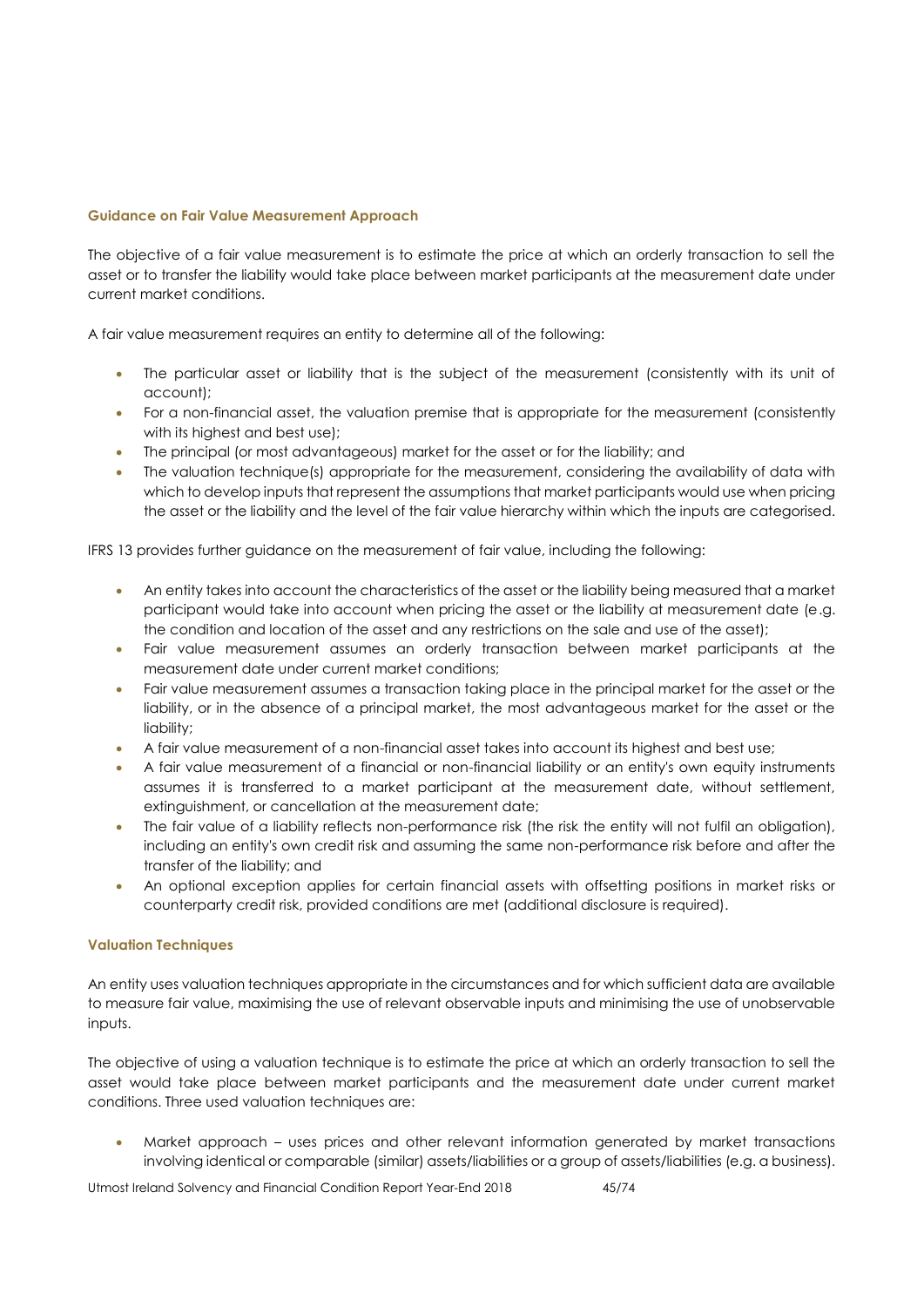- Cost approach reflects the amount that would be required currently to replace the service capacity of an asset (current replacement cost).
- Income approach converts future amounts (cash flows or income and expenses) to a single current (discounted) amount, reflecting current market expectations about those future amounts.

In some cases, a single valuation technique will be appropriate, whereas in other cases multiple valuation techniques will be appropriate.

Further information on UI's assets is included in S.02.01.02 in Section F.

# **D.2. TECHNICAL PROVISIONS**

The Life Technical Provisions as at 31 December 2018 have been assessed adopting UI's methodology and techniques which are compliant with the Solvency II framework and are proportionate to the nature, scale and complexity of the business in question.

Life Technical Provisions results as at 31 December 2018 are set out in the table below. No transitional adjustments have been deducted from the Life Technical Provisions.

#### **Main Technical Provisions Results**

| <b>Entity</b>                     | 31 December 2017<br>€'000 | 31 December 2018<br>€'000 |
|-----------------------------------|---------------------------|---------------------------|
| Best Estimate of Liabilities      | 2,181,666                 | 5,232,133                 |
| Risk Margin                       | 11.052                    | 22,890                    |
| <b>Gross Technical Provisions</b> | 2,192,718                 | 5,255,023                 |
| Reinsurance Recoverable           | (462, 315)                | (415, 721)                |
| <b>Net Technical Provisions</b>   | 1,730,403                 | 4,839,302                 |

The increase in life technical provisions from 31 December 2017 to 31 December 2018 is mainly due to the addition of the Ex-Athora Offshore Bond book of business.

The difference between IFRS reserves and SII technical provisions is due to the methodological differences between the two valuations. The valuation of the IFRS reserves is based on technical provisions calculated in accordance with local accounting principles. The Solvency II valuation, instead, is based on the projection of future cash flows performed using best estimate assumptions, and discounting using the current interest rate term structure. Moreover, under the Solvency II framework, the valuation of technical provisions includes the risk margin which is not included in the valuation of IFRS reserves.

The main factors that have an impact on the Technical Provisions are set out below:

- The Best Estimate assumptions;
- The application of contract boundaries; and
- Projected SCRs: The risk margin is a constituent part of the total Technical Provisions. As the risk margin is based on projected SCRs the method and assumptions used in projecting these SCRs can have a sizeable impact on the resulting risk margin.

In calculating the Technical Provisions, UI has made material judgments in relation to:

Utmost Ireland Solvency and Financial Condition Report Year-End 2018 46/74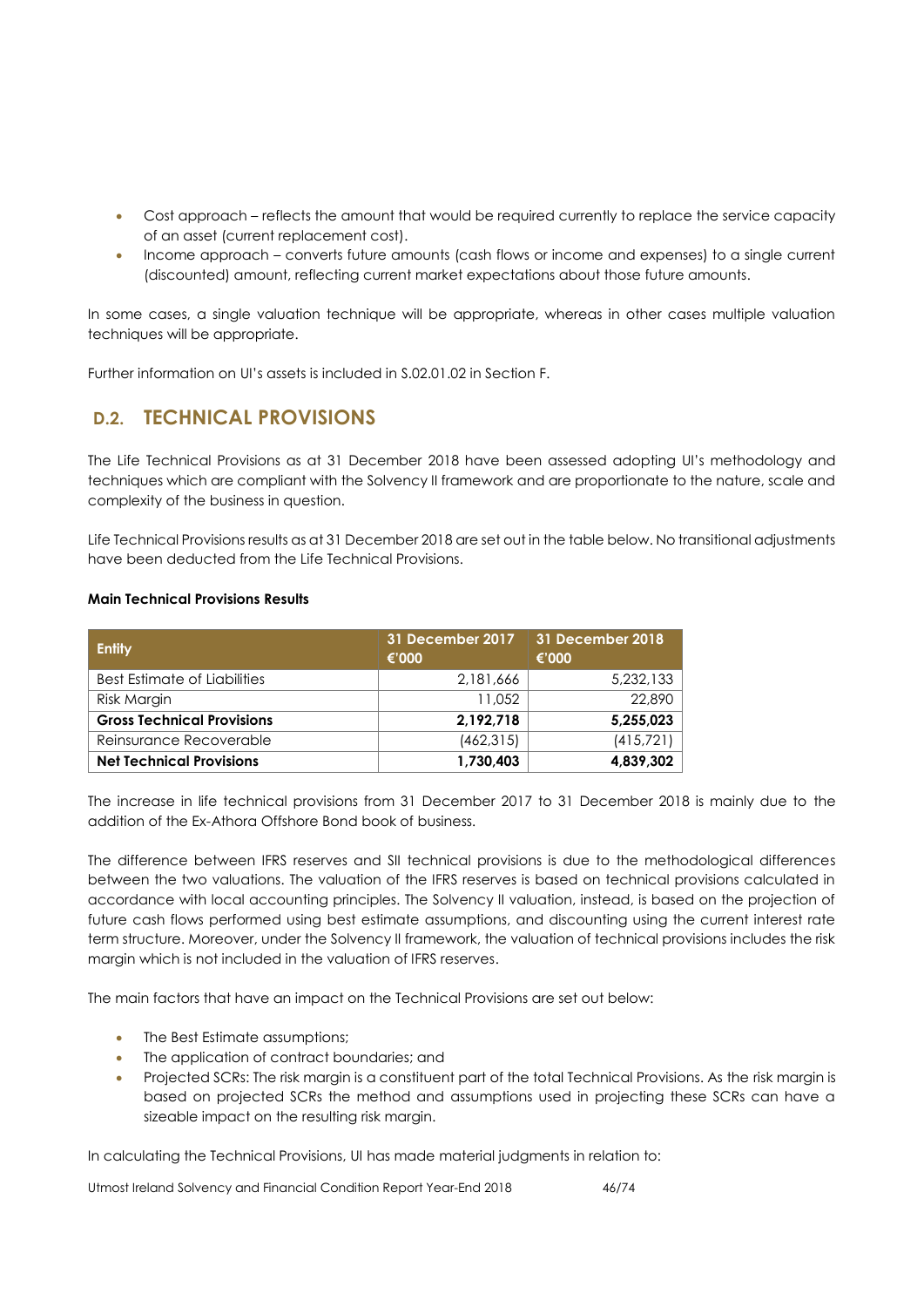- The choice of what are deemed to be best estimate assumptions:
- The use of certainty equivalent deterministic calculations;
- The choice of method used in calculating the risk margin; and
- The application of contract boundaries.

#### **Best Estimate of Liabilities**

The BEL is defined as the probability-weighted average of future cash-flows, taking account of the time value of money (expected present value of future cash-flows), using the relevant risk-free interest rate term structure.

The method used to derive the BEL is the direct approach, which specifically refers to a valuation method based on projecting and discounting on a market consistent basis all expected future cash flows to policyholders in the certainty equivalent scenario. Therefore, the cash flow projection used in this context considers all potential cash in-and-out flows required to settle the insurance obligations over their lifetime, within the appropriate contract boundaries.

The projected future cash flows typically include:

- Regular premium receipts (subject to contract boundaries);
- Claims payments with an allowance for any early discontinuance charges;
- **•** Expenses;
- Commissions;
- External fund charges; and
- Profit share payments.

These cash flows are then discounted using the relevant risk-free rates provided by EIOPA to obtain the gross **BEL.** 

#### **Reinsurance Recoverables**

Reinsurance recoverable is defined as the present value of the future liability cash flows referring to the reinsurance contractual agreements.

From the ceding Company perspective, the reinsurance cash inflows include at a minimum:

- Reinsurance recoverables for claims payments and expenses contractually recoverable by the Company from the agreement; and
- Revenues from reinsurance commissions and from shares in profit from technical sources relevant to reinsurance contracts paid to the Company.

From the ceding Company perspective, the reinsurance cash outflows includes at least:

Future premiums paid by the Company to reinsurers.

#### **Risk Margin**

The risk margin represents a prudent margin for unavoidable uncertainty. The risks considered are:

Utmost Ireland Solvency and Financial Condition Report Year-End 2018 47/74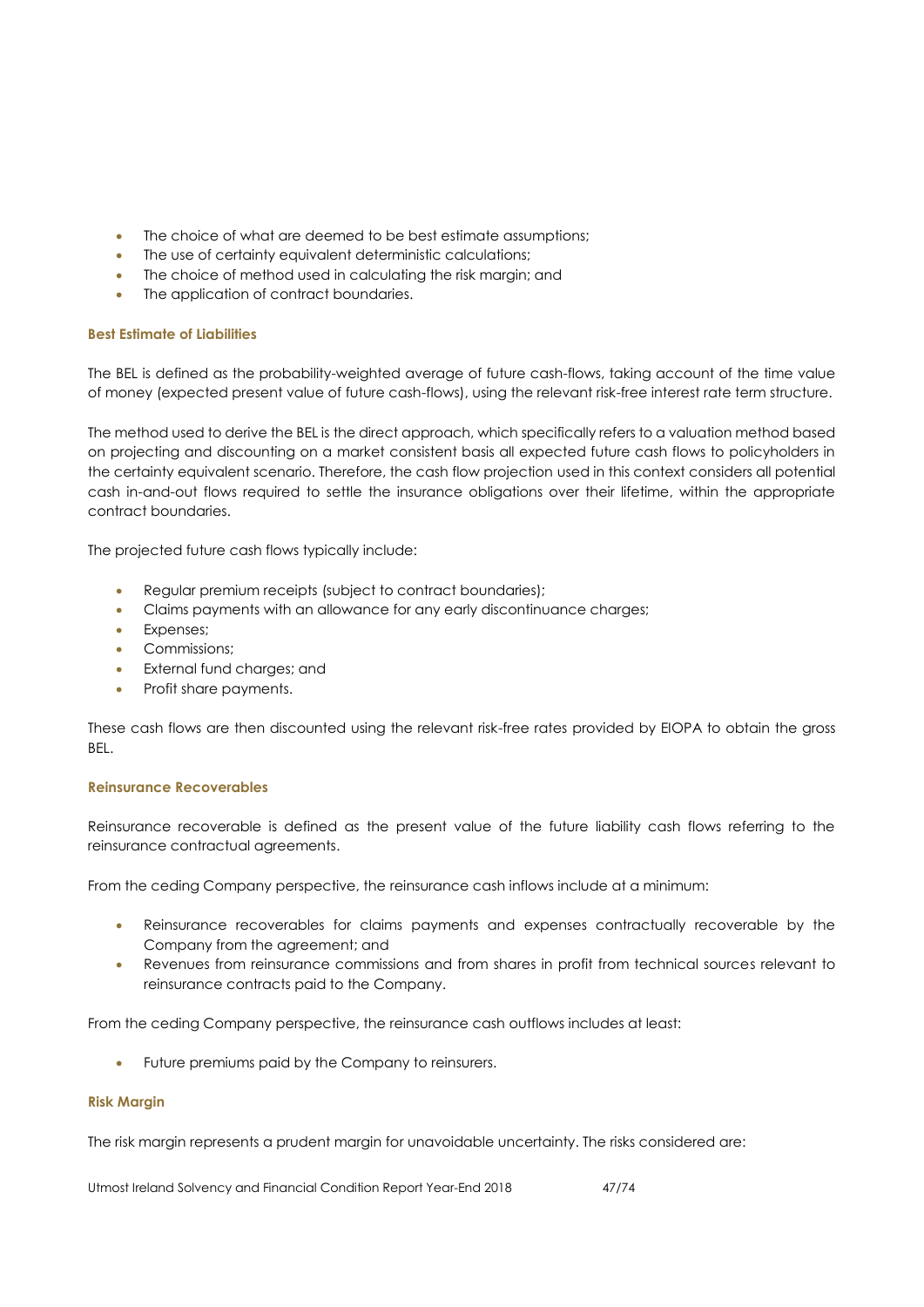- Mortality Trend Risk;
- Mortality Catastrophe Risk;
- **•** Morbidity Risk;
- Longevity Risk;
- Lapse Risk;
- Expense Risk;
- Credit Risk with respect to Reinsurance contracts; and
- Operational Risk.

#### **Description of the Level of Uncertainty of Life Technical Provisions Valuation**

The key sources of uncertainty for the Company are expenses, policyholder behaviour assumptions and potential costs arising out of litigation.

It is noted that no significant simplified methods were used to calculate technical provisions, including those used for calculating the risk margin.

UI does not apply a volatility adjustment, as referred to in Article 77d of Directive 2009/138/EC.

No basic own fund items have been subject to transitional arrangements.

Further information on the technical provisions is included in S.02.01.02 and S.12.01.02 in Section F.

# **D.3. OTHER LIABILITIES**

# **D.3.1. VALUATION OF LIABILITIES FOR SOLVENCY II BALANCE SHEET**

The following paragraphs describe the valuation criteria and the common methodology used by UI for the determination of fair value of other liabilities.

#### **Valuation of Liabilities**

In the Solvency II environment, fair value should be generally determined in accordance with IFRS. Certain liabilities are excluded or fair valued to comply with Solvency II principles. In particular, the exceptions and nonapplicable items for the Company are as follows.

- Technical liabilities;
- Deferred taxes;
- Financial liabilities;
- Deferred income liability;
- Other liabilities; and
- Contingent liabilities (not applicable for UI).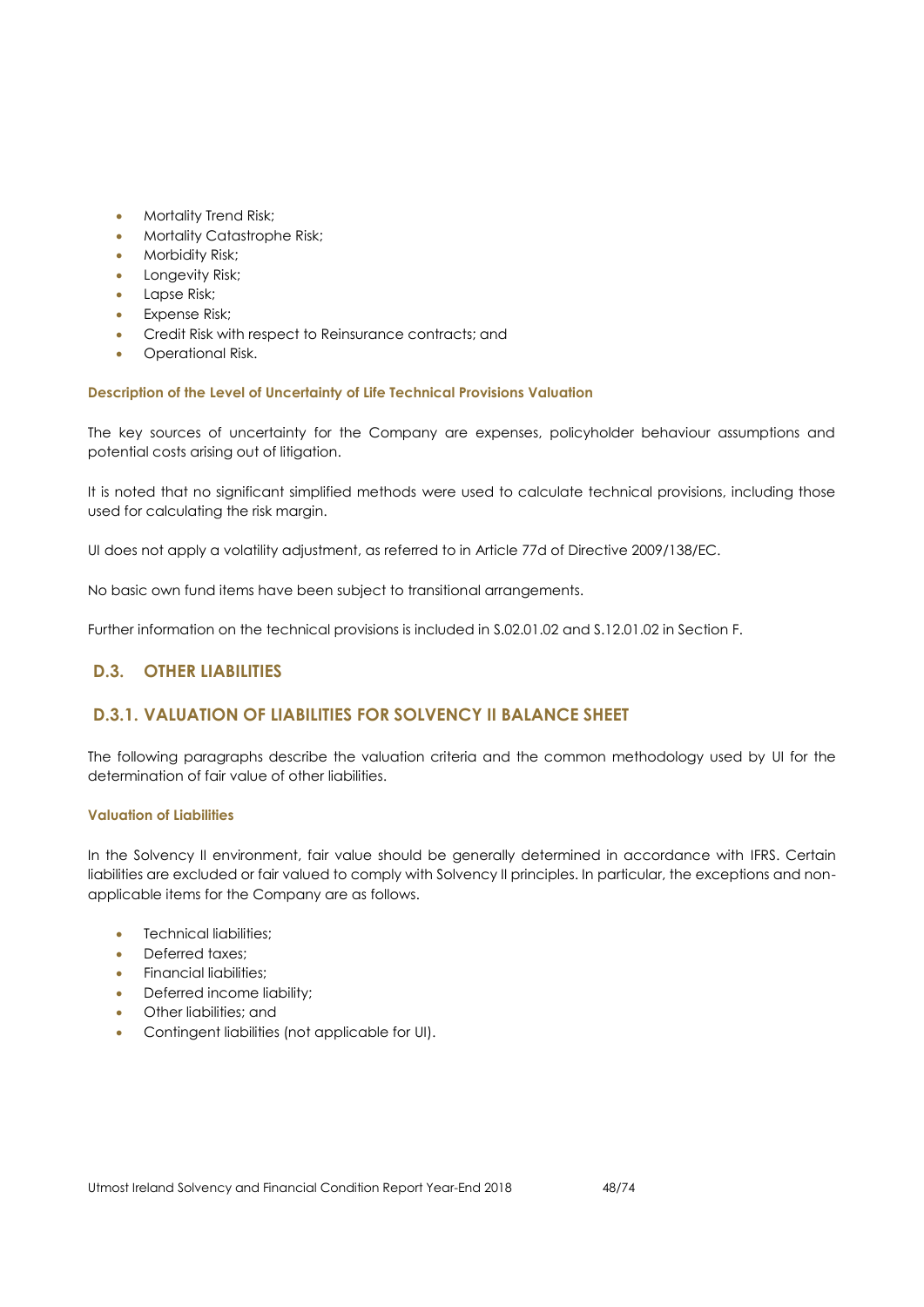#### **Solvency II Liabilities Valuation**

|                                     | €'000     | 31 December 2017   31 December 2018<br>€'000 |
|-------------------------------------|-----------|----------------------------------------------|
| Solvency II Valuation               | 2.204.617 | 5.275.146                                    |
| <b>Statutory Accounts Valuation</b> | 2.217.410 | 5,326,144                                    |
| <b>Difference</b>                   | 12.793    | 50.998                                       |

#### **Value of Liabilities**

| <b>Values of Liabilities</b><br>31 December 2018                      | <b>Solvency II Value</b> | <b>Statutory Accounts</b><br><b>Value</b> | <b>Difference</b> |
|-----------------------------------------------------------------------|--------------------------|-------------------------------------------|-------------------|
|                                                                       | €'000                    | €'000                                     | €'000             |
| Technical Liabilities - Life (Inc. Index Linked<br>and United Linked) | 5,255,023                | 5,291,929                                 | 36,906            |
| Deferred Income Liability                                             |                          | 14.092                                    | 14,092            |
| <b>Other Liabilities</b>                                              | 20,123                   | 20,123                                    |                   |
| <b>Total Liabilities</b>                                              | 5,275,146                | 5,326,144                                 | 50,998            |

The valuation section describes the value of liabilities for solvency purposes and for financial statements, valuation criteria and the common methodology used by the Company for the determination of fair value of assets and liabilities.

#### *Technical Liabilities*

The Technical Liabilities comprise the Technical Provisions for life assurance policies where the investment risk is borne by the policyholders, the provision for claims, the life assurance provision and the provision for unearned premiums.

Under Solvency II, Technical Provisions comprise the BEL and risk margin. The BEL recognises the cashflow required to meet policyholder liabilities, while the risk margin represents a prudent margin for unavoidable uncertainty. The Technical Provisions liability for Solvency II decreased by €36,906k.

Please refer to section D2 for detailed narrative on the valuation of Technical Provisions.

#### *Other Liabilities*

Claims are settled once all due diligence is received from the customer. The policyholder is regularly contacted on outstanding requirement to ensure prompt settlement. Death claims follow the normal probate process and are settled accordingly. Other trading balances are settled in the normal course of business and usually settled within one month.

#### *Deferred Income Liability*

Deferred Income liability of €14,092k relates to unit linked business DIL is recognised under IFRS but is disallowed under Solvency II.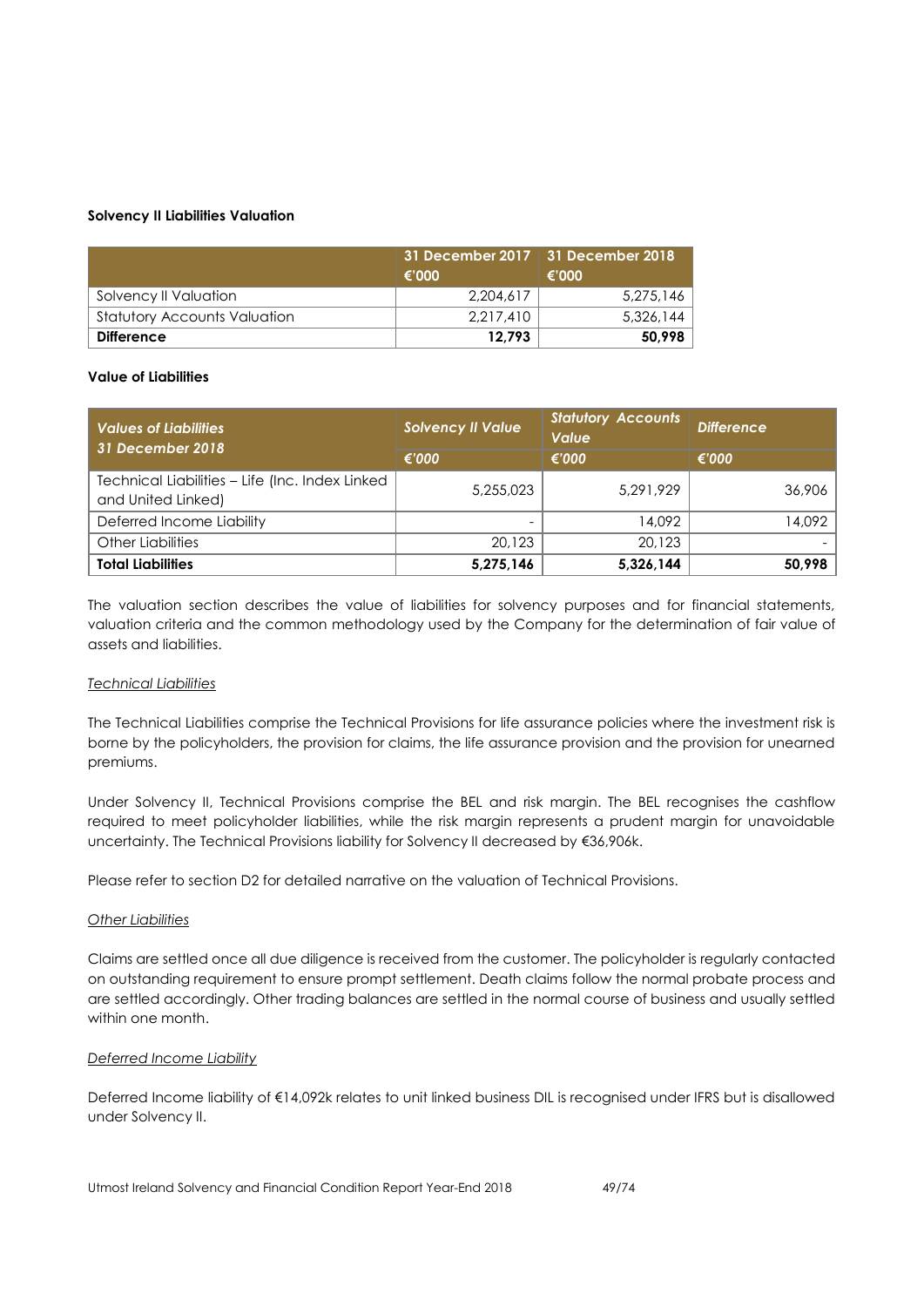*Contingent Liabilities*

UI does not have any contingent liabilities.

#### **Fair Value Measurement Approach**

The fair value measurement approach for other liabilities is outlined above.

Further information on UI's liabilities is included in S.02.01.02 in Section F.

# **D.4. ALTERNATIVE METHODS FOR VALUATION**

The Company does not use any alternative methods for valuation.

# **D.5. ANY OTHER INFORMATION**

No other information noted.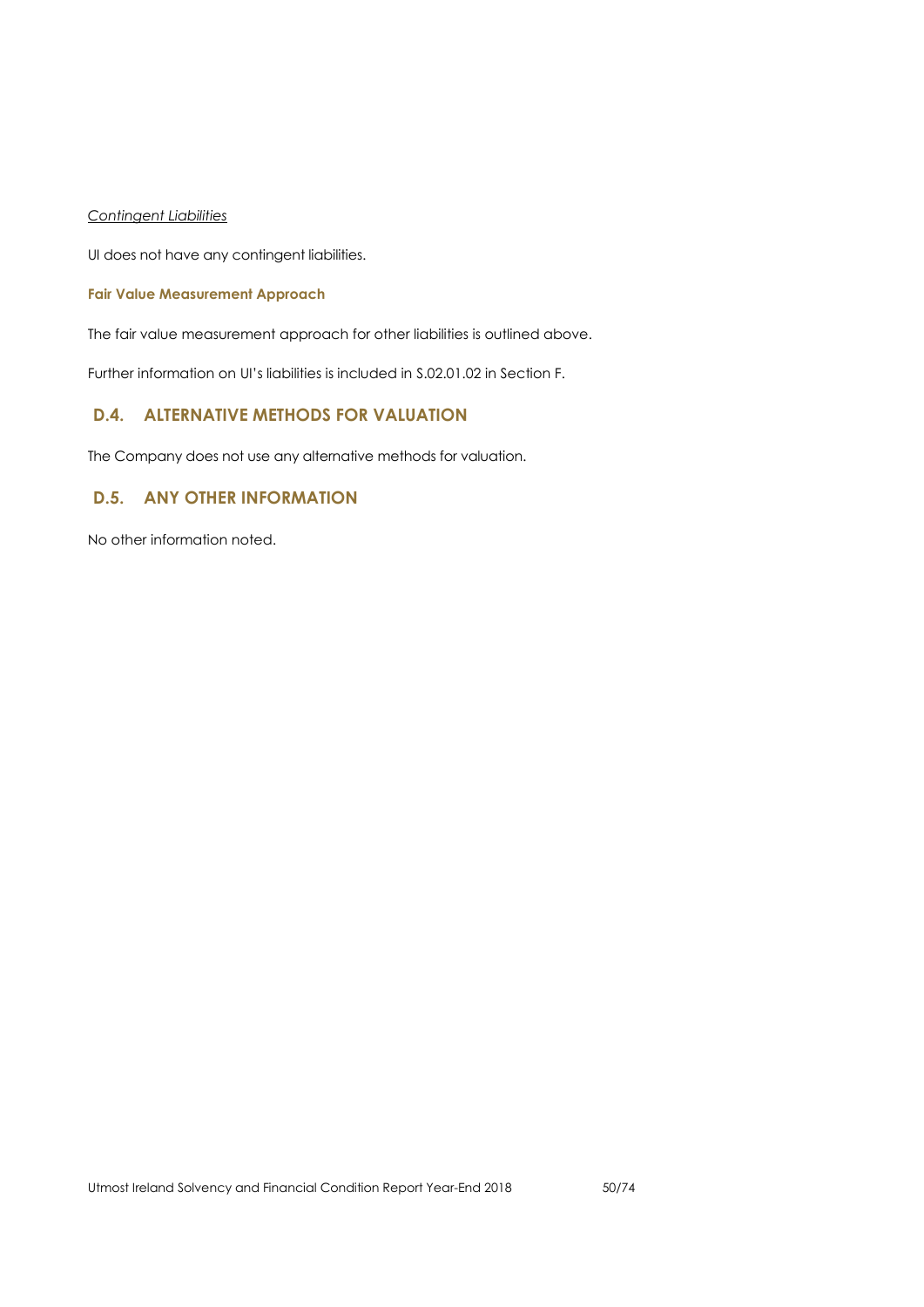# E. Capital Management

# **E.1. OWN FUNDS**

According to the Article 87 of the Directive 2009/138/EC (hereinafter 'Directive' or 'L1 – Dir"), own funds comprise the sum of Basic Own Funds, referred to in Article 88 and ancillary own funds referred to in Article 89.

# **E.1.1. CAPITAL MANAGEMENT POLICIES**

UI has a Capital Management policy in place which is approved on an annual basis by the Board and includes the following:

- A description of the procedure to ensure that own fund items, both at the time of issue and subsequently, meet the requirements of the applicable capital and distribution regime and are classified correctly as the applicable regime requires;
- A description of the procedure to monitor the issuance of own fund items according to the mediumterm capital management plan;
- A description of the procedure to ensure that the terms and conditions of any own fund item are clear and unambiguous in relation to the criteria of the applicable capital regime; and
- A description of the procedures to:
	- o ensure that any policy or statement in respect of ordinary share dividends is taken into account in consideration of the capital position; and
	- o Identify and document instances in which distributions on an own funds item are expected to be deferred or cancelled.

In addition to the Capital Management policy, UI prepares a Capital Management Plan which is approved by the Board on an annual basis. The purpose of the Capital Management Plan is to outline the capital requirements of UI.

Planning and managing own funds are a core part of the strategic planning process.

### **Basic Own Funds**

According to Article 88 of L1-Dir, Basic Own Funds is defined as the sum of the excess of assets over liabilities (reduced by the amount of own shares held by the insurance or reinsurance undertaking) and subordinated liabilities.

The components of the excess of assets over liabilities are valued in accordance with Article 75 and Section 2 of the Directive, which states that all assets and liabilities must be measured on market consistent principles.

Basic own fund items shall be classified into three tiers, depending on the extent to which they possess specific characteristics. Article 69 of Delegated Acts issued at October 2014 (hereinafter 'L2 – DA' or 'DA"), outlines Tier 1 capital, with Article 72 and Article 76 covering Tier 2 and Tier 3 capital respectively.

UI's basic own funds includes ordinary share capital, share premium, capital contributions and reconciliation reserve. UI has Tier 1 Capital only.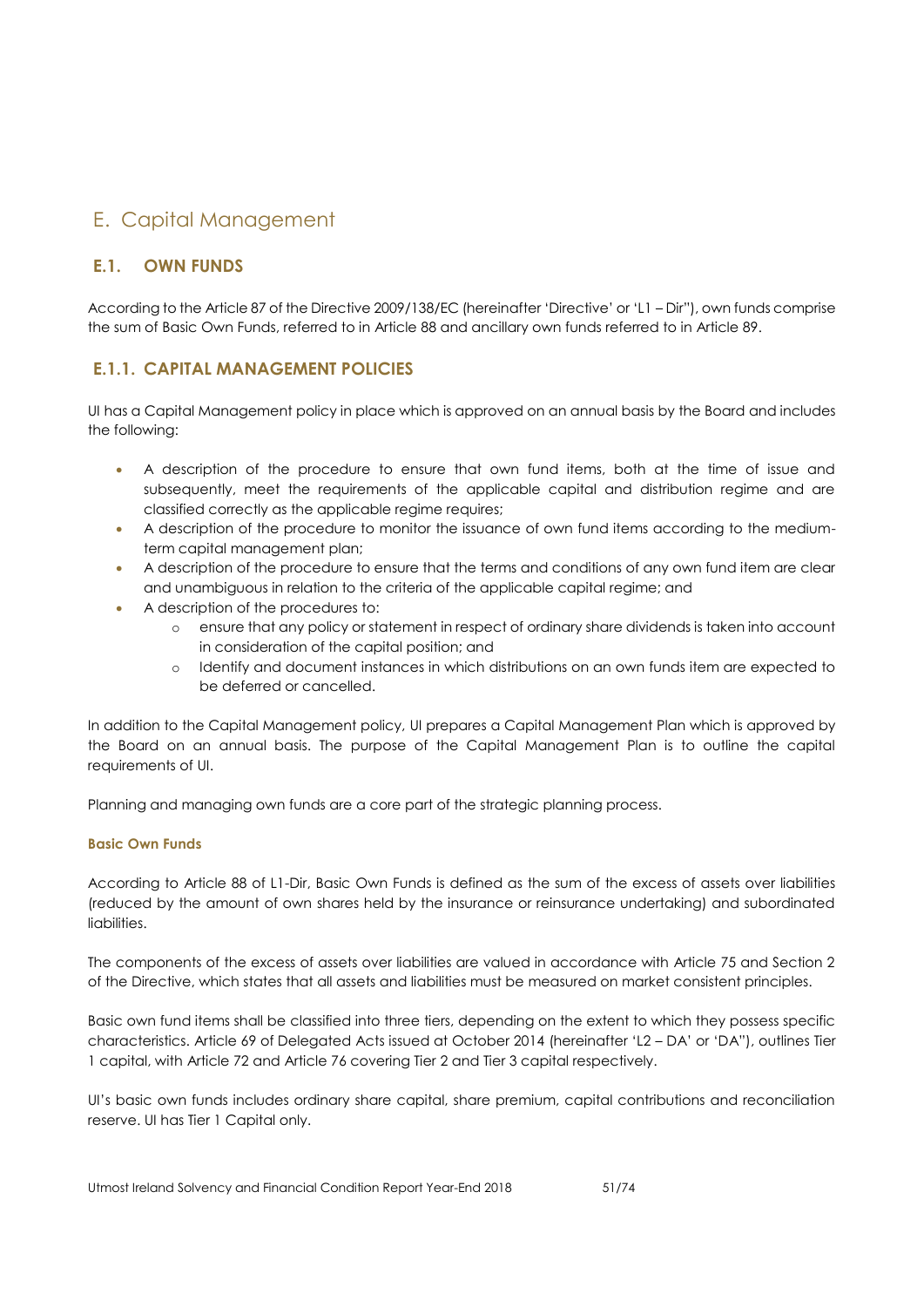#### **Basic Own Funds**

|                             | <b>Total</b> | <b>Tier</b><br><b>Unrestricted</b> | <b>Tier</b><br><b>Restricted</b> | Tier 2 | Tier 3 |
|-----------------------------|--------------|------------------------------------|----------------------------------|--------|--------|
|                             | €'000        | €'000                              | €'000                            | €'000  | €'000  |
| Total eligible Own Funds to |              |                                    |                                  |        |        |
| meet the SCR at 31 Dec      | 102,795      | 102,795                            |                                  |        |        |
| 2018                        |              |                                    |                                  |        |        |
| Total eligible Own Funds to |              |                                    |                                  |        |        |
| meet the SCR at 31 Dec      | 47,580       | 47,580                             |                                  |        |        |
| 2017                        |              |                                    |                                  |        |        |

#### *Tier 1 Basic Own Funds*

Basic own fund items are classified into three tiers, depending on the extent to which they possess specific characteristics. Generally, assets which are free from any foreseeable liabilities are available to absorb losses due to adverse business fluctuations on a going-concern basis or in the case of winding-up. UI's excess of assets over liabilities, is valued in accordance with the principles set out in L1 - Dir, and treated as Tier 1. Details on the composition of UI's Own Funds assets are outlined above.

#### Ordinary Share Capital and Share Premium

UI has issued 500,004 ordinary shares valued at €1.269738 each.

During 2018, the Company's immediate parent, Utmost PanEurope DAC, invested €50,000k of capital into the Company. This comprised of 2 shares to the value of €2.54, and share premium of €50,000k.

#### Capital Contribution

Capital contributions arise when funds are provided to a company by way of a non-refundable and unconditional gift. Non-refundable capital contributions for UI amounted to €150,644k.

#### Reconciliation Reserve

The excess of assets over liabilities are divided into amounts that correspond to capital items in the financial statements and a reconciliation reserve. The reconciliation reserve may be positive or negative. For UI, the reconciliation reserve is made up of the revenue reserves as per the financial statements and adjustments to assets and liabilities for Solvency II purposes, as outlined in sections D1 and D3.

#### *Tier 2 Basic Own Funds*

This does not apply to the Company.

*Tier 3 Basic Own Funds*

This does not apply to the Company.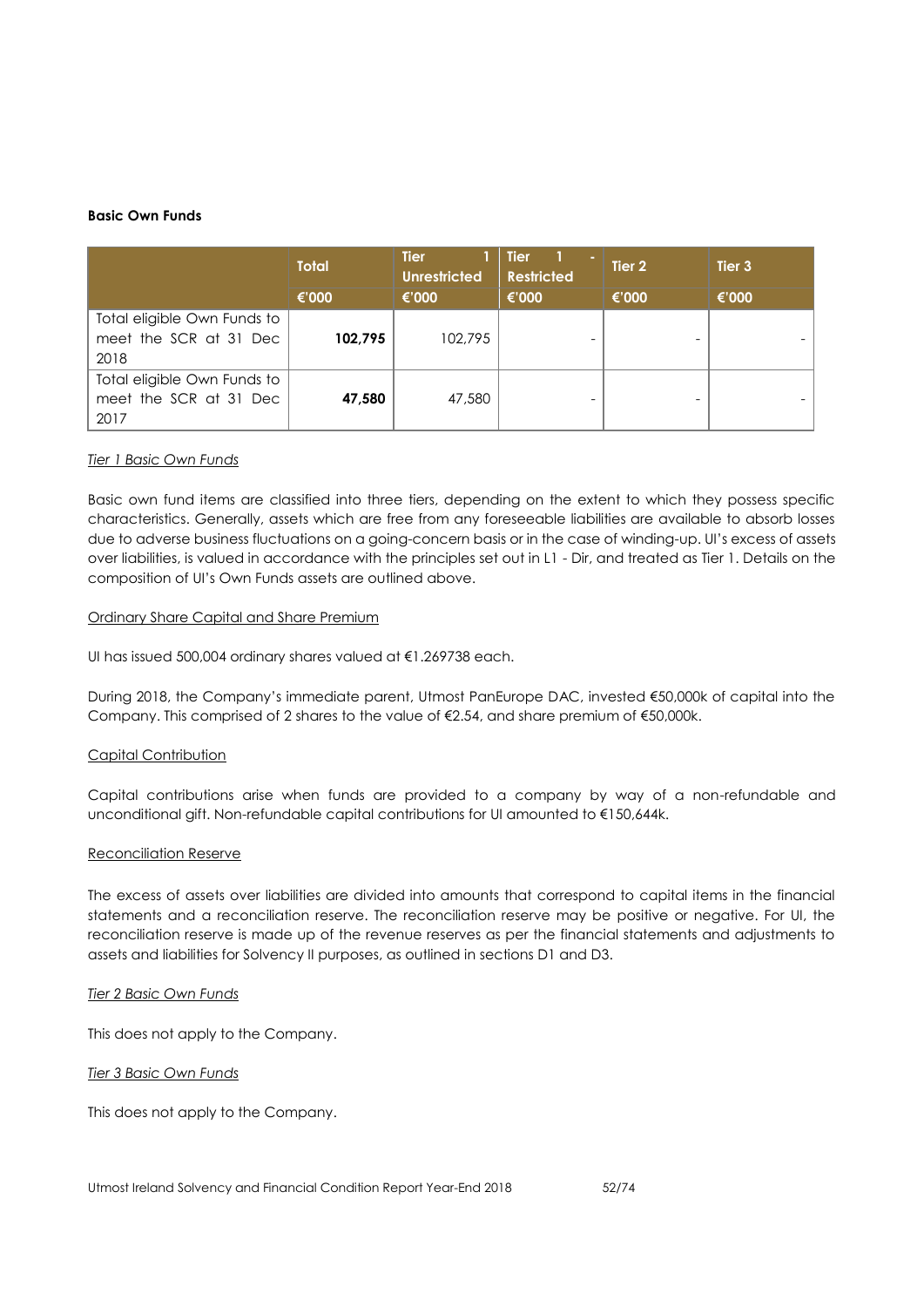#### **Reconciliation between Equity in the Financial Statements and Basic Own Funds**

Basic Own Funds is valued at €102,795k, while the shareholders' equity per the statutory accounts is €104,688k. The table below reconciles the movement from shareholders' equity to basic own funds.

#### **Reconciliation to Shareholders' Equity**

| <b>Reconciliation of Shareholders Equity to Basic Own Funds</b>             | 31 December 2017<br>€'000 | 31 December 2018<br>€'000 |
|-----------------------------------------------------------------------------|---------------------------|---------------------------|
| Total IFRS Shareholder's Funds                                              | 45,443                    | 104,688                   |
| Elimination for Deferred Acquisition Costs and Deferred Income<br>Liability | 7.632                     | 6,135                     |
| Elimination of Intangible Assets                                            |                           | (42, 585)                 |
| SII Valuation of Technical Provisions                                       | (3,368)                   | 36,718                    |
| Deferred Taxes                                                              | (2, 126)                  | (2,161)                   |
| <b>Basic Own Funds</b>                                                      | 47,580                    | 102,795                   |

Basic own funds increased by €55,215k from 31 December 2017 to 31 December 2018, reflecting additional investment by the Company's parent, and retained earnings for the year.

#### **Deduction from Own Funds**

The deduction rule from own funds does not apply to the Company.

#### **Ancillary Own Funds**

Ancillary own funds do not apply to the Company.

# **E.1.2. ELIGIBLE OWN FUNDS**

#### **Own Funds Assets**

|                                                                  | <b>Total</b><br>€'000 | <b>Tier</b><br><b>Unrestricted</b><br>€'000 | <b>Tier</b><br><b>Restricted</b><br>€'000 | Tier 2<br>€'000 | Tier 3<br>€'000 |
|------------------------------------------------------------------|-----------------------|---------------------------------------------|-------------------------------------------|-----------------|-----------------|
| Total Eligible Own Funds to Meet<br>the MCR / SCR at 31 Dec 2017 | 47,580                | 47,580                                      |                                           |                 |                 |
| Total Eligible Own Funds to Meet<br>the MCR / SCR at 31 Dec 2018 | 102.795               | 102,795                                     |                                           |                 |                 |

The Company maintains an efficient capital structure to meet its regulatory requirements. The Company is required to hold sufficient capital to cover the SCR. The SCR at 31 December 2018 was €66,938k. The Company's Own Funds at that date were €102,795k. This represents a solvency ratio of 154%.

All of the Company's Own Funds are classified as Tier 1 and therefore are eligible to cover the SCR.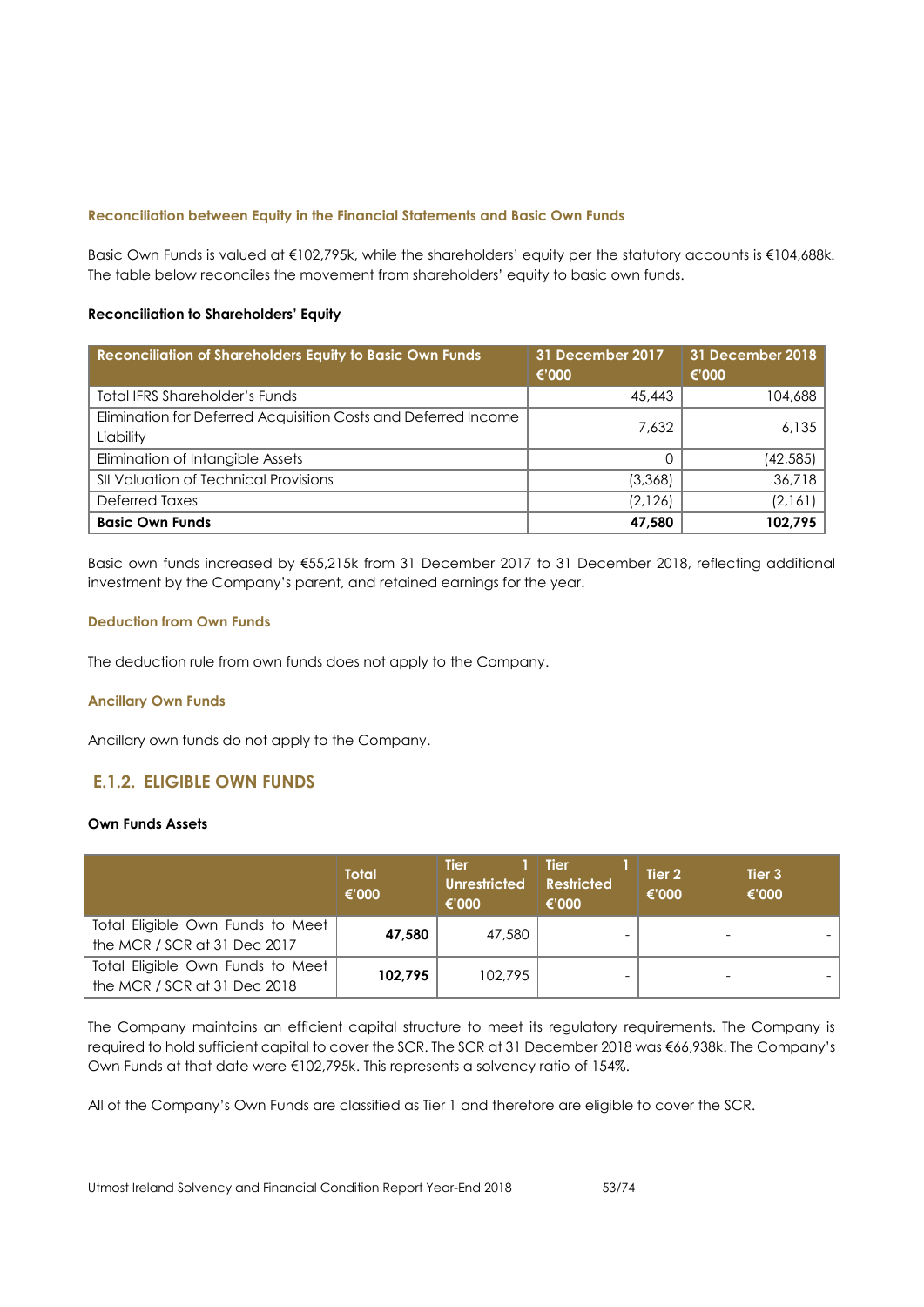# **E.1.3. ELIGIBLE OF OWN FUNDS TO MEET THE SOLVENCY CAPITAL REQUIREMENT**

All of the Company's Own Funds are classified as Tier 1 and are eligible to meet the SCR.

### **E.1.4. ELIGIBLE OF OWN FUNDS TO MEET THE MINIMUM CAPITAL REQUIREMENT**

All of the Company's Own Funds are classified as Tier 1 and are eligible to meet the MCR.

Further information on the own funds is included in S.23.01.01 in Section F.

# **E.2. SOLVENCY CAPITAL REQUIREMENT AND MINIMUM CAPITAL REQUIREMENT**

# **E.2.1. SCR AND MCR VALUES**

The SCR at year-end 2018 was €66,938k. The MCR at year-end 2018 was €30,122kk. The calculations of the capital follow EIOPA's Standard Formula regime. The Directive 2009/138/EC and the Delegated Regulation (EU) 2015/35 describe the process to be followed by companies applying the Standard Formula approach, defined by EIOPA. The MCR is taken as a percentage of the SCR in UI's case, where the percentage used is 45%.

The primary reason for changes in capital requirements from 2017 to 2018 is due to the addition of the ex-Athora offshore bonds book of business.

#### **SCR and MCR Values**

|                              | 31 December 2017<br>€'000 | 31 December 2018<br>€'000 |
|------------------------------|---------------------------|---------------------------|
| Solvency Capital Requirement | 27.878                    | 66,938                    |
| Minimum Capital Requirement  | 12.035                    | 30,122                    |
| Own Funds                    | 47,580                    | 102,795                   |
| Solvency Capital Ratio       | 171%                      | 154%                      |
| Minimum Capital Ratio        | 395%                      | 341%                      |

### **E.2.2. SCR BREAKDOWN**

A summary of Company's SCR is provided below with further detail provided in S.25.01.21 in Section F.

#### **SCR Breakdown**

|                                     | 31 December 2017<br>€'000 | 31 December 2018<br>€'000 |
|-------------------------------------|---------------------------|---------------------------|
| Life Underwriting Risk              | 14,710                    | 35,886                    |
| <b>Market Risk</b>                  | 14,896                    | 41,540                    |
| <b>Counterparty Risk</b>            | 7.262                     | 7,406                     |
| <b>Operational Risk</b>             | 1.268                     | 2,905                     |
| <b>Diversification</b>              | (10, 258)                 | (20, 799)                 |
| <b>Solvency Capital Requirement</b> | 27,878                    | 66,938                    |

Utmost Ireland Solvency and Financial Condition Report Year-End 2018 54/74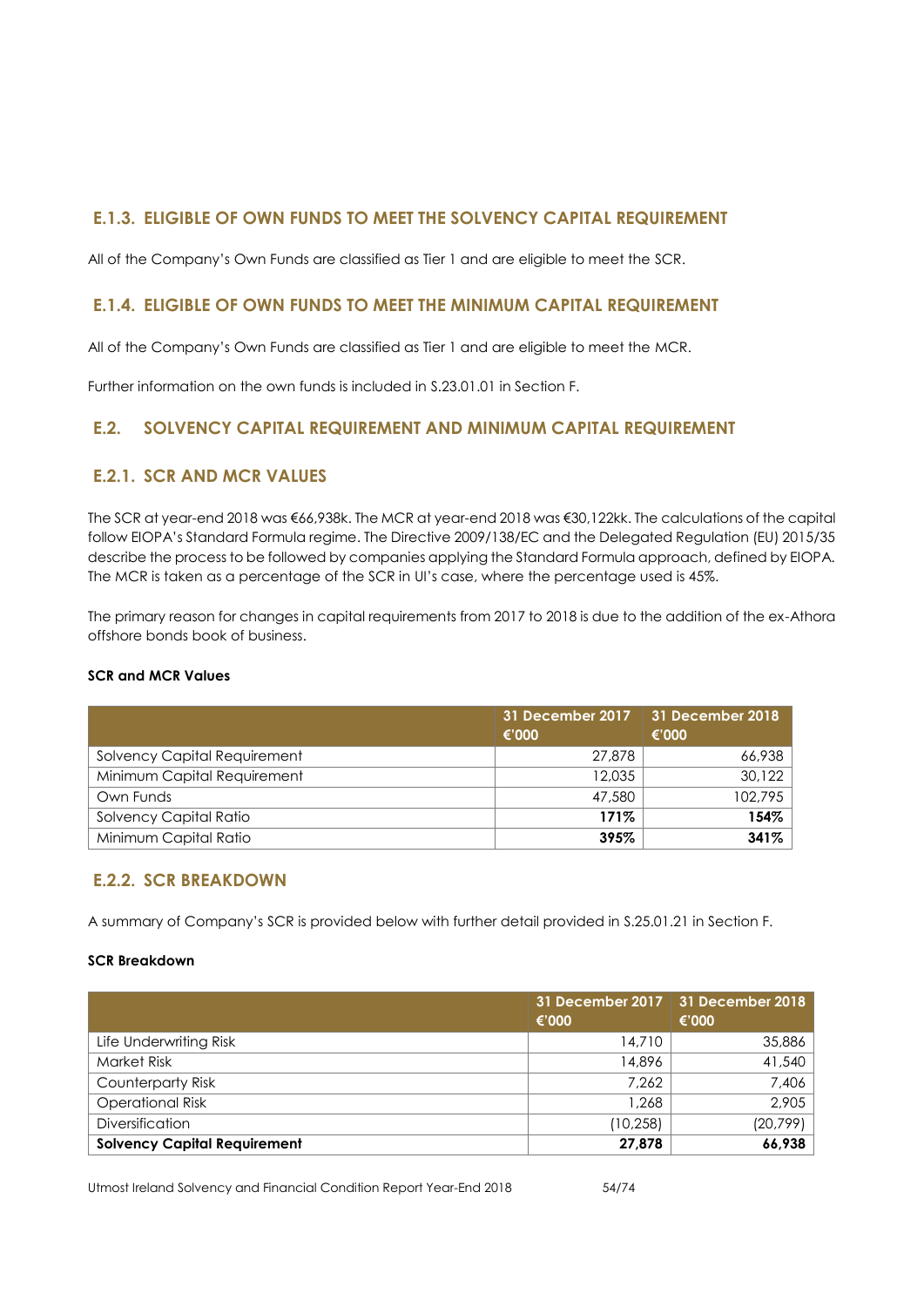Further information on UI SCR is included in S.25.01.21 in Section F.

# **E.3. USE OF THE DURATION-BASED EQUITY RISK SUB-MODULE IN THE CALCULATION OF THE SOLVENCY CAPITAL REQUIREMENT**

This section is not applicable to UI.

### **E.4. DIFFERENCES BETWEEN THE STANDARD FORMULA AND ANY INTERNAL MODEL USED**

This section is not applicable to UI.

# **E.5. NON-COMPLIANCE WITH THE MINIMUM CAPITAL REQUIREMENT AND SOLVENCY CAPITAL REQUIREMENT**

UI has complied with the MCR and the SCR at all times.

### **E.6. ANY OTHER INFORMATION**

No additional information required.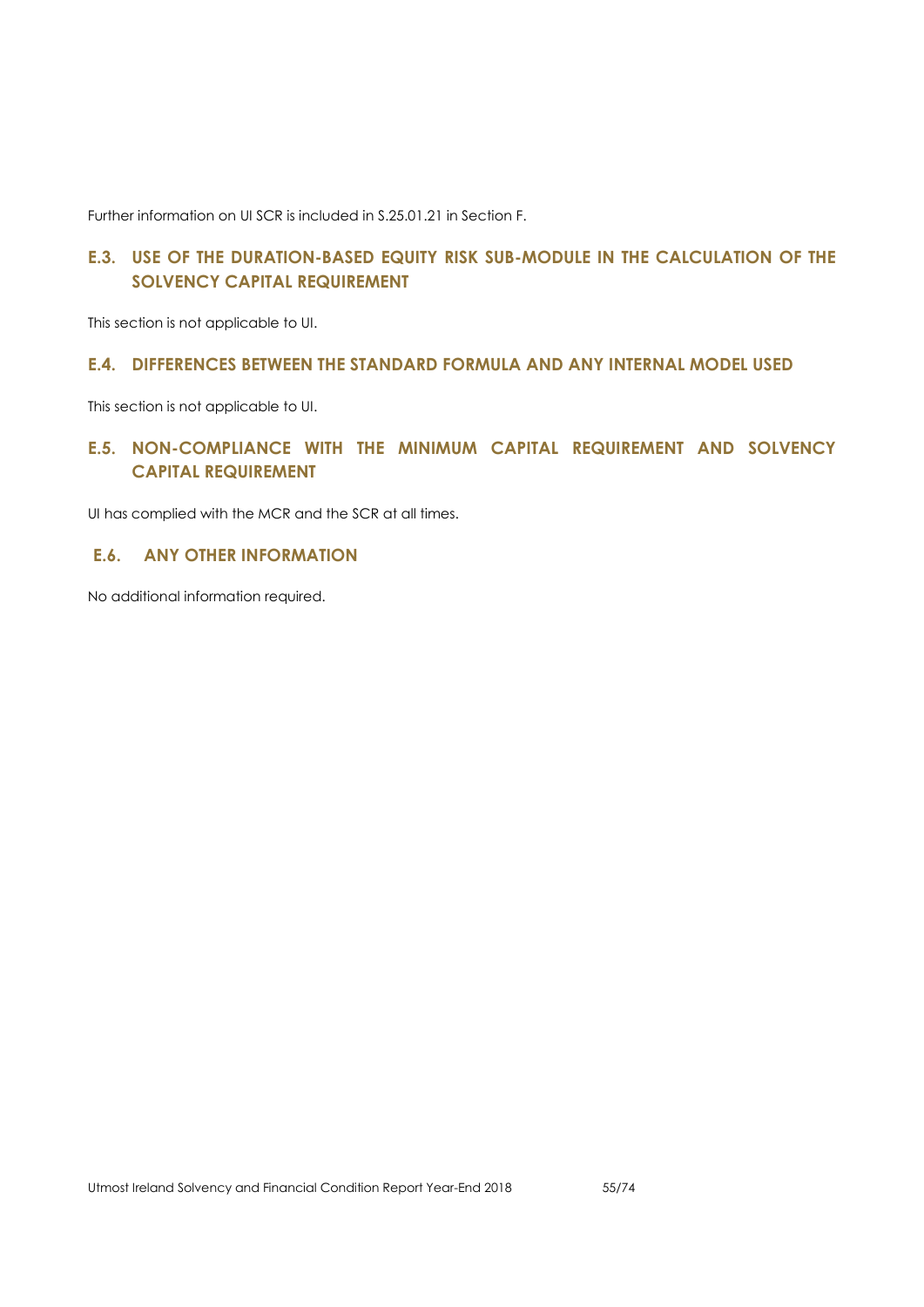# F. Quantitative Reporting Templates

# **F.1.S.02.01.02 BALANCE SHEET**

|                                                                                        |              | Solvency<br>Ш<br><b>Value</b> |
|----------------------------------------------------------------------------------------|--------------|-------------------------------|
|                                                                                        |              | C0010                         |
| <b>Assets</b>                                                                          |              |                               |
| Goodwill                                                                               | R0010        |                               |
| Deferred acquisition costs                                                             | R0020        |                               |
| Intangible assets                                                                      | <b>R0030</b> |                               |
| Deferred tax assets                                                                    | <b>R0040</b> |                               |
| Pension benefit surplus                                                                | <b>R0050</b> |                               |
| Property, plant and equipment held for own use                                         | <b>ROO60</b> |                               |
| Investments (other than assets held for index-linked and unit-linked<br>contracts)     | <b>R0070</b> | 62,727,301.59                 |
| Property (other than for own use)                                                      | <b>R0080</b> |                               |
| Holdings in related undertakings, including participations                             | <b>ROO90</b> |                               |
| Equities                                                                               | R0100        | 0.00                          |
| Equities - listed                                                                      | R0110        |                               |
| Equities - unlisted                                                                    | R0120        |                               |
| <b>Bonds</b>                                                                           | R0130        | 41,865,986.52                 |
| Government Bonds                                                                       | R0140        | 41,865,986.52                 |
| Corporate Bonds                                                                        | R0150        |                               |
| Structured notes                                                                       | R0160        |                               |
| Collateralised securities                                                              | <b>R0170</b> |                               |
| Collective Investments Undertakings                                                    | <b>R0180</b> | 20,861,315.07                 |
| Derivatives                                                                            | R0190        |                               |
| Deposits other than cash equivalents                                                   | <b>R0200</b> |                               |
| Other investments                                                                      | R0210        |                               |
| Assets held for index-linked and unit-linked contracts                                 | R0220        | 4,869,982,982.22              |
| Loans and mortgages                                                                    | R0230        | 0.00                          |
| Loans on policies                                                                      | R0240        |                               |
| Loans and mortgages to individuals                                                     | R0250        |                               |
| Other loans and mortgages                                                              | R0260        |                               |
| Reinsurance recoverables from:                                                         | R0270        | 415,721,182.76                |
| Non-life and health similar to non-life                                                | <b>R0280</b> | 0.00                          |
| Non-life excluding health                                                              | R0290        |                               |
| Health similar to non-life                                                             | <b>R0300</b> |                               |
| Life and health similar to life, excluding health and index-linked and unit-<br>linked | R0310        | 0.00                          |
| Health similar to life                                                                 | R0320        |                               |
| Life excluding health and index-linked and unit-linked                                 | R0330        |                               |
| Life index-linked and unit-linked                                                      | R0340        | 415,721,182.76                |

Utmost Ireland Solvency and Financial Condition Report Year-End 2018 56/74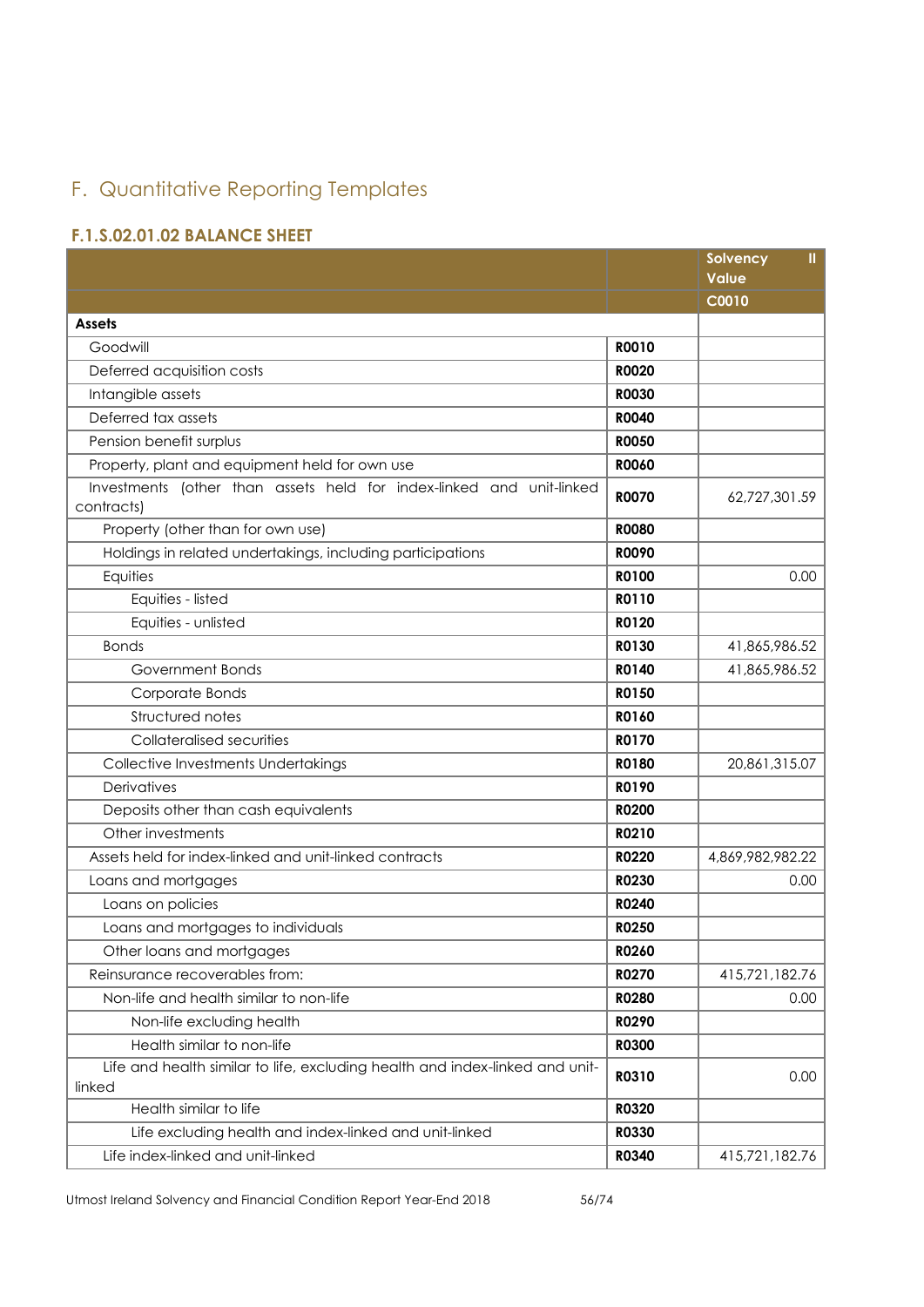|                                                                                     |              | Ш.<br>Solvency<br><b>Value</b> |
|-------------------------------------------------------------------------------------|--------------|--------------------------------|
|                                                                                     |              | <b>C0010</b>                   |
| Deposits to cedants                                                                 | R0350        |                                |
| Insurance and intermediaries receivables                                            | <b>R0360</b> |                                |
| Reinsurance receivables                                                             | R0370        | 808,948.26                     |
| Receivables (trade, not insurance)                                                  | <b>R0380</b> | 1,700,649.15                   |
| Own shares (held directly)                                                          | R0390        |                                |
| Amounts due in respect of own fund items or initial fund called up but not          |              |                                |
| yet paid in                                                                         | <b>R0400</b> |                                |
| Cash and cash equivalents                                                           | R0410        | 20,818,525.18                  |
| Any other assets, not elsewhere shown                                               | R0420        | 6, 181, 110.06                 |
| <b>Total assets</b>                                                                 | <b>R0500</b> | 5,377,940,699.22               |
| <b>Liabilities</b>                                                                  |              |                                |
| Technical provisions - non-life                                                     | R0510        | 0.00                           |
| Technical provisions - non-life (excluding health)                                  | R0520        | 0.00                           |
| Technical provisions calculated as a whole                                          | R0530        |                                |
| <b>Best Estimate</b>                                                                | <b>R0540</b> |                                |
| Risk margin                                                                         | <b>R0550</b> |                                |
| Technical provisions - health (similar to non-life)                                 | <b>R0560</b> | 0.00                           |
| Technical provisions calculated as a whole                                          | <b>R0570</b> |                                |
| <b>Best Estimate</b>                                                                | <b>R0580</b> |                                |
| Risk margin                                                                         | <b>R0590</b> |                                |
| Technical provisions - life (excluding index-linked and unit-linked)                | <b>R0600</b> | 0.00                           |
| Technical provisions - health (similar to life)                                     | R0610        | 0.00                           |
| Technical provisions calculated as a whole                                          | R0620        |                                |
| <b>Best Estimate</b>                                                                | R0630        |                                |
| Risk margin                                                                         | R0640        |                                |
| Technical provisions - life (excluding health and index-linked and unit-<br>linked) | R0650        | 0.00                           |
| Technical provisions calculated as a whole                                          | <b>RO660</b> |                                |
| <b>Best Estimate</b>                                                                | R0670        |                                |
| Risk margin                                                                         | R0680        |                                |
| Technical provisions - index-linked and unit-linked                                 | R0690        | 5,255,023,384.71               |
| Technical provisions calculated as a whole                                          | <b>R0700</b> |                                |
| <b>Best Estimate</b>                                                                | R0710        | 5,232,133,109.43               |
| Risk margin                                                                         | R0720        | 22,890,275.28                  |
| Other technical provisions                                                          | R0730        |                                |
| Contingent liabilities                                                              | R0740        |                                |
| Provisions other than technical provisions                                          | R0750        |                                |
| Pension benefit obligations                                                         | R0760        |                                |
| Deposits from reinsurers                                                            | R0770        |                                |
| Deferred tax liabilities                                                            | R0780        |                                |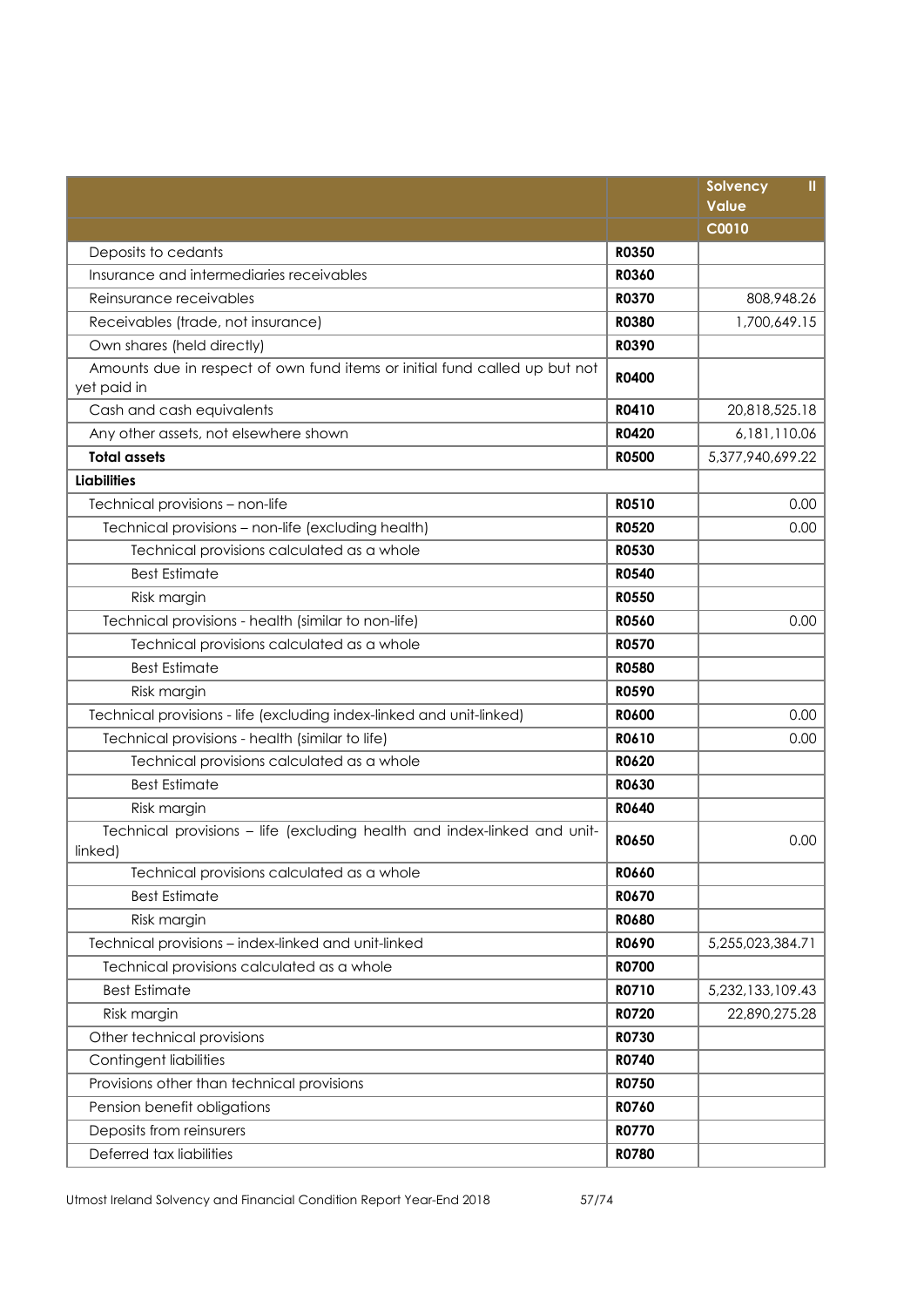|                                                                                        |               | Ш<br>Solvency<br>Value |
|----------------------------------------------------------------------------------------|---------------|------------------------|
|                                                                                        |               | C0010                  |
| Derivatives                                                                            | <b>R0790</b>  |                        |
| Debts owed to credit institutions                                                      | <b>R0800</b>  | 0.00                   |
| Debts owed to credit institutions resident domestically                                | <b>ER0801</b> |                        |
| Debts owed to credit institutions resident in the euro area other than<br>domestic     | <b>ER0802</b> |                        |
| Debts owed to credit institutions resident in rest of the world                        | <b>ER0803</b> |                        |
| Financial liabilities other than debts owed to credit institutions                     | R0810         | 0.00                   |
| Debts owed to non-credit institutions                                                  | ER0811        | 0.00                   |
| Debts owed to non-credit institutions resident domestically                            | <b>ER0812</b> |                        |
| Debts owed to non-credit institutions resident in the euro area other<br>than domestic | <b>ER0813</b> |                        |
| Debts owed to non-credit institutions resident in rest of the world                    | ER0814        |                        |
| Other financial liabilities (debt securities issued)                                   | <b>ER0815</b> |                        |
| Insurance and intermediaries payables                                                  | <b>R0820</b>  | 14,453,071.94          |
| Reinsurance payables                                                                   | <b>R0830</b>  |                        |
| Payables (trade, not insurance)                                                        | <b>R0840</b>  |                        |
| Subordinated liabilities                                                               | <b>R0850</b>  | 0.00                   |
| Subordinated liabilities not in Basic Own Funds                                        | <b>R0860</b>  |                        |
| Subordinated liabilities in Basic Own Funds                                            | <b>R0870</b>  |                        |
| Any other liabilities, not elsewhere shown                                             | <b>R0880</b>  | 5,669,285.43           |
| <b>Total liabilities</b>                                                               | <b>R0900</b>  | 5,275,145,742.08       |
| <b>Excess of assets over liabilities</b>                                               | R1000         | 102,794,957.14         |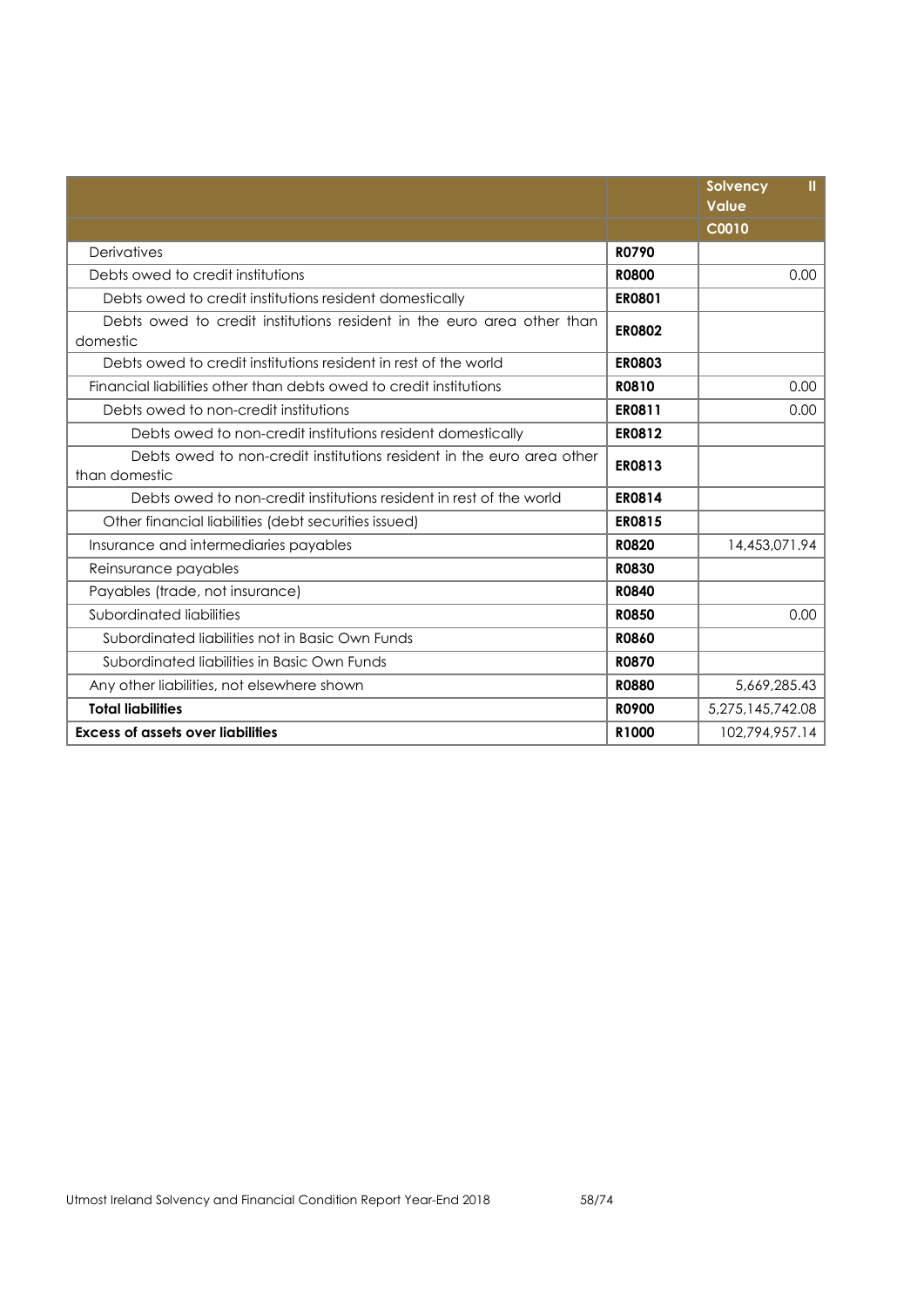# **F.2.S.05.01.02 PREMIUMS, CLAIMS AND EXPENSES BY LINE OF BUSINESS**

|                                       |       |                                   |                                                  |                                                  | Line of Business for: life insurance obligations |                                                                                                                         |                                                                                                                                                                   |                              | Life reinsurance<br>obligations |                |  |  |  |
|---------------------------------------|-------|-----------------------------------|--------------------------------------------------|--------------------------------------------------|--------------------------------------------------|-------------------------------------------------------------------------------------------------------------------------|-------------------------------------------------------------------------------------------------------------------------------------------------------------------|------------------------------|---------------------------------|----------------|--|--|--|
|                                       |       | <b>Health</b><br><b>insurance</b> | <b>Insurance</b><br>with profit<br>participation | Index-linked<br>and unit-<br>linked<br>insurance | <b>Other life</b><br>insurance                   | <b>Annuities stemming</b><br>from non-life<br>insurance contracts<br>and relating to<br>health insurance<br>obligations | <b>Annuities stemming</b><br>from non-life<br>insurance contracts<br>and relating to<br>insurance<br>obligations other<br>than health<br>insurance<br>obligations | <b>Health</b><br>reinsurance | Life<br>reinsurance             | <b>Total</b>   |  |  |  |
|                                       |       | C0210                             | C0220                                            | C0230                                            | C0240                                            | C0250                                                                                                                   | C0260                                                                                                                                                             | C0270                        | C0280                           | C0300          |  |  |  |
| Premiums written                      |       |                                   |                                                  |                                                  |                                                  |                                                                                                                         |                                                                                                                                                                   |                              |                                 |                |  |  |  |
| Gross                                 | R1410 |                                   |                                                  | 212,047,557.40                                   |                                                  |                                                                                                                         |                                                                                                                                                                   |                              |                                 | 212,047,557.40 |  |  |  |
| Reinsurers'<br>share                  | R1420 |                                   |                                                  |                                                  |                                                  |                                                                                                                         |                                                                                                                                                                   |                              |                                 | 0.00           |  |  |  |
| <b>Net</b>                            | R1500 | 0.00                              | 0.00                                             | 212,047,557.40                                   | 0.00                                             | 0.00                                                                                                                    | 0.00                                                                                                                                                              | 0.00                         | 0.00                            | 212,047,557.40 |  |  |  |
| <b>Premiums earned</b>                |       |                                   |                                                  |                                                  |                                                  |                                                                                                                         |                                                                                                                                                                   |                              |                                 |                |  |  |  |
| Gross                                 | R1510 |                                   |                                                  | 212,047,557.40                                   |                                                  |                                                                                                                         |                                                                                                                                                                   |                              |                                 | 212,047,557.40 |  |  |  |
| Reinsurers'<br>share                  | R1520 |                                   |                                                  |                                                  |                                                  |                                                                                                                         |                                                                                                                                                                   |                              |                                 | 0.00           |  |  |  |
| <b>Net</b>                            | R1600 | 0.00                              | 0.00                                             | 212,047,557.40                                   | 0.00                                             | 0.00                                                                                                                    | 0.00                                                                                                                                                              | 0.00                         | 0.00                            | 212,047,557.40 |  |  |  |
| <b>Claims incurred</b>                |       |                                   |                                                  |                                                  |                                                  |                                                                                                                         |                                                                                                                                                                   |                              |                                 |                |  |  |  |
| Gross                                 | R1610 |                                   |                                                  | 141,148,687.17                                   |                                                  |                                                                                                                         |                                                                                                                                                                   |                              |                                 | 141,148,687.17 |  |  |  |
| Reinsurers'<br>share                  | R1620 |                                   |                                                  | 32,295,414.91                                    |                                                  |                                                                                                                         |                                                                                                                                                                   |                              |                                 | 32,295,414.91  |  |  |  |
| Net                                   | R1700 | 0.00                              | 0.00                                             | 108,853,272.26                                   | 0.00                                             | 0.00                                                                                                                    | 0.00                                                                                                                                                              | 0.00                         | 0.00                            | 108,853,272.26 |  |  |  |
| Changes in other technical provisions |       |                                   |                                                  |                                                  |                                                  |                                                                                                                         |                                                                                                                                                                   |                              |                                 |                |  |  |  |
| Gross                                 | R1710 |                                   |                                                  | -98,100,872.90                                   |                                                  |                                                                                                                         |                                                                                                                                                                   |                              |                                 | -98,100,872.90 |  |  |  |

Utmost Ireland Solvency and Financial Condition Report Year-End 2018 59/74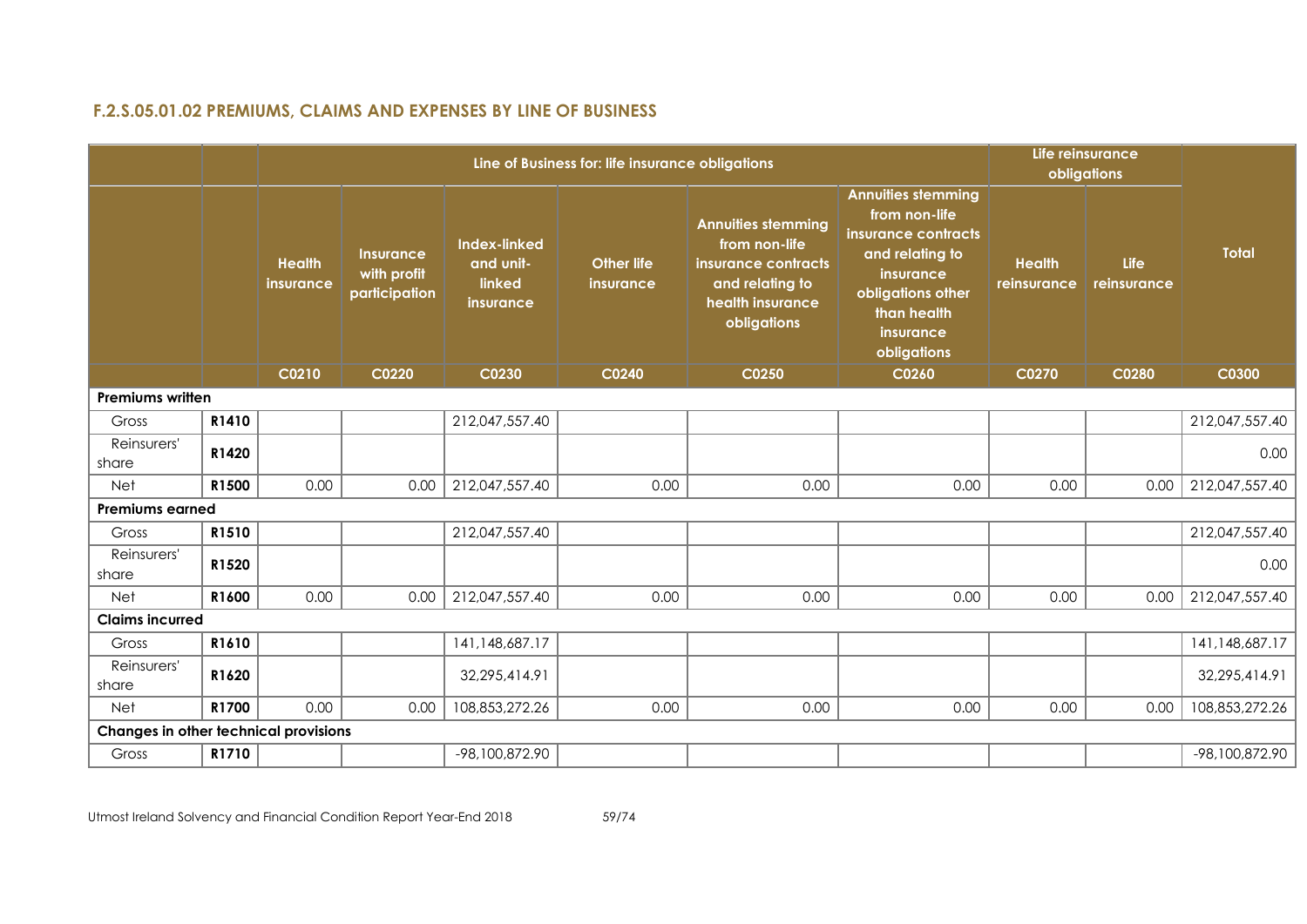|                                   |       |                            |                                           |                                                         | Line of Business for: life insurance obligations |                                                                                                                         |                                                                                                                                                                   |                              | Life reinsurance<br>obligations |                  |
|-----------------------------------|-------|----------------------------|-------------------------------------------|---------------------------------------------------------|--------------------------------------------------|-------------------------------------------------------------------------------------------------------------------------|-------------------------------------------------------------------------------------------------------------------------------------------------------------------|------------------------------|---------------------------------|------------------|
|                                   |       | <b>Health</b><br>insurance | Insurance<br>with profit<br>participation | <b>Index-linked</b><br>and unit-<br>linked<br>insurance | <b>Other life</b><br>insurance                   | <b>Annuities stemming</b><br>from non-life<br>insurance contracts<br>and relating to<br>health insurance<br>obligations | <b>Annuities stemming</b><br>from non-life<br>insurance contracts<br>and relating to<br>insurance<br>obligations other<br>than health<br>insurance<br>obligations | <b>Health</b><br>reinsurance | <b>Life</b><br>reinsurance      | <b>Total</b>     |
|                                   |       | C0210                      | C0220                                     | C0230                                                   | C0240                                            | C0250                                                                                                                   | C0260                                                                                                                                                             | C0270                        | C0280                           | C0300            |
| Reinsurers'<br>share              | R1720 |                            |                                           |                                                         |                                                  |                                                                                                                         |                                                                                                                                                                   |                              |                                 | 0.00             |
| <b>Net</b>                        | R1800 | 0.00                       | 0.00                                      | -98,100,872.90                                          | 0.00                                             | 0.00                                                                                                                    | 0.00                                                                                                                                                              | 0.00                         | 0.00                            | $-98,100,872.90$ |
| <b>Expenses</b><br>incurred       | R1900 | 0.00                       | 0.00                                      | 6,818,866.84                                            | 0.00                                             | 0.00                                                                                                                    | 0.00                                                                                                                                                              | 0.00                         | 0.00                            | 6,818,866.84     |
| <b>Administrative expenses</b>    |       |                            |                                           |                                                         |                                                  |                                                                                                                         |                                                                                                                                                                   |                              |                                 |                  |
| Gross                             | R1910 |                            |                                           | 3,766,471.16                                            |                                                  |                                                                                                                         |                                                                                                                                                                   |                              |                                 | 3,766,471.16     |
| Reinsurers'<br>share              | R1920 |                            |                                           | 370,526.88                                              |                                                  |                                                                                                                         |                                                                                                                                                                   |                              |                                 | 370,526.88       |
| Net                               | R2000 | 0.00                       | 0.00                                      | 3,395,944.28                                            | 0.00                                             | 0.00                                                                                                                    | 0.00                                                                                                                                                              | 0.00                         | 0.00                            | 3,395,944.28     |
| Investment management expenses    |       |                            |                                           |                                                         |                                                  |                                                                                                                         |                                                                                                                                                                   |                              |                                 |                  |
| Gross                             | R2010 |                            |                                           |                                                         |                                                  |                                                                                                                         |                                                                                                                                                                   |                              |                                 | 0.00             |
| Reinsurers'<br>share              | R2020 |                            |                                           |                                                         |                                                  |                                                                                                                         |                                                                                                                                                                   |                              |                                 | 0.00             |
| Net                               | R2100 | 0.00                       | 0.00                                      | 0.00                                                    | 0.00                                             | 0.00                                                                                                                    | 0.00                                                                                                                                                              | 0.00                         | 0.00                            | 0.00             |
| <b>Claims management expenses</b> |       |                            |                                           |                                                         |                                                  |                                                                                                                         |                                                                                                                                                                   |                              |                                 |                  |
| Gross                             | R2110 |                            |                                           |                                                         |                                                  |                                                                                                                         |                                                                                                                                                                   |                              |                                 | 0.00             |
| Reinsurers'<br>share              | R2120 |                            |                                           |                                                         |                                                  |                                                                                                                         |                                                                                                                                                                   |                              |                                 | 0.00             |
| Net                               | R2200 | 0.00                       | 0.00                                      | 0.00                                                    | 0.00                                             | 0.00                                                                                                                    | 0.00                                                                                                                                                              | 0.00                         | 0.00                            | 0.00             |

Utmost Ireland Solvency and Financial Condition Report Year-End 2018 60/74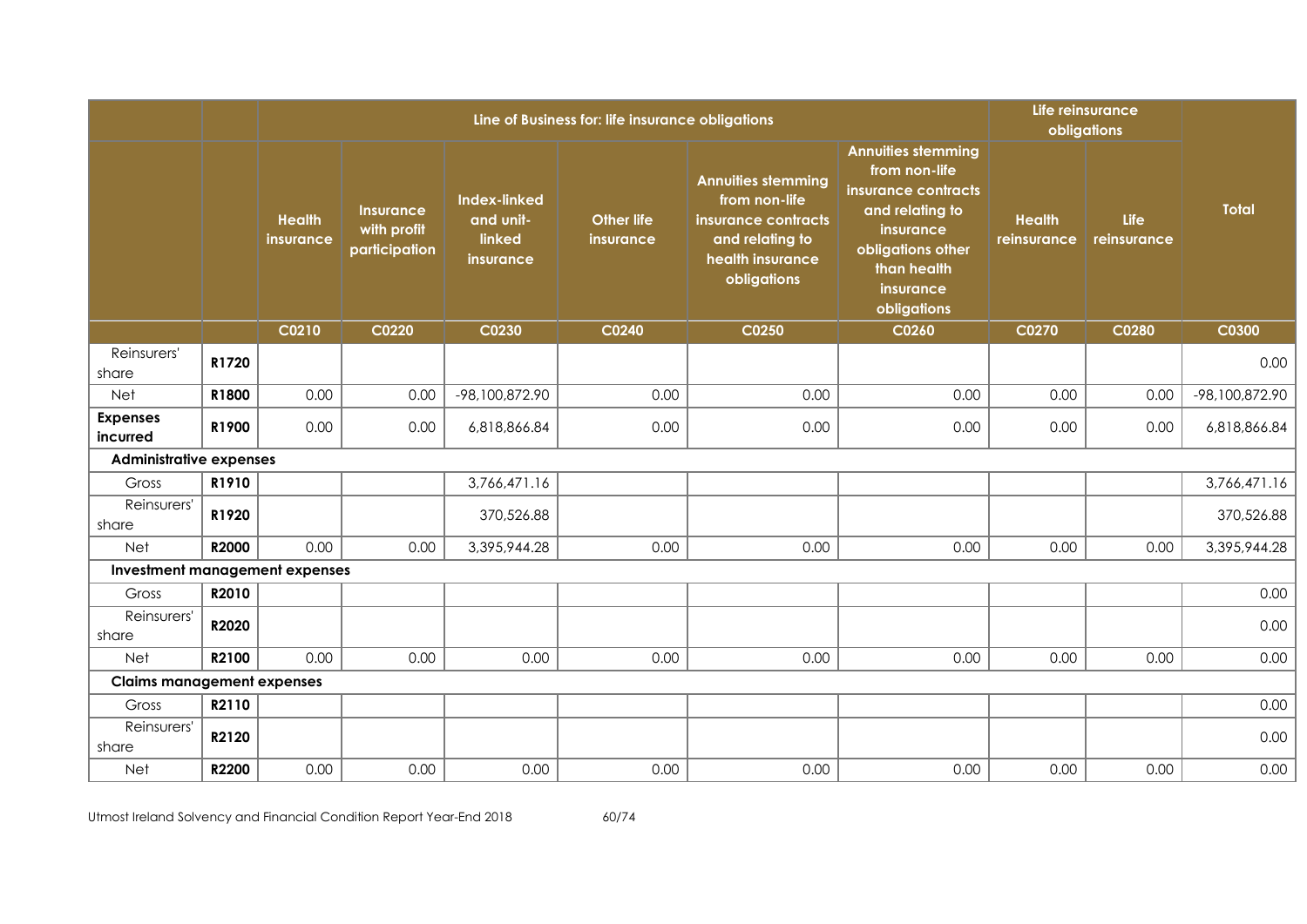|                                      |       |                            |                                           |                                                         | Line of Business for: life insurance obligations |                                                                                                                         |                                                                                                                                                                          |                              | Life reinsurance<br>obligations |               |  |  |  |
|--------------------------------------|-------|----------------------------|-------------------------------------------|---------------------------------------------------------|--------------------------------------------------|-------------------------------------------------------------------------------------------------------------------------|--------------------------------------------------------------------------------------------------------------------------------------------------------------------------|------------------------------|---------------------------------|---------------|--|--|--|
|                                      |       | <b>Health</b><br>insurance | Insurance<br>with profit<br>participation | <b>Index-linked</b><br>and unit-<br>linked<br>insurance | <b>Other life</b><br>insurance                   | <b>Annuities stemming</b><br>from non-life<br>insurance contracts<br>and relating to<br>health insurance<br>obligations | <b>Annuities stemming</b><br>from non-life<br>insurance contracts<br>and relating to<br><b>insurance</b><br>obligations other<br>than health<br>insurance<br>obligations | <b>Health</b><br>reinsurance | Life<br>reinsurance             | <b>Total</b>  |  |  |  |
|                                      |       | C0210                      | C0220                                     | C0230                                                   | C0240                                            | C0250                                                                                                                   | C0260                                                                                                                                                                    | C0270                        | C0280                           | <b>C0300</b>  |  |  |  |
| <b>Acquisition expenses</b>          |       |                            |                                           |                                                         |                                                  |                                                                                                                         |                                                                                                                                                                          |                              |                                 |               |  |  |  |
| Gross                                | R2210 |                            |                                           | 3,664,706.46                                            |                                                  |                                                                                                                         |                                                                                                                                                                          |                              |                                 | 3,664,706.46  |  |  |  |
| Reinsurers'<br>share                 | R2220 |                            |                                           | 241,783.90                                              |                                                  |                                                                                                                         |                                                                                                                                                                          |                              |                                 | 241,783.90    |  |  |  |
| Net                                  | R2300 | 0.00                       | 0.00                                      | 3,422,922.56                                            | 0.00                                             | 0.00                                                                                                                    | 0.00                                                                                                                                                                     | 0.00                         | 0.00                            | 3,422,922.56  |  |  |  |
| <b>Overhead expenses</b>             |       |                            |                                           |                                                         |                                                  |                                                                                                                         |                                                                                                                                                                          |                              |                                 |               |  |  |  |
| Gross                                | R2310 |                            |                                           |                                                         |                                                  |                                                                                                                         |                                                                                                                                                                          |                              |                                 | 0.00          |  |  |  |
| Reinsurers'<br>share                 | R2320 |                            |                                           |                                                         |                                                  |                                                                                                                         |                                                                                                                                                                          |                              |                                 | 0.00          |  |  |  |
| Net                                  | R2400 | 0.00                       | 0.00                                      | 0.00                                                    | 0.00                                             | 0.00                                                                                                                    | 0.00                                                                                                                                                                     | 0.00                         | 0.00                            | 0.00          |  |  |  |
| Other<br>expenses                    | R2500 |                            |                                           |                                                         |                                                  |                                                                                                                         |                                                                                                                                                                          |                              |                                 | 11,507,120.15 |  |  |  |
| Total<br>expenses                    | R2600 |                            |                                           |                                                         |                                                  |                                                                                                                         |                                                                                                                                                                          |                              |                                 | 18,325,986.99 |  |  |  |
| <b>Total amount</b><br>of surrenders | R2700 |                            |                                           |                                                         |                                                  |                                                                                                                         |                                                                                                                                                                          |                              |                                 | 0.00          |  |  |  |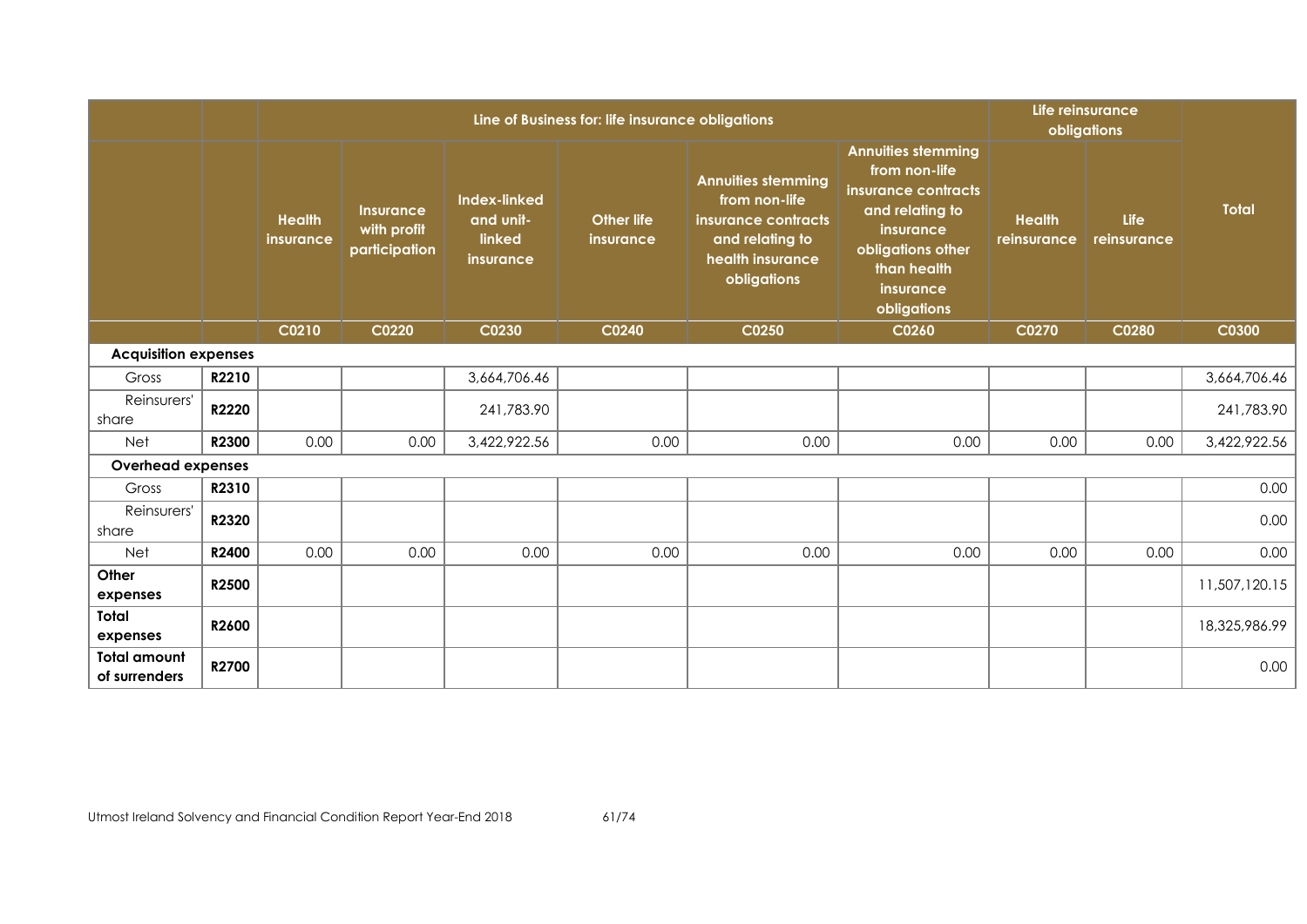# **F.3.S.05.02.01 PREMIUMS, CLAIMS AND EXPENSES BY COUNTRY**

|                                       |       | Home<br>country | Country<br>(by<br>amount of gross<br>premiums<br>written) | Country<br>(by<br>amount of gross<br>premiums<br>written) | (by<br>Country<br>amount of gross<br>premiums<br>written) | Country<br>(by<br>of gross<br>amount<br>premiums written) | (by<br>Country<br>amount of gross<br>premiums written) | top 5<br>Total for<br>countries<br>and<br>home country (by<br>amount<br><b>of</b><br>gross |
|---------------------------------------|-------|-----------------|-----------------------------------------------------------|-----------------------------------------------------------|-----------------------------------------------------------|-----------------------------------------------------------|--------------------------------------------------------|--------------------------------------------------------------------------------------------|
|                                       |       |                 | <b>GB</b>                                                 | <b>GG</b>                                                 | <b>HK</b>                                                 | IM                                                        | IT.                                                    | premiums written)                                                                          |
|                                       |       | C0220           | C0230                                                     | C0230                                                     | C0230                                                     | C0230                                                     | C0230                                                  | C0280                                                                                      |
| <b>Premiums written</b>               |       |                 |                                                           |                                                           |                                                           |                                                           |                                                        |                                                                                            |
| Gross                                 | R1410 |                 | 212,047,557.40                                            |                                                           |                                                           |                                                           |                                                        | 212,047,557.40                                                                             |
| Reinsurers' share                     | R1420 |                 |                                                           |                                                           |                                                           |                                                           |                                                        | 0.00                                                                                       |
| <b>Net</b>                            | R1500 | 0.00            | 212,047,557.40                                            | 0.00                                                      | 0.00                                                      | 0.00                                                      | 0.00                                                   | 212,047,557.40                                                                             |
| <b>Premiums earned</b>                |       |                 |                                                           |                                                           |                                                           |                                                           |                                                        |                                                                                            |
| Gross                                 | R1510 |                 | 212,047,557.40                                            |                                                           |                                                           |                                                           |                                                        | 212,047,557.40                                                                             |
| Reinsurers' share                     | R1520 |                 |                                                           |                                                           |                                                           |                                                           |                                                        | 0.00                                                                                       |
| <b>Net</b>                            | R1600 | 0.00            | 212,047,557.40                                            | 0.00                                                      | 0.00                                                      | 0.00                                                      | 0.00                                                   | 212,047,557.40                                                                             |
| <b>Claims incurred</b>                |       |                 |                                                           |                                                           |                                                           |                                                           |                                                        |                                                                                            |
| Gross                                 | R1610 |                 | 124, 207, 277.68                                          | 12,923,791.95                                             | 636,895.71                                                | 3,380,721.84                                              |                                                        | 141,148,687.18                                                                             |
| Reinsurers' share                     | R1620 |                 | 23,698,691.59                                             | 6,865,338.64                                              | 636,895.71                                                | 1,094,488.97                                              |                                                        | 32,295,414.91                                                                              |
| <b>Net</b>                            | R1700 | 0.00            | 100,508,586.09                                            | 6,058,453.31                                              | 0.00                                                      | 2,286,232.87                                              | 0.00                                                   | 108,853,272.27                                                                             |
| Changes in other technical provisions |       |                 |                                                           |                                                           |                                                           |                                                           |                                                        |                                                                                            |
| Gross                                 | R1710 |                 | -98,100,872.90                                            |                                                           |                                                           |                                                           |                                                        | -98,100,872.90                                                                             |
| Reinsurers' share                     | R1720 |                 |                                                           |                                                           |                                                           |                                                           |                                                        | 0.00                                                                                       |
| <b>Net</b>                            | R1800 | 0.00            | -98,100,872.90                                            | 0.00                                                      | 0.00                                                      | 0.00                                                      | 0.00                                                   | -98,100,872.90                                                                             |
| <b>Expenses incurred</b>              | R1900 |                 | 6,818,866.84                                              |                                                           |                                                           |                                                           |                                                        | 6,818,866.84                                                                               |
| Other expenses                        | R2500 |                 |                                                           |                                                           |                                                           |                                                           |                                                        | 11,507,120.15                                                                              |
| <b>Total expenses</b>                 | R2600 |                 |                                                           |                                                           |                                                           |                                                           |                                                        | 18,325,986.99                                                                              |

Utmost Ireland Solvency and Financial Condition Report Year-End 2018 62/74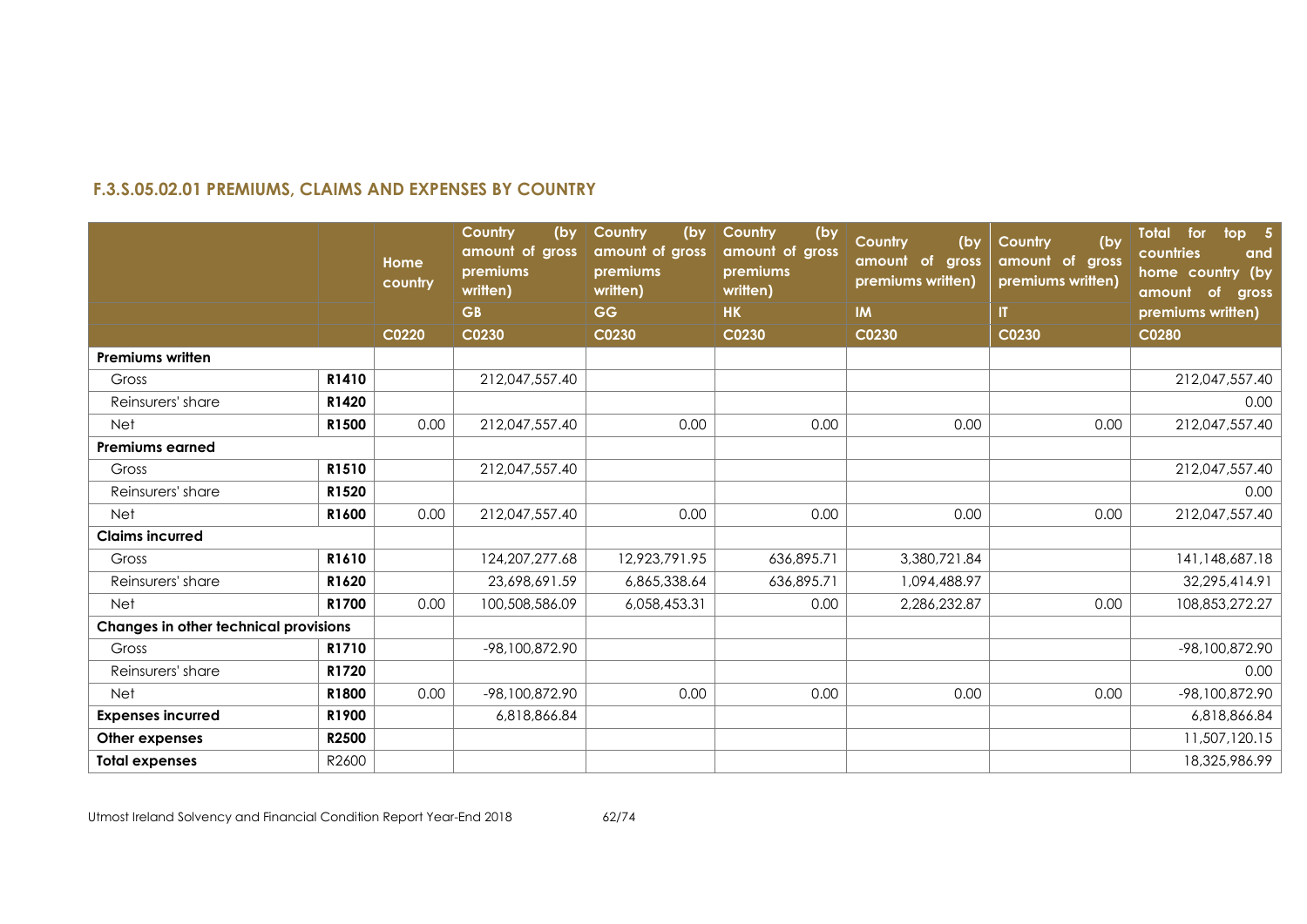# **F.4.S.12.01.02 LIFE AND HEALTH SLT TECHNICAL PROVISIONS**

|                                                                                                                                                     |                                                 |              |                                                     | <b>Other life insurance</b><br>Index-linked and unit-linked insurance |                                                       |                                                      |       |                                                             |                                                      | <b>Annuities</b><br>stemming                                                                                                                     | <b>Accepted</b><br>reinsurance |                                                                                |
|-----------------------------------------------------------------------------------------------------------------------------------------------------|-------------------------------------------------|--------------|-----------------------------------------------------|-----------------------------------------------------------------------|-------------------------------------------------------|------------------------------------------------------|-------|-------------------------------------------------------------|------------------------------------------------------|--------------------------------------------------------------------------------------------------------------------------------------------------|--------------------------------|--------------------------------------------------------------------------------|
|                                                                                                                                                     |                                                 |              | <b>Insurance</b><br>with<br>profit<br>participation |                                                                       | <b>Contracts</b><br>without options<br>and guarantees | <b>Contracts</b><br>with<br>options or<br>guarantees |       | <b>Contracts</b><br>without<br>options<br>and<br>guarantees | <b>Contracts</b><br>with<br>options or<br>guarantees | from non-<br>life<br>insurance<br>contracts<br>and<br>relating to<br>insurance<br>obligation<br>other than<br>health<br>insurance<br>obligations |                                | <b>Total (Life other</b><br>health<br>than<br>insurance, incl.<br>Unit-Linked) |
|                                                                                                                                                     |                                                 |              | C0020                                               | C0030                                                                 | C0040                                                 | C0050                                                | C0060 | C0070                                                       | C0080                                                | C0090                                                                                                                                            | C0100                          | C0150                                                                          |
| <b>Technical provisions calculated</b><br>as a whole                                                                                                |                                                 | R0010        |                                                     |                                                                       |                                                       |                                                      |       |                                                             |                                                      |                                                                                                                                                  |                                |                                                                                |
| Recoverables<br>Total<br>reinsurance/SPV and Finite Re<br>the<br>after<br>losses<br>expected<br>counterparty default associated<br>to TP as a whole | from<br>adjustment<br>for<br>due<br>$\dagger$ o | R0020        |                                                     |                                                                       |                                                       |                                                      |       |                                                             |                                                      |                                                                                                                                                  |                                |                                                                                |
| Technical provisions calculated as a sum<br>of BE and RM                                                                                            |                                                 |              |                                                     |                                                                       |                                                       |                                                      |       |                                                             |                                                      |                                                                                                                                                  |                                |                                                                                |
| <b>Best Estimate</b>                                                                                                                                |                                                 |              |                                                     |                                                                       |                                                       |                                                      |       |                                                             |                                                      |                                                                                                                                                  |                                |                                                                                |
| Gross<br><b>Best</b><br>Estimate                                                                                                                    |                                                 | <b>R0030</b> |                                                     |                                                                       | 5,232,133,109.43                                      |                                                      |       |                                                             |                                                      |                                                                                                                                                  |                                | 5,232,133,109.43                                                               |
| Total<br>recoverables<br>reinsurance/SPV and Finite Re<br>before the adjustment<br>expected<br>losses<br>counterparty default                       | from<br>for<br>due<br>$\overline{\phantom{a}}$  | R0040        |                                                     |                                                                       | 415,908,359.76                                        |                                                      |       |                                                             |                                                      |                                                                                                                                                  |                                | 415,908,359.76                                                                 |
| Recoverables<br>reinsurance (except SPV and                                                                                                         | from                                            | R0050        |                                                     |                                                                       | 415,908,359.76                                        |                                                      |       |                                                             |                                                      |                                                                                                                                                  |                                | 415,908,359.76                                                                 |

Utmost Ireland Solvency and Financial Condition Report Year-End 2018 63/74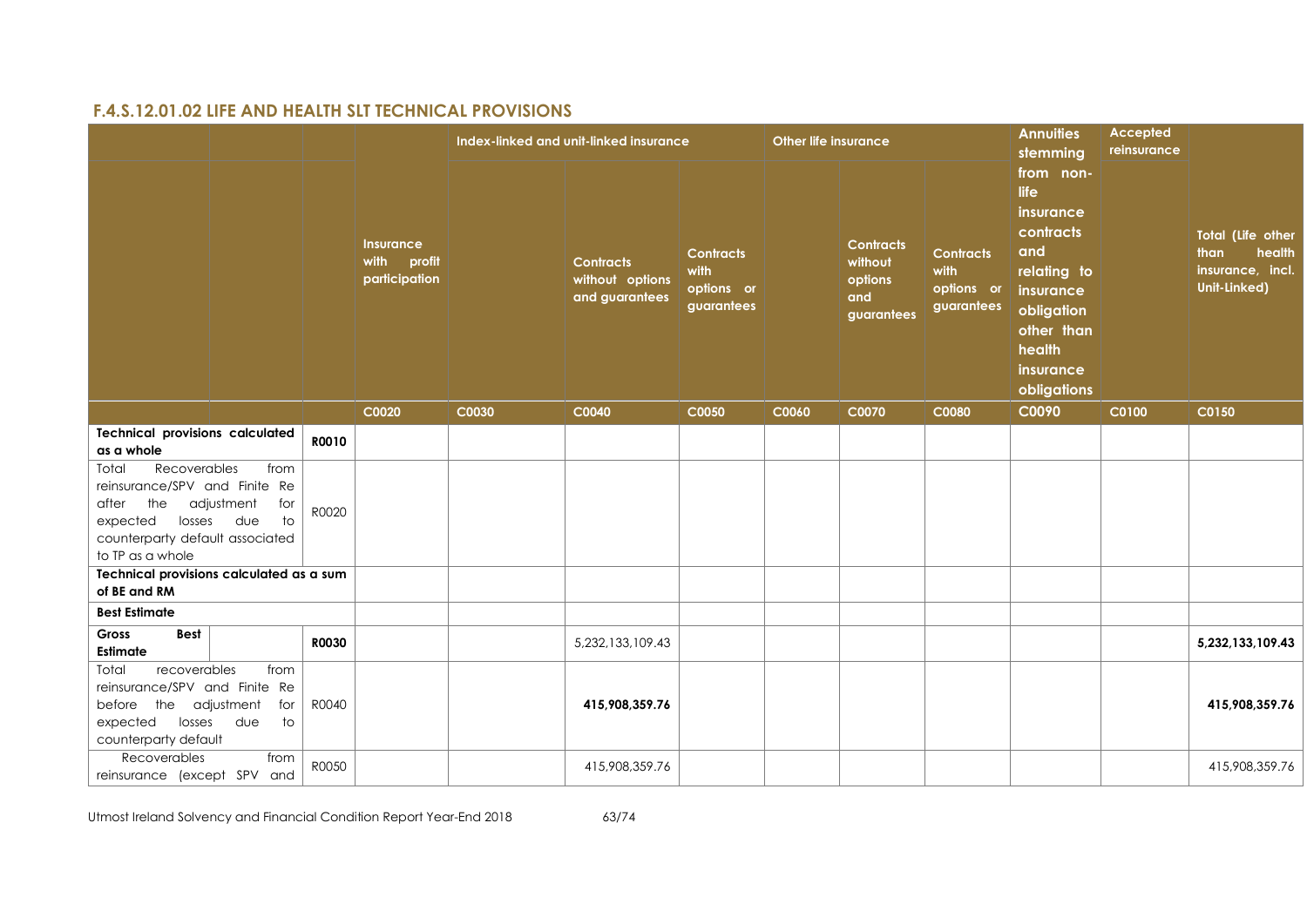|                                                        |                   |       |                                                  |               | Index-linked and unit-linked insurance                |                                                      | <b>Other life insurance</b> |                                                             |                                                      | <b>Annuities</b><br>stemming                                                                                                                     | <b>Accepted</b><br>reinsurance |                                                                                |
|--------------------------------------------------------|-------------------|-------|--------------------------------------------------|---------------|-------------------------------------------------------|------------------------------------------------------|-----------------------------|-------------------------------------------------------------|------------------------------------------------------|--------------------------------------------------------------------------------------------------------------------------------------------------|--------------------------------|--------------------------------------------------------------------------------|
|                                                        |                   |       | <b>Insurance</b><br>with profit<br>participation |               | <b>Contracts</b><br>without options<br>and guarantees | <b>Contracts</b><br>with<br>options or<br>guarantees |                             | <b>Contracts</b><br>without<br>options<br>and<br>guarantees | <b>Contracts</b><br>with<br>options or<br>guarantees | from non-<br>life<br>insurance<br>contracts<br>and<br>relating to<br>insurance<br>obligation<br>other than<br>health<br>insurance<br>obligations |                                | <b>Total (Life other</b><br>health<br>than<br>insurance, incl.<br>Unit-Linked) |
|                                                        |                   |       | C0020                                            | C0030         | C0040                                                 | C0050                                                | C0060                       | C0070                                                       | C0080                                                | C0090                                                                                                                                            | C0100                          | C0150                                                                          |
| Finite Re) before adjustment for                       |                   |       |                                                  |               |                                                       |                                                      |                             |                                                             |                                                      |                                                                                                                                                  |                                |                                                                                |
| expected losses                                        |                   |       |                                                  |               |                                                       |                                                      |                             |                                                             |                                                      |                                                                                                                                                  |                                |                                                                                |
| Recoverables                                           | SPV<br>from       |       |                                                  |               |                                                       |                                                      |                             |                                                             |                                                      |                                                                                                                                                  |                                |                                                                                |
| before adjustment for expected<br>losses               |                   | R0060 |                                                  |               |                                                       |                                                      |                             |                                                             |                                                      |                                                                                                                                                  |                                |                                                                                |
| Recoverables from Finite Re                            |                   |       |                                                  |               |                                                       |                                                      |                             |                                                             |                                                      |                                                                                                                                                  |                                |                                                                                |
| before adjustment for expected                         |                   | R0070 |                                                  |               |                                                       |                                                      |                             |                                                             |                                                      |                                                                                                                                                  |                                |                                                                                |
| losses                                                 |                   |       |                                                  |               |                                                       |                                                      |                             |                                                             |                                                      |                                                                                                                                                  |                                |                                                                                |
| Total<br>Recoverables<br>reinsurance/SPV and Finite Re | from              |       |                                                  |               |                                                       |                                                      |                             |                                                             |                                                      |                                                                                                                                                  |                                |                                                                                |
| the<br>after                                           | adjustment<br>for | R0080 |                                                  |               | 415,721,182.76                                        |                                                      |                             |                                                             |                                                      |                                                                                                                                                  |                                | 415,721,182.76                                                                 |
| losses<br>expected                                     | due<br>to         |       |                                                  |               |                                                       |                                                      |                             |                                                             |                                                      |                                                                                                                                                  |                                |                                                                                |
| counterparty default                                   |                   |       |                                                  |               |                                                       |                                                      |                             |                                                             |                                                      |                                                                                                                                                  |                                |                                                                                |
| estimate<br><b>Best</b>                                |                   |       |                                                  |               |                                                       |                                                      |                             |                                                             |                                                      |                                                                                                                                                  |                                |                                                                                |
| minus                                                  |                   |       |                                                  |               |                                                       |                                                      |                             |                                                             |                                                      |                                                                                                                                                  |                                |                                                                                |
| recoverables                                           |                   | R0090 |                                                  |               | 4,816,411,926.67                                      |                                                      |                             |                                                             |                                                      |                                                                                                                                                  |                                | 4,816,411,926.67                                                               |
| from                                                   |                   |       |                                                  |               |                                                       |                                                      |                             |                                                             |                                                      |                                                                                                                                                  |                                |                                                                                |
| reinsurance/SPV                                        |                   |       |                                                  |               |                                                       |                                                      |                             |                                                             |                                                      |                                                                                                                                                  |                                |                                                                                |
| and Finite Re                                          |                   |       |                                                  |               |                                                       |                                                      |                             |                                                             |                                                      |                                                                                                                                                  |                                |                                                                                |
| <b>Risk Margin</b>                                     |                   | R0100 |                                                  | 22,890,275.28 |                                                       |                                                      |                             |                                                             |                                                      |                                                                                                                                                  |                                | 22,890,275.28                                                                  |
| Amount of the transitional on Technical                |                   |       |                                                  |               |                                                       |                                                      |                             |                                                             |                                                      |                                                                                                                                                  |                                |                                                                                |
| <b>Provisions</b>                                      |                   |       |                                                  |               |                                                       |                                                      |                             |                                                             |                                                      |                                                                                                                                                  |                                |                                                                                |

Utmost Ireland Solvency and Financial Condition Report Year-End 2018 64/74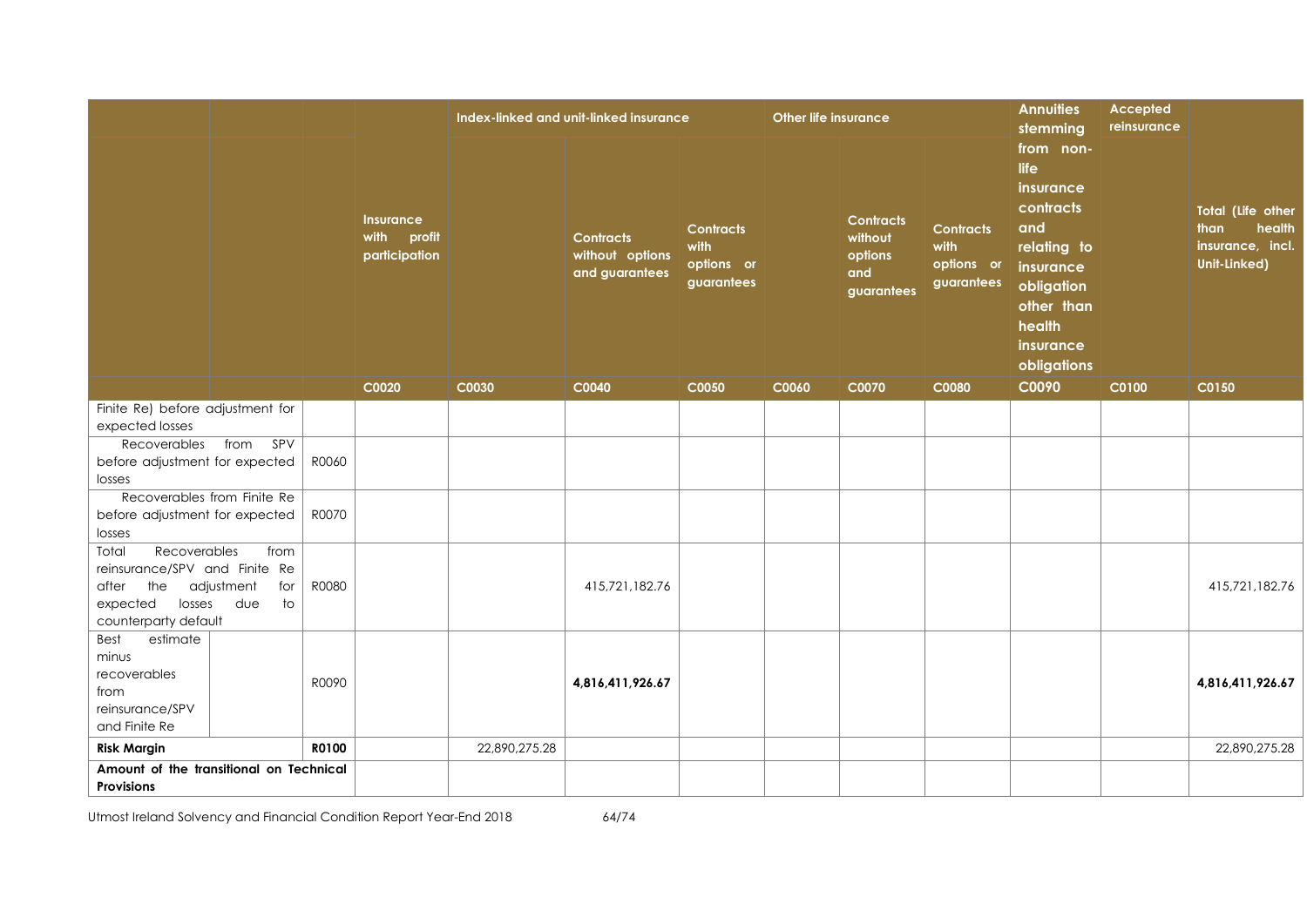|                                                                       |                                                                    |       |                                                  |                  | Index-linked and unit-linked insurance                |                                                      | <b>Other life insurance</b> |                                                             |                                                      | <b>Annuities</b><br>stemming                                                                                                                     | Accepted<br>reinsurance |                                                                         |
|-----------------------------------------------------------------------|--------------------------------------------------------------------|-------|--------------------------------------------------|------------------|-------------------------------------------------------|------------------------------------------------------|-----------------------------|-------------------------------------------------------------|------------------------------------------------------|--------------------------------------------------------------------------------------------------------------------------------------------------|-------------------------|-------------------------------------------------------------------------|
|                                                                       |                                                                    |       | <b>Insurance</b><br>with profit<br>participation |                  | <b>Contracts</b><br>without options<br>and guarantees | <b>Contracts</b><br>with<br>options or<br>guarantees |                             | <b>Contracts</b><br>without<br>options<br>and<br>guarantees | <b>Contracts</b><br>with<br>options or<br>guarantees | from non-<br>life<br>insurance<br>contracts<br>and<br>relating to<br>insurance<br>obligation<br>other than<br>health<br>insurance<br>obligations |                         | Total (Life other<br>health<br>than<br>insurance, incl.<br>Unit-Linked) |
|                                                                       |                                                                    |       | $\overline{CO020}$                               | C0030            | C0040                                                 | C0050                                                | C0060                       | C0070                                                       | C0080                                                | C0090                                                                                                                                            | C0100                   | C0150                                                                   |
| Technical<br>calculated as a whole                                    | Provisions                                                         | R0110 |                                                  | 0.00             |                                                       |                                                      |                             |                                                             |                                                      |                                                                                                                                                  |                         | 0.00                                                                    |
| <b>Best estimate</b>                                                  |                                                                    | R0120 |                                                  |                  |                                                       |                                                      |                             |                                                             |                                                      |                                                                                                                                                  |                         |                                                                         |
| Risk margin                                                           |                                                                    | R0130 |                                                  | 0.00             |                                                       |                                                      |                             |                                                             |                                                      |                                                                                                                                                  |                         | 0.00                                                                    |
| <b>Technical provisions - total</b>                                   |                                                                    | R0200 |                                                  | 5,255,023,384.71 |                                                       |                                                      |                             |                                                             |                                                      |                                                                                                                                                  |                         | 5,255,023,384.71                                                        |
| Technical<br>recoverables<br>reinsurance/SPV and Finite Re -<br>total | provisions<br>minus<br>from                                        | R0210 |                                                  | 4,839,302,201.95 |                                                       |                                                      |                             |                                                             |                                                      |                                                                                                                                                  |                         | 4,839,302,201.95                                                        |
| Best Estimate of products with a<br>surrender option                  |                                                                    | R0220 |                                                  | 5,232,133,109.43 |                                                       |                                                      |                             |                                                             |                                                      |                                                                                                                                                  |                         | 5,232,133,109.43                                                        |
| <b>Gross BE for Cash flow</b>                                         |                                                                    |       |                                                  |                  |                                                       |                                                      |                             |                                                             |                                                      |                                                                                                                                                  |                         |                                                                         |
| <b>Cash out-flows</b>                                                 | Future<br>guaranteed<br>and<br>discretionary<br>benefits<br>Future | R0230 |                                                  | 5,040,925,842.43 |                                                       |                                                      |                             |                                                             |                                                      |                                                                                                                                                  |                         |                                                                         |
|                                                                       | guaranteed<br>benefits                                             | R0240 |                                                  |                  |                                                       |                                                      |                             |                                                             |                                                      |                                                                                                                                                  |                         |                                                                         |

Utmost Ireland Solvency and Financial Condition Report Year-End 2018 65/74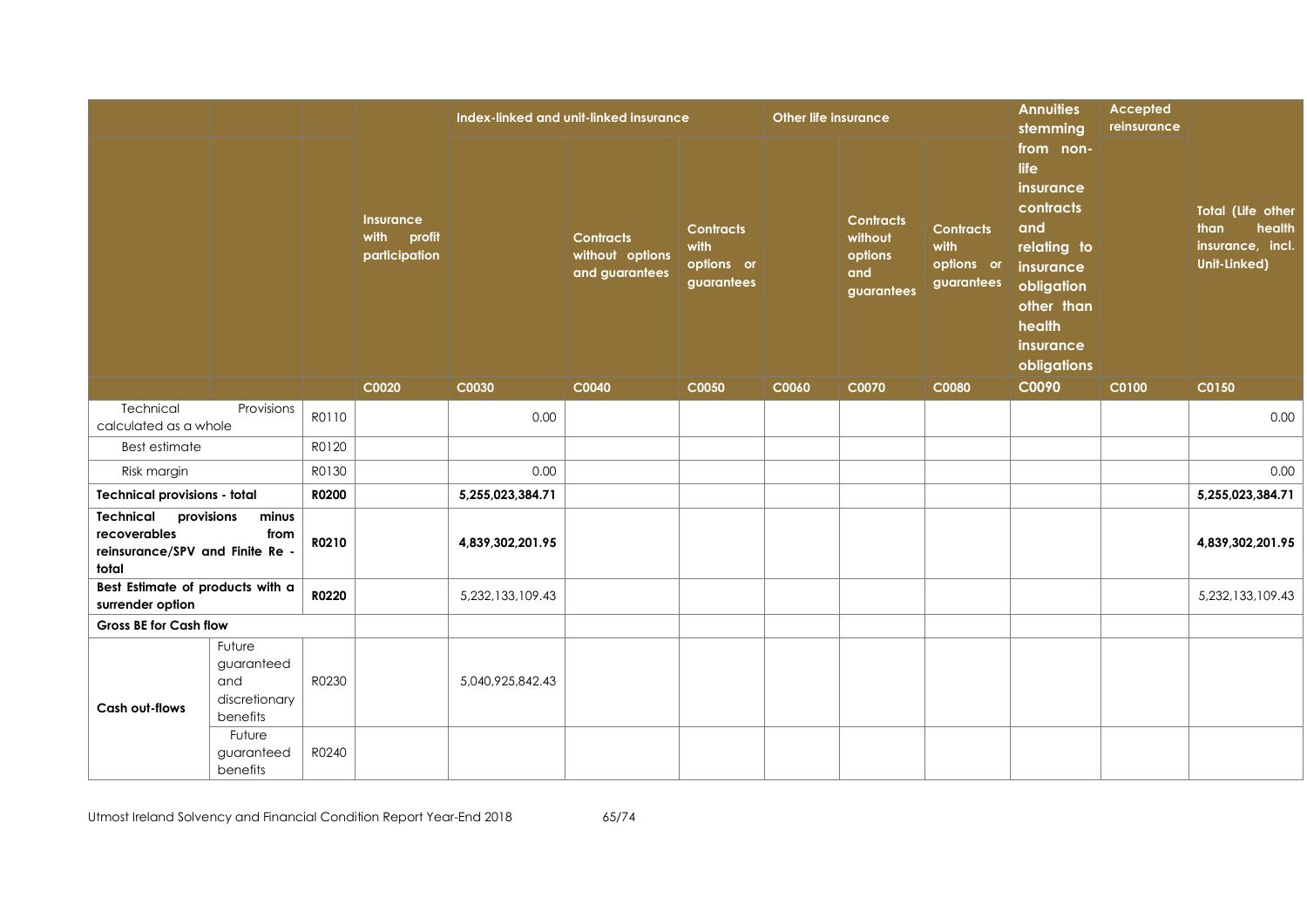|                                                                      |                                                             |              |                                                  |                  | Index-linked and unit-linked insurance                |                                                      | <b>Other life insurance</b> |                                                             |                                                      | <b>Annuities</b><br>stemming                                                                                                                     | Accepted<br>reinsurance |                                                                         |
|----------------------------------------------------------------------|-------------------------------------------------------------|--------------|--------------------------------------------------|------------------|-------------------------------------------------------|------------------------------------------------------|-----------------------------|-------------------------------------------------------------|------------------------------------------------------|--------------------------------------------------------------------------------------------------------------------------------------------------|-------------------------|-------------------------------------------------------------------------|
|                                                                      |                                                             |              | <b>Insurance</b><br>with profit<br>participation |                  | <b>Contracts</b><br>without options<br>and guarantees | <b>Contracts</b><br>with<br>options or<br>guarantees |                             | <b>Contracts</b><br>without<br>options<br>and<br>guarantees | <b>Contracts</b><br>with<br>options or<br>guarantees | from non-<br>life<br>insurance<br>contracts<br>and<br>relating to<br>insurance<br>obligation<br>other than<br>health<br>insurance<br>obligations |                         | Total (Life other<br>than<br>health<br>insurance, incl.<br>Unit-Linked) |
|                                                                      |                                                             |              | C0020                                            | C0030            | C0040                                                 | C0050                                                | C0060                       | C0070                                                       | C0080                                                | C0090                                                                                                                                            | C0100                   | C0150                                                                   |
|                                                                      | Future<br>discretionary<br>benefits                         | R0250        |                                                  |                  |                                                       |                                                      |                             |                                                             |                                                      |                                                                                                                                                  |                         |                                                                         |
|                                                                      | Future<br>expenses<br>and<br>other<br>cash<br>out-<br>flows | R0260        |                                                  | 194,430,187.00   |                                                       |                                                      |                             |                                                             |                                                      |                                                                                                                                                  |                         | 194,430,187                                                             |
| <b>Cash in-flows</b>                                                 | Future<br>premiums                                          | R0270        |                                                  | 0.00             |                                                       |                                                      |                             |                                                             |                                                      |                                                                                                                                                  |                         | 0.00                                                                    |
|                                                                      | Other cash<br>in-flows                                      | R0280        |                                                  | 3,222,920.00     |                                                       |                                                      |                             |                                                             |                                                      |                                                                                                                                                  |                         | 3,222,920.00                                                            |
| Percentage of gross Best Estimate<br>calculated using approximations |                                                             | R0290        |                                                  | 0.00             |                                                       |                                                      |                             |                                                             |                                                      |                                                                                                                                                  |                         |                                                                         |
| Surrender value                                                      |                                                             | <b>R0300</b> |                                                  | 5,282,637,689.43 |                                                       |                                                      |                             |                                                             |                                                      |                                                                                                                                                  |                         | 5,282,637,689.43                                                        |
| estimate<br><b>Best</b><br>transitional of the interest rate         | subject to                                                  | R0310        |                                                  |                  |                                                       |                                                      |                             |                                                             |                                                      |                                                                                                                                                  |                         |                                                                         |
| transitional on interest rate                                        | Technical provisions without                                | R0320        |                                                  |                  |                                                       |                                                      |                             |                                                             |                                                      |                                                                                                                                                  |                         |                                                                         |
| Best estimate subject to volatility<br>adjustment                    |                                                             | R0330        |                                                  | 1,077,765,403.61 |                                                       |                                                      |                             |                                                             |                                                      |                                                                                                                                                  |                         | 1,077,765,403.61                                                        |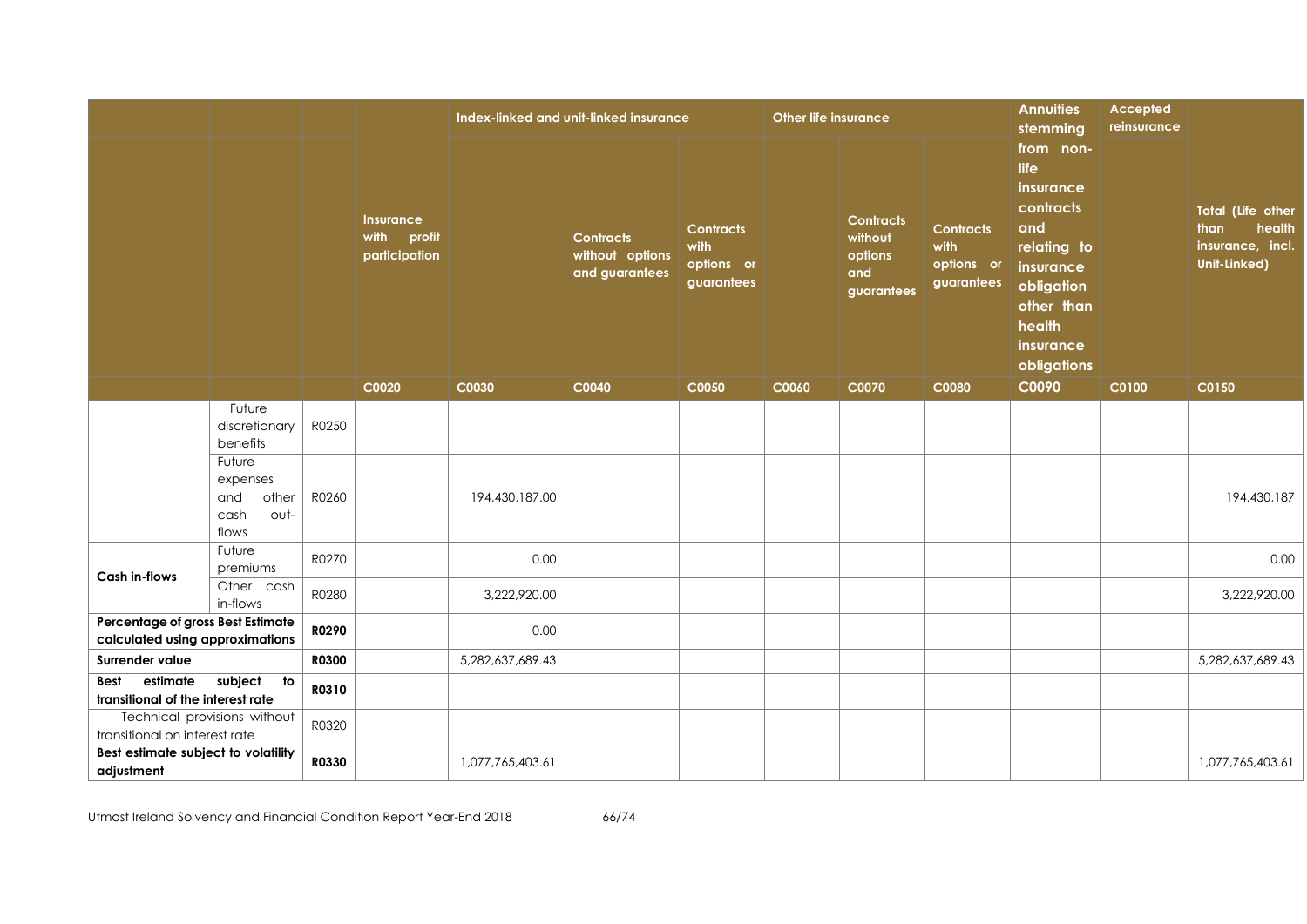|                                                                   |                                     |       |                                                  |                  | Index-linked and unit-linked insurance                |                                                      | <b>Other life insurance</b> |                                                             |                                                      | <b>Annuities</b><br>stemming                                                                                                                     | <b>Accepted</b><br>reinsurance |                                                                                |
|-------------------------------------------------------------------|-------------------------------------|-------|--------------------------------------------------|------------------|-------------------------------------------------------|------------------------------------------------------|-----------------------------|-------------------------------------------------------------|------------------------------------------------------|--------------------------------------------------------------------------------------------------------------------------------------------------|--------------------------------|--------------------------------------------------------------------------------|
|                                                                   |                                     |       | <b>Insurance</b><br>with profit<br>participation |                  | <b>Contracts</b><br>without options<br>and guarantees | <b>Contracts</b><br>with<br>options or<br>guarantees |                             | <b>Contracts</b><br>without<br>options<br>and<br>guarantees | <b>Contracts</b><br>with<br>options or<br>guarantees | from non-<br>life<br>insurance<br>contracts<br>and<br>relating to<br>insurance<br>obligation<br>other than<br>health<br>insurance<br>obligations |                                | <b>Total (Life other</b><br>health<br>than<br>insurance, incl.<br>Unit-Linked) |
|                                                                   |                                     |       | C0020                                            | C0030            | C0040                                                 | C0050                                                | C0060                       | C0070                                                       | <b>C0080</b>                                         | C0090                                                                                                                                            | C0100                          | C0150                                                                          |
| volatility adjustment and without<br>others transitional measures | Technical provisions without        | R0340 |                                                  | 1,078,079,923.61 |                                                       |                                                      |                             |                                                             |                                                      |                                                                                                                                                  |                                | 1,078,079,923.61                                                               |
| estimate<br>Best<br>matching adjustment                           | subject<br>to                       | R0350 |                                                  |                  |                                                       |                                                      |                             |                                                             |                                                      |                                                                                                                                                  |                                |                                                                                |
| adjustment<br>matching<br>without all the others                  | Technical provisions without<br>and | R0360 |                                                  |                  |                                                       |                                                      |                             |                                                             |                                                      |                                                                                                                                                  |                                |                                                                                |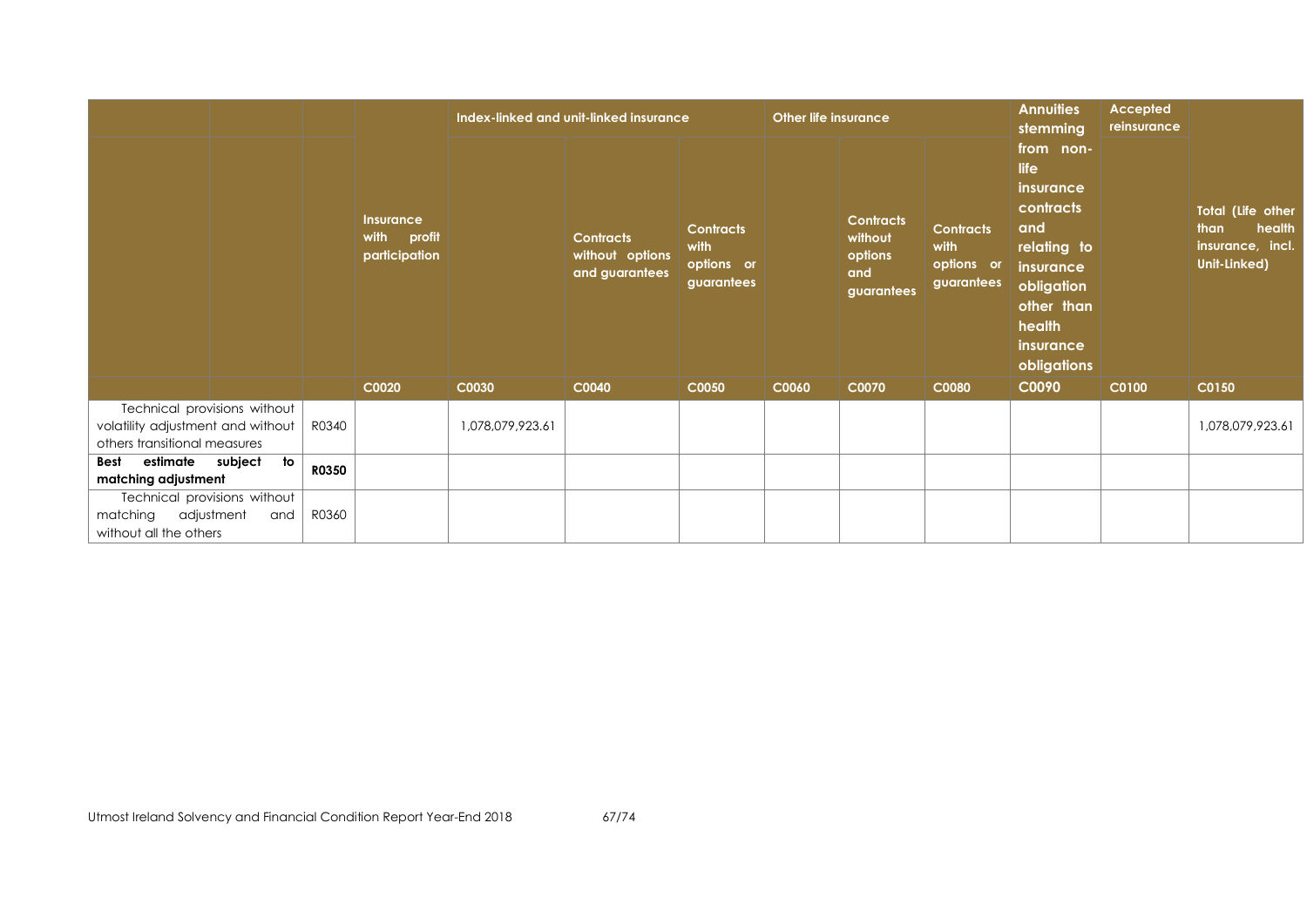# **F.5.S.22.01.01 IMPACT OF LONG TERM GUARANTEES MEASURES AND TRANSITIONALS**

|                                                                        |              | Impact of the LTG measures and transitionals (Step-by-step approach)                 |                                                       |                                             |                                                                                      |                                                      |                                                                    |                                                       |  |
|------------------------------------------------------------------------|--------------|--------------------------------------------------------------------------------------|-------------------------------------------------------|---------------------------------------------|--------------------------------------------------------------------------------------|------------------------------------------------------|--------------------------------------------------------------------|-------------------------------------------------------|--|
|                                                                        |              | <b>Amount with</b><br>Long Term<br><b>Guarantee</b><br>measures and<br>transitionals | Without<br>transitional on<br>technical<br>provisions | Without<br>transitional on<br>interest rate | Without<br>volatility<br>adjustment and<br>without other<br>transitional<br>measures | Impact of<br>volatility<br>adjustment<br>set to zero | Without<br>matching<br>adjustment and<br>without all the<br>others | Impact of all<br>LTG measures<br>and<br>transitionals |  |
|                                                                        |              | <b>C0010</b>                                                                         | C0020                                                 | <b>C0040</b>                                | C0060                                                                                | <b>C0070</b>                                         | <b>C0080</b>                                                       | <b>C0100</b>                                          |  |
| <b>Technical provisions</b>                                            | R0010        | 5,255,023,384.71                                                                     | 5,255,023,384.71                                      | 5,255,023,384.71                            | 5,255,337,904.71                                                                     | 314,520.00                                           | 5,255,337,904.71                                                   | 314,520.00                                            |  |
| <b>Basic own funds</b>                                                 | R0020        | 102,794,957.14                                                                       | 102,794,957.14                                        | 102,794,957.14                              | 102,480,437.14                                                                       | $-314,520.00$                                        | 102,480,437.14                                                     | $-314,520.00$                                         |  |
| Excess of assets over liabilities                                      | <b>R0030</b> | 102,794,957.14                                                                       | 102,794,957.14                                        | 102,794,957.14                              | 102,480,437.14                                                                       | $-314,520.00$                                        | 102,480,437.14                                                     | $-314,520.00$                                         |  |
| Restricted own funds due to ring-<br>fencing and matching<br>portfolio | <b>R0040</b> |                                                                                      | 0.00                                                  | 0.00                                        | 0.00                                                                                 | 0.00                                                 | 0.00                                                               | 0.00                                                  |  |
| Eligible own funds to meet Solvency<br><b>Capital Requirement</b>      | <b>R0050</b> | 102,794,957.14                                                                       | 102,794,957.14                                        | 102,794,957.14                              | 102,480,437.14                                                                       | $-314,520.00$                                        | 102,480,437.14                                                     | $-314,520.00$                                         |  |
| Tier 1                                                                 | R0060        | 102,794,957.14                                                                       | 102,794,957.14                                        | 102,794,957.14                              | 102,480,437.14                                                                       | $-314,520.00$                                        | 102,480,437.14                                                     | $-314,520.00$                                         |  |
| Tier 2                                                                 | <b>R0070</b> | 0.00                                                                                 | 0.00                                                  | 0.00                                        | 0.00                                                                                 | 0.00                                                 | 0.00                                                               | 0.00                                                  |  |
| Tier 3                                                                 | <b>RO080</b> | 0.00                                                                                 | 0.00                                                  | 0.00                                        | 0.00                                                                                 | 0.00                                                 | 0.00                                                               | 0.00                                                  |  |
| <b>Solvency Capital Requirement</b>                                    | <b>ROO90</b> | 66,938,261.24                                                                        | 66,938,261.24                                         | 66,938,261.24                               | 66,967,090.74                                                                        | 28,829.50                                            | 66,967,090.74                                                      | 28,829.50                                             |  |
| Eligible own funds to meet Minimum<br><b>Capital Requirement</b>       | R0100        | 102,794,957.14                                                                       | 102,794,957.14                                        | 102,794,957.14                              | 102,794,957.14                                                                       | 0.00                                                 | 102,794,957.14                                                     | 0.00                                                  |  |
| Minimum Capital Requirement                                            | R0110        | 30,122,217.56                                                                        | 30,122,217.56                                         | 30,122,217.56                               | 30,122,217.56                                                                        | 0.00                                                 | 30,122,217.56                                                      | 0.00                                                  |  |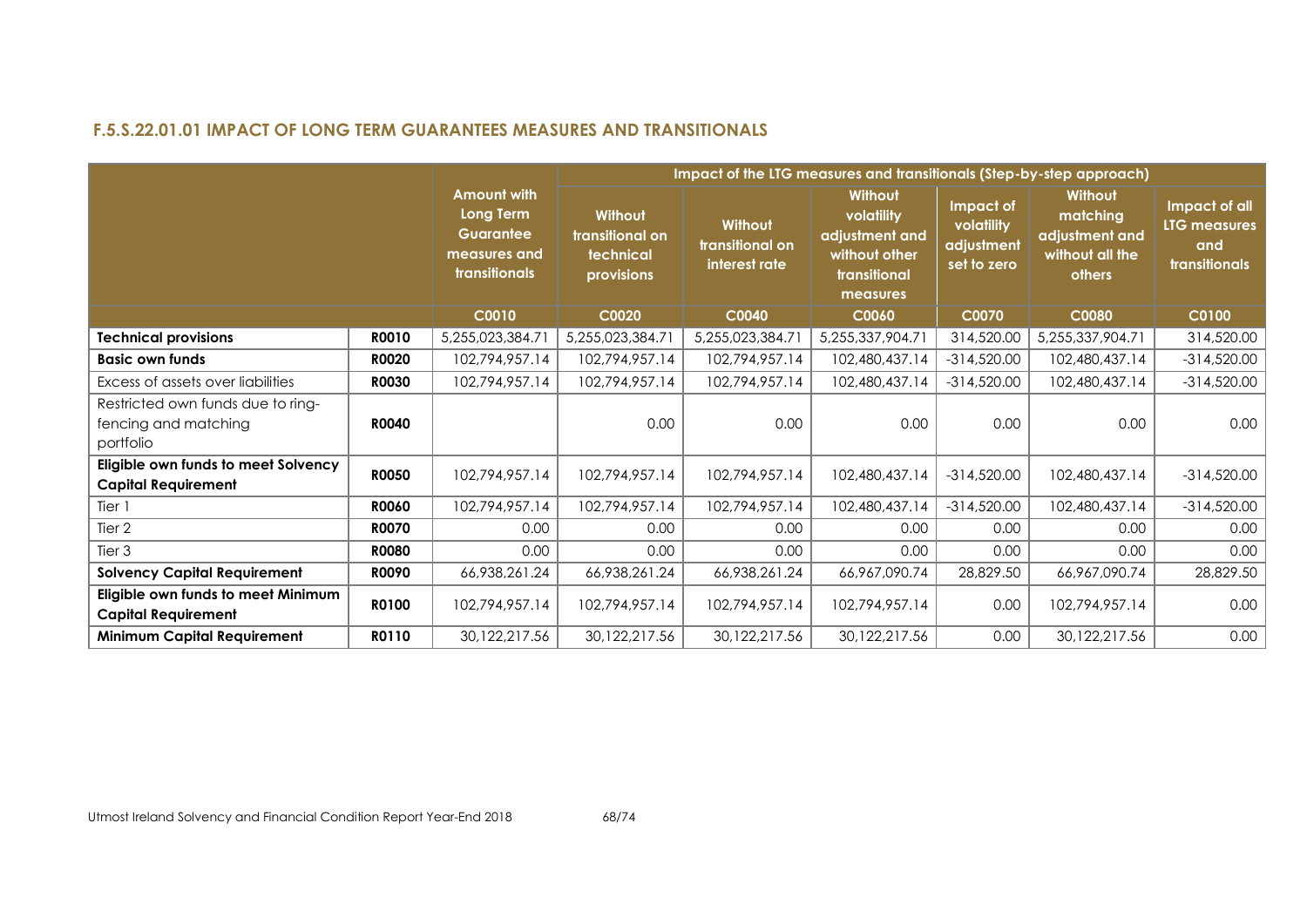# **F.6.S.23.01.01 OWN FUNDS**

|                                                                                                         |              | <b>Total</b>   | Tier $1 -$<br>unrestricted | Tier 1 -<br>restricted | Tier <sub>2</sub> | Tier <sub>3</sub> |
|---------------------------------------------------------------------------------------------------------|--------------|----------------|----------------------------|------------------------|-------------------|-------------------|
|                                                                                                         |              | C0010          | C0020                      | C0030                  | <b>C0040</b>      | <b>C0050</b>      |
| Basic own funds before deduction for participations in other financial sector as foreseen in article 68 |              |                |                            |                        |                   |                   |
| of Delegated Regulation 2015/35                                                                         |              |                |                            |                        |                   |                   |
| Ordinary share capital (gross of own shares)                                                            | <b>ROO10</b> | 635,005.54     | 635,005.54                 |                        |                   |                   |
| Share premium account related to ordinary share capital                                                 | <b>R0030</b> | 49,999,997.46  | 49,999,997.46              |                        |                   |                   |
| Initial funds, members' contributions or the equivalent basic own - fund item for mutual                | <b>R0040</b> | 0.00           |                            |                        |                   |                   |
| and mutual-type undertakings                                                                            |              |                |                            |                        |                   |                   |
| Subordinated mutual member accounts                                                                     | <b>R0050</b> | 0.00           |                            |                        |                   |                   |
| Surplus funds                                                                                           | <b>R0070</b> | 0.00           |                            |                        |                   |                   |
| Preference shares                                                                                       | R0090        | 0.00           |                            |                        |                   |                   |
| Share premium account related to preference shares                                                      | R0110        | 0.00           |                            |                        |                   |                   |
| Reconciliation reserve                                                                                  | R0130        | -98,484,255.04 | -98,484,255.04             |                        |                   |                   |
| Subordinated liabilities                                                                                | R0140        | 0.00           |                            |                        |                   |                   |
| An amount equal to the value of net deferred tax assets                                                 | R0160        | 0.00           |                            |                        |                   |                   |
| Other own fund items approved by the supervisory authority as basic own funds not<br>R0180              |              | 150,644,209.18 | 150,644,209.18             |                        |                   |                   |
| specified above                                                                                         |              |                |                            |                        |                   |                   |
| Own funds from the financial statements that should not be represented by the reconciliation            |              |                |                            |                        |                   |                   |
| reserve and do not meet the criteria to be classified as Solvency II own funds                          |              |                |                            |                        |                   |                   |
| Own funds from the financial statements that should not be represented by the                           |              |                |                            |                        |                   |                   |
| reconciliation reserve and do not meet                                                                  | R0220        |                |                            |                        |                   |                   |
| the criteria to be classified as Solvency II own funds                                                  |              |                |                            |                        |                   |                   |
| <b>Deductions</b>                                                                                       |              |                |                            |                        |                   |                   |
| Deductions for participations in financial and credit institutions                                      | R0230        | 0.00           |                            |                        |                   |                   |
| Total basic own funds after deductions                                                                  | R0290        | 102,794,957.14 | 102,794,957.14             | 0.00                   | 0.00              | 0.00              |
| <b>Ancillary own funds</b>                                                                              |              |                |                            |                        |                   |                   |
| Unpaid and uncalled ordinary share capital callable on                                                  | <b>R0300</b> | 0.00           |                            |                        |                   |                   |
| demand                                                                                                  |              |                |                            |                        |                   |                   |
| Unpaid and uncalled initial funds, members' contributions or the equivalent basic own                   | R0310        |                |                            |                        |                   |                   |
| fund item for mutual and mutual - type undertakings, callable on demand                                 |              | 0.00           |                            |                        |                   |                   |
| Unpaid and uncalled preference shares callable on demand                                                | R0320        | 0.00           |                            |                        |                   |                   |

Utmost Ireland Solvency and Financial Condition Report Year-End 2018 69/74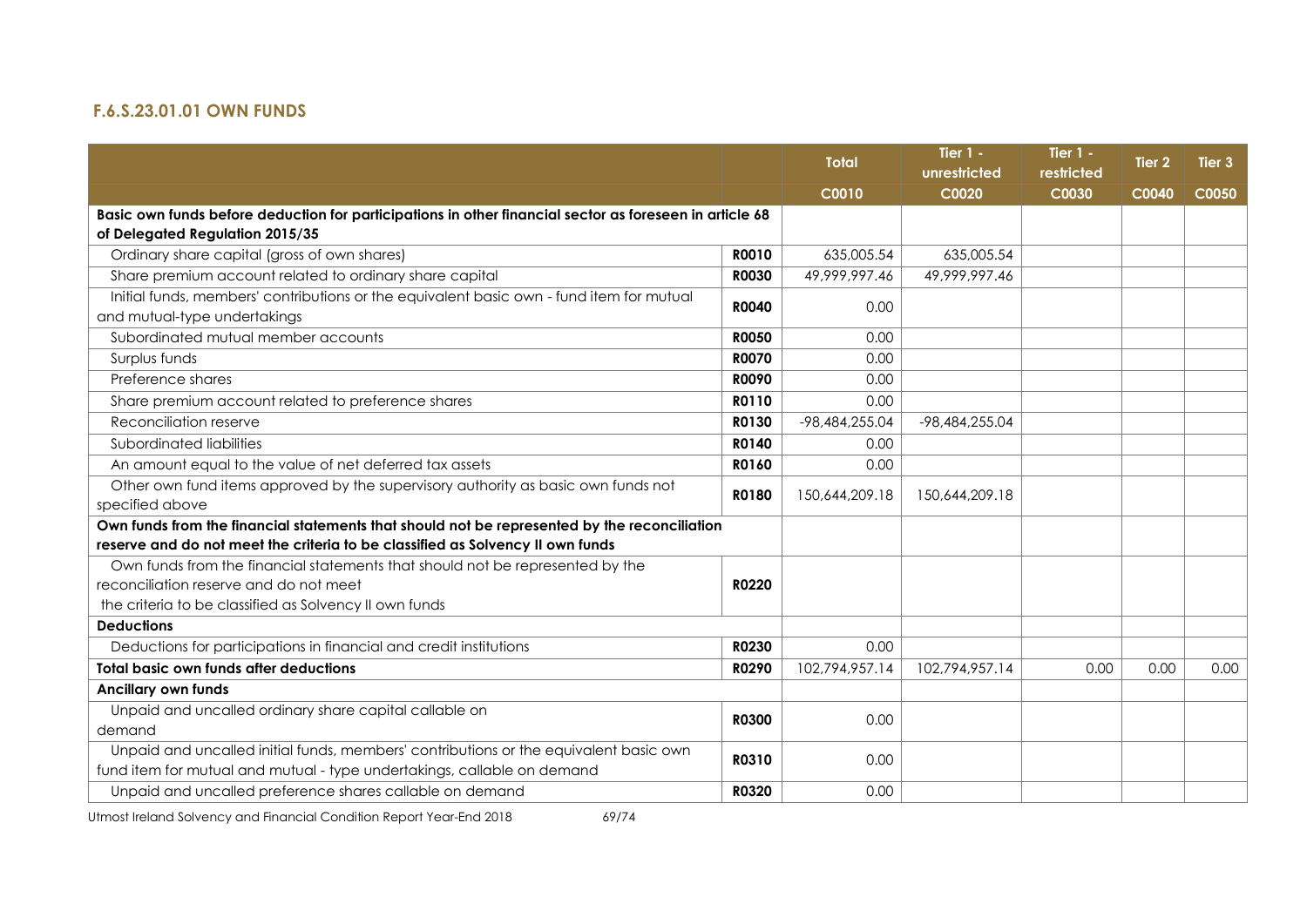|                                                                                                                    |              | <b>Total</b>      | Tier $1 -$<br>unrestricted | Tier $1 -$<br>restricted | Tier <sub>2</sub> | Tier 3 |
|--------------------------------------------------------------------------------------------------------------------|--------------|-------------------|----------------------------|--------------------------|-------------------|--------|
|                                                                                                                    |              | C0010             | C0020                      | C0030                    | C0040             | C0050  |
| A legally binding commitment to subscribe and pay for subordinated liabilities on                                  | R0330        | 0.00              |                            |                          |                   |        |
| demand                                                                                                             |              |                   |                            |                          |                   |        |
| Letters of credit and guarantees under Article 96(2) of the Directive 2009/138/EC                                  | R0340        | 0.00              |                            |                          |                   |        |
| Letters of credit and guarantees other than under Article<br>96(2) of the Directive 2009/138/EC                    | <b>R0350</b> | 0.00              |                            |                          |                   |        |
| Supplementary members calls under first subparagraph of Article 96(3) of the Directive<br>2009/138/EC              | <b>R0360</b> | 0.00              |                            |                          |                   |        |
| Supplementary members calls - other than under first subparagraph of Article 96(3) of the<br>Directive 2009/138/EC | R0370        | 0.00              |                            |                          |                   |        |
| Other ancillary own funds                                                                                          | <b>R0390</b> | 0.00              |                            |                          |                   |        |
| <b>Total ancillary own funds</b>                                                                                   | R0400        | 0.00              |                            |                          | 0.00              | 0.00   |
| Available and eligible own funds                                                                                   |              |                   |                            |                          |                   |        |
| Total available own funds to meet the SCR                                                                          | <b>R0500</b> | 102,794,957.14    | 102,794,957.14             | 0.00                     | 0.00              | 0.00   |
| Total available own funds to meet the MCR                                                                          | R0510        | 102,794,957.14    | 102,794,957.14             | 0.00                     | 0.00              |        |
| Total eligible own funds to meet the SCR                                                                           | <b>R0540</b> | 102,794,957.14    | 102,794,957.14             | 0.00                     | 0.00              | 0.00   |
| Total eligible own funds to meet the MCR                                                                           | <b>R0550</b> | 102,794,957.14    | 102,794,957.14             | 0.00                     | 0.00              |        |
| <b>SCR</b>                                                                                                         | <b>R0580</b> | 66,938,261.24     |                            |                          |                   |        |
| <b>MCR</b>                                                                                                         | <b>R0600</b> | 30,122,217.56     |                            |                          |                   |        |
| Ratio of Eligible own funds to SCR                                                                                 | R0620        | 1.535668170       |                            |                          |                   |        |
| Ratio of Eligible own funds to MCR                                                                                 | R0640        | 3.412595933       |                            |                          |                   |        |
| <b>Reconciliation reserve</b>                                                                                      |              |                   |                            |                          |                   |        |
|                                                                                                                    |              |                   |                            |                          |                   |        |
|                                                                                                                    |              | C0060             |                            |                          |                   |        |
| <b>Reconciliation reserve</b>                                                                                      |              | C0060             |                            |                          |                   |        |
| Excess of assets over liabilities                                                                                  | <b>R0700</b> | 102,794,957.14    |                            |                          |                   |        |
| Own shares (held directly and indirectly)                                                                          | R0710        |                   |                            |                          |                   |        |
| Foreseeable dividends, distributions and charges                                                                   | R0720        |                   |                            |                          |                   |        |
| Other basic own fund items                                                                                         | R0730        | 201, 279, 212. 18 |                            |                          |                   |        |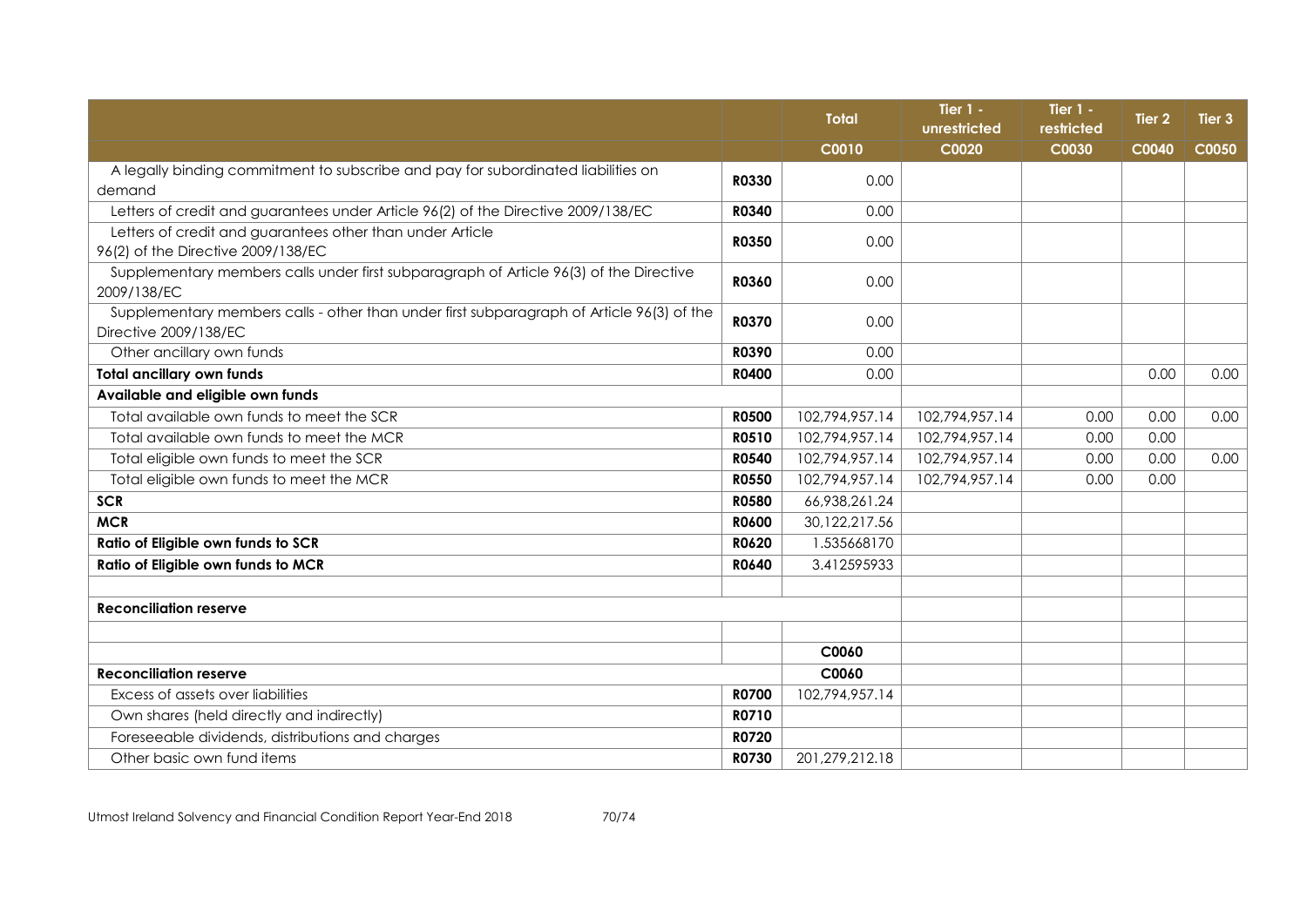|                                                                                       |              | <b>Total</b>   | Tier $1 -$<br>unrestricted | Tier $1 -$<br>restricted | Tier 2 | Tier 3 |
|---------------------------------------------------------------------------------------|--------------|----------------|----------------------------|--------------------------|--------|--------|
|                                                                                       |              | C0010          | C0020                      | C0030                    | C0040  | C0050  |
| Adjustment for restricted own fund items in respect of matching adjustment portfolios | <b>R0740</b> |                |                            |                          |        |        |
| and ring fenced funds                                                                 |              |                |                            |                          |        |        |
| <b>Reconciliation reserve</b>                                                         | <b>R0760</b> | -98,484,255.04 |                            |                          |        |        |
| <b>Expected profits</b>                                                               |              |                |                            |                          |        |        |
| Expected profits included in future premiums (EPIFP) - Life business                  | <b>R0770</b> |                |                            |                          |        |        |
| Expected profits included in future premiums (EPIFP) -                                | <b>R0780</b> |                |                            |                          |        |        |
| Non-life business                                                                     |              |                |                            |                          |        |        |
| Total Expected profits included in future premiums<br>(EPIFP)                         | <b>R0790</b> | 0.00           |                            |                          |        |        |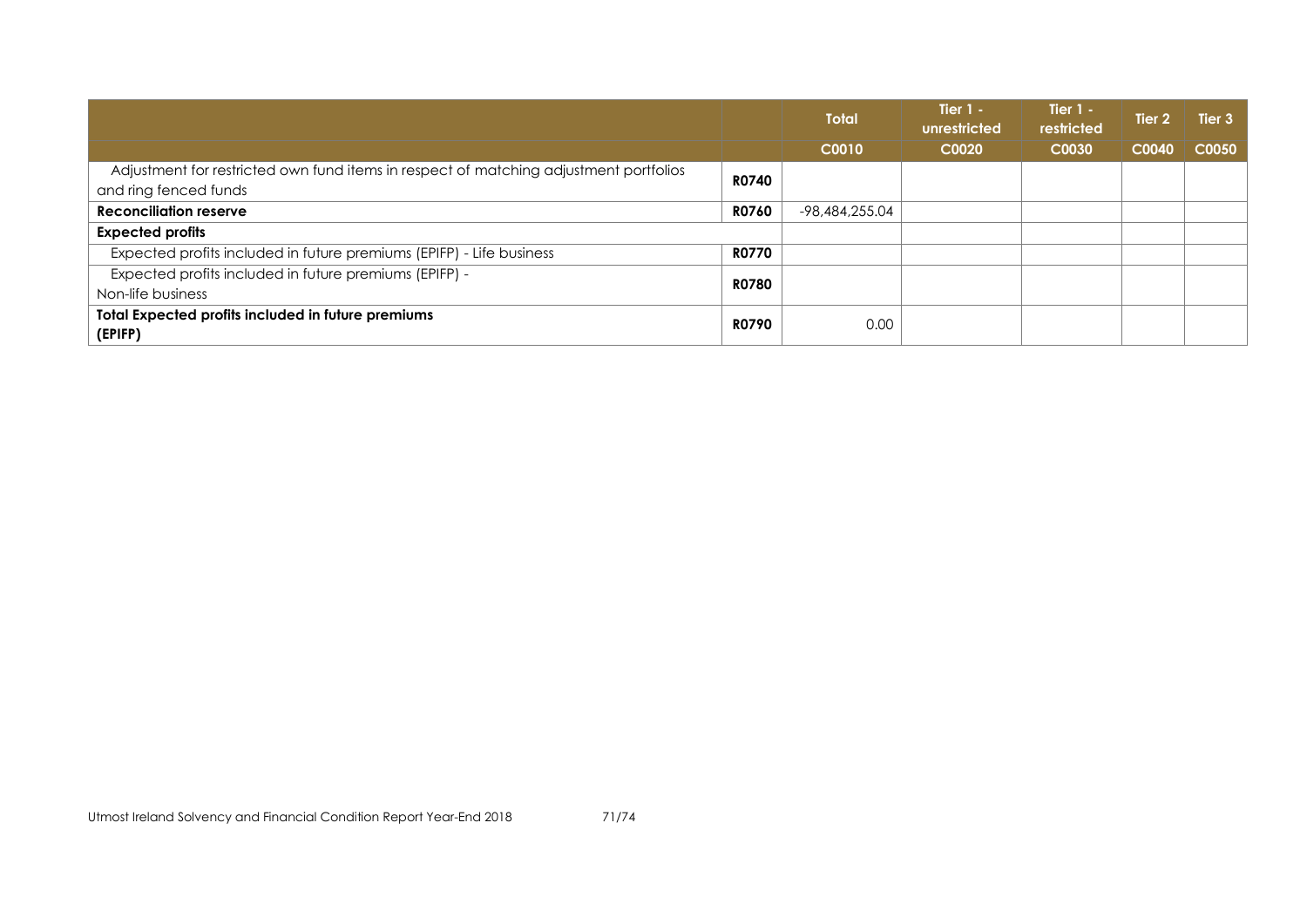# **F.7.S.25.01.21 SOLVENCY CAPITAL REQUIREMENT – STANDARD FORMULA**

|                                                                                                |              | <b>Net</b><br>solvency<br>capital<br>requirement | Gross solvency<br>capital<br>requirement | <b>Allocation</b><br>from<br>adjustments due to<br><b>RFF</b> and Matching<br>adjustments<br>portfolios |
|------------------------------------------------------------------------------------------------|--------------|--------------------------------------------------|------------------------------------------|---------------------------------------------------------------------------------------------------------|
|                                                                                                |              | C0030                                            | C0040                                    | <b>C0050</b>                                                                                            |
| Market risk                                                                                    | R0010        | 41,539,883.04                                    | 41,539,883.04                            |                                                                                                         |
| Counterparty default risk                                                                      | <b>R0020</b> | 7,406,431.99                                     | 7,406,431.99                             |                                                                                                         |
| Life underwriting risk                                                                         | <b>R0030</b> | 35.886,156.36                                    | 35.886,156.36                            |                                                                                                         |
| Health underwriting risk                                                                       | <b>R0040</b> |                                                  |                                          |                                                                                                         |
| Non-life underwriting risk                                                                     | <b>RO050</b> |                                                  |                                          |                                                                                                         |
| Diversification                                                                                | <b>RO060</b> | -20,798,792.34                                   | -20,798,792.34                           |                                                                                                         |
| Intangible asset risk                                                                          | <b>R0070</b> |                                                  |                                          |                                                                                                         |
| <b>Basic Solvency Capital Requirement</b>                                                      | R0100        | 64,033,679.05                                    | 64,033,679.05                            |                                                                                                         |
|                                                                                                |              |                                                  |                                          |                                                                                                         |
| <b>Calculation of Solvency Capital Requirement</b>                                             |              |                                                  |                                          |                                                                                                         |
|                                                                                                |              |                                                  |                                          |                                                                                                         |
| Adjustment due to RFF/MAP nSCR aggregation                                                     | R0120        |                                                  |                                          |                                                                                                         |
| Total capital requirement for operational risk                                                 | R0130        | 2,904,582.19                                     |                                          |                                                                                                         |
| Loss-absorbing capacity of technical provisions                                                | R0140        |                                                  |                                          |                                                                                                         |
| Loss-absorbing capacity of deferred taxes                                                      | R0150        |                                                  |                                          |                                                                                                         |
| Capital requirement for business operated in accordance with Art. 4 of Directive<br>2003/41/EC | R0160        |                                                  |                                          |                                                                                                         |
| Solvency capital requirement excluding capital add-on                                          | R0200        | 66,938,261.24                                    |                                          |                                                                                                         |
| Capital add-on already set                                                                     | R0210        |                                                  |                                          |                                                                                                         |
| Solvency capital requirement                                                                   | R0220        | 66,938,261.24                                    |                                          |                                                                                                         |
| Other information on SCR                                                                       |              |                                                  |                                          |                                                                                                         |
| Capital requirement for duration-based equity risk sub-module                                  | <b>R0400</b> |                                                  |                                          |                                                                                                         |

Utmost Ireland Solvency and Financial Condition Report Year-End 2018 72/74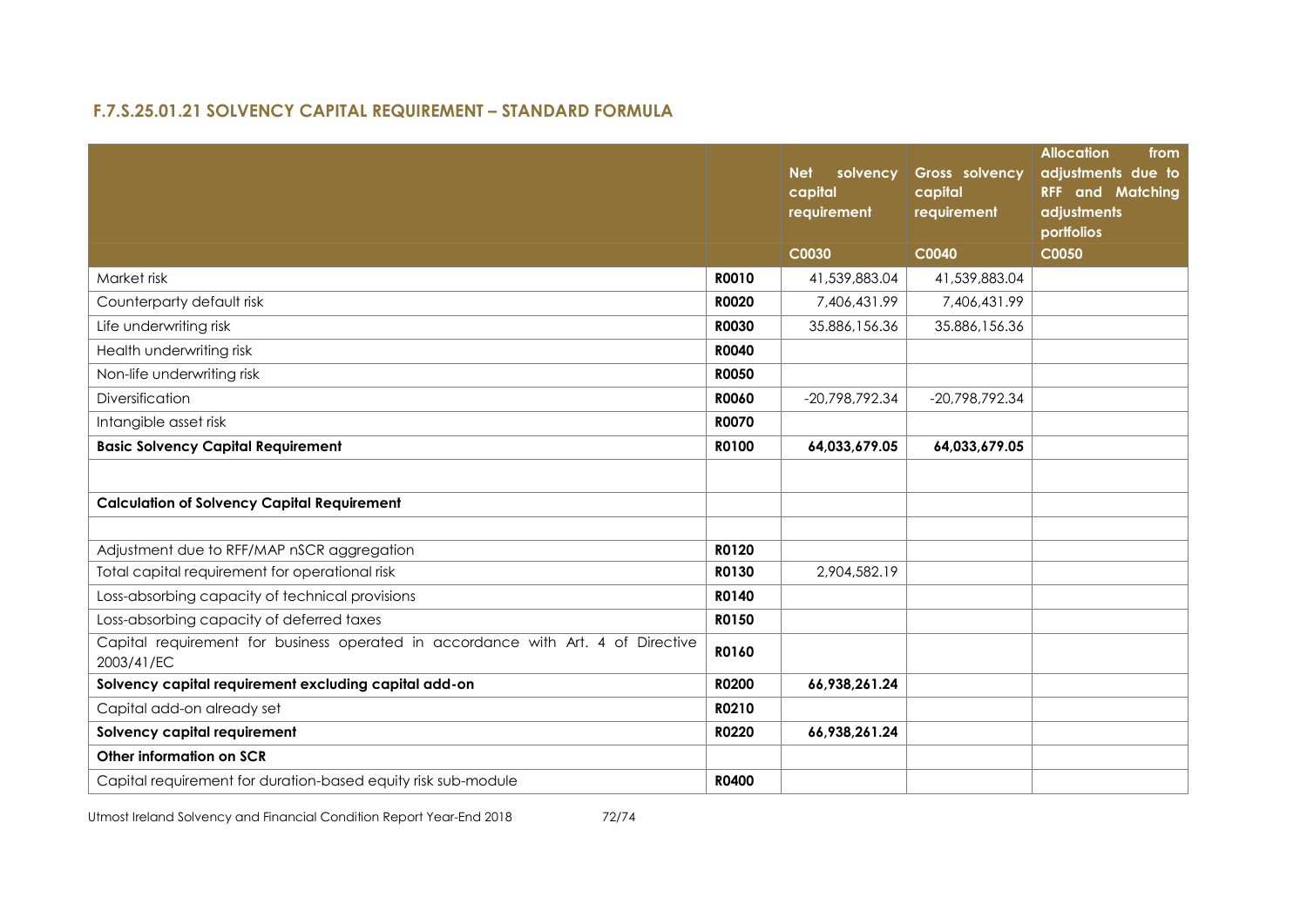|                                                                                              |              | <b>Net</b><br>solvency<br>capital<br>requirement | Gross solvency<br>capital<br>requirement | <b>Allocation</b><br>from<br>adjustments due to<br><b>RFF</b> and Matching<br>adjustments<br>portfolios |
|----------------------------------------------------------------------------------------------|--------------|--------------------------------------------------|------------------------------------------|---------------------------------------------------------------------------------------------------------|
|                                                                                              |              | C0030                                            | C0040                                    | C0050                                                                                                   |
| Total amount of Notional Solvency Capital Requirements for remaining part                    | R0410        |                                                  |                                          |                                                                                                         |
| Total amount of Notional Solvency Capital Requirements for ring fenced funds                 | <b>R0420</b> |                                                  |                                          |                                                                                                         |
| Total amount of Notional Solvency Capital Requirements for matching adjustment<br>portfolios | <b>R0430</b> |                                                  |                                          |                                                                                                         |
| Diversification effects due to RFF nSCR aggregation for article 304                          | <b>R0440</b> |                                                  |                                          |                                                                                                         |
| Method used to calculate the adjustment due to RFF/MAP nSCR aggregation                      | <b>R0450</b> | No adjustment                                    |                                          |                                                                                                         |
| Net future discretionary benefits                                                            | <b>R0460</b> |                                                  |                                          |                                                                                                         |